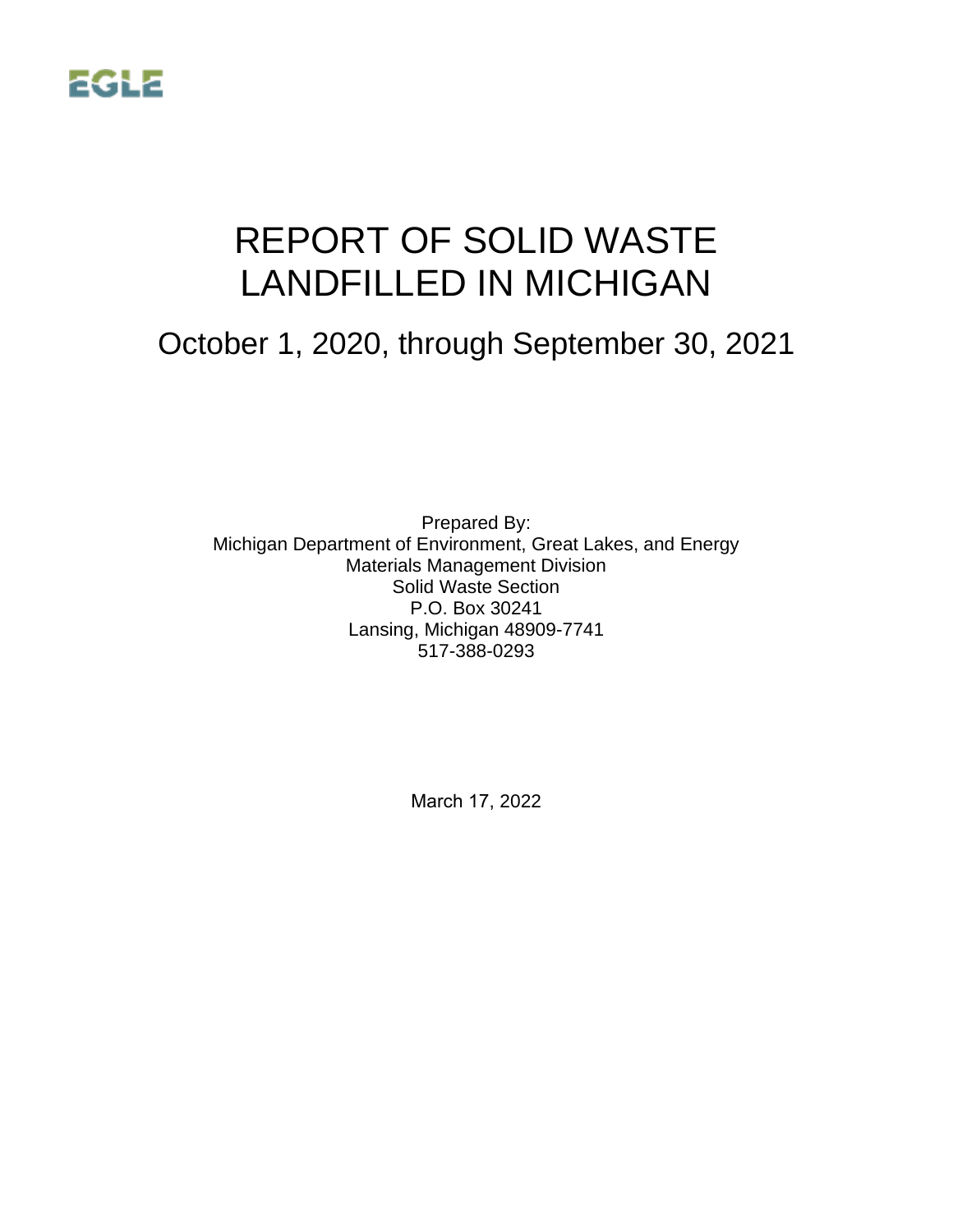## **TABLE OF CONTENTS**

|                                                            |                                                                                | <b>PAGE</b> |  |  |
|------------------------------------------------------------|--------------------------------------------------------------------------------|-------------|--|--|
|                                                            |                                                                                |             |  |  |
|                                                            |                                                                                |             |  |  |
| <b>TABLE 1</b>                                             | SOLID WASTE DISPOSED IN MICHIGAN LANDFILLS 4                                   |             |  |  |
| TABLE 2                                                    | SOLID WASTE DISPOSED IN MICHIGAN LANDFILLS BY                                  |             |  |  |
| <b>FIGURE 1</b>                                            | OUT-OF-STATE WASTE AS PERCENTAGE OF TOTAL                                      |             |  |  |
| <b>FIGURE 2</b>                                            | MICHIGAN AND OUT-OF-STATE WASTE AS<br>PERCENTAGE OF TOTAL DISPOSAL IN MICHIGAN |             |  |  |
| TABLE 3                                                    | SOLID WASTE DISPOSAL SOURCE SUMMARY  6                                         |             |  |  |
| TABLE 3A                                                   | INDUSTRIAL WASTE DISPOSAL SOURCE SUMMARY7                                      |             |  |  |
| <b>TABLE 3B</b>                                            | ALTERNATIVE DAILY COVER WASTE DISPOSAL                                         |             |  |  |
| <b>TABLE 3C</b>                                            | OTHER WASTE DISPOSAL SOURCE SUMMARY  8                                         |             |  |  |
|                                                            |                                                                                |             |  |  |
| <b>TABLE 4</b>                                             |                                                                                |             |  |  |
| <b>FIGURE 3</b>                                            |                                                                                |             |  |  |
| <b>TABLE 5</b>                                             | <b>IMPORTED WASTE BY COUNTY AND PLACE OF ORIGIN 10</b>                         |             |  |  |
| TABLE 6                                                    | TOTAL WASTE DISPOSED IN MICHIGAN LANDFILLS                                     |             |  |  |
| TABLE 6A                                                   |                                                                                |             |  |  |
|                                                            |                                                                                |             |  |  |
| TABLE 7                                                    |                                                                                |             |  |  |
| TABLE 8                                                    |                                                                                |             |  |  |
| TABLE 9                                                    |                                                                                |             |  |  |
|                                                            |                                                                                |             |  |  |
| TABLE 10                                                   | <b>FACILITY CAPACITY AND YEARS REMAINING FOR</b>                               |             |  |  |
|                                                            |                                                                                |             |  |  |
| APPENDIX B - LANDFILL DISPOSAL BY WASTE ORIGIN AND TYPE 35 |                                                                                |             |  |  |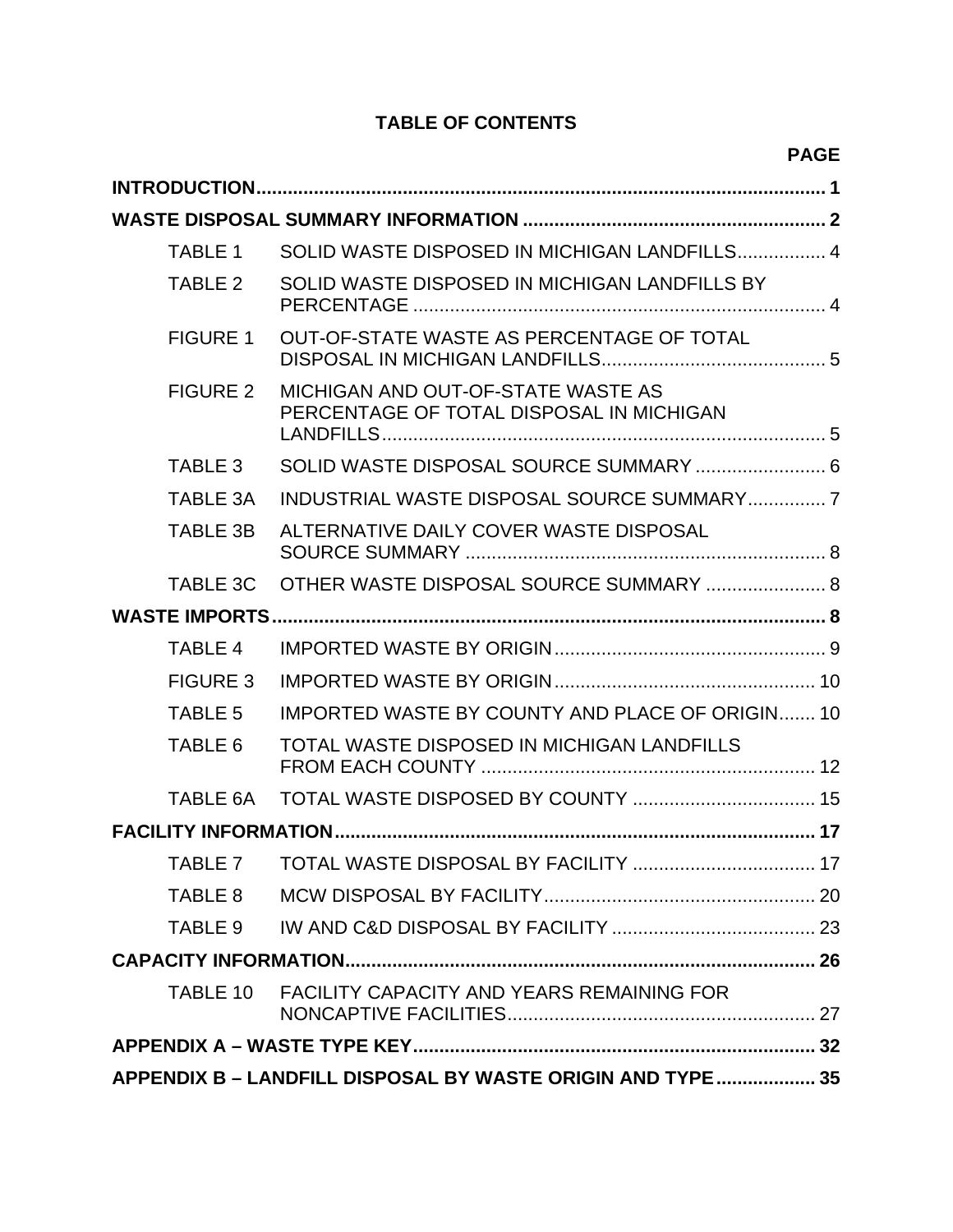#### INTRODUCTION

Section 11507a(1) of Part 115, Solid Waste Management, of the Natural Resources and Environmental Protection Act, 1994 PA 451, as amended, requires all landfills in Michigan to "annually submit a report to the state and the county and municipality in which the landfill is located that contains information on the amount of solid waste received by the landfill during the year itemized, to the extent possible, by county, state, or country of origin and the amount of remaining disposal capacity at the landfill." Section 11507a(2) of Part 115 states, "By January 31 of each year, the department shall submit to the legislature a report summarizing the information obtained under subsection (1)." This report covers the period from October 1, 2020, through September 30, 2021, and is the twenty sixth annual Report of Solid Waste Landfilled in Michigan, as compiled from the information submitted by the individual landfills.

It is recognized by the Department of Environment, Great Lakes, and Energy (EGLE), that the data may include estimates as to remaining capacity, volume, and point of origin of the waste stream reported by each landfill. Additionally, use of both standard and waste-specific conversion factors between tons and cubic yards<sup>[1](#page-2-0)</sup> may further alter the data accuracy.

The landfills report the waste received by category using Re-TRAC Connect™ Michigan Solid Waste Authorization Program (Re-TRAC). For purposes of this report, MCW means municipal and commercial waste and is typically residential-like waste; IW means industrial waste; C&D means construction and demolition waste; ADC means alternate daily cover; and OTHER means asbestos, contaminated soils not used as ADC, and technologically enhanced naturally occurring radioactive material (TENORM). For additional information on the waste types that fall within each of these categories, see the Waste Type Key found in Appendix A. Certain IW types are accounted for

<span id="page-2-0"></span><sup>1</sup> Please note that Michigan uses the unit of measure of cubic yards to be reported by landfills. To aid in comparing other states' waste to Michigan's, a simple conversion of 3 cubic yards equals 1 ton of waste has been applied and is referenced in footnotes in this report.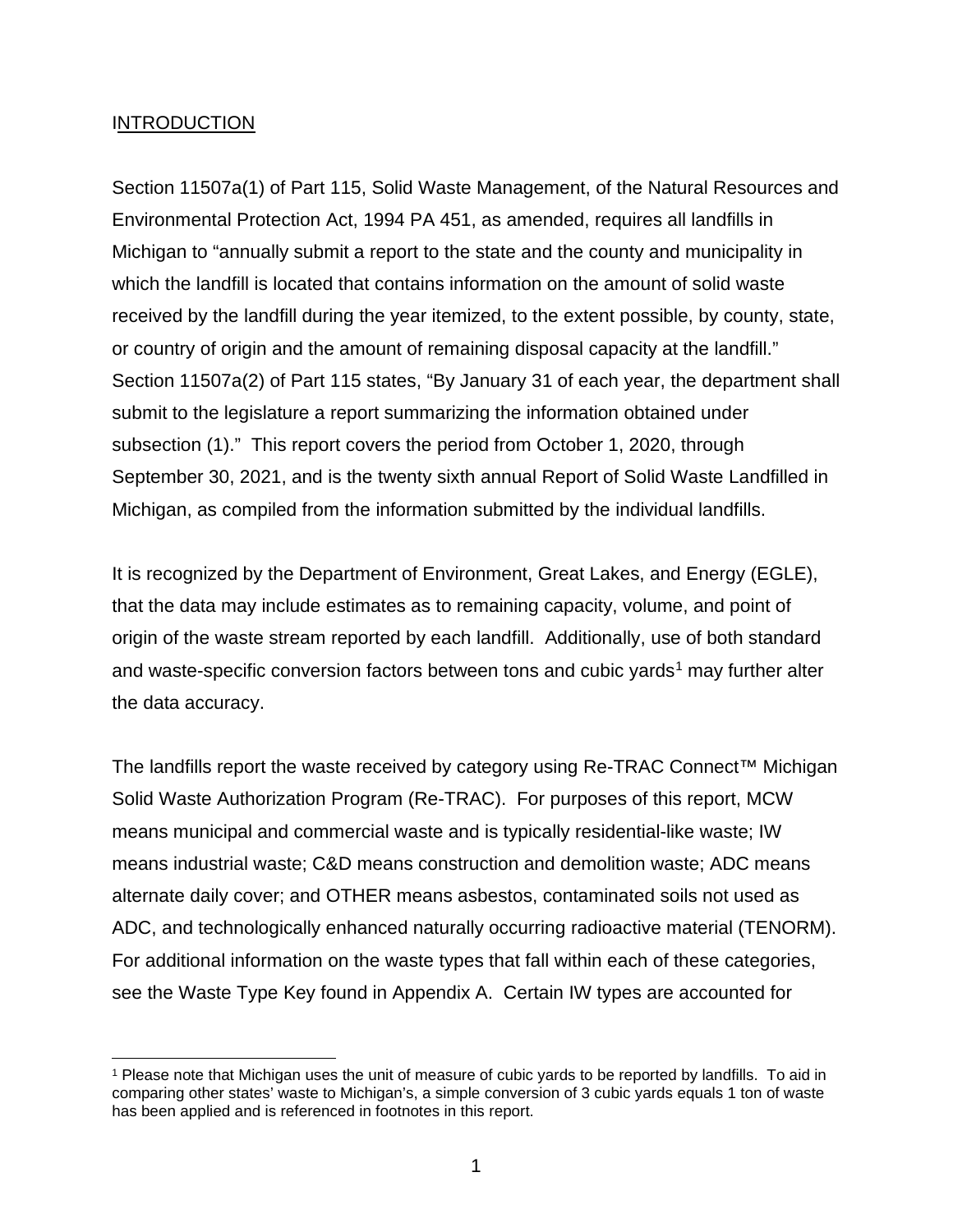specifically in Re-TRAC, primarily to calculate the financial assurance applicable to those types of wastes. These specially accounted wastes are: (1) foundry sand; (2) coal or wood ash; (3) wastewater treatment sludges; and (4) sludges from wood processing or paper manufacturing. If these wastes are placed in segregated cells or otherwise separated from other wastes in a landfill, they are labeled in this report as "IW – Segregated" (if each specially accounted waste is disposed separately) or "IW – Mixed" (if the specially accounted wastes are mixed). For additional information on these wastes, see Sections 11525(3) and (4) of Part 115.

It should be noted that this report addresses waste disposed in Michigan landfills from in-state and out-of-state locations. It does not address waste originating in Michigan that is transported to locations outside Michigan for disposal. Additionally, this report covers only waste landfilled in Michigan and does not attempt to determine the amount of waste removed from the overall waste stream prior to final disposal by such means as waste reduction and recycling. Incineration in Michigan is also not addressed except for the final landfilling of ash from municipal incinerators.

#### WASTE DISPOSAL SUMMARY INFORMATION

Total waste disposal in Michigan landfills was reported at 51,174,897 cubic yards, a decrease of 1,522,350.05 cubic yards or about 2.9 percent over the fiscal year (FY) 2020 report data. Waste generated in Michigan decreased from 40,386,639 cubic yards in the previous reporting period to 39,882,943 cubic yards, a decrease of about 1.2 percent. Total imports of waste into Michigan landfills decreased from the previous reporting period from 12,310,608 cubic yards to 11,291,954 cubic yards, a decrease of about 8.3 percent. The largest source of waste imports to Michigan continues to be from Canada, with total reported imports to landfills of 8,903,695 cubic yards, down 150,193.74 cubic yards or about 1.7 percent from the FY 2020 report data. Canadian waste imports equal about 17.4 percent of all waste disposed in Michigan landfills. Waste reported from other states and Canada totaled about 22.1 percent of all solid waste disposed in Michigan landfills. Imported waste comprised 23.4 percent of solid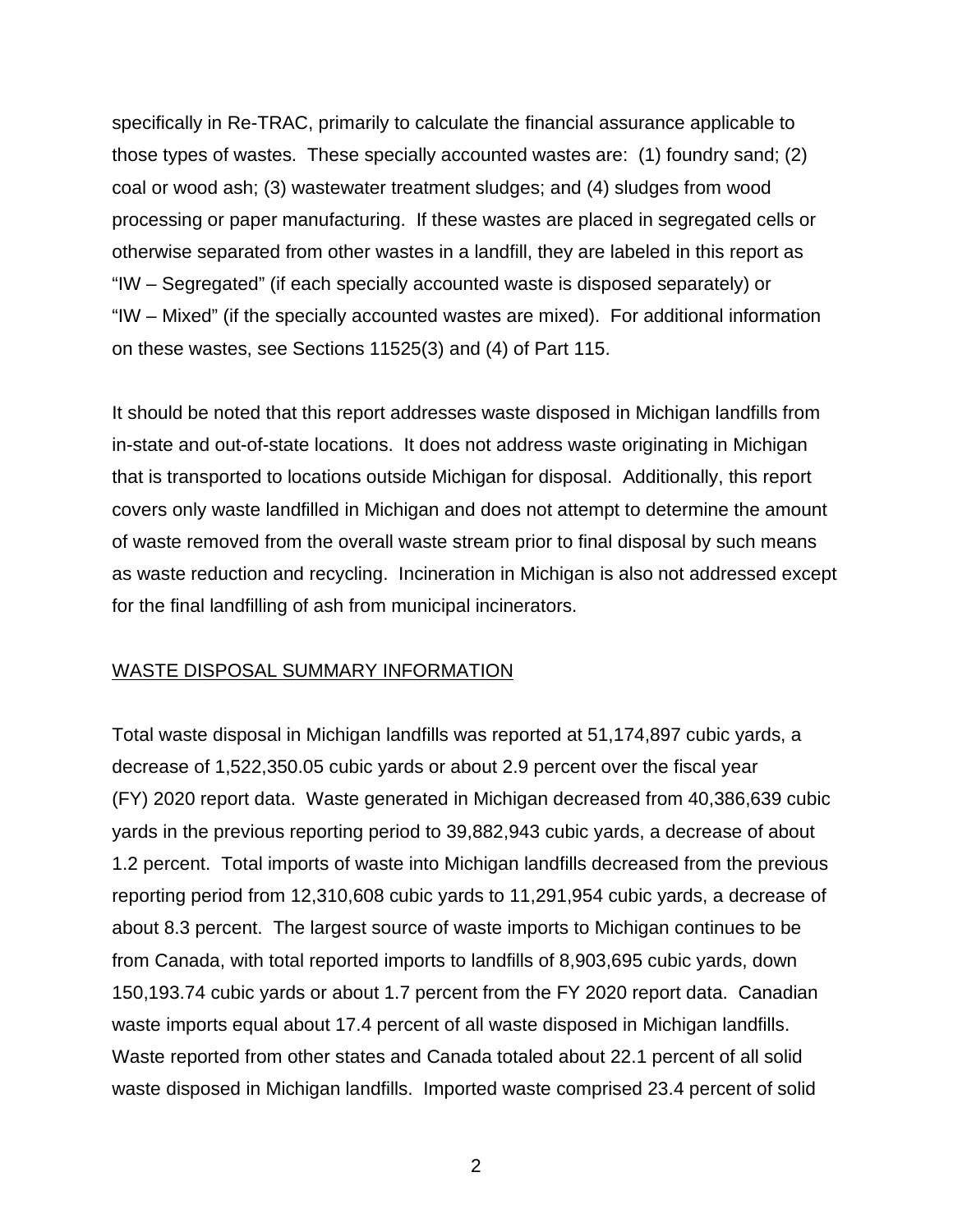waste disposed in Michigan landfills in the previous year. Further, the data that follows outlines the out-of-state imports to Michigan over the past twenty-six FYs. Imports from other states decreased to 2,388,259 cubic yards from 3,256,719 cubic yards, a decrease of about 26.7 percent. This information is presented in Tables 1 and 2 and Figures 1 and 2 and shows only the past ten years' data. Previous years' data can be found online by clicking the following hyperlink: [Annual Reports of Solid Waste](http://www.michigan.gov/deq/0,1607,7-135-3312_4123-47581--,00.html)  [Landfilled in Michigan.](http://www.michigan.gov/deq/0,1607,7-135-3312_4123-47581--,00.html)

Audits are performed by EGLE to reconcile quantities reported by the landfills, to ensure proper surcharge payments and Perpetual Care Fund (PCF) deposits. Therefore, please note that the quantities and percentages shown for previous years may reflect corrections submitted by the landfills since the last annual report was published. Consequently, Tables 1 and 2 and Figures 1 and 2 may differ from previous reports.

Recognizing that the solid waste data presented in this report is used to project revenues from solid waste surcharges specified in Section 11525a of Part 115, only the solid waste volumes reported at noncaptive<sup>[2](#page-4-0)</sup> disposal facilities should be used for the calculation of the 12 cents per cubic yard surcharge. For FY 2021 that amount was 49,143,874 cubic yards. The remaining waste was received at captive facilities, which are subject to a flat fee of \$500 to \$3,000, based upon the volume of waste received. Note that the volumes in this report may not agree with the volumes also reported by the landfills in their quarterly surcharge reports.

<span id="page-4-0"></span><sup>&</sup>lt;sup>2</sup> Part 115 recognizes two types of facilities, captive and noncaptive, for the purposes of the payment of the surcharge assessed under Section 11525a. Section 11525a(5) states, in pertinent part, "'captive facility' means a landfill that accepts for disposal only nonhazardous industrial waste generated only by the owner of the landfill or a nonhazardous industrial waste landfill that is specified in section 11525(3)."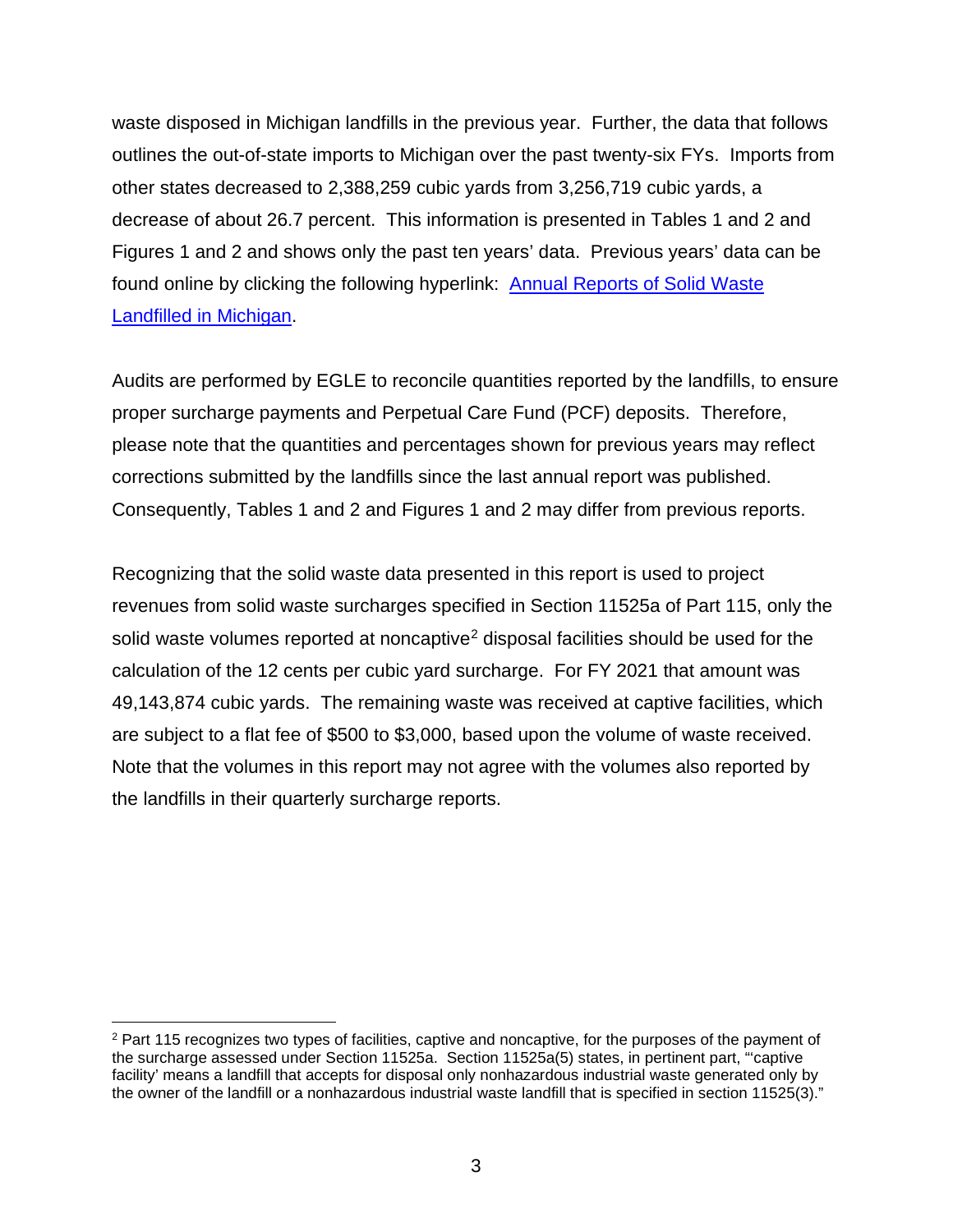| TABLE 1                                                                           |                 |             |                     |               |  |
|-----------------------------------------------------------------------------------|-----------------|-------------|---------------------|---------------|--|
| <b>SOLID WASTE DISPOSED IN MICHIGAN LANDFILLS</b><br>(All Figures in Cubic Yards) |                 |             |                     |               |  |
| <b>Fiscal Year</b>                                                                | <b>Michigan</b> | Canada      | <b>Other States</b> | <b>Totals</b> |  |
| FY 2012                                                                           | 34,485,534      | 6,512,223   | 2,912,750           | 43,910,507    |  |
| FY 2013                                                                           | 34,233,158      | 7,594,716   | 2,785,700           | 44,613,574    |  |
| FY 2014                                                                           | 36,281,718      | 7,639,167   | 2,830,235           | 46,751,120    |  |
| FY 2015                                                                           | 36,862,512      | 8,090,942   | 2,672,899           | 47,626,353    |  |
| FY 2016                                                                           | 37,488,887      | 8,883,958   | 2,690,793           | 49,063,638    |  |
| FY 2017                                                                           | 37,723,925      | 10,572,922  | 2,307,845           | 50,604,692    |  |
| FY 2018                                                                           | 39,932,328      | 9,770,385   | 2,742,502           | 52,445,215    |  |
| FY 2019                                                                           | 43,324,503      | 9,534,163   | 2,845,978           | 55,704,644    |  |
| FY 2020                                                                           | 40,386,639      | 9,053,889   | 3,256,719           | 52,697,247    |  |
| FY 2021                                                                           | 39,882,943 3    | 8,903,695 4 | 2,388,259 5         | 51, 174, 8976 |  |

| <b>TABLE 2</b>                                                     |                 |               |                     |
|--------------------------------------------------------------------|-----------------|---------------|---------------------|
| SOLID WASTE DISPOSED IN MICHIGAN LANDFILLS<br><b>BY PERCENTAGE</b> |                 |               |                     |
| <b>Fiscal Year</b>                                                 | <b>Michigan</b> | <b>Canada</b> | <b>Other States</b> |
| FY 2012                                                            | 78.5%           | 14.8%         | 6.6%                |
| FY 2013                                                            | 76.7%           | 17%           | 6.2%                |
| FY 2014                                                            | 77.6%           | 16.3%         | 6.1%                |
| FY 2015                                                            | 77.4%           | 17%           | 5.6%                |
| FY 2016                                                            | 76.4%           | 18.1%         | 5.5%                |
| FY 2017                                                            | 74.5%           | 20.9%         | 4.6%                |
| FY 2018                                                            | 76.1%           | 18.6%         | 5.2%                |
| FY 2019                                                            | 77.8%           | 17.1%         | 5.1%                |
| FY 2020                                                            | 76.6%           | 17.2%         | 6.2%                |
| FY 2021                                                            | 77.9%           | 17.4%         | 4.7%                |

<span id="page-5-0"></span><sup>3</sup> MICHIGAN WASTE: 13,294,320 tons

<span id="page-5-1"></span><sup>4</sup> CANADIAN WASTE: 2,967,898 tons

<span id="page-5-2"></span><sup>5</sup> OTHER STATES WASTE: 796,086 tons

<span id="page-5-3"></span><sup>6</sup> TOTAL WASTE DISPOSED IN MICHIGAN LANDFILLS: 17,058,300 tons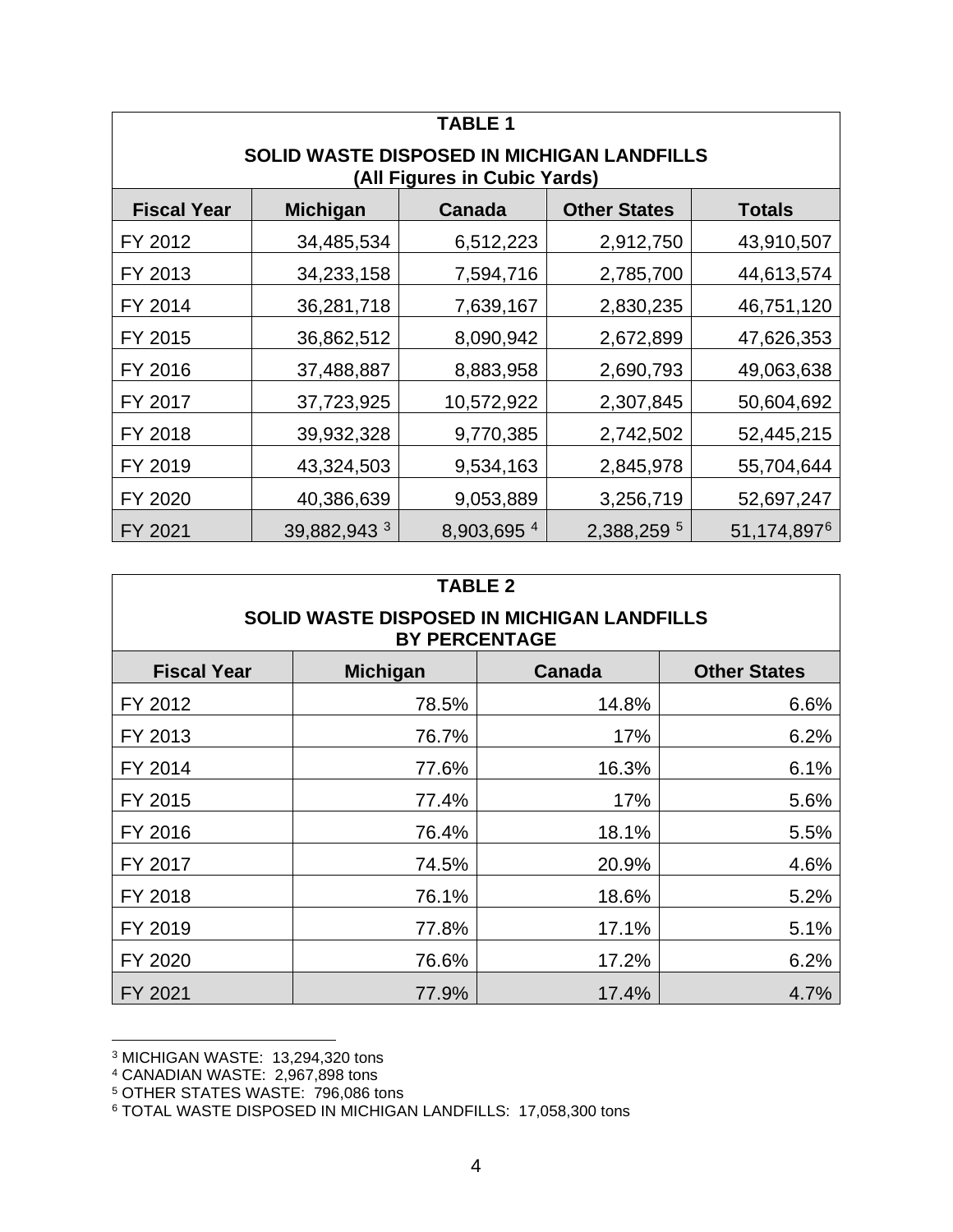

**Figure 2 Michigan and Out-Of-State Waste as Percentage Of Total Disposal In Michigan Landfills**

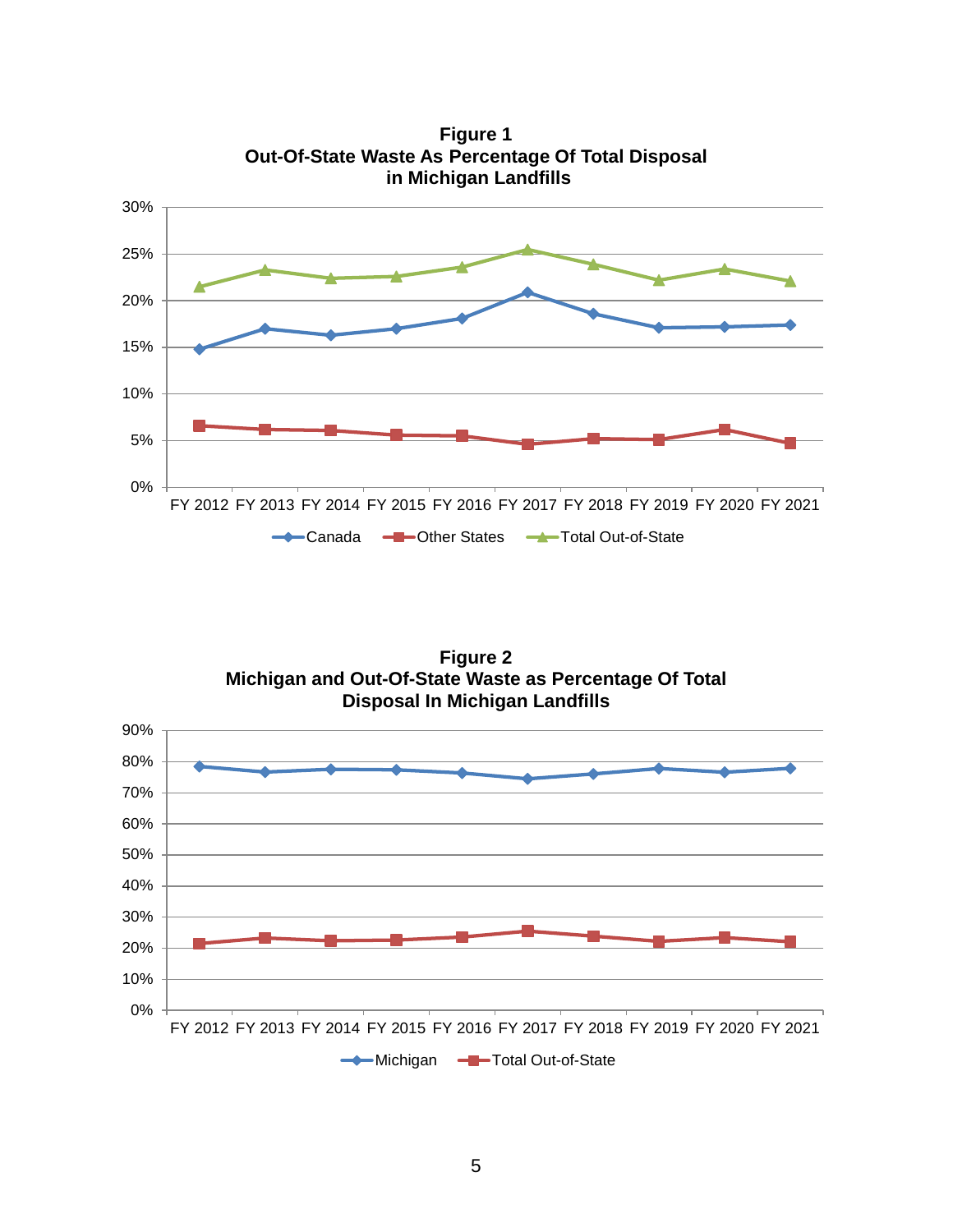The following provides details concerning the volumes of waste disposed in Michigan landfills and provides a breakdown of the waste imported into Michigan for disposal, for all landfills that reported this information. Table 3 displays waste disposal summary information for both in-state and imported waste. Some facilities may have reported data from an unknown origin. All unknown waste is reported as in-state waste; however, it is expected that some of the unassigned waste is from out-of-state sources.

| <b>TABLE 3</b>                                                 |                                                    |            |            |  |  |
|----------------------------------------------------------------|----------------------------------------------------|------------|------------|--|--|
| SOLID WASTE DISPOSAL SOURCE SUMMARY<br>(Volume in Cubic Yards) |                                                    |            |            |  |  |
| <b>WASTE TYPE</b>                                              | <b>IN-STATE</b><br><b>IMPORTED</b><br><b>TOTAL</b> |            |            |  |  |
| <b>MCW</b>                                                     | 26,842,272                                         | 9,523,000  | 36,365,272 |  |  |
| $MCW - MSW^*$<br><b>INCINERATOR ASH</b>                        | 46,555                                             | 0          | 46,555     |  |  |
| <b>SUBTOTAL MCW</b>                                            | 26,888,827                                         | 9,523,000  | 36,411,827 |  |  |
|                                                                |                                                    |            |            |  |  |
| IW                                                             | 3,185,160                                          | 496,554    | 3,681,714  |  |  |
| <b>IW-SEGREGATED</b>                                           | 1,567,662                                          | 0          | 1,567,662  |  |  |
| $IW - MIXED$                                                   | 420,861                                            | 0          | 420,861    |  |  |
| <b>SUBTOTAL IW</b>                                             | 5,173,683                                          | 496,554    | 5,670,237  |  |  |
|                                                                |                                                    |            |            |  |  |
| C&D                                                            | 4,009,729                                          | 872,443    | 4,882,171  |  |  |
|                                                                |                                                    |            |            |  |  |
| <b>ADC</b>                                                     | 863,970                                            | 331,408    | 1,195,378  |  |  |
|                                                                |                                                    |            |            |  |  |
| <b>OTHER</b>                                                   | 2,946,734                                          | 68,550     | 3,015,284  |  |  |
|                                                                |                                                    |            |            |  |  |
| <b>GRAND TOTAL</b>                                             | 39,882,943                                         | 11,291,954 | 51,174,897 |  |  |

\*Municipal Solid Waste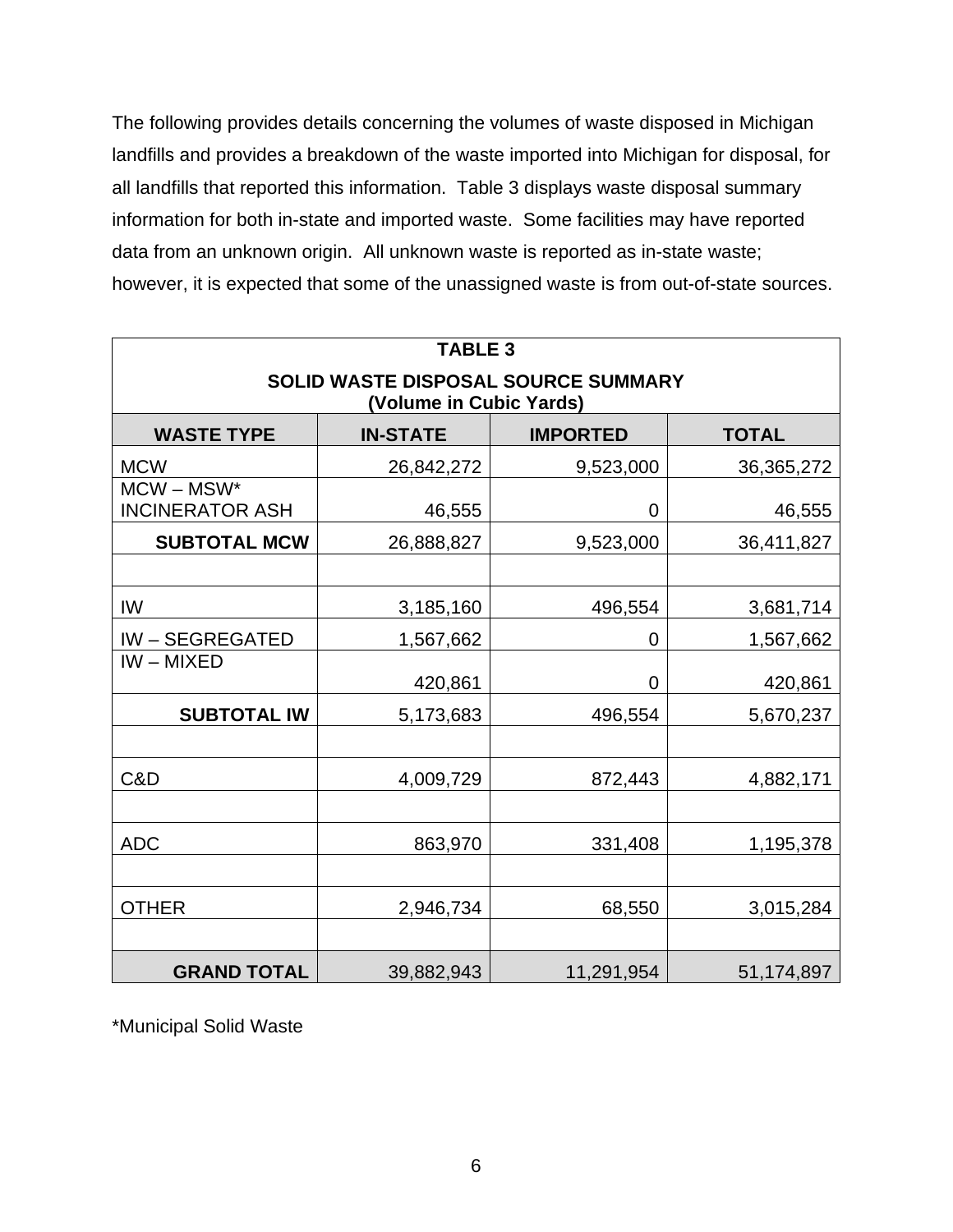Table 3A displays the IW disposal summary for both in-state and imported waste. Landfills are only required to report to EGLE, to the extent possible; therefore, some landfills may not have broken down the materials disposed to the level of detail as shown below or have materials that are not specifically identified in Re-TRAC; thus, they have categorized all their industrial waste as "IW – Other."

| <b>TABLE 3A</b>                                                            |                                                    |         |           |  |  |
|----------------------------------------------------------------------------|----------------------------------------------------|---------|-----------|--|--|
| <b>INDUSTRIAL WASTE DISPOSAL SOURCE SUMMARY</b><br>(Volume in Cubic Yards) |                                                    |         |           |  |  |
| <b>WASTE TYPE</b>                                                          | <b>IN-STATE</b><br><b>IMPORTED</b><br><b>TOTAL</b> |         |           |  |  |
| <b>IW</b> - Coal Ash                                                       | 1,547,153                                          | 0       | 1,547,153 |  |  |
| <b>IW - Wood Ash</b>                                                       | 90,859                                             | 0       | 90,859    |  |  |
| <b>IW</b> - Wood/Paper Sludges                                             | 120,129                                            | 1,103   | 121,232   |  |  |
| <b>IW - Wood/Paper Sediment</b>                                            | 47,219                                             | 0       | 47,219    |  |  |
| <b>IW</b> - Other                                                          | 2,392,999                                          | 409,608 | 2,802,607 |  |  |
| <b>IW</b> - Other Sludges                                                  | 209,248                                            | 4,141   | 213,389   |  |  |
| <b>IW</b> - Wastewater Sludges                                             | 310,056                                            | 5,739   | 315,795   |  |  |
| <b>IW</b> - Cement Kiln Dust                                               | 260,000                                            | 0       | 260,000   |  |  |
| <b>IW</b> - Foundry Sand                                                   | 139,635                                            | 75,963  | 215,599   |  |  |
| <b>IW</b> - Flue Gas Desulfurization<br><b>Material</b>                    | 55,130                                             | 0       | 55,130    |  |  |
| <b>IW - Lime Kiln Dust</b>                                                 | 1,255                                              | 0       | 1,255     |  |  |
| <b>GRAND TOTAL</b><br>5,173,683<br>496,554<br>5,670,237                    |                                                    |         |           |  |  |

Table 3B displays the ADC Disposal summary for both in-state and imported waste. ADC is comprised of manufactured or certain waste materials, as defined in the Solid Waste Management rules<sup>[7](#page-8-0)</sup>, that may be used in lieu of six inches of earthen materials at Type II and Type III landfills. Use of these materials must be in accordance with an operational plan approved by EGLE in an operating license.

<span id="page-8-0"></span><sup>7</sup> [See R 299.4429](https://www.google.com/url?sa=t&rct=j&q=&esrc=s&source=web&cd=&ved=2ahUKEwjLrtP1xsD1AhWGKDQIHQn5Al4QFnoECAMQAQ&url=https%3A%2F%2Fars.apps.lara.state.mi.us%2FAdminCode%2FDownloadAdminCodeFile%3FFileName%3D1485_2014-146EQ_AdminCode.pdf&usg=AOvVaw0hWdToqKi3ZN296rUNzLIM)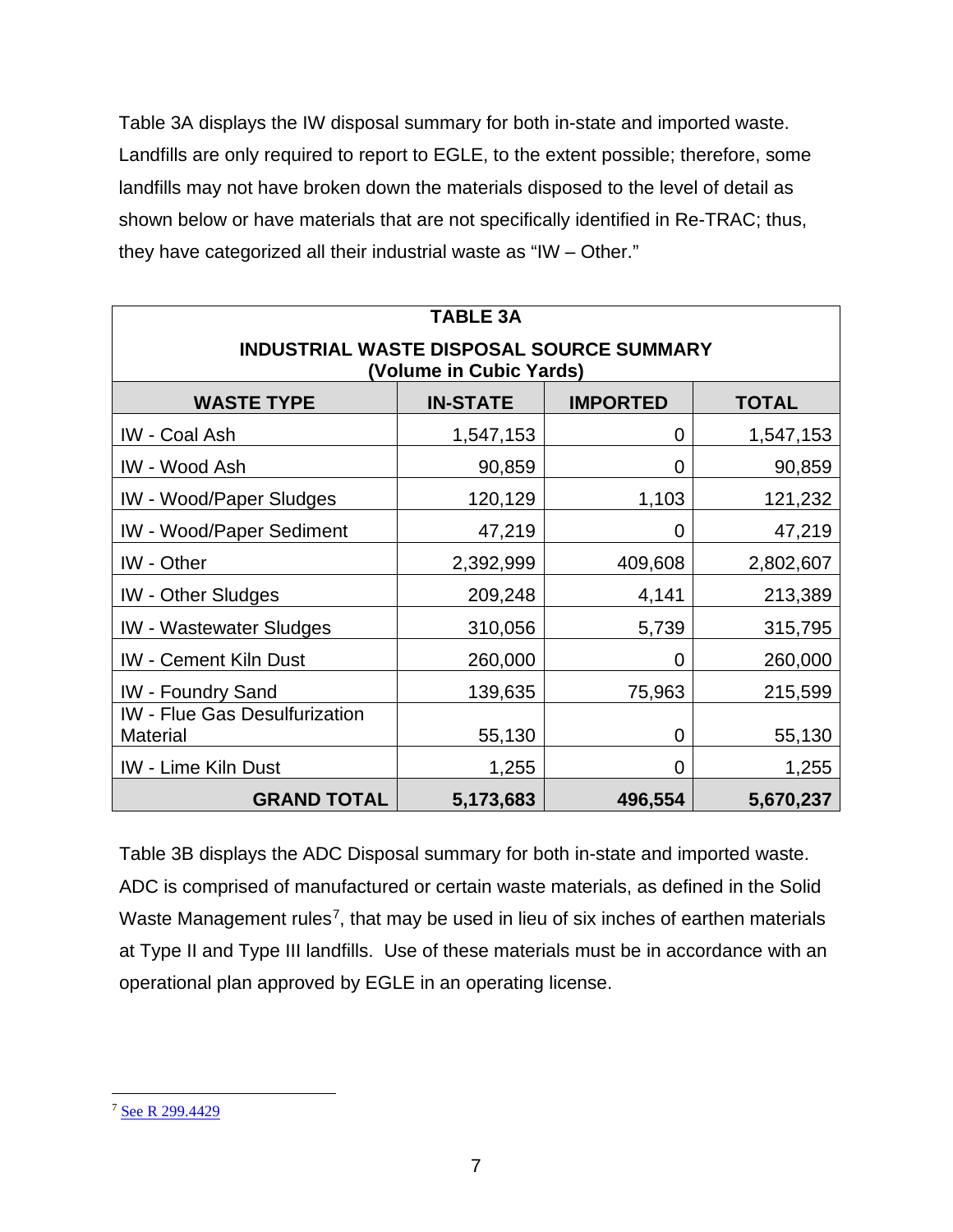| <b>TABLE 3B</b>                                                                  |         |         |         |  |
|----------------------------------------------------------------------------------|---------|---------|---------|--|
| ALTERNATIVE DAILY COVER WASTE DISPOSAL SOURCE SUMMARY<br>(Volume in Cubic Yards) |         |         |         |  |
| <b>WASTE TYPE</b><br><b>IN-STATE</b><br><b>IMPORTED</b><br><b>TOTAL</b>          |         |         |         |  |
| ADC - Other                                                                      | 116,047 | 286     | 116,333 |  |
| <b>ADC - Auto Shredder Residuals</b>                                             | 469,035 | 284,912 | 753,947 |  |
| <b>ADC - Contaminated Soils</b>                                                  | 148,406 | 6,355   | 154,761 |  |
| <b>ADC - Chipped Tires</b>                                                       | 61,563  | 466     | 62,029  |  |
| ADC - Sludges                                                                    | 33,058  | 1,319   | 34,377  |  |
| <b>ADC - Foundry Sand</b><br>73,931<br>35,861<br>38,070                          |         |         |         |  |
| <b>GRAND TOTAL</b><br>863,970<br>1,195,378<br>331,408                            |         |         |         |  |

Table 3C displays the Other Waste Types disposal summary for both in-state and imported waste that includes materials that do not typically fit under the other waste disposal categories such as MCW, C&D, or IW. These specifically include Asbestos, Contaminated Soils, and TENORM.

| <b>TABLE 3C</b><br>OTHER WASTE DISPOSAL SOURCE SUMMARY<br>(Volume in Cubic Yards) |                 |                 |              |  |
|-----------------------------------------------------------------------------------|-----------------|-----------------|--------------|--|
| <b>WASTE TYPE</b>                                                                 | <b>IN-STATE</b> | <b>IMPORTED</b> | <b>TOTAL</b> |  |
| - Asbestos                                                                        | 287,586         | 29,096          | 316,682      |  |
| O - Contaminated Soils                                                            | 2,631,189       | 26,823          | 2,658,012    |  |
| O - TENORM                                                                        | 27,865          | 12,621          | 40,486       |  |
| <b>GRAND TOTAL</b><br>3,015,180<br>2,946,640<br>68,540                            |                 |                 |              |  |

#### WASTE IMPORTS

Based on the reported information for FY 2021, the solid waste industry in Michigan imported solid waste from 15 other states and Canada for disposal in Michigan landfills. Table 4 indicates the volume of MCW, IW, C&D, ADC, and OTHER imported and the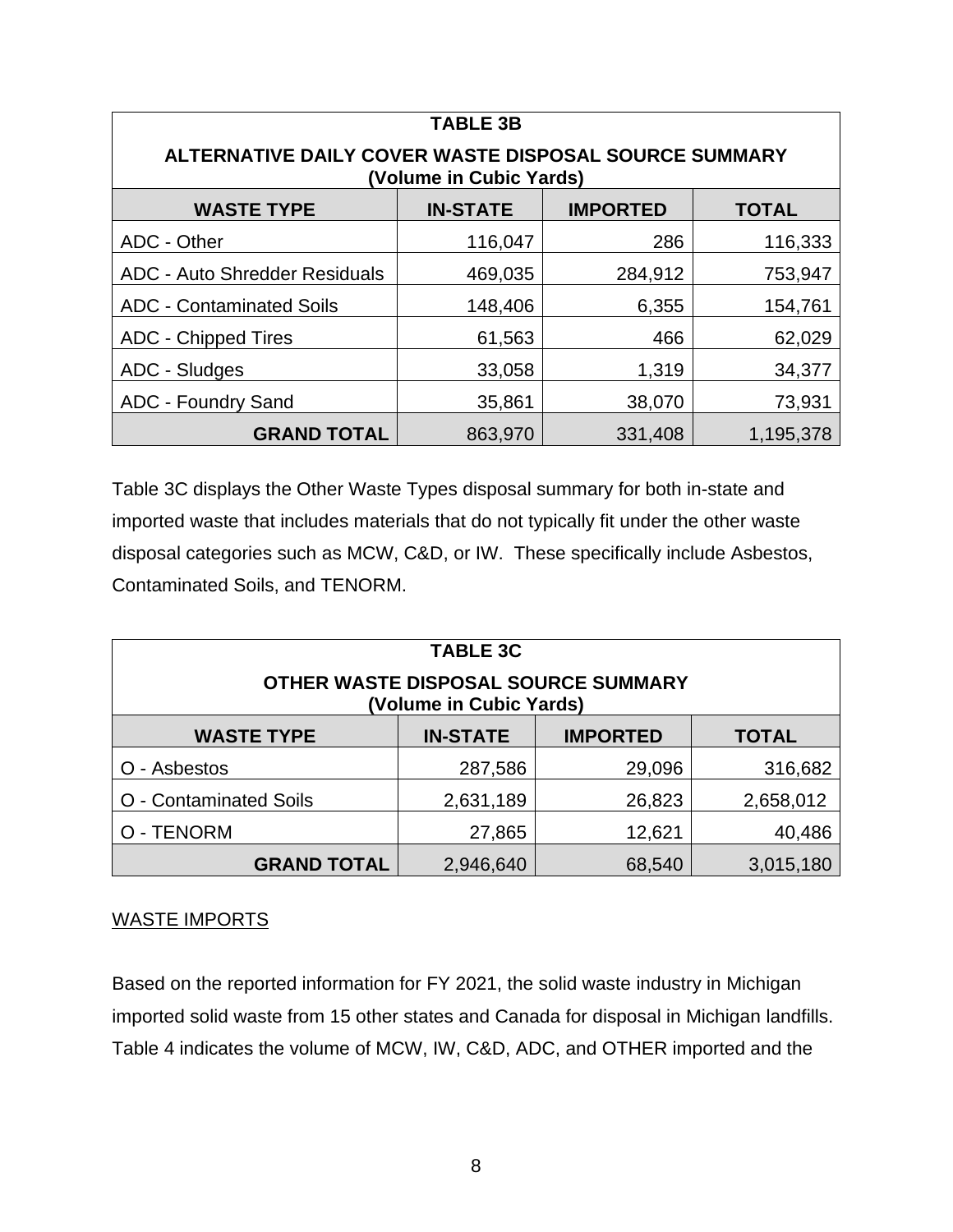state or country of origin of the waste. Figure 3 indicates the total volume of waste imported by state or country of origin of the waste.

| <b>TABLE 4</b>                                                       |                |                |                |                |                |                              |
|----------------------------------------------------------------------|----------------|----------------|----------------|----------------|----------------|------------------------------|
| <b>IMPORTED WASTE BY ORIGIN - FY 2021</b><br>(Volume in Cubic Yards) |                |                |                |                |                |                              |
| <b>WASTE ORIGIN</b>                                                  | <b>MCW</b>     | IW             | <b>C&amp;D</b> | <b>ADC</b>     | <b>Other</b>   | <b>TOTAL</b><br><b>WASTE</b> |
| <b>CANADA</b>                                                        | 8,043,621      | 83,573         | 751,593        | $\overline{0}$ | 24,908         | 8,903,695                    |
| CONNECTICUT                                                          | 0              | 943            | 0              | 0              | 0              | 943                          |
| <b>IDAHO</b>                                                         | $\overline{0}$ | 0              | $\overline{0}$ | $\overline{0}$ | 1              | 1                            |
| <b>ILLINOIS</b>                                                      | $\mathbf 0$    | 0              | 0              | 466            | 1,106          | 1,572                        |
| <b>INDIANA</b>                                                       | 427,980        | 23,436         | 66,985         | 6,355          | 962            | 525,718                      |
| <b>KANSAS</b>                                                        | 0              | 0              | 0              | 0              | 5              | 5                            |
| <b>KENTUCKY</b>                                                      | 0              | 0              | 0              | 0              | 12             | 12                           |
| <b>MASSACHUSETTS</b>                                                 | 344,769        | 0              | 62             | 0              | $\overline{0}$ | 344,831                      |
| <b>NEW JERSEY</b>                                                    | 0              | 22,103         | 0              | 0              | $\overline{0}$ | 22,103                       |
| <b>OHIO</b>                                                          | 571,733        | 298,439        | 50,654         | 284,912        | 29,965         | 1,235,702                    |
| <b>TENNESSEE</b>                                                     | 0              | 0              | 0              | 0              | 9              | 9                            |
| <b>TEXAS</b>                                                         | $\overline{0}$ | 0              | 0              | $\overline{0}$ | $\overline{2}$ | $\overline{2}$               |
| <b>VIRGINIA</b>                                                      | $\overline{0}$ | 0              | 0              | 0              | 1              | 1                            |
| <b>WASHINGTON</b>                                                    | $\overline{0}$ | 0              | 0              | $\mathbf 0$    | 1              |                              |
| <b>WEST VIRGINIA</b>                                                 | 90             | $\overline{0}$ | 30             | $\mathbf 0$    | 4              | 124                          |
| <b>WISCONSIN</b>                                                     | 134,807        | 68,060         | 3,120          | 39,675         | 11,574         | 257,235                      |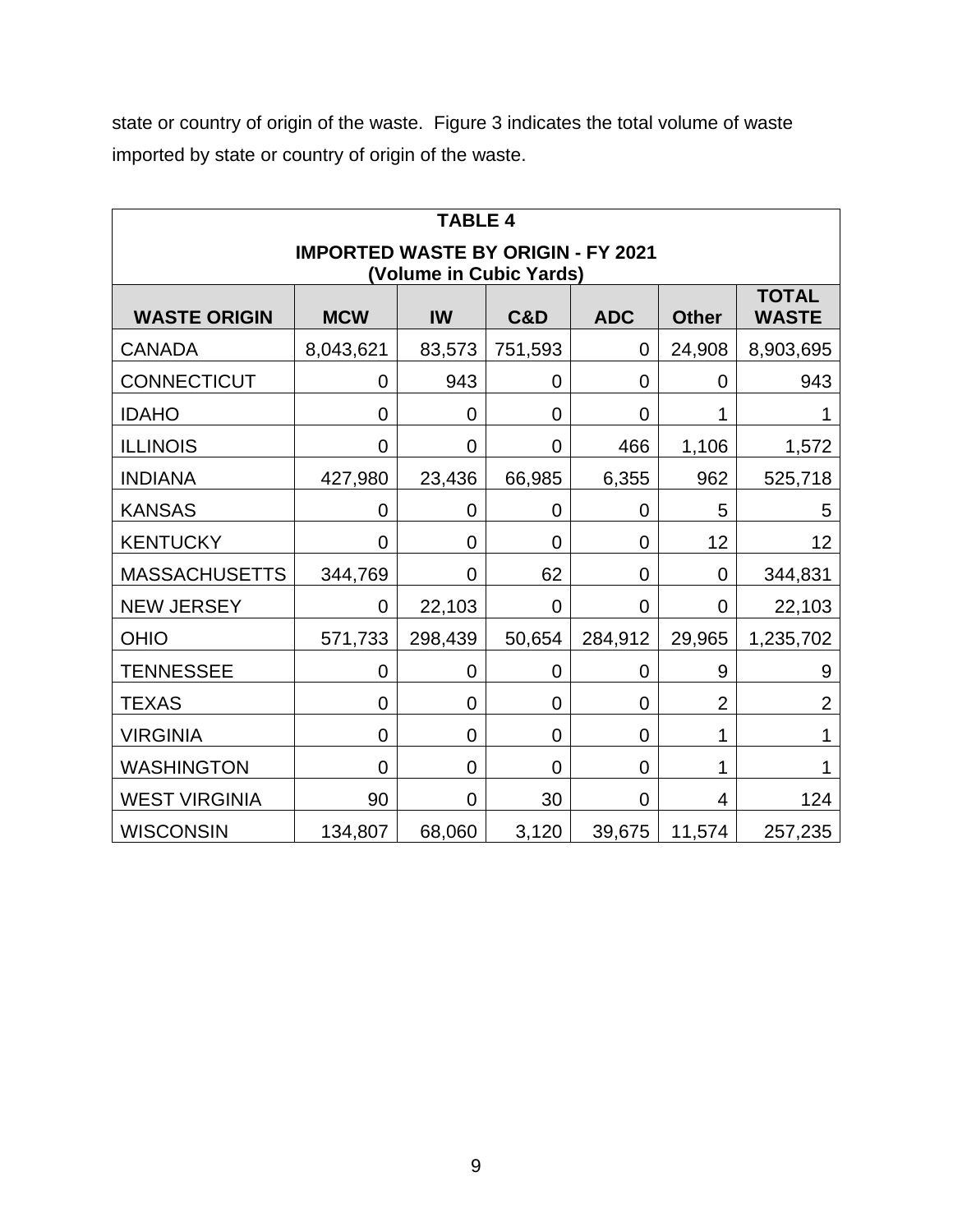

Table 5 shows the total amount of waste imported into each county from all out-of-state sources.

| <b>TABLE 5</b>                                                                           |                    |         |  |  |
|------------------------------------------------------------------------------------------|--------------------|---------|--|--|
| <b>IMPORTED WASTE BY COUNTY AND PLACE OF ORIGIN - FY 2021</b><br>(Volume in Cubic Yards) |                    |         |  |  |
| <b>WASTE VOLUME</b><br><b>COUNTY</b><br><b>WASTE ORIGIN</b>                              |                    |         |  |  |
| <b>ALGER</b>                                                                             | <b>WISCONSIN</b>   | 3,195   |  |  |
| <b>BERRIEN</b>                                                                           | <b>ILLINOIS</b>    | 466     |  |  |
| <b>BERRIEN</b>                                                                           | <b>INDIANA</b>     | 337,045 |  |  |
| <b>CHIPPEWA</b>                                                                          | <b>CANADA</b>      | 50,946  |  |  |
| <b>DICKINSON</b>                                                                         | <b>WISCONSIN</b>   | 85      |  |  |
| <b>GENESEE</b>                                                                           | <b>CONNECTICUT</b> | 943     |  |  |
| <b>GENESEE</b>                                                                           | <b>NEW JERSEY</b>  | 22,103  |  |  |
| <b>GENESEE</b>                                                                           | <b>OHIO</b>        | 5,783   |  |  |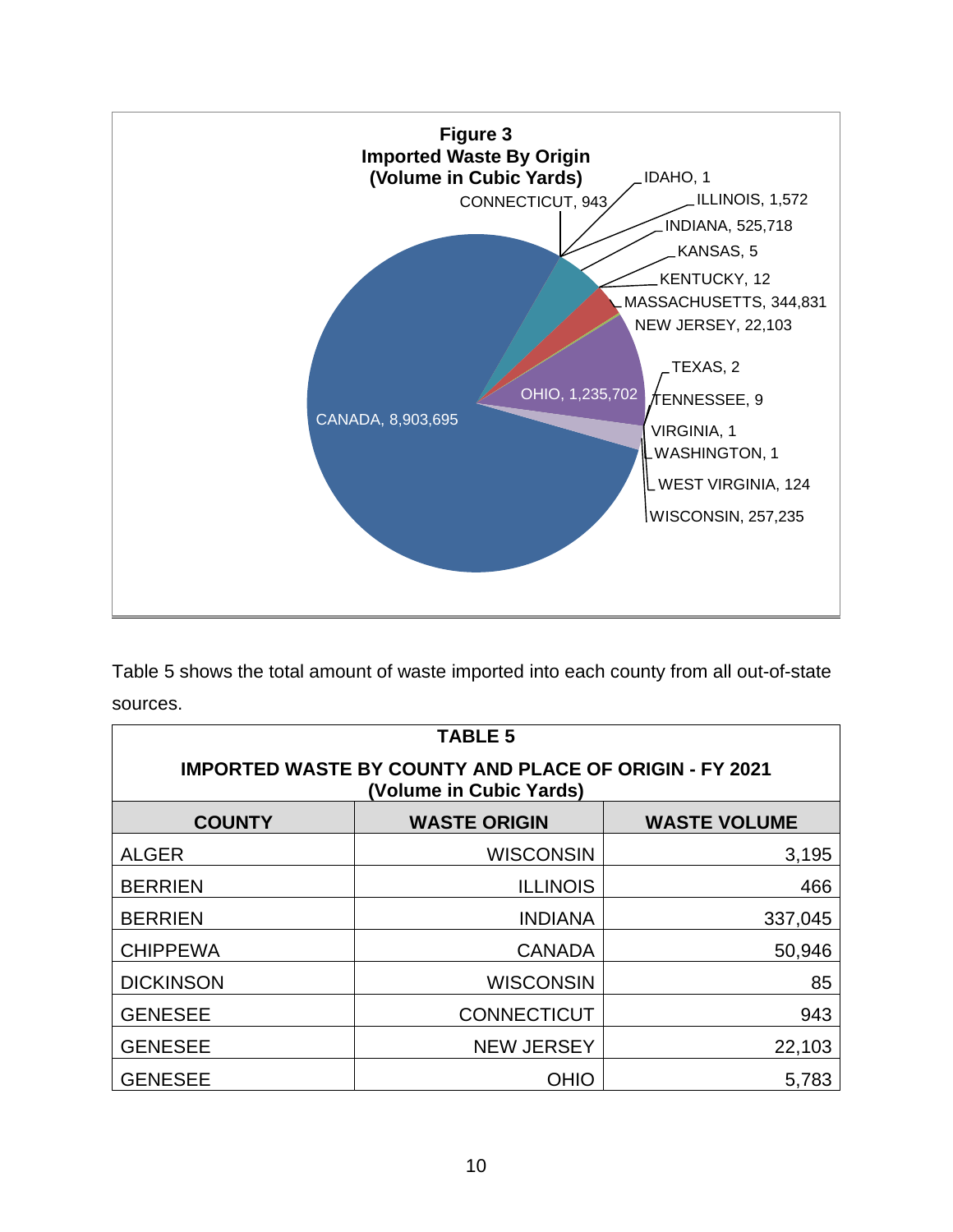| <b>TABLE 5</b>                                                                           |                      |                     |  |  |
|------------------------------------------------------------------------------------------|----------------------|---------------------|--|--|
| <b>IMPORTED WASTE BY COUNTY AND PLACE OF ORIGIN - FY 2021</b><br>(Volume in Cubic Yards) |                      |                     |  |  |
| <b>COUNTY</b>                                                                            | <b>WASTE ORIGIN</b>  | <b>WASTE VOLUME</b> |  |  |
| <b>JACKSON</b>                                                                           | <b>OHIO</b>          | 132,776             |  |  |
| <b>MACOMB</b>                                                                            | <b>CANADA</b>        | 4,530,138           |  |  |
| <b>MACOMB</b>                                                                            | <b>OHIO</b>          | 1,683               |  |  |
| <b>MENOMINEE</b>                                                                         | <b>WISCONSIN</b>     | 173,783             |  |  |
| <b>MONROE</b>                                                                            | <b>OHIO</b>          | 811,880             |  |  |
| <b>ONTONAGON</b>                                                                         | <b>WISCONSIN</b>     | 80,170              |  |  |
| PRESQUE ISLE                                                                             | <b>CANADA</b>        | 35,040              |  |  |
| <b>ST CLAIR</b>                                                                          | <b>CANADA</b>        | 391,034             |  |  |
| <b>ST JOSEPH</b>                                                                         | <b>INDIANA</b>       | 188,647             |  |  |
| <b>WASHTENAW</b>                                                                         | <b>CANADA</b>        | 579,446             |  |  |
| <b>WASHTENAW</b>                                                                         | <b>OHIO</b>          | 3,361               |  |  |
| <b>WAYNE</b>                                                                             | <b>CANADA</b>        | 3,317,091           |  |  |
| <b>WAYNE</b>                                                                             | <b>MASSACHUSETTS</b> | 344,831             |  |  |
| <b>WAYNE</b>                                                                             | <b>OHIO</b>          | 280,192             |  |  |
| <b>WAYNE</b>                                                                             | <b>WEST VIRGINIA</b> | 120                 |  |  |
| <b>WEXFORD</b>                                                                           | <b>IDAHO</b>         |                     |  |  |
| <b>WEXFORD</b>                                                                           | <b>ILLINOIS</b>      | 1,106               |  |  |
| <b>WEXFORD</b>                                                                           | <b>INDIANA</b>       | 26                  |  |  |
| <b>WEXFORD</b>                                                                           | <b>KANSAS</b>        | 5                   |  |  |
| <b>WEXFORD</b>                                                                           | <b>KENTUCKY</b>      | 12                  |  |  |
| <b>WEXFORD</b>                                                                           | <b>OHIO</b>          | 28                  |  |  |
| <b>WEXFORD</b>                                                                           | <b>TENNESSEE</b>     | 9                   |  |  |
| <b>WEXFORD</b>                                                                           | <b>TEXAS</b>         | $\mathbf{2}$        |  |  |
| <b>WEXFORD</b>                                                                           | <b>VIRGINIA</b>      | 1                   |  |  |
| <b>WEXFORD</b>                                                                           | <b>WASHINGTON</b>    | 1                   |  |  |
| <b>WEXFORD</b>                                                                           | <b>WEST VIRGINIA</b> | 4                   |  |  |
| <b>WEXFORD</b>                                                                           | <b>WISCONSIN</b>     | $\mathfrak{S}$      |  |  |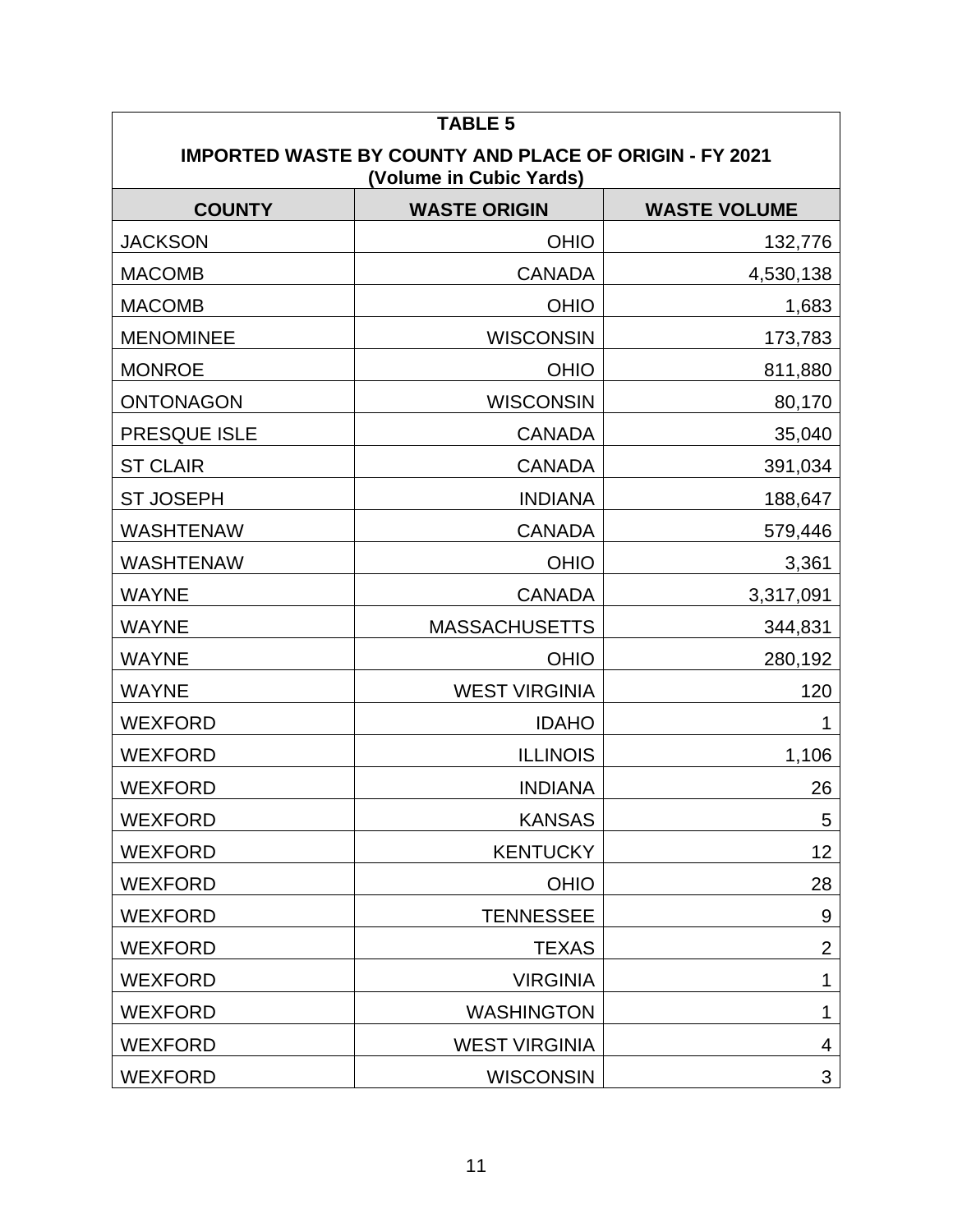Table 6 shows the total amount of waste disposed in Michigan landfills from each Michigan county.

| <b>TABLE 6</b>                                                           |                                                |  |
|--------------------------------------------------------------------------|------------------------------------------------|--|
| TOTAL WASTE DISPOSED IN MICHIGAN LANDFILLS FROM EACH COUNTY -<br>FY 2021 |                                                |  |
| <b>COUNTY</b>                                                            | (Volume in Cubic Yards)<br><b>WASTE VOLUME</b> |  |
| <b>ALCONA</b>                                                            | 22,968                                         |  |
| <b>ALGER</b>                                                             | 31,475                                         |  |
| <b>ALLEGAN</b>                                                           | 430,517                                        |  |
| <b>ALPENA</b>                                                            | 398,738                                        |  |
| <b>ANTRIM</b>                                                            | 176,121                                        |  |
| <b>ARENAC</b>                                                            | 40,670                                         |  |
| <b>BARAGA</b>                                                            | 38,615                                         |  |
| <b>BARRY</b>                                                             | 89,981                                         |  |
| <b>BAY</b>                                                               | 916,419                                        |  |
| <b>BENZIE</b>                                                            | 32,228                                         |  |
| <b>BERRIEN</b>                                                           | 830,331                                        |  |
| <b>BRANCH</b>                                                            | 131,294                                        |  |
| <b>CALHOUN</b>                                                           | 615,878                                        |  |
| <b>CASS</b>                                                              | 178,159                                        |  |
| <b>CHARLEVOIX</b>                                                        | 19,139                                         |  |
| <b>CHEBOYGAN</b>                                                         | 114,212                                        |  |
| <b>CHIPPEWA</b>                                                          | 109,511                                        |  |
| <b>CLARE</b>                                                             | 185,074                                        |  |
| <b>CLINTON</b>                                                           | 202,107                                        |  |
| <b>CRAWFORD</b>                                                          | 53,721                                         |  |
| <b>DELTA</b>                                                             | 132,077                                        |  |
| <b>DICKINSON</b>                                                         | 229,470                                        |  |
| <b>EATON</b>                                                             | 332,641                                        |  |
| <b>EMMET</b>                                                             | 144,321                                        |  |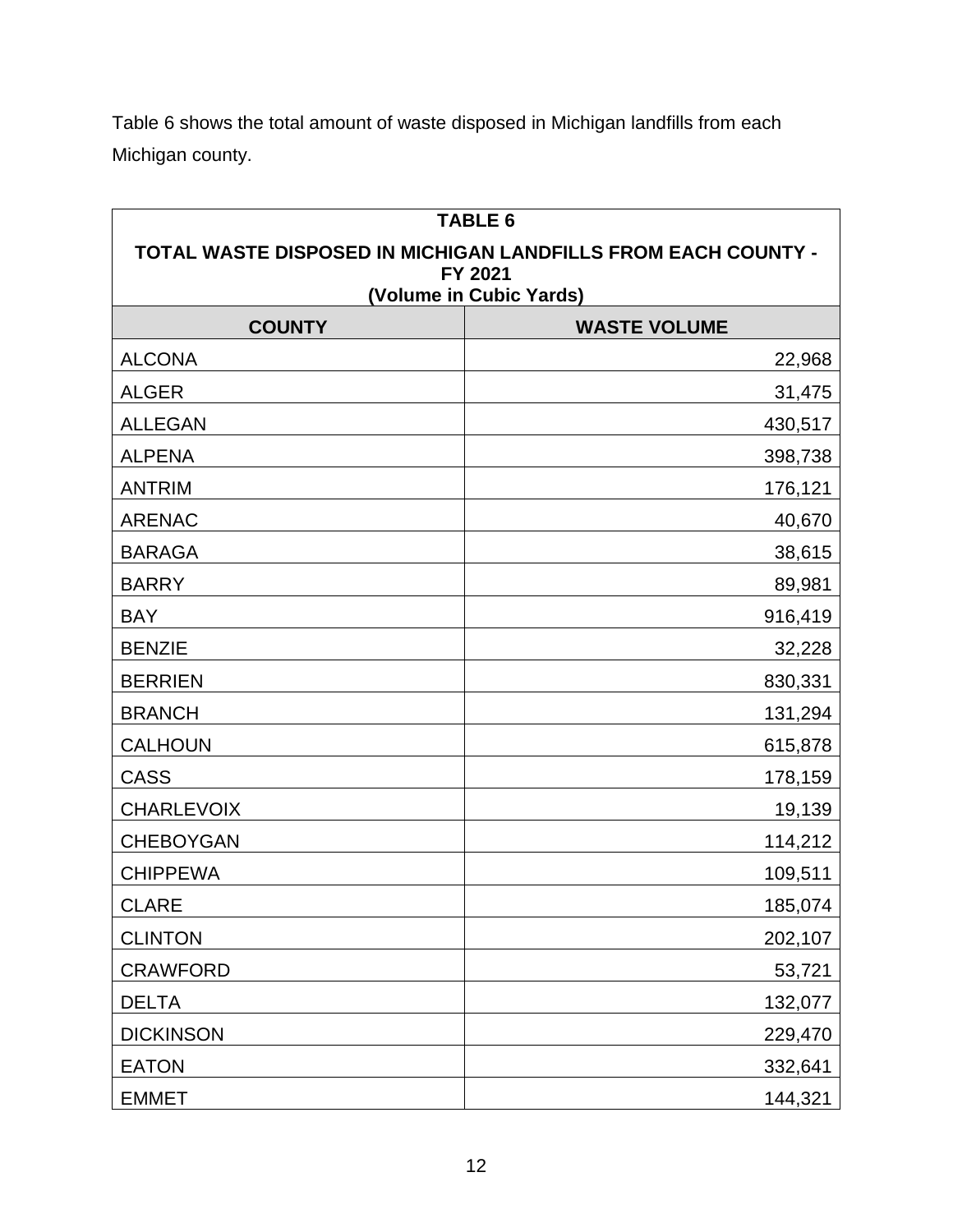| <b>TABLE 6</b>                                                |                     |  |
|---------------------------------------------------------------|---------------------|--|
| TOTAL WASTE DISPOSED IN MICHIGAN LANDFILLS FROM EACH COUNTY - |                     |  |
| FY 2021<br>(Volume in Cubic Yards)                            |                     |  |
| <b>COUNTY</b>                                                 | <b>WASTE VOLUME</b> |  |
| <b>GENESEE</b>                                                | 1,503,435           |  |
| <b>GLADWIN</b>                                                | 56,460              |  |
| <b>GOGEBIC</b>                                                | 24,216              |  |
| <b>GRAND TRAVERSE</b>                                         | 404,241             |  |
| <b>GRATIOT</b>                                                | 104,349             |  |
| <b>HILLSDALE</b>                                              | 61,368              |  |
| <b>HOUGHTON</b>                                               | 84,601              |  |
| <b>HURON</b>                                                  | 141,645             |  |
| <b>INGHAM</b>                                                 | 1,010,106           |  |
| <b>IONIA</b>                                                  | 135,856             |  |
| <b>IOSCO</b>                                                  | 111,195             |  |
| <b>IRON</b>                                                   | 11,751              |  |
| <b>ISABELLA</b>                                               | 192,815             |  |
| <b>JACKSON</b>                                                | 476,992             |  |
| <b>KALAMAZOO</b>                                              | 1,167,314           |  |
| <b>KALKASKA</b>                                               | 124,228             |  |
| <b>KENT</b>                                                   | 1,912,228           |  |
| <b>KEWEENAW</b>                                               | 3,585               |  |
| <b>LAKE</b>                                                   | 23,229              |  |
| <b>LAPEER</b>                                                 | 291,524             |  |
| LEELANAU                                                      | 22,949              |  |
| <b>LENAWEE</b>                                                | 59,256              |  |
| <b>LIVINGSTON</b>                                             | 249,882             |  |
| <b>LUCE</b>                                                   | 15,250              |  |
| <b>MACKINAC</b>                                               | 23,769              |  |
| <b>MACOMB</b>                                                 | 2,329,704           |  |
| <b>MANISTEE</b>                                               | 180,824             |  |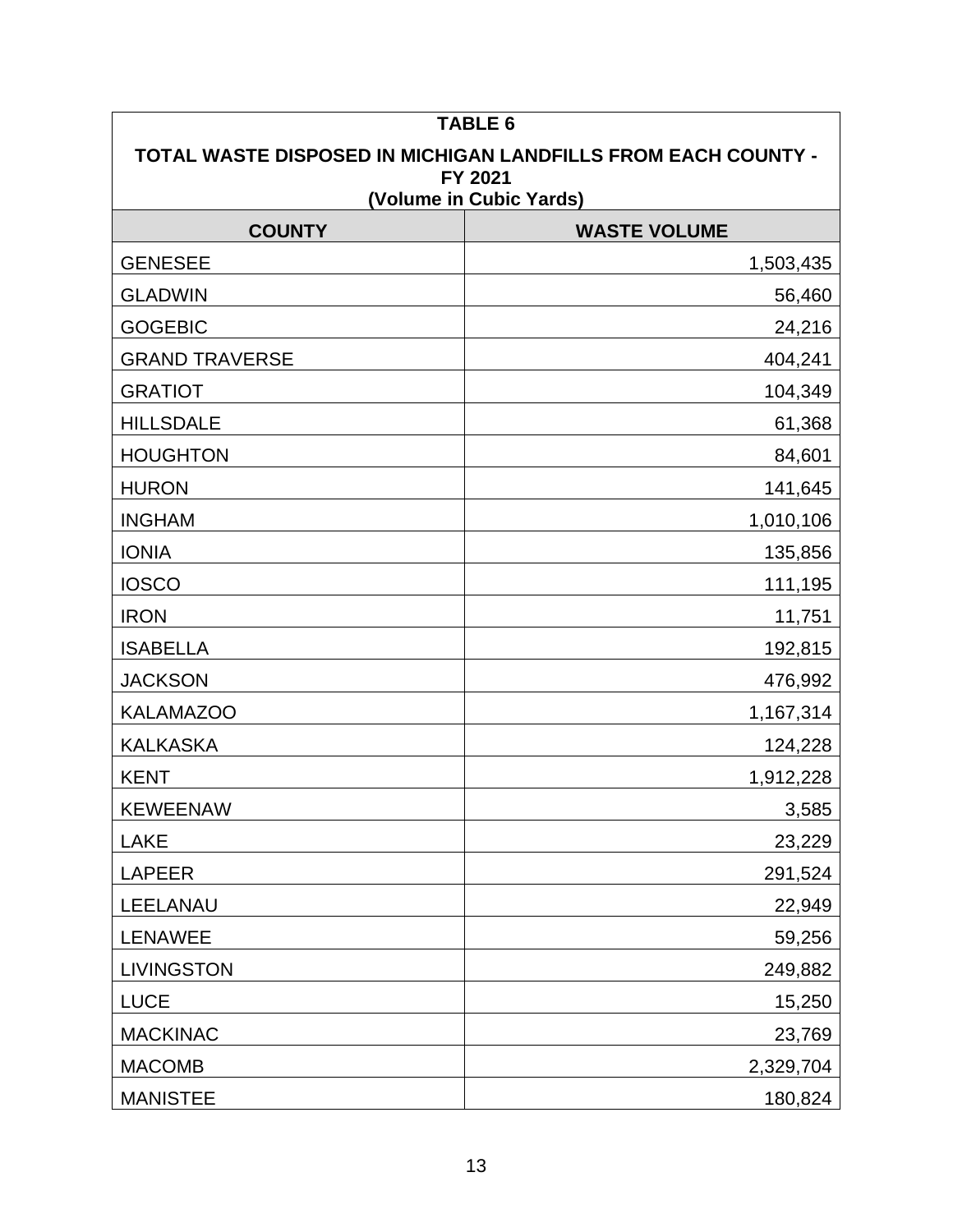| <b>TABLE 6</b>                                                |                     |  |  |
|---------------------------------------------------------------|---------------------|--|--|
| TOTAL WASTE DISPOSED IN MICHIGAN LANDFILLS FROM EACH COUNTY - |                     |  |  |
| FY 2021<br>(Volume in Cubic Yards)                            |                     |  |  |
| <b>COUNTY</b>                                                 | <b>WASTE VOLUME</b> |  |  |
| <b>MARQUETTE</b>                                              | 151,049             |  |  |
| <b>MASON</b>                                                  | 100,263             |  |  |
| <b>MECOSTA</b>                                                | 75,927              |  |  |
| <b>MENOMINEE</b>                                              | 58,698              |  |  |
| <b>MIDLAND</b>                                                | 492,620             |  |  |
| <b>MISSAUKEE</b>                                              | 52,336              |  |  |
| <b>MONROE</b>                                                 | 1,438,446           |  |  |
| <b>MONTCALM</b>                                               | 177,879             |  |  |
| <b>MONTMORENCY</b>                                            | 35,188              |  |  |
| <b>MUSKEGON</b>                                               | 568,249             |  |  |
| <b>NEWAYGO</b>                                                | 140,103             |  |  |
| <b>OAKLAND</b>                                                | 3,775,191           |  |  |
| <b>OCEANA</b>                                                 | 79,976              |  |  |
| <b>OGEMAW</b>                                                 | 53,676              |  |  |
| <b>ONTONAGON</b>                                              | 10,128              |  |  |
| <b>OSCEOLA</b>                                                | 65,163              |  |  |
| <b>OSCODA</b>                                                 | 25,122              |  |  |
| <b>OTSEGO</b>                                                 | 34,511              |  |  |
| <b>OTTAWA</b>                                                 | 1,392,451           |  |  |
| PRESQUE ISLE                                                  | 25,161              |  |  |
| <b>ROSCOMMON</b>                                              | 76,353              |  |  |
| <b>SAGINAW</b>                                                | 561,430             |  |  |
| <b>SANILAC</b>                                                | 127,168             |  |  |
| <b>SCHOOLCRAFT</b>                                            | 87,873              |  |  |
| <b>SHIAWASSEE</b>                                             | 273,233             |  |  |
| <b>ST CLAIR</b>                                               | 846,453             |  |  |
| <b>ST JOSEPH</b>                                              | 172,821             |  |  |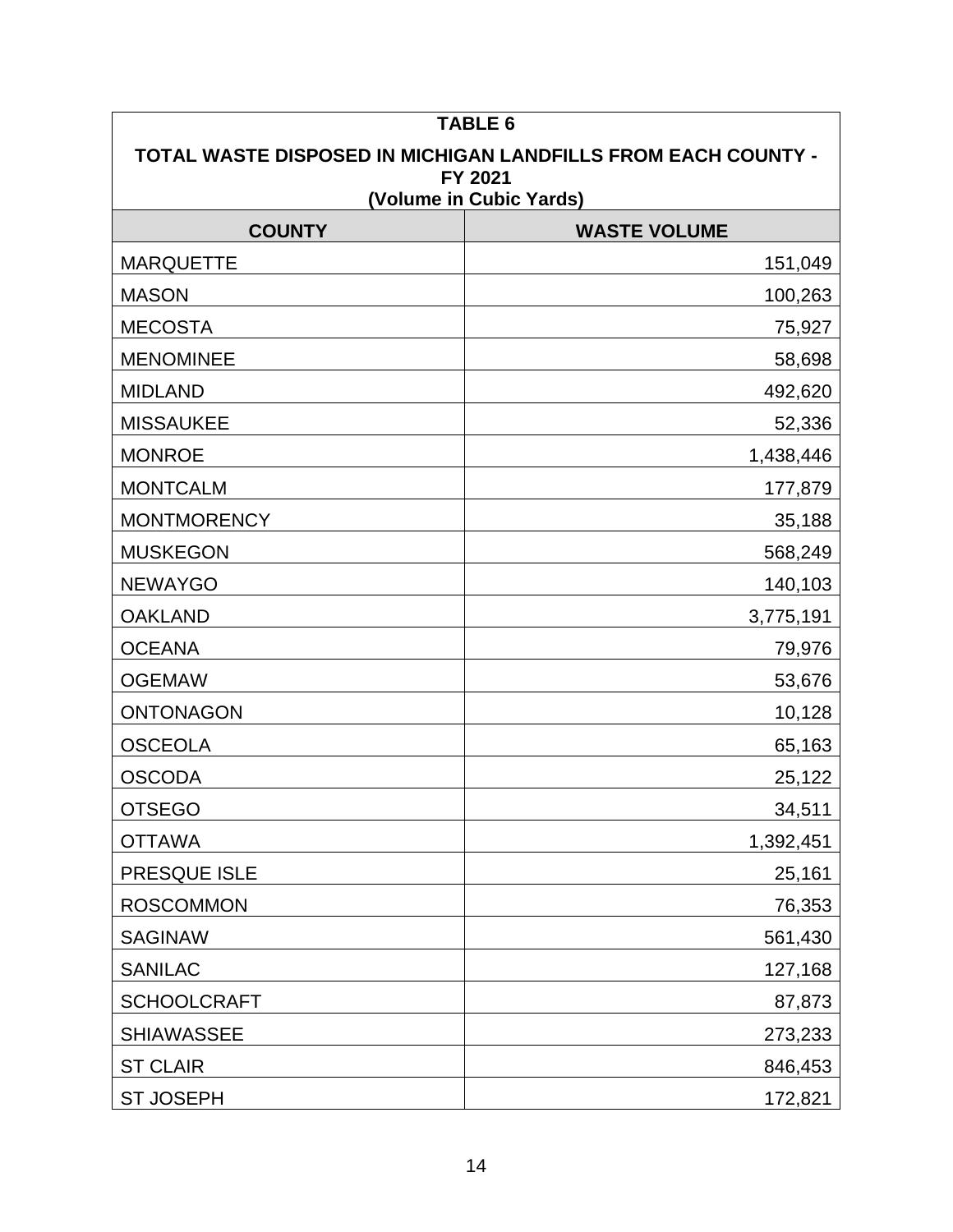| <b>TABLE 6</b>                                                                                             |                     |  |  |
|------------------------------------------------------------------------------------------------------------|---------------------|--|--|
| <b>TOTAL WASTE DISPOSED IN MICHIGAN LANDFILLS FROM EACH COUNTY -</b><br>FY 2021<br>(Volume in Cubic Yards) |                     |  |  |
| <b>COUNTY</b>                                                                                              | <b>WASTE VOLUME</b> |  |  |
| <b>TUSCOLA</b>                                                                                             | 105,441             |  |  |
| <b>VAN BUREN</b>                                                                                           | 175,194             |  |  |
| <b>WASHTENAW</b>                                                                                           | 1,080,485           |  |  |
| <b>WAYNE</b>                                                                                               | 11,323,045          |  |  |
| <b>WEXFORD</b>                                                                                             | 122,873             |  |  |

Table 6A shows the total amount of waste disposed by each county that has a landfill. [Click here](http://www.michigan.gov/documents/deq/deq-whmd-swp-Landfill-map_247566_7.pdf) to view an online map that indicates where Michigan's active solid waste landfills are located.

| <b>TABLE 6A</b>                                                     |           |  |
|---------------------------------------------------------------------|-----------|--|
| TOTAL WASTE DISPOSED BY COUNTY - FY 2021<br>(Volume in Cubic Yards) |           |  |
| <b>COUNTY</b><br><b>TOTAL WASTE VOLUME</b>                          |           |  |
| <b>ALGER</b>                                                        | 155,466   |  |
| <b>ALPENA</b>                                                       | 260,000   |  |
| <b>BARRY</b>                                                        | 167,881   |  |
| <b>BAY</b>                                                          | 1,060,200 |  |
| <b>BERRIEN</b>                                                      | 1,764,779 |  |
| <b>CALHOUN</b>                                                      | 1,273,858 |  |
| <b>CHARLEVOIX</b>                                                   | 0         |  |
| <b>CHIPPEWA</b>                                                     | 143,239   |  |
| <b>CLARE</b>                                                        | 403,230   |  |
| <b>CLINTON</b>                                                      | 1,806,610 |  |
| <b>CRAWFORD</b>                                                     | 168,925   |  |
| <b>DELTA</b>                                                        | 158,589   |  |
| <b>DICKINSON</b>                                                    | 114,466   |  |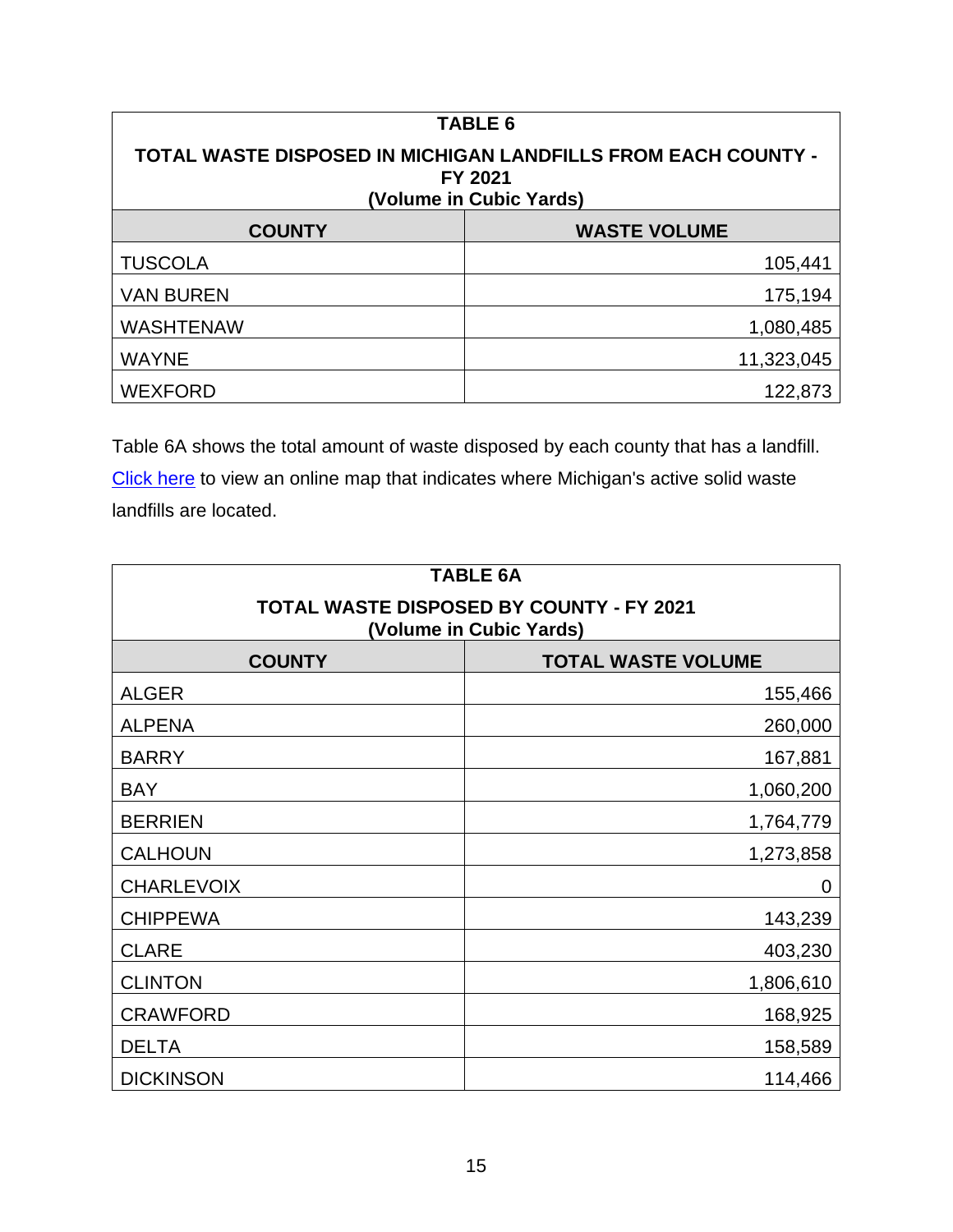| <b>TABLE 6A</b>                                                            |            |  |  |
|----------------------------------------------------------------------------|------------|--|--|
| <b>TOTAL WASTE DISPOSED BY COUNTY - FY 2021</b><br>(Volume in Cubic Yards) |            |  |  |
| <b>COUNTY</b><br><b>TOTAL WASTE VOLUME</b>                                 |            |  |  |
| <b>GENESEE</b>                                                             | 1,925,293  |  |  |
| <b>HURON</b>                                                               | 181,321    |  |  |
| <b>IONIA</b>                                                               | 235,396    |  |  |
| <b>JACKSON</b>                                                             | 441,682    |  |  |
| <b>KENT</b>                                                                | 844,121    |  |  |
| LEELANAU                                                                   | 82,377     |  |  |
| <b>MACOMB</b>                                                              | 7,104,209  |  |  |
| <b>MANISTEE</b>                                                            | 304,866    |  |  |
| <b>MARQUETTE</b>                                                           | 150,222    |  |  |
| <b>MENOMINEE</b>                                                           | 210,802    |  |  |
| <b>MIDLAND</b>                                                             | 491,506    |  |  |
| <b>MONROE</b>                                                              | 1,309,304  |  |  |
| <b>MONTCALM</b>                                                            | 754,584    |  |  |
| <b>MONTMORENCY</b>                                                         | 237,181    |  |  |
| <b>MUSKEGON</b>                                                            | 423,298    |  |  |
| <b>OAKLAND</b>                                                             | 2,311,358  |  |  |
| <b>ONTONAGON</b>                                                           | 243,555    |  |  |
| <b>OTTAWA</b>                                                              | 2,597,363  |  |  |
| PRESQUE ISLE                                                               | 426,039    |  |  |
| <b>SAGINAW</b>                                                             | 613,751    |  |  |
| <b>SANILAC</b>                                                             | 81,572     |  |  |
| <b>SCHOOLCRAFT</b>                                                         | 92,860     |  |  |
| <b>SHIAWASSEE</b>                                                          | 618,478    |  |  |
| <b>ST CLAIR</b>                                                            | 1,248,654  |  |  |
| <b>ST JOSEPH</b>                                                           | 767,370    |  |  |
| <b>WASHTENAW</b>                                                           | 4,014,736  |  |  |
| <b>WAYNE</b>                                                               | 15,232,086 |  |  |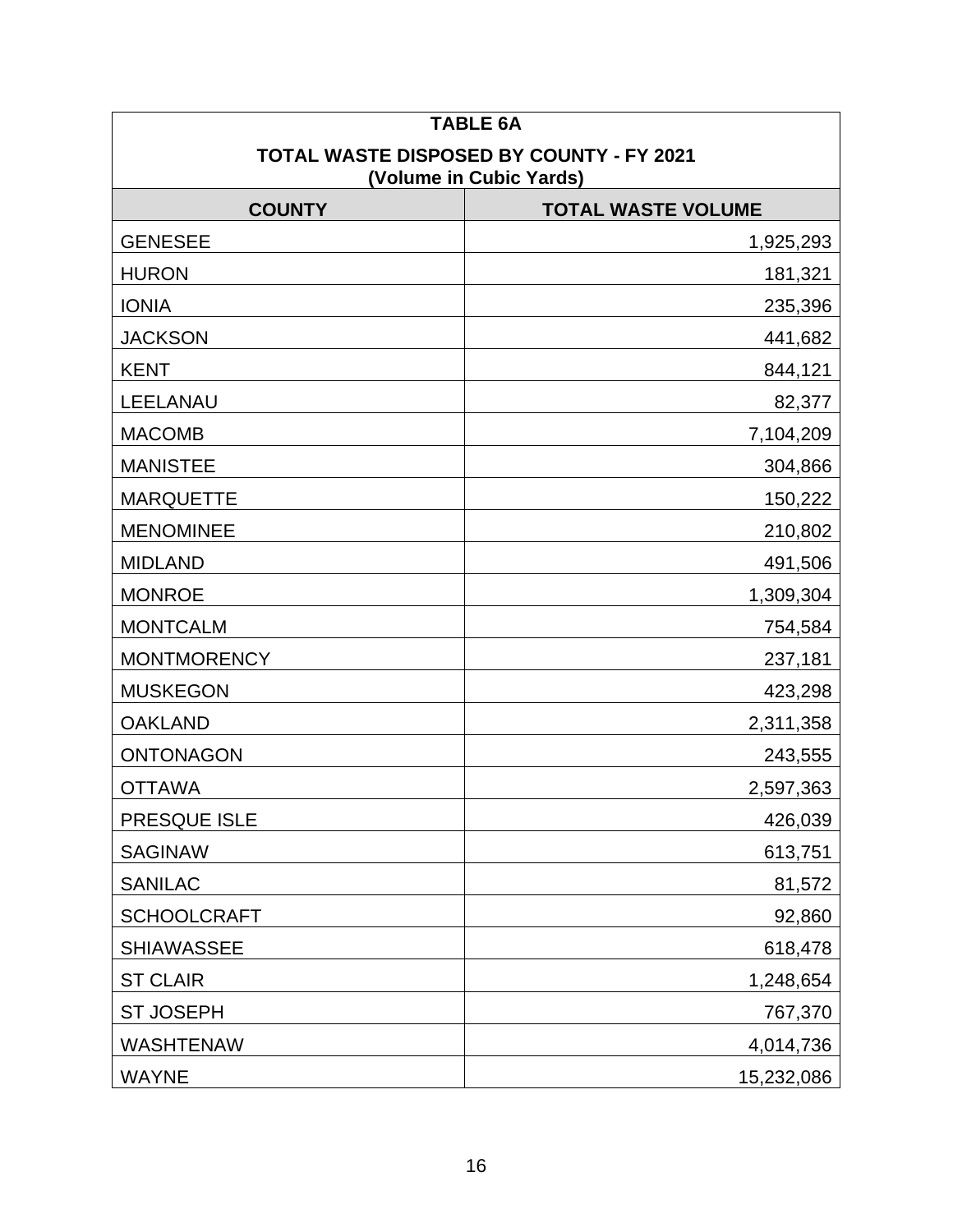| <b>TABLE 6A</b>                                                            |         |  |  |
|----------------------------------------------------------------------------|---------|--|--|
| <b>TOTAL WASTE DISPOSED BY COUNTY - FY 2021</b><br>(Volume in Cubic Yards) |         |  |  |
| <b>TOTAL WASTE VOLUME</b><br><b>COUNTY</b>                                 |         |  |  |
| <b>WEXFORD</b>                                                             | 753,672 |  |  |

#### FACILITY INFORMATION

The total of MCW disposed, total of IW, C&D, ADC, and OTHER disposed, and total volume disposed at each of the 66 reporting facilities is given in Table 7. Tables 8 and 9 list the MCW and the IW, C&D, ADC, and OTHER disposal volumes ranked in order of volume disposed. The highlighted type of waste in each of Tables 8 and 9 corresponds to the focus of that table. However, all waste information is also provided for reference purposes.

| <b>TABLE 7</b>                                                                               |                               |                                                      |                                                 |  |
|----------------------------------------------------------------------------------------------|-------------------------------|------------------------------------------------------|-------------------------------------------------|--|
| TOTAL WASTE DISPOSAL BY FACILITY - ALPHABETICAL LISTING - FY 2021<br>(Volume in Cubic Yards) |                               |                                                      |                                                 |  |
| <b>FACILITY NAME</b>                                                                         | <b>MCW</b><br><b>DISPOSED</b> | IW, C&D, ADC,<br><b>AND OTHER</b><br><b>DISPOSED</b> | <b>TOTAL</b><br><b>WASTE</b><br><b>DISPOSED</b> |  |
| ARBOR HILLS LANDFILL, INC.                                                                   | 3,084,799                     | 929,937                                              | 4,014,736                                       |  |
| <b>AUTUMN HILLS RECYCLING</b><br>AND DISPOSAL FACILITY                                       | 482,455                       | 533,365                                              | 1,015,820                                       |  |
| BELLE RIVER POWER PLANT<br><b>BOTTOM ASH AND</b><br><b>DIVERSION BASINS</b>                  | 0                             | 34,974                                               | 34,974                                          |  |
| <b>BRENT RUN LANDFILL</b>                                                                    | 597,706                       | 87,559                                               | 685,265                                         |  |
| <b>C &amp; C EXPANDED SANITARY</b><br><b>LANDFILL</b>                                        | 984,793                       | 289,065                                              | 1,273,858                                       |  |
| <b>CARLETON FARMS LANDFILL</b>                                                               | 4,115,217                     | 2,140,642                                            | 6,255,859                                       |  |
| <b>CENTRAL SANITARY</b><br><b>LANDFILL</b>                                                   | 703,576                       | 51,008                                               | 754,584                                         |  |
| CITIZENS DISPOSAL, INC.                                                                      | 593,562                       | 646,466                                              | 1,240,028                                       |  |
| <b>CITY ENVIRONMENTAL</b><br>SERVICES, INC. OF WATERS                                        | 124,598                       | 44,328                                               | 168,925                                         |  |
| <b>CITY OF LIVONIA LANDFILL</b>                                                              | 0                             | 2,358                                                | 2,358                                           |  |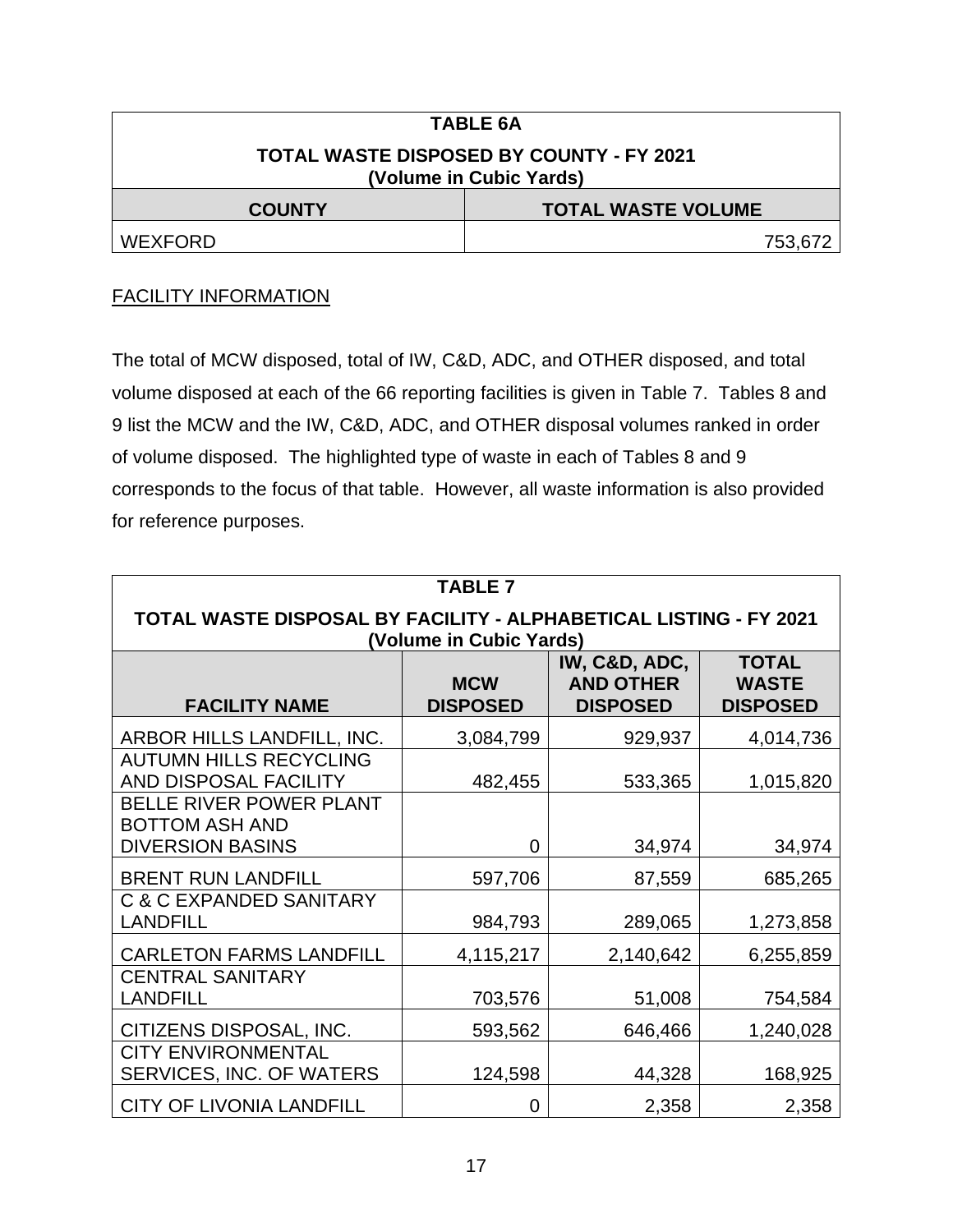| <b>TABLE 7</b>                                                                                                        |                               |                                                      |                                                 |  |
|-----------------------------------------------------------------------------------------------------------------------|-------------------------------|------------------------------------------------------|-------------------------------------------------|--|
| TOTAL WASTE DISPOSAL BY FACILITY - ALPHABETICAL LISTING - FY 2021<br>(Volume in Cubic Yards)                          |                               |                                                      |                                                 |  |
| <b>FACILITY NAME</b>                                                                                                  | <b>MCW</b><br><b>DISPOSED</b> | IW, C&D, ADC,<br><b>AND OTHER</b><br><b>DISPOSED</b> | <b>TOTAL</b><br><b>WASTE</b><br><b>DISPOSED</b> |  |
| <b>CITY OF MIDLAND SANITARY</b><br><b>LANDFILL</b>                                                                    | 248,553                       | 242,953                                              | 491,506                                         |  |
| <b>CONSUMERS ENERGY J H</b><br><b>CAMPBELL COMPLEX</b>                                                                | 0                             | 232,000                                              | 232,000                                         |  |
| <b>CONSUMERS WEADOCK</b><br><b>COMPLEX</b>                                                                            | 0                             | 479,350                                              | 479,350                                         |  |
| <b>COUNTY OF MUSKEGON -</b><br>SOLID WASTE LANDFILL                                                                   | 339,943                       | 83,355                                               | 423,298                                         |  |
| DAFTER SANITARY LANDFILL                                                                                              | 135,142                       | 8,097                                                | 143,239                                         |  |
| <b>DELTA COUNTY LANDFILL</b>                                                                                          | 101,247                       | 17,200                                               | 118,447                                         |  |
| <b>DETROIT EDISON CO RANGE</b><br><b>ROAD ASH DISPOSAL</b>                                                            | 0                             | 203,494                                              | 203,494                                         |  |
| DETROIT EDISON CO SIBLEY<br><b>QUARRY</b>                                                                             | 0                             | 230,179                                              | 230,179                                         |  |
| DTE MONROE POWER PLANT                                                                                                | $\overline{0}$                | 378,528                                              | 378,528                                         |  |
| <b>EAGLE VALLEY RECYCLE &amp;</b><br><b>DISPOSAL FACILITY</b>                                                         | 1,305,429                     | 233,117                                              | 1,538,545                                       |  |
| <b>EVER-GREEN LANDFILL AND</b><br><b>RECYCLING CENTER, LLC</b>                                                        | 0                             | 12,530                                               | 12,530                                          |  |
| <b>GENERAL MOTORS, LLC -</b><br><b>SAGINAW METAL CASTING</b><br><b>OPERATIONS - FORMERLY</b><br><b>WDS NO. 395505</b> | 0                             | 5,865                                                | 5,865                                           |  |
| <b>GFL NORTH MICHIGAN</b><br><b>LANDFILL, LLC</b>                                                                     | 350,606                       | 75,434                                               | 426,039                                         |  |
| <b>GLENS SANITARY LANDFILL</b>                                                                                        | 64,852                        | 17,525                                               | 82,377                                          |  |
| <b>GRANGER GRAND RIVER</b><br><b>LANDFILL</b>                                                                         | 243                           | 0                                                    | 243                                             |  |
| <b>GRANGER WOOD STREET</b><br><b>LANDFILL</b>                                                                         | 1,806,337                     | 30                                                   | 1,806,367                                       |  |
| <b>HAYWIRE LANDFILL</b>                                                                                               | 0                             | 42,333                                               | 42,333                                          |  |
| <b>HIAWATHA SHORES</b><br><b>LANDFILL</b>                                                                             | 38,705                        | 11,823                                               | 50,527                                          |  |
| <b>HURON LANDFILL CORP. -</b><br><b>DBA HURON LANDFILL</b>                                                            | 116,819                       | 64,502                                               | 181,321                                         |  |
| K AND W LANDFILL, INC.                                                                                                | 216,502                       | 14,523                                               | 231,025                                         |  |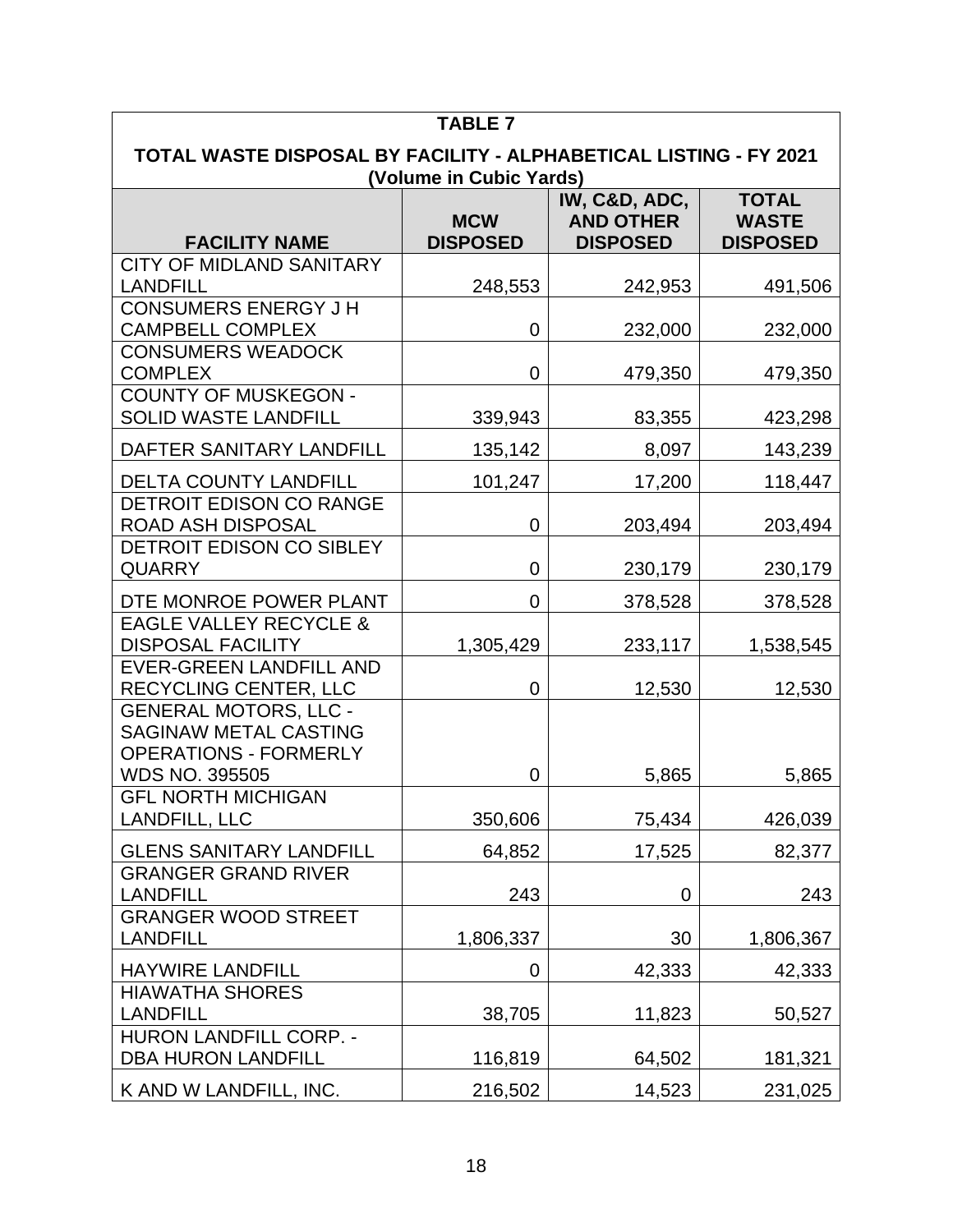| <b>TABLE 7</b>                                                                                                                                                   |           |         |           |  |  |
|------------------------------------------------------------------------------------------------------------------------------------------------------------------|-----------|---------|-----------|--|--|
| TOTAL WASTE DISPOSAL BY FACILITY - ALPHABETICAL LISTING - FY 2021<br>(Volume in Cubic Yards)                                                                     |           |         |           |  |  |
| IW, C&D, ADC,<br><b>TOTAL</b><br><b>AND OTHER</b><br><b>WASTE</b><br><b>MCW</b><br><b>FACILITY NAME</b><br><b>DISPOSED</b><br><b>DISPOSED</b><br><b>DISPOSED</b> |           |         |           |  |  |
| LAFARGE MIDWEST, INC.                                                                                                                                            | 0         | 260,000 | 260,000   |  |  |
| <b>LIBERTY</b><br><b>ENVIRONMENTALISTS</b><br><b>LANDFILL</b>                                                                                                    | 0         | 243,540 | 243,540   |  |  |
| <b>MANISTEE COUNTY</b><br>LANDFILL, INC.                                                                                                                         | 206,376   | 98,490  | 304,866   |  |  |
| MARQUETTE COUNTY SOLID<br><b>WASTE MANAGEMENT</b><br><b>AUTHORITY</b>                                                                                            | 111,132   | 39,090  | 150,222   |  |  |
| <b>MATLIN ROAD LANDFILL</b>                                                                                                                                      | 0         | 5,924   | 5,924     |  |  |
| <b>MCGILL ROAD LANDFILL</b>                                                                                                                                      | 176,657   | 21,485  | 198,142   |  |  |
| MICHIGAN ENVIRONS, INC.                                                                                                                                          | 74,906    | 135,896 | 210,802   |  |  |
| MONTMORENCY-OSCODA-<br><b>ALPENA SWMA</b>                                                                                                                        | 154,289   | 82,891  | 237,181   |  |  |
| NIAGARA DEVELOPMENT,<br>LLC dba IN MICHIGAN AS<br>NIAGARA DEVELOPMENT<br><b>PARTNERS</b>                                                                         | 0         | 8,954   | 8,954     |  |  |
| <b>NORTHERN OAKS</b><br>RECYCLING AND DISPOSAL<br><b>FACILITY</b>                                                                                                | 213,738   | 189,492 | 403,230   |  |  |
| <b>OAKLAND HEIGHTS</b><br>DEVELOPMENT, INC.                                                                                                                      | 543,944   | 228,868 | 772,813   |  |  |
| ORCHARD HILL SANITARY<br><b>LANDFILL</b>                                                                                                                         | 755,739   | 0       | 755,739   |  |  |
| <b>OTTAWA COUNTY FARMS</b><br><b>LANDFILL</b>                                                                                                                    | 808,966   | 540,577 | 1,349,543 |  |  |
| PEOPLES LANDFILL, INC.                                                                                                                                           | 508,496   | 99,390  | 607,886   |  |  |
| PINE TREE ACRES, INC.                                                                                                                                            | 6,713,751 | 390,458 | 7,104,209 |  |  |
| PITSCH SANITARY LANDFILL                                                                                                                                         | 52,690    | 182,706 | 235,396   |  |  |
| RIVERVIEW LAND PRESERVE                                                                                                                                          | 1,105,841 | 563,774 | 1,669,615 |  |  |
| <b>SAUK TRAIL HILLS LANDFILL</b>                                                                                                                                 | 827,051   | 534,317 | 1,361,367 |  |  |
| SC HOLDINGS, INC.                                                                                                                                                | 150,723   | 17,158  | 167,881   |  |  |
| <b>SMITHS CREEK LANDFILL</b>                                                                                                                                     | 799,756   | 195,183 | 994,939   |  |  |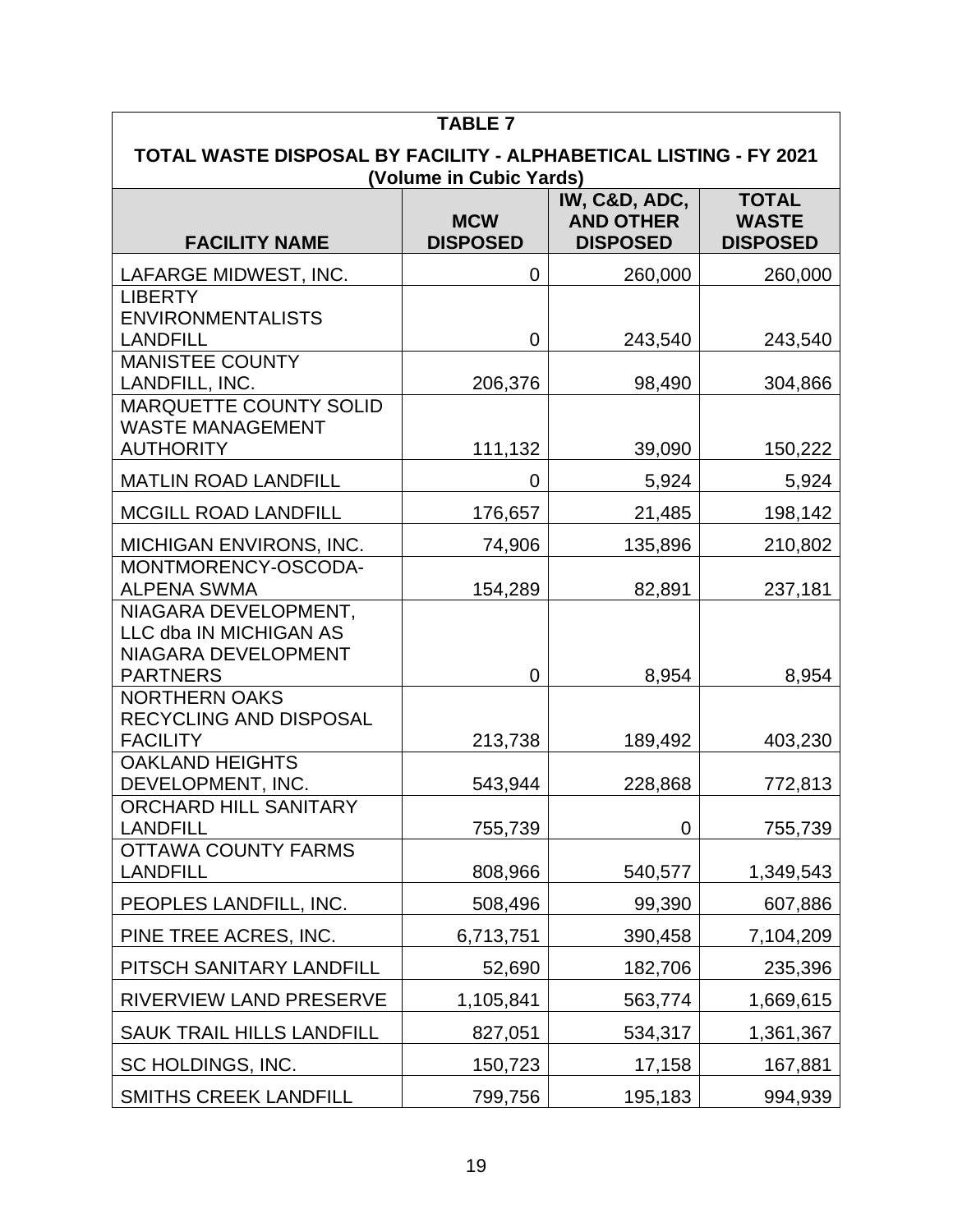| <b>TABLE 7</b>                                                                               |                               |                                                      |                                                 |
|----------------------------------------------------------------------------------------------|-------------------------------|------------------------------------------------------|-------------------------------------------------|
| TOTAL WASTE DISPOSAL BY FACILITY - ALPHABETICAL LISTING - FY 2021<br>(Volume in Cubic Yards) |                               |                                                      |                                                 |
| <b>FACILITY NAME</b>                                                                         | <b>MCW</b><br><b>DISPOSED</b> | IW, C&D, ADC,<br><b>AND OTHER</b><br><b>DISPOSED</b> | <b>TOTAL</b><br><b>WASTE</b><br><b>DISPOSED</b> |
| <b>SOUTH KENT LANDFILL</b>                                                                   | 689,821                       | 153,260                                              | 843,080                                         |
| <b>SOUTHEAST BERRIEN</b><br><b>COUNTY LANDFILL</b>                                           | 808,530                       | 200,510                                              | 1,009,040                                       |
| <b>SPARTA FOUNDRY WASTE</b><br><b>FACILITY</b>                                               | 0                             | 1,041                                                | 1,041                                           |
| <b>ST CLAIR POWER PLANT</b><br><b>BOTTOM ASH BASINS</b>                                      | 0                             | 15,247                                               | 15,247                                          |
| ST MARYS CEMENT U.S., LLC                                                                    | 0                             | 0                                                    | 0                                               |
| <b>TRI-CITY RECYCLING AND</b><br><b>DISPOSAL FACILITY</b>                                    | 63,873                        | 17,699                                               | 81,572                                          |
| <b>VENICE PARK RECYCLING &amp;</b><br><b>DISPOSAL FACILITY</b>                               | 429,650                       | 188,828                                              | 618,478                                         |
| <b>VERSO ESCANABA, LLC</b>                                                                   | 0                             | 40,142                                               | 40,142                                          |
| <b>VERSO QUINNESEC, LLC</b>                                                                  | $\overline{0}$                | 105,512                                              | 105,512                                         |
| <b>VIENNA JUNCTION</b><br><b>INDUSTRIAL PARK SANITARY</b><br><b>LANDFILL</b>                 | 629,381                       | 295,471                                              | 924,852                                         |
| <b>WESTSIDE RECYCLING &amp;</b><br><b>DISPOSAL FACILITY</b>                                  | 550,680                       | 216,690                                              | 767,370                                         |
| <b>WEXFORD COUNTY</b><br>LANDFILL, LLC                                                       | 651,539                       | 102,133                                              | 753,672                                         |
| <b>WHITEFEATHER LANDFILL</b>                                                                 | 338,631                       | 242,219                                              | 580,850                                         |
| <b>WOOD ISLAND WASTE</b><br>MANAGEMENT, INC.                                                 | 141,960                       | 13,506                                               | 155,466                                         |
| WOODLAND MEADOWS RDF-<br><b>VAN BUREN</b>                                                    | 3,492,624                     | 2,220,083                                            | 5,712,707                                       |

| <b>TABLE 8</b>                                                                                                                                                   |           |         |           |  |  |
|------------------------------------------------------------------------------------------------------------------------------------------------------------------|-----------|---------|-----------|--|--|
| <b>MCW DISPOSAL BY FACILITY - RANKED BY VOLUME - FY 2021</b><br>(Volume in Cubic Yards)                                                                          |           |         |           |  |  |
| IW, C&D, ADC,<br><b>TOTAL</b><br><b>AND OTHER</b><br><b>WASTE</b><br><b>MCW</b><br><b>DISPOSED</b><br><b>DISPOSED</b><br><b>DISPOSED</b><br><b>FACILITY NAME</b> |           |         |           |  |  |
| PINE TREE ACRES, INC.                                                                                                                                            | 6,713,751 | 390,458 | 7,104,209 |  |  |
| <b>CARLETON FARMS LANDFILL</b><br>4,115,217<br>2,140,642<br>6,255,859                                                                                            |           |         |           |  |  |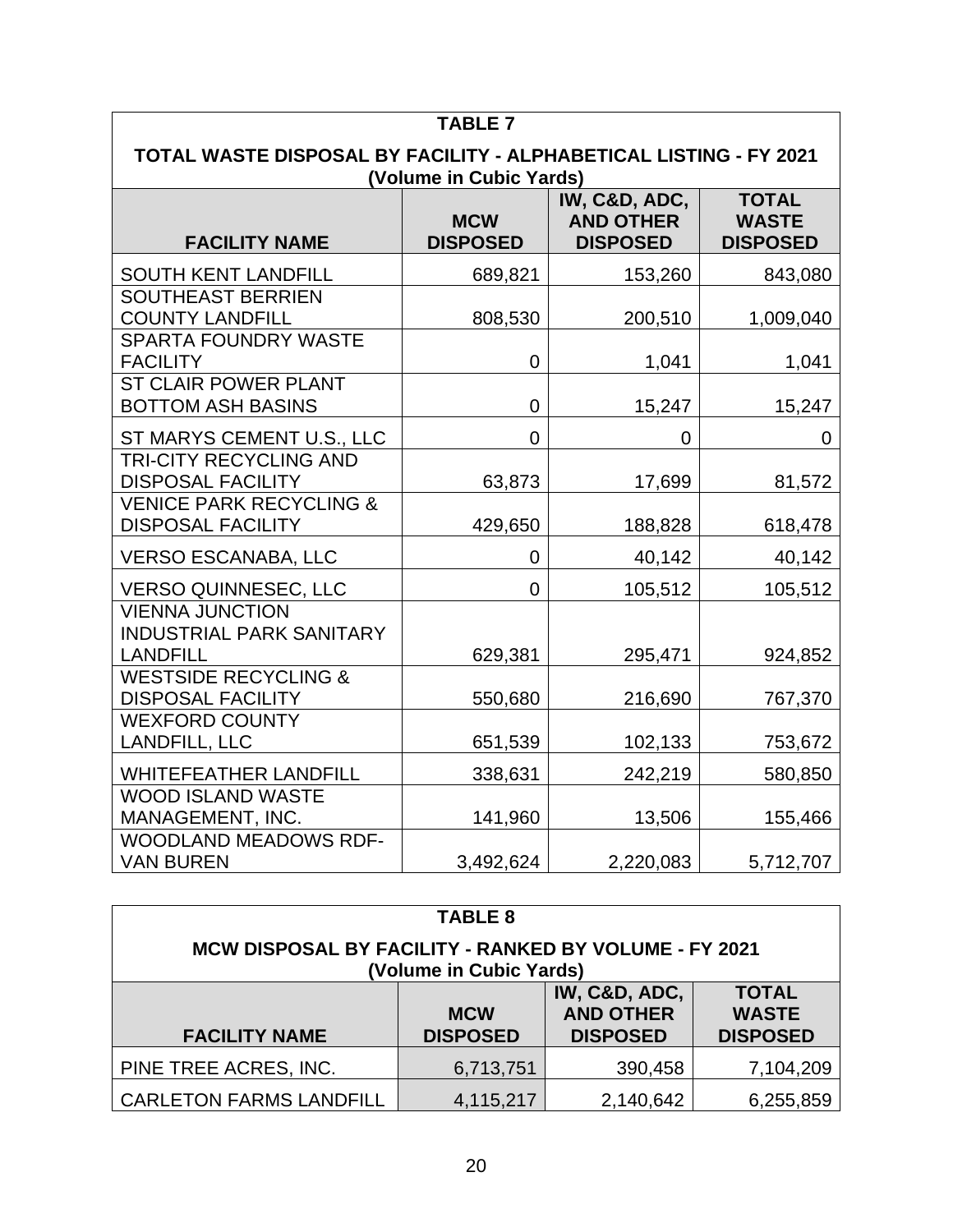| <b>TABLE 8</b>                                                                                                                                                                              |           |           |           |  |  |
|---------------------------------------------------------------------------------------------------------------------------------------------------------------------------------------------|-----------|-----------|-----------|--|--|
| <b>MCW DISPOSAL BY FACILITY - RANKED BY VOLUME - FY 2021</b>                                                                                                                                |           |           |           |  |  |
| (Volume in Cubic Yards)<br>IW, C&D, ADC,<br><b>TOTAL</b><br><b>AND OTHER</b><br><b>MCW</b><br><b>WASTE</b><br><b>DISPOSED</b><br><b>FACILITY NAME</b><br><b>DISPOSED</b><br><b>DISPOSED</b> |           |           |           |  |  |
| <b>WOODLAND MEADOWS RDF-</b>                                                                                                                                                                |           |           |           |  |  |
| <b>VAN BUREN</b><br><b>ADVANCED DISPOSAL</b>                                                                                                                                                | 3,492,624 | 2,220,083 | 5,712,707 |  |  |
| <b>SERVICES ARBOR HILLS</b><br>LANDFILL, INC.                                                                                                                                               | 3,084,799 | 929,937   | 4,014,736 |  |  |
| <b>GRANGER WOOD STREET</b><br><b>LANDFILL</b>                                                                                                                                               | 1,806,337 | 30        | 1,806,367 |  |  |
| <b>EAGLE VALLEY RECYCLE &amp;</b><br><b>DISPOSAL FACILITY</b>                                                                                                                               | 1,305,429 | 233,117   | 1,538,545 |  |  |
| RIVERVIEW LAND PRESERVE                                                                                                                                                                     | 1,105,841 | 563,774   | 1,669,615 |  |  |
| <b>C &amp; C EXPANDED SANITARY</b><br><b>LANDFILL</b>                                                                                                                                       | 984,793   | 289,065   | 1,273,858 |  |  |
| <b>SAUK TRAIL HILLS LANDFILL</b>                                                                                                                                                            | 827,051   | 534,317   | 1,361,367 |  |  |
| <b>OTTAWA COUNTY FARMS</b><br><b>LANDFILL</b>                                                                                                                                               | 808,966   | 540,577   | 1,349,543 |  |  |
| <b>SOUTHEAST BERRIEN</b><br><b>COUNTY LANDFILL</b>                                                                                                                                          | 808,530   | 200,510   | 1,009,040 |  |  |
| <b>SMITHS CREEK LANDFILL</b>                                                                                                                                                                | 799,756   | 195,183   | 994,939   |  |  |
| ORCHARD HILL SANITARY<br><b>LANDFILL</b>                                                                                                                                                    | 755,739   | 0         | 755,739   |  |  |
| <b>CENTRAL SANITARY</b><br><b>LANDFILL</b>                                                                                                                                                  | 703,576   | 51,008    | 754,584   |  |  |
| <b>SOUTH KENT LANDFILL</b>                                                                                                                                                                  | 689,821   | 153,260   | 843,080   |  |  |
| <b>WEXFORD COUNTY</b><br><b>LANDFILL, LLC</b>                                                                                                                                               | 651,539   | 102,133   | 753,672   |  |  |
| <b>VIENNA JUNCTION</b><br><b>INDUSTRIAL PARK SANITARY</b><br><b>LANDFILL</b>                                                                                                                | 629,381   | 295,471   | 924,852   |  |  |
| <b>BRENT RUN LANDFILL</b>                                                                                                                                                                   | 597,706   | 87,559    | 685,265   |  |  |
| CITIZENS DISPOSAL, INC.                                                                                                                                                                     | 593,562   | 646,466   | 1,240,028 |  |  |
| <b>WESTSIDE RECYCLING &amp;</b><br><b>DISPOSAL FACILITY</b>                                                                                                                                 | 550,680   | 216,690   | 767,370   |  |  |
| <b>OAKLAND HEIGHTS</b><br>DEVELOPMENT, INC.                                                                                                                                                 | 543,944   | 228,868   | 772,813   |  |  |
| PEOPLES LANDFILL, INC.                                                                                                                                                                      | 508,496   | 99,390    | 607,886   |  |  |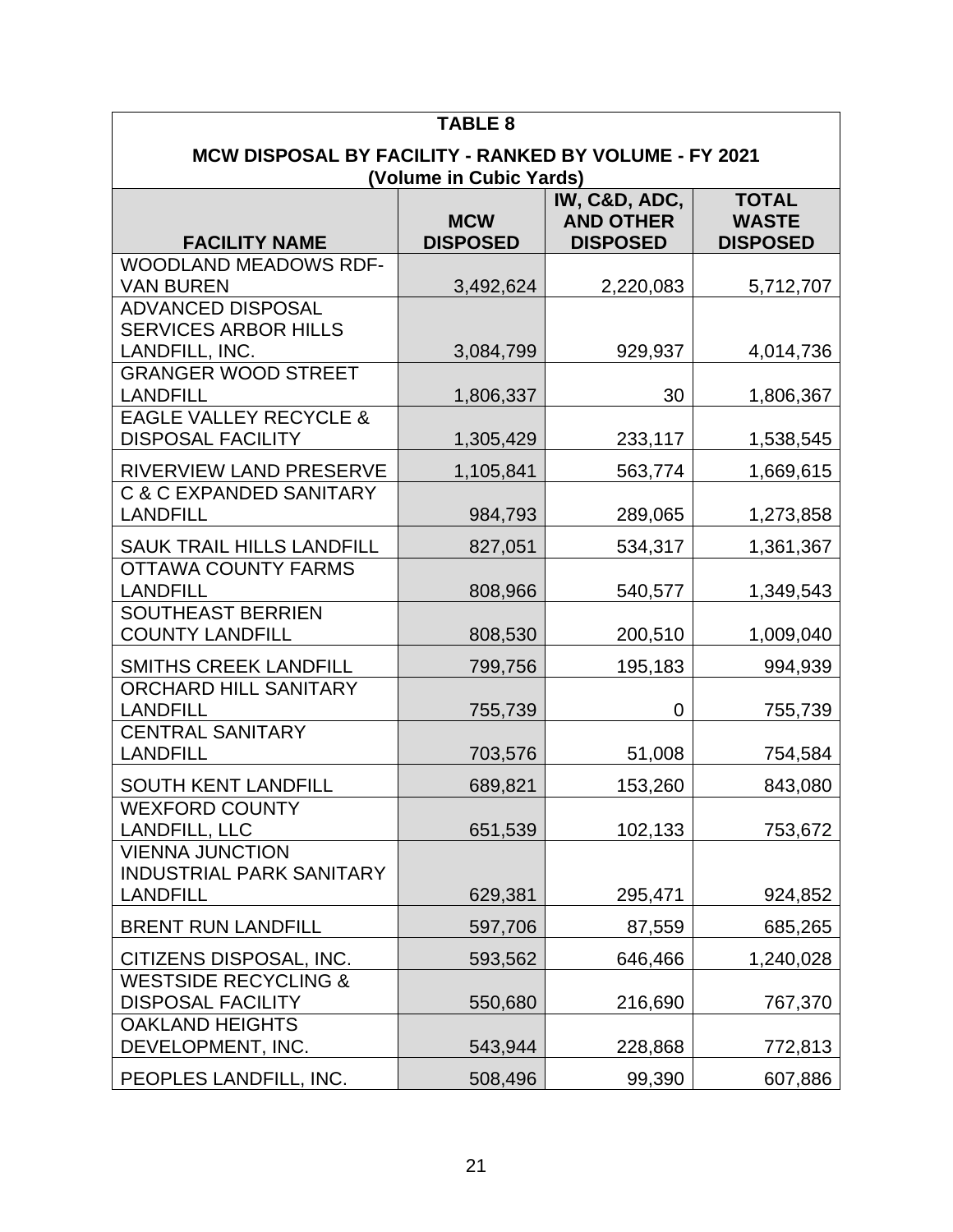| <b>TABLE 8</b>                                                                   |                               |                                                      |                                                 |
|----------------------------------------------------------------------------------|-------------------------------|------------------------------------------------------|-------------------------------------------------|
| MCW DISPOSAL BY FACILITY - RANKED BY VOLUME - FY 2021<br>(Volume in Cubic Yards) |                               |                                                      |                                                 |
| <b>FACILITY NAME</b>                                                             | <b>MCW</b><br><b>DISPOSED</b> | IW, C&D, ADC,<br><b>AND OTHER</b><br><b>DISPOSED</b> | <b>TOTAL</b><br><b>WASTE</b><br><b>DISPOSED</b> |
| <b>AUTUMN HILLS RECYCLING</b><br><b>AND DISPOSAL FACILITY</b>                    | 482,455                       | 533,365                                              | 1,015,820                                       |
| <b>VENICE PARK RECYCLING &amp;</b><br><b>DISPOSAL FACILITY</b>                   | 429,650                       | 188,828                                              | 618,478                                         |
| <b>GFL NORTH MICHIGAN</b><br><b>LANDFILL, LLC</b>                                | 350,606                       | 75,434                                               | 426,039                                         |
| <b>COUNTY OF MUSKEGON -</b><br><b>SOLID WASTE LANDFILL</b>                       | 339,943                       | 83,355                                               | 423,298                                         |
| <b>WHITEFEATHER LANDFILL</b>                                                     | 338,631                       | 242,219                                              | 580,850                                         |
| <b>CITY OF MIDLAND SANITARY</b><br><b>LANDFILL</b>                               | 248,553                       | 242,953                                              | 491,506                                         |
| K AND W LANDFILL, INC.                                                           | 216,502                       | 14,523                                               | 231,025                                         |
| <b>NORTHERN OAKS</b><br>RECYCLING AND DISPOSAL<br><b>FACILITY</b>                | 213,738                       | 189,492                                              | 403,230                                         |
| <b>MANISTEE COUNTY</b><br>LANDFILL, INC.                                         | 206,376                       | 98,490                                               | 304,866                                         |
| <b>MCGILL ROAD LANDFILL</b>                                                      | 176,657                       | 21,485                                               | 198,142                                         |
| MONTMORENCY-OSCODA-<br><b>ALPENA SWMA</b>                                        | 154,289                       | 82,891                                               | 237,181                                         |
| SC HOLDINGS, INC.                                                                | 150,723                       | 17,158                                               | 167,881                                         |
| <b>WOOD ISLAND WASTE</b><br>MANAGEMENT, INC.                                     | 141,960                       | 13,506                                               | 155,466                                         |
| DAFTER SANITARY LANDFILL                                                         | 135,142                       | 8,097                                                | 143,239                                         |
| <b>CITY ENVIRONMENTAL</b><br><b>SERVICES, INC. OF WATERS</b>                     | 124,598                       | 44,328                                               | 168,925                                         |
| <b>HURON LANDFILL CORP. -</b><br><b>DBA HURON LANDFILL</b>                       | 116,819                       | 64,502                                               | 181,321                                         |
| <b>MARQUETTE COUNTY SOLID</b><br><b>WASTE MANAGEMENT</b><br><b>AUTHORITY</b>     | 111,132                       | 39,090                                               | 150,222                                         |
| <b>DELTA COUNTY LANDFILL</b>                                                     | 101,247                       | 17,200                                               | 118,447                                         |
| MICHIGAN ENVIRONS, INC.                                                          | 74,906                        | 135,896                                              | 210,802                                         |
| <b>GLENS SANITARY LANDFILL</b>                                                   | 64,852                        | 17,525                                               | 82,377                                          |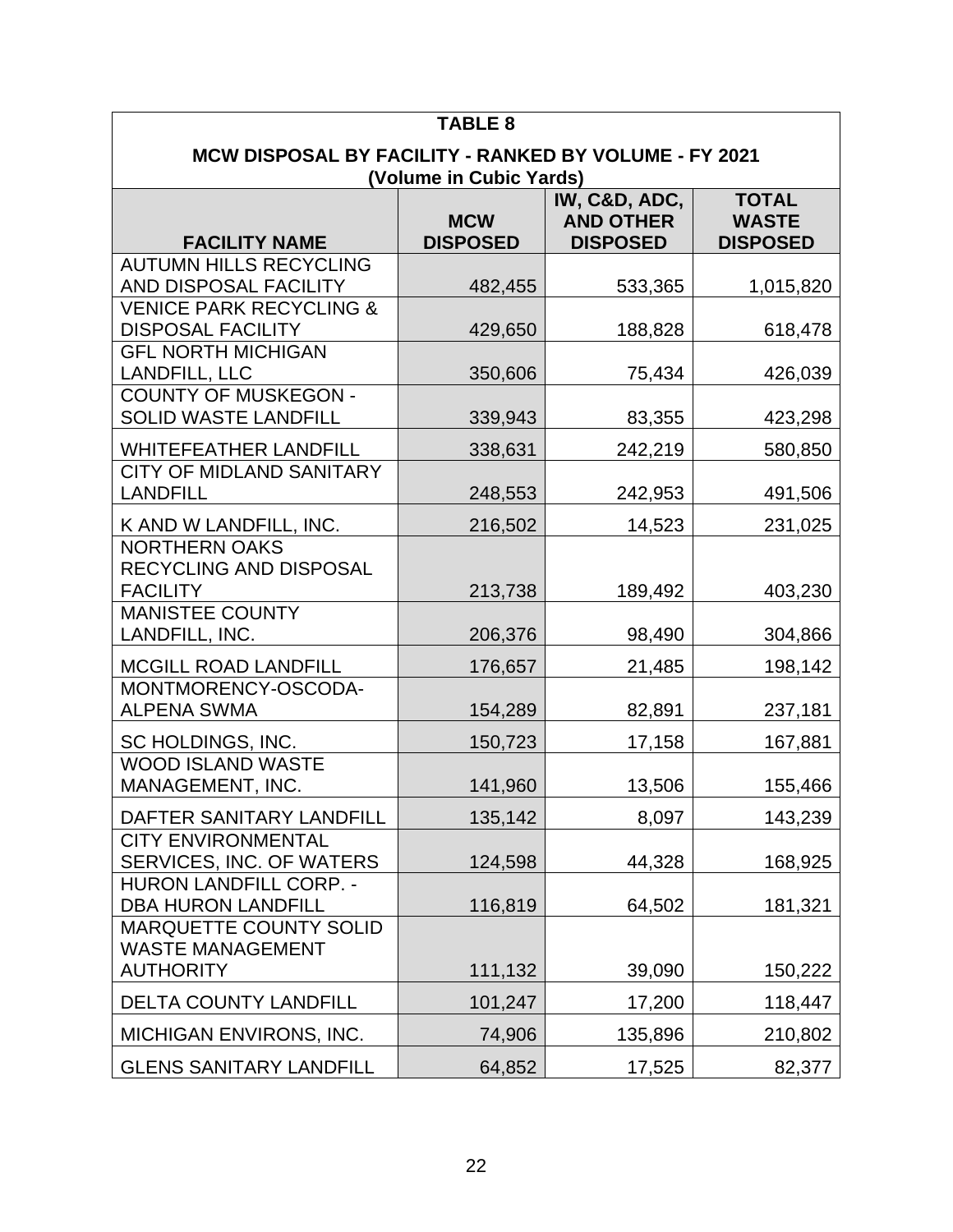| <b>TABLE 8</b>                                 |                                                       |                 |                 |  |  |
|------------------------------------------------|-------------------------------------------------------|-----------------|-----------------|--|--|
|                                                | MCW DISPOSAL BY FACILITY - RANKED BY VOLUME - FY 2021 |                 |                 |  |  |
|                                                | (Volume in Cubic Yards)                               | IW, C&D, ADC,   | <b>TOTAL</b>    |  |  |
| <b>AND OTHER</b><br><b>WASTE</b><br><b>MCW</b> |                                                       |                 |                 |  |  |
| <b>FACILITY NAME</b>                           | <b>DISPOSED</b>                                       | <b>DISPOSED</b> | <b>DISPOSED</b> |  |  |
| <b>TRI-CITY RECYCLING AND</b>                  |                                                       |                 |                 |  |  |
| <b>DISPOSAL FACILITY</b>                       | 63,873                                                | 17,699          | 81,572          |  |  |
| PITSCH SANITARY LANDFILL                       | 52,690                                                | 182,706         | 235,396         |  |  |
| <b>HIAWATHA SHORES</b>                         |                                                       |                 |                 |  |  |
| <b>LANDFILL</b>                                | 38,705                                                | 11,823          | 50,527          |  |  |
| <b>GRANGER GRAND RIVER</b>                     |                                                       |                 |                 |  |  |
| <b>LANDFILL</b>                                | 243                                                   | 0               | 243             |  |  |

| <b>TABLE 9</b>                                                                          |                               |                                                      |                                                 |  |  |
|-----------------------------------------------------------------------------------------|-------------------------------|------------------------------------------------------|-------------------------------------------------|--|--|
| IW AND C&D DISPOSAL BY FACILITY - RANKED BY VOLUME - FY 2021<br>(Volume in Cubic Yards) |                               |                                                      |                                                 |  |  |
| <b>FACILITY NAME</b>                                                                    | <b>MCW</b><br><b>DISPOSED</b> | IW, C&D, ADC,<br><b>AND OTHER</b><br><b>DISPOSED</b> | <b>TOTAL</b><br><b>WASTE</b><br><b>DISPOSED</b> |  |  |
| <b>WOODLAND MEADOWS RDF-</b><br><b>VAN BUREN</b>                                        | 3,492,624                     | 2,220,083                                            | 5,712,707                                       |  |  |
| <b>CARLETON FARMS LANDFILL</b>                                                          | 4,115,217                     | 2,140,642                                            | 6,255,859                                       |  |  |
| <b>ADVANCED DISPOSAL</b><br><b>SERVICES ARBOR HILLS</b><br>LANDFILL, INC.               | 3,084,799                     | 929,937                                              | 4,014,736                                       |  |  |
| CITIZENS DISPOSAL, INC.                                                                 | 593,562                       | 646,466                                              | 1,240,028                                       |  |  |
| RIVERVIEW LAND PRESERVE                                                                 | 1,105,841                     | 563,774                                              | 1,669,615                                       |  |  |
| <b>OTTAWA COUNTY FARMS</b><br><b>LANDFILL</b>                                           | 808,966                       | 540,577                                              | 1,349,543                                       |  |  |
| <b>SAUK TRAIL HILLS LANDFILL</b>                                                        | 827,051                       | 534,317                                              | 1,361,367                                       |  |  |
| <b>AUTUMN HILLS RECYCLING</b><br>AND DISPOSAL FACILITY                                  | 482,455                       | 533,365                                              | 1,015,820                                       |  |  |
| <b>CONSUMERS WEADOCK</b><br><b>COMPLEX</b>                                              | 0                             | 479,350                                              | 479,350                                         |  |  |
| PINE TREE ACRES, INC.                                                                   | 6,713,751                     | 390,458                                              | 7,104,209                                       |  |  |
| DTE MONROE POWER PLANT                                                                  | 0                             | 378,528                                              | 378,528                                         |  |  |
| <b>VIENNA JUNCTION</b><br><b>INDUSTRIAL PARK SANITARY</b><br><b>LANDFILL</b>            | 629,381                       | 295,471                                              | 924,852                                         |  |  |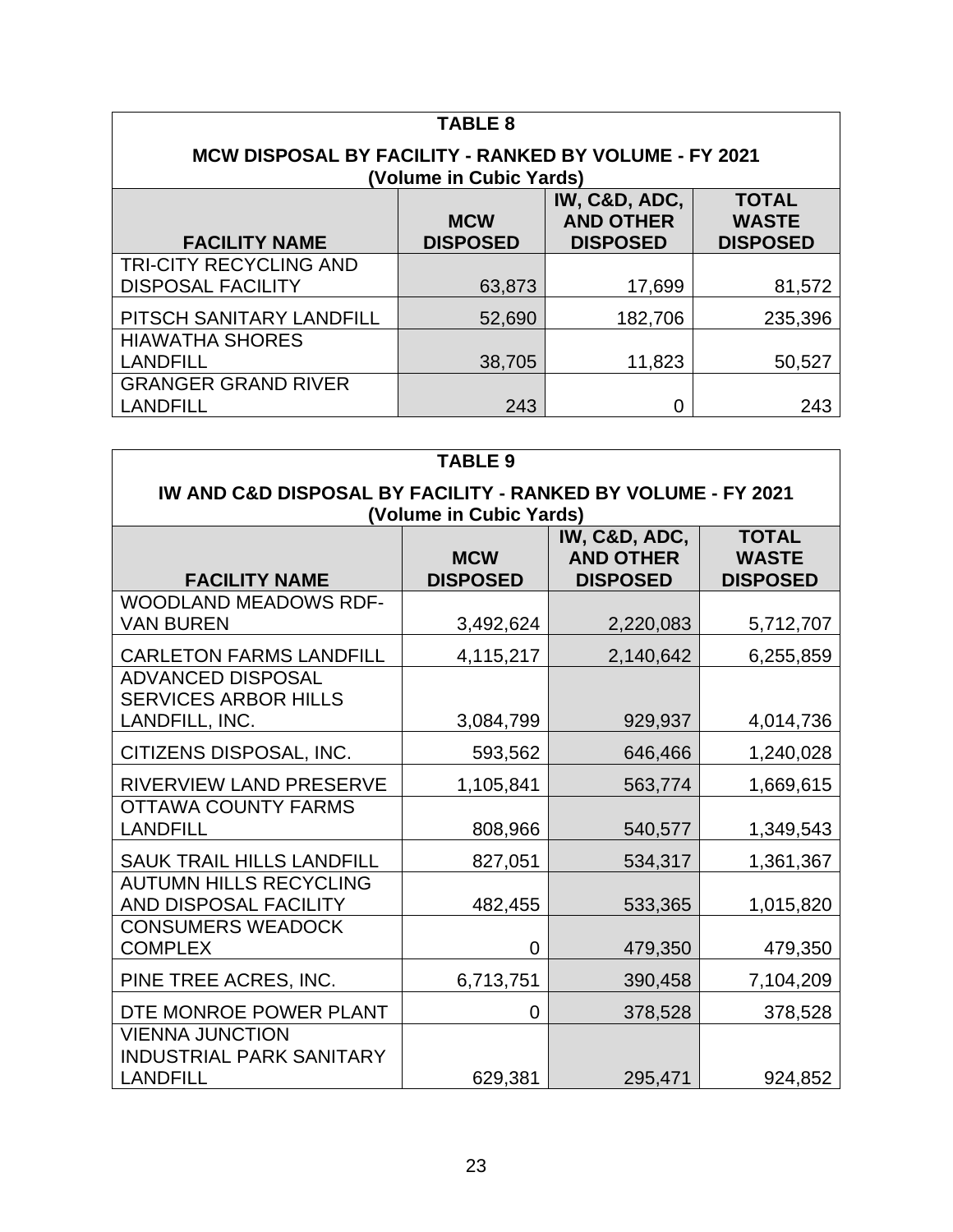|                                                                                                                                                                  | <b>TABLE 9</b> |         |           |  |  |  |  |
|------------------------------------------------------------------------------------------------------------------------------------------------------------------|----------------|---------|-----------|--|--|--|--|
| IW AND C&D DISPOSAL BY FACILITY - RANKED BY VOLUME - FY 2021<br>(Volume in Cubic Yards)                                                                          |                |         |           |  |  |  |  |
| IW, C&D, ADC,<br><b>TOTAL</b><br><b>AND OTHER</b><br><b>WASTE</b><br><b>MCW</b><br><b>DISPOSED</b><br><b>FACILITY NAME</b><br><b>DISPOSED</b><br><b>DISPOSED</b> |                |         |           |  |  |  |  |
| <b>C &amp; C EXPANDED SANITARY</b><br><b>LANDFILL</b>                                                                                                            | 984,793        | 289,065 | 1,273,858 |  |  |  |  |
| LAFARGE MIDWEST, INC.                                                                                                                                            | 0              | 260,000 | 260,000   |  |  |  |  |
| <b>LIBERTY</b><br><b>ENVIRONMENTALISTS</b><br><b>LANDFILL</b>                                                                                                    | $\mathbf 0$    | 243,540 | 243,540   |  |  |  |  |
| <b>CITY OF MIDLAND SANITARY</b><br><b>LANDFILL</b>                                                                                                               | 248,553        | 242,953 | 491,506   |  |  |  |  |
| <b>WHITEFEATHER LANDFILL</b>                                                                                                                                     | 338,631        | 242,219 | 580,850   |  |  |  |  |
| <b>EAGLE VALLEY RECYCLE &amp;</b><br><b>DISPOSAL FACILITY</b>                                                                                                    | 1,305,429      | 233,117 | 1,538,545 |  |  |  |  |
| <b>CONSUMERS ENERGY J H</b><br><b>CAMPBELL COMPLEX</b>                                                                                                           | 0              | 232,000 | 232,000   |  |  |  |  |
| DETROIT EDISON CO SIBLEY<br><b>QUARRY</b>                                                                                                                        | 0              | 230,179 | 230,179   |  |  |  |  |
| <b>OAKLAND HEIGHTS</b><br>DEVELOPMENT, INC.                                                                                                                      | 543,944        | 228,868 | 772,813   |  |  |  |  |
| <b>WESTSIDE RECYCLING &amp;</b><br><b>DISPOSAL FACILITY</b>                                                                                                      | 550,680        | 216,690 | 767,370   |  |  |  |  |
| <b>DETROIT EDISON CO RANGE</b><br><b>ROAD ASH DISPOSAL</b>                                                                                                       | 0              | 203,494 | 203,494   |  |  |  |  |
| <b>SOUTHEAST BERRIEN</b><br><b>COUNTY LANDFILL</b>                                                                                                               | 808,530        | 200,510 | 1,009,040 |  |  |  |  |
| <b>SMITHS CREEK LANDFILL</b>                                                                                                                                     | 799,756        | 195,183 | 994,939   |  |  |  |  |
| <b>NORTHERN OAKS</b><br>RECYCLING AND DISPOSAL<br><b>FACILITY</b>                                                                                                | 213,738        | 189,492 | 403,230   |  |  |  |  |
| <b>VENICE PARK RECYCLING &amp;</b><br><b>DISPOSAL FACILITY</b>                                                                                                   | 429,650        | 188,828 | 618,478   |  |  |  |  |
| PITSCH SANITARY LANDFILL                                                                                                                                         | 52,690         | 182,706 | 235,396   |  |  |  |  |
| <b>SOUTH KENT LANDFILL</b>                                                                                                                                       | 689,821        | 153,260 | 843,080   |  |  |  |  |
| MICHIGAN ENVIRONS, INC.                                                                                                                                          | 74,906         | 135,896 | 210,802   |  |  |  |  |
| <b>VERSO QUINNESEC, LLC</b><br><b>WEXFORD COUNTY</b>                                                                                                             | 0              | 105,512 | 105,512   |  |  |  |  |
| LANDFILL, LLC                                                                                                                                                    | 651,539        | 102,133 | 753,672   |  |  |  |  |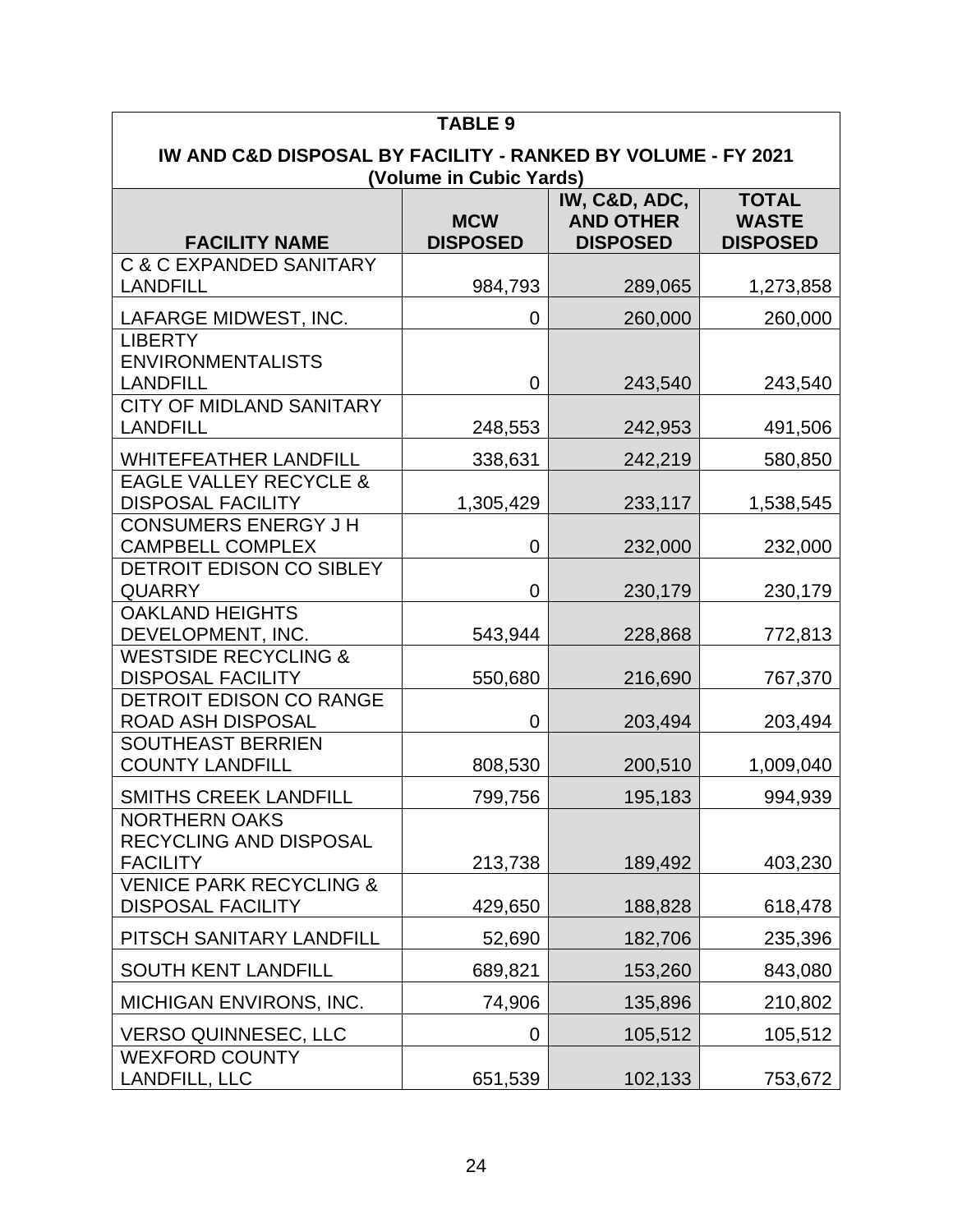| <b>TABLE 9</b>                                                                                                                                                   |             |        |         |  |  |  |  |  |
|------------------------------------------------------------------------------------------------------------------------------------------------------------------|-------------|--------|---------|--|--|--|--|--|
| IW AND C&D DISPOSAL BY FACILITY - RANKED BY VOLUME - FY 2021<br>(Volume in Cubic Yards)                                                                          |             |        |         |  |  |  |  |  |
| IW, C&D, ADC,<br><b>TOTAL</b><br><b>AND OTHER</b><br><b>MCW</b><br><b>WASTE</b><br><b>FACILITY NAME</b><br><b>DISPOSED</b><br><b>DISPOSED</b><br><b>DISPOSED</b> |             |        |         |  |  |  |  |  |
| PEOPLES LANDFILL, INC.                                                                                                                                           | 508,496     | 99,390 | 607,886 |  |  |  |  |  |
| <b>MANISTEE COUNTY</b><br>LANDFILL, INC.                                                                                                                         | 206,376     | 98,490 | 304,866 |  |  |  |  |  |
| <b>BRENT RUN LANDFILL</b>                                                                                                                                        | 597,706     | 87,559 | 685,265 |  |  |  |  |  |
| <b>COUNTY OF MUSKEGON -</b><br><b>SOLID WASTE LANDFILL</b>                                                                                                       | 339,943     | 83,355 | 423,298 |  |  |  |  |  |
| MONTMORENCY-OSCODA-<br><b>ALPENA SWMA</b>                                                                                                                        | 154,289     | 82,891 | 237,181 |  |  |  |  |  |
| <b>GFL NORTH MICHIGAN</b><br><b>LANDFILL, LLC</b>                                                                                                                | 350,606     | 75,434 | 426,039 |  |  |  |  |  |
| <b>HURON LANDFILL CORP. -</b><br><b>DBA HURON LANDFILL</b>                                                                                                       | 116,819     | 64,502 | 181,321 |  |  |  |  |  |
| <b>CENTRAL SANITARY</b><br><b>LANDFILL</b>                                                                                                                       | 703,576     | 51,008 | 754,584 |  |  |  |  |  |
| <b>CITY ENVIRONMENTAL</b><br>SERVICES, INC. OF WATERS                                                                                                            | 124,598     | 44,328 | 168,925 |  |  |  |  |  |
| <b>HAYWIRE LANDFILL</b>                                                                                                                                          | 0           | 42,333 | 42,333  |  |  |  |  |  |
| <b>VERSO ESCANABA, LLC</b>                                                                                                                                       | 0           | 40,142 | 40,142  |  |  |  |  |  |
| <b>MARQUETTE COUNTY SOLID</b><br><b>WASTE MANAGEMENT</b><br><b>AUTHORITY</b>                                                                                     | 111,132     | 39,090 | 150,222 |  |  |  |  |  |
| <b>BELLE RIVER POWER PLANT</b><br><b>BOTTOM ASH AND</b><br><b>DIVERSION BASINS</b>                                                                               | $\mathbf 0$ | 34,974 | 34,974  |  |  |  |  |  |
| <b>MCGILL ROAD LANDFILL</b>                                                                                                                                      | 176,657     | 21,485 | 198,142 |  |  |  |  |  |
| <b>TRI-CITY RECYCLING AND</b><br><b>DISPOSAL FACILITY</b>                                                                                                        | 63,873      | 17,699 | 81,572  |  |  |  |  |  |
| <b>GLENS SANITARY LANDFILL</b>                                                                                                                                   | 64,852      | 17,525 | 82,377  |  |  |  |  |  |
| <b>DELTA COUNTY LANDFILL</b>                                                                                                                                     | 101,247     | 17,200 | 118,447 |  |  |  |  |  |
| SC HOLDINGS, INC.                                                                                                                                                | 150,723     | 17,158 | 167,881 |  |  |  |  |  |
| ST CLAIR POWER PLANT<br><b>BOTTOM ASH BASINS</b>                                                                                                                 | $\mathbf 0$ | 15,247 | 15,247  |  |  |  |  |  |
| K AND W LANDFILL, INC.                                                                                                                                           | 216,502     | 14,523 | 231,025 |  |  |  |  |  |
| <b>WOOD ISLAND WASTE</b><br>MANAGEMENT, INC.                                                                                                                     | 141,960     | 13,506 | 155,466 |  |  |  |  |  |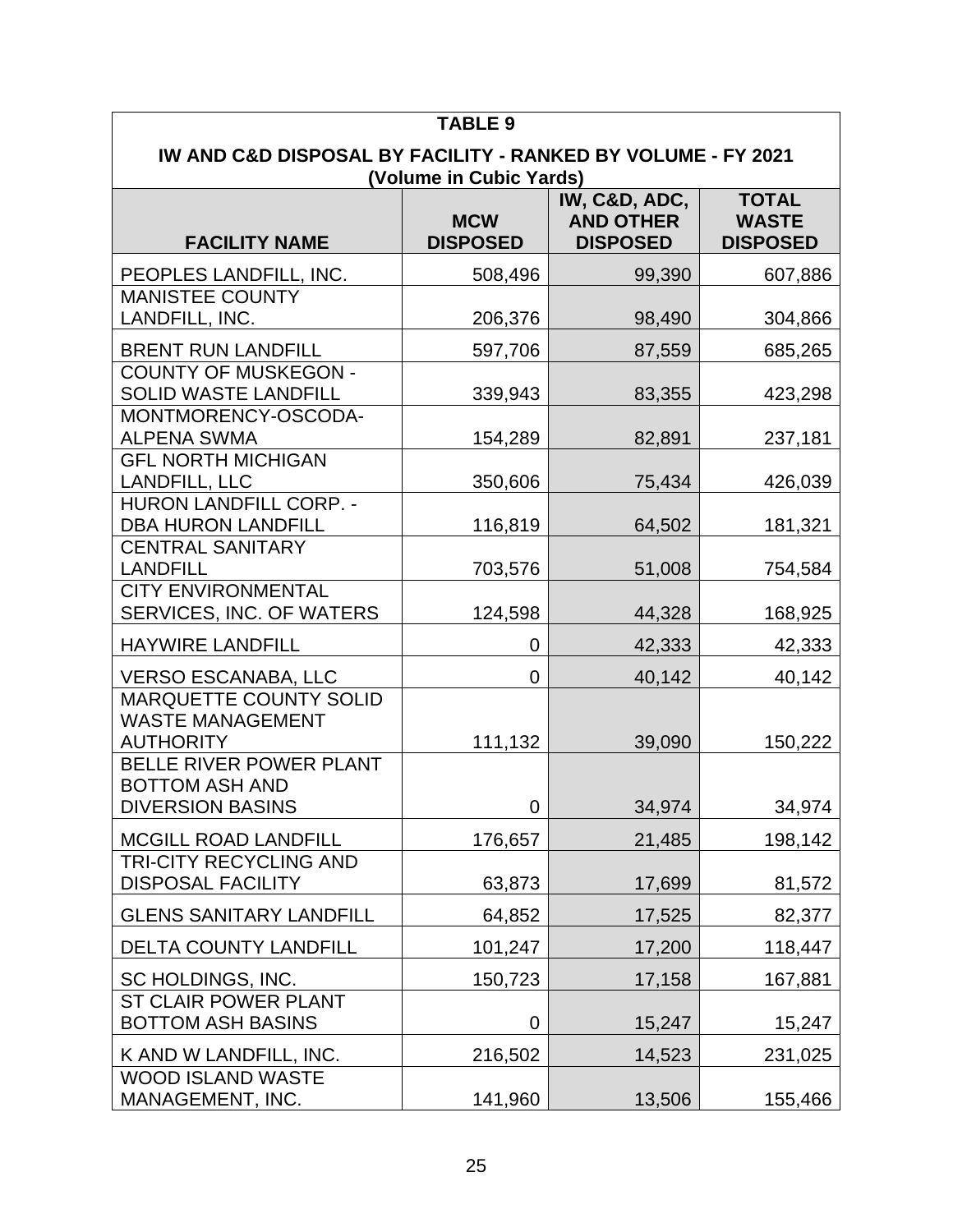| <b>TABLE 9</b>                                                                                                                                                   |                |        |           |  |  |  |
|------------------------------------------------------------------------------------------------------------------------------------------------------------------|----------------|--------|-----------|--|--|--|
| IW AND C&D DISPOSAL BY FACILITY - RANKED BY VOLUME - FY 2021<br>(Volume in Cubic Yards)                                                                          |                |        |           |  |  |  |
| IW, C&D, ADC,<br><b>TOTAL</b><br><b>MCW</b><br><b>AND OTHER</b><br><b>WASTE</b><br><b>FACILITY NAME</b><br><b>DISPOSED</b><br><b>DISPOSED</b><br><b>DISPOSED</b> |                |        |           |  |  |  |
| <b>EVER-GREEN LANDFILL AND</b><br>RECYCLING CENTER, LLC                                                                                                          | 0              | 12,530 | 12,530    |  |  |  |
| <b>HIAWATHA SHORES</b><br><b>LANDFILL</b>                                                                                                                        | 38,705         | 11,823 | 50,527    |  |  |  |
| NIAGARA DEVELOPMENT,<br>LLC dba IN MICHIGAN AS<br>NIAGARA DEVELOPMENT                                                                                            |                |        |           |  |  |  |
| <b>PARTNERS</b>                                                                                                                                                  | $\overline{0}$ | 8,954  | 8,954     |  |  |  |
| DAFTER SANITARY LANDFILL                                                                                                                                         | 135,142        | 8,097  | 143,239   |  |  |  |
| <b>MATLIN ROAD LANDFILL</b>                                                                                                                                      | $\overline{0}$ | 5,924  | 5,924     |  |  |  |
| <b>GENERAL MOTORS, LLC -</b><br><b>SAGINAW METAL CASTING</b><br><b>OPERATIONS - FORMERLY</b>                                                                     |                |        |           |  |  |  |
| <b>WDS NO. 395505</b>                                                                                                                                            | $\overline{0}$ | 5,865  | 5,865     |  |  |  |
| <b>CITY OF LIVONIA LANDFILL</b>                                                                                                                                  | $\overline{0}$ | 2,358  | 2,358     |  |  |  |
| SPARTA FOUNDRY WASTE<br><b>FACILITY</b>                                                                                                                          | 0              | 1,041  | 1,041     |  |  |  |
| <b>GRANGER WOOD STREET</b><br><b>LANDFILL</b>                                                                                                                    | 1,806,337      | 30     | 1,806,367 |  |  |  |

#### CAPACITY INFORMATION

As defined in Section 11507a(1) of Part 115, "Remaining disposal capacity shall be calculated as the permitted capacity less waste in place for any area that has been constructed and is not yet closed plus the permitted capacity for each area that has a permit for construction under this part but has not yet been constructed." Table 10 presents projected remaining noncaptive disposal capacity, capacity used during the fiscal year, estimated years of remaining capacity (rounded to the nearest year) as reported by each facility, and an EGLE-calculated estimate of years of remaining capacity, for each noncaptive facility, alphabetically. The data presented in Column (C) for each facility are based on site-specific calculations, which may vary among facilities. The data representing capacity used in FY 2021 and estimated years remaining, as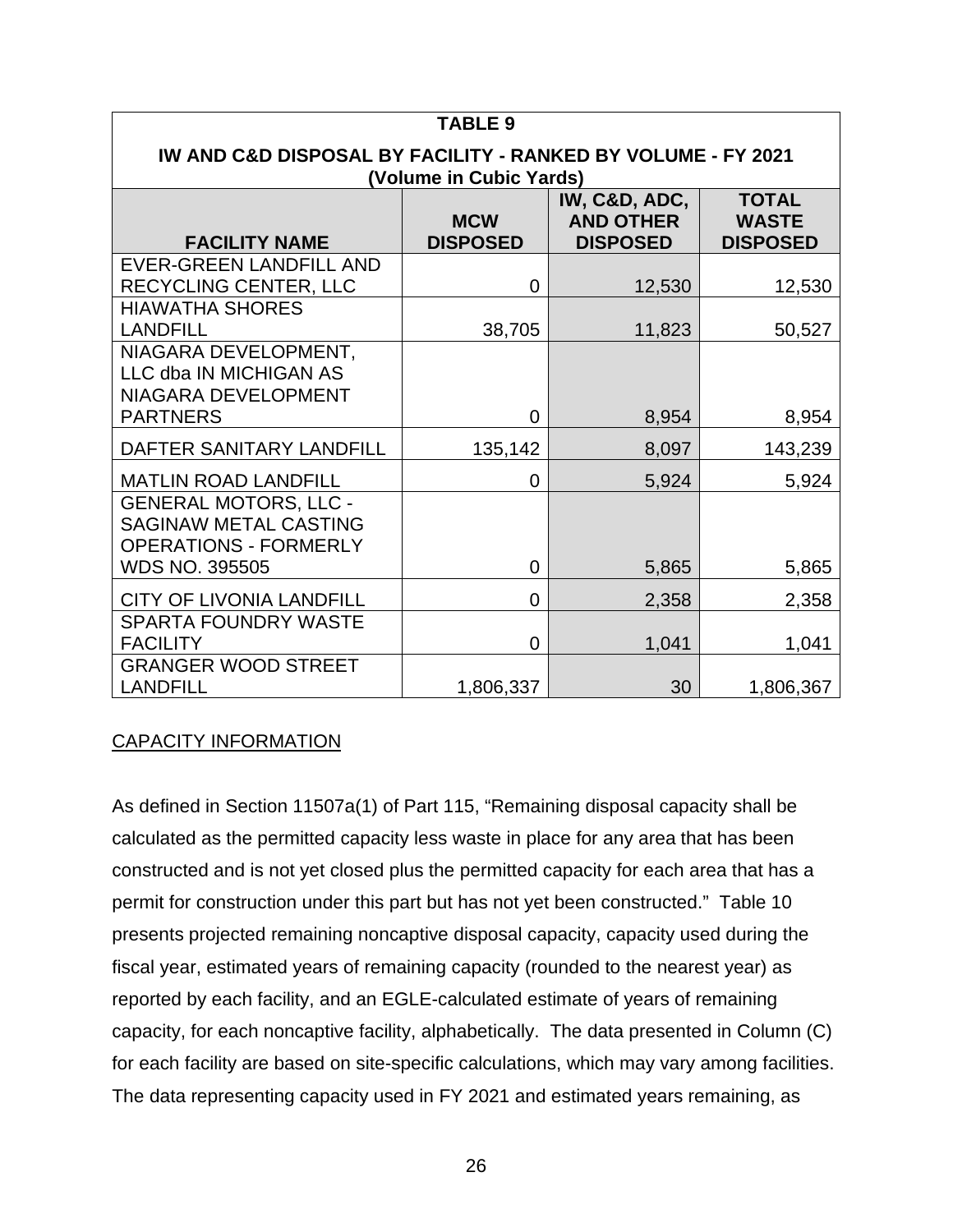calculated by each facility, are presented for informational purposes only. It should also be noted that the amount of waste received at each facility may differ from the capacity used during the FY, depending on the type of waste disposed and the degree of compaction.

EGLE used a simplistic formula to calculate estimated years of remaining capacity for each facility, using the data provided by each facility: Column (A) divided by Column (B) equals Column (D). Although, in some cases, the facility-projected years of remaining capacity in Column (C) equals the calculated remaining capacity in Column (D), it must be noted that each facility may have used a different formula to calculate their projected years of remaining capacity, and therefore, may differ from the calculations presented in Column (D).

| <b>TABLE 10</b>                                                                                                       |                                     |                                                     |                                                                            |                                                                             |  |
|-----------------------------------------------------------------------------------------------------------------------|-------------------------------------|-----------------------------------------------------|----------------------------------------------------------------------------|-----------------------------------------------------------------------------|--|
| <b>FACILITY CAPACITY AND YEARS REMAINING FOR</b><br><b>NONCAPTIVE FACILITIES - FY 2021</b><br>(Volume in Cubic Yards) |                                     |                                                     |                                                                            |                                                                             |  |
|                                                                                                                       | (A)                                 | (B)                                                 | (C)                                                                        | (D)                                                                         |  |
| <b>FACILITY NAME</b>                                                                                                  | <b>REMAINING</b><br><b>CAPACITY</b> | <b>CAPACITY</b><br><b>USED IN</b><br><b>FY 2021</b> | <b>PROJECTED</b><br><b>YEARS OF</b><br><b>REMAINING</b><br><b>CAPACITY</b> | <b>CALCULATED</b><br><b>YEARS OF</b><br><b>REMAINING</b><br><b>CAPACITY</b> |  |
|                                                                                                                       |                                     | <b>REPORTED BY THE LANDFILL</b>                     |                                                                            |                                                                             |  |
| <b>ADVANCED DISPOSAL</b>                                                                                              |                                     |                                                     |                                                                            |                                                                             |  |
| <b>SERVICES ARBOR</b><br>HILLS LANDFILL, INC.                                                                         | 14,741,000                          | 1,009,000                                           | 12                                                                         | 15                                                                          |  |
| <b>AUTUMN HILLS</b>                                                                                                   |                                     |                                                     |                                                                            |                                                                             |  |
| <b>RECYCLING AND</b><br><b>DISPOSAL FACILITY</b>                                                                      | 20,622,725                          | 232,675                                             | 81                                                                         | 89                                                                          |  |
| <b>BRENT RUN LANDFILL</b>                                                                                             | 14,523,198                          | 267,721                                             | 32                                                                         | 54                                                                          |  |
| <b>C &amp; C EXPANDED</b><br><b>SANITARY LANDFILL</b>                                                                 | 40,145,164                          | 649,832                                             | 62                                                                         | 62                                                                          |  |
| <b>CARLETON FARMS</b><br><b>LANDFILL</b>                                                                              | 46,526,320                          | 2,302,281                                           | 20                                                                         | 20                                                                          |  |
| <b>CENTRAL SANITARY</b><br><b>LANDFILL</b>                                                                            | 7,804,082                           | 329,140                                             | 29                                                                         | 24                                                                          |  |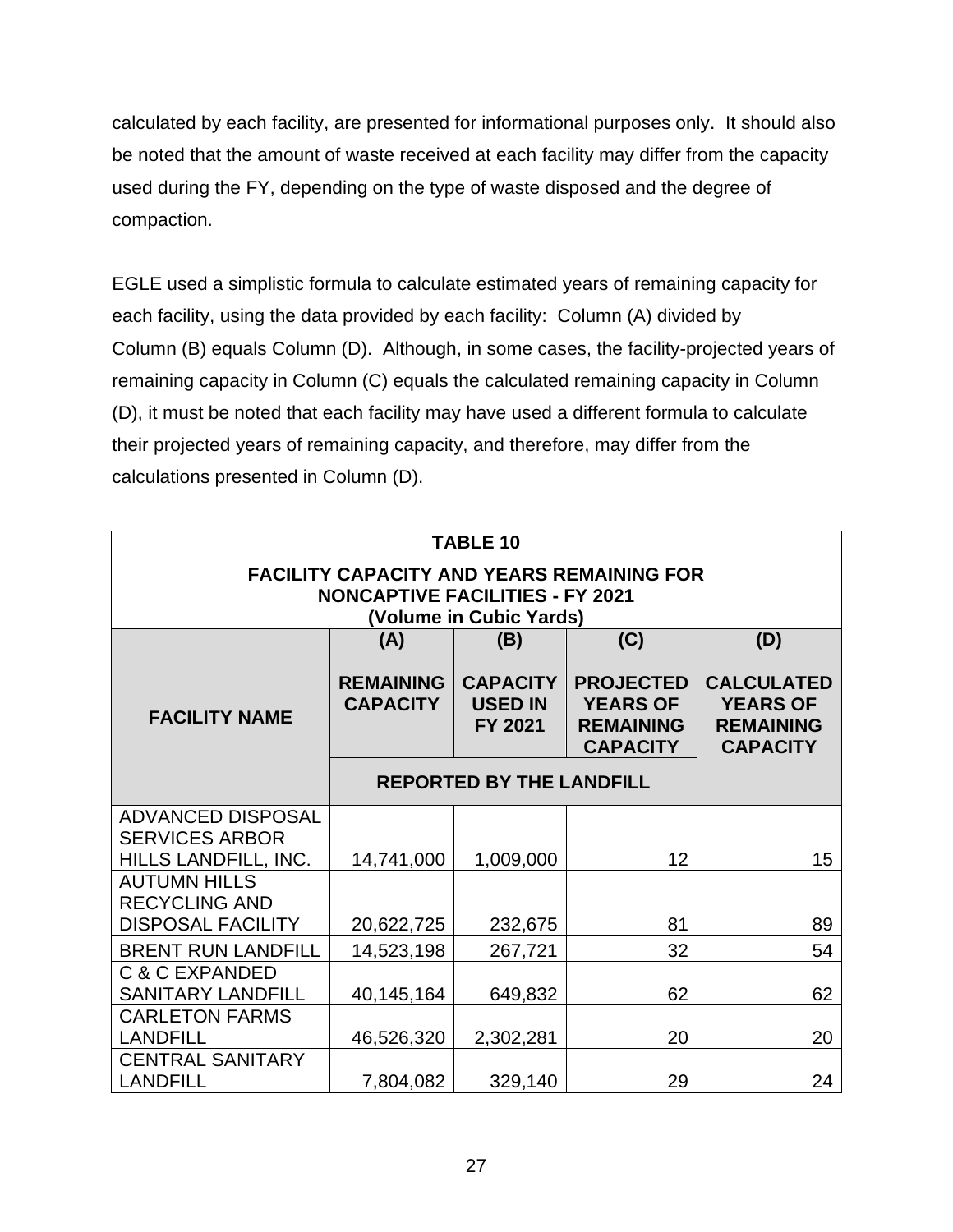|                                                                                                                       |                                     | <b>TABLE 10</b>                                     |                                                                            |                                                                             |  |
|-----------------------------------------------------------------------------------------------------------------------|-------------------------------------|-----------------------------------------------------|----------------------------------------------------------------------------|-----------------------------------------------------------------------------|--|
| <b>FACILITY CAPACITY AND YEARS REMAINING FOR</b><br><b>NONCAPTIVE FACILITIES - FY 2021</b><br>(Volume in Cubic Yards) |                                     |                                                     |                                                                            |                                                                             |  |
|                                                                                                                       | (A)                                 | (B)                                                 | (C)                                                                        | (D)                                                                         |  |
| <b>FACILITY NAME</b>                                                                                                  | <b>REMAINING</b><br><b>CAPACITY</b> | <b>CAPACITY</b><br><b>USED IN</b><br><b>FY 2021</b> | <b>PROJECTED</b><br><b>YEARS OF</b><br><b>REMAINING</b><br><b>CAPACITY</b> | <b>CALCULATED</b><br><b>YEARS OF</b><br><b>REMAINING</b><br><b>CAPACITY</b> |  |
|                                                                                                                       |                                     | <b>REPORTED BY THE LANDFILL</b>                     |                                                                            |                                                                             |  |
| <b>CITIZENS DISPOSAL,</b><br>INC.                                                                                     | 5,752,380                           | 460,229                                             | 14                                                                         | 12                                                                          |  |
| <b>CITY</b><br><b>ENVIRONMENTAL</b><br>SERVICES, INC. OF                                                              |                                     |                                                     |                                                                            |                                                                             |  |
| <b>WATERS</b><br><b>CITY OF MIDLAND</b>                                                                               | 14,692,495                          | 84,463                                              | 174                                                                        | 174                                                                         |  |
| <b>SANITARY LANDFILL</b>                                                                                              | 6,499,202                           | 170,235                                             | 31                                                                         | 38                                                                          |  |
| <b>COUNTY OF</b><br><b>MUSKEGON - SOLID</b><br><b>WASTE LANDFILL</b>                                                  | 505,644                             | 229,751                                             | $\overline{2}$                                                             | $\overline{2}$                                                              |  |
| DAFTER SANITARY                                                                                                       |                                     |                                                     |                                                                            |                                                                             |  |
| <b>LANDFILL</b>                                                                                                       | 3,285,172                           | 47,030                                              | 70                                                                         | 70                                                                          |  |
| <b>DELTA COUNTY</b><br><b>LANDFILL</b>                                                                                | 5,821,998                           | 66,650                                              | 106                                                                        | 87                                                                          |  |
| <b>EAGLE VALLEY</b><br><b>RECYCLE &amp;</b><br><b>DISPOSAL FACILITY</b>                                               | 7,976,101                           | 694,019                                             | 17                                                                         | 11                                                                          |  |
| <b>EVER-GREEN</b><br><b>LANDFILL AND</b><br><b>RECYCLING CENTER.</b><br><b>LLC</b>                                    | 446,863                             | 12,510                                              | 29                                                                         | 36                                                                          |  |
| <b>GFL NORTH</b>                                                                                                      |                                     |                                                     |                                                                            |                                                                             |  |
| <b>MICHIGAN LANDFILL,</b><br><b>LLC</b>                                                                               | 1,082,657                           | 206,586                                             | 5                                                                          | 5                                                                           |  |
| <b>GLENS SANITARY</b><br><b>LANDFILL</b>                                                                              | 17,747,617                          | 41,189                                              | 431                                                                        | 431                                                                         |  |
| <b>GRANGER GRAND</b><br><b>RIVER LANDFILL</b>                                                                         | 5,410,780                           | 122                                                 | 30                                                                         | 44,351                                                                      |  |
| <b>GRANGER WOOD</b><br><b>STREET LANDFILL</b>                                                                         | 15,927,588                          | 742,956                                             | 21                                                                         | 21                                                                          |  |
| <b>HIAWATHA SHORES</b><br><b>LANDFILL</b>                                                                             | 1,682,536                           | 50,527                                              | 67                                                                         | 33                                                                          |  |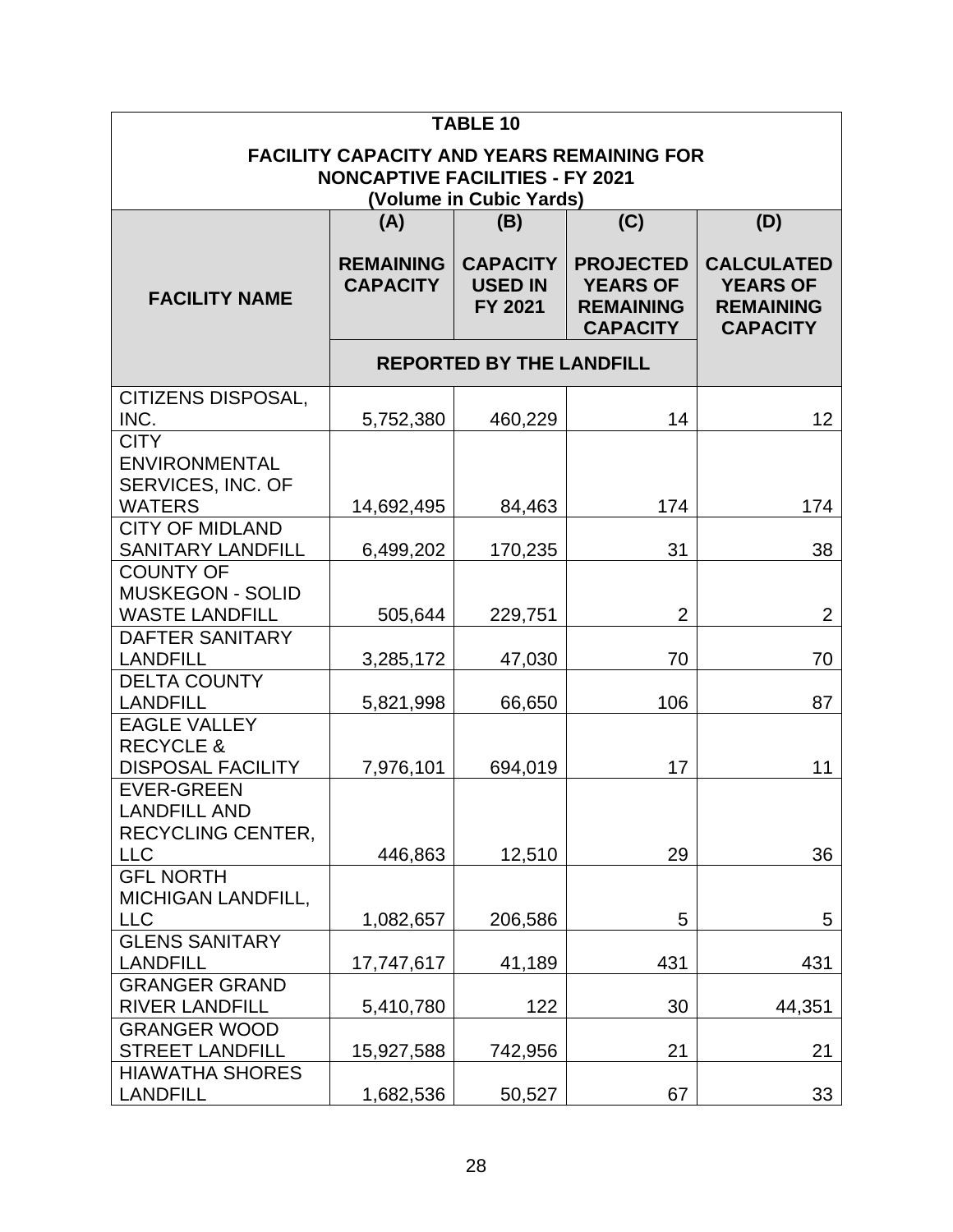| <b>TABLE 10</b>                                                                                                       |                                     |                                                     |                                                                            |                                                                             |  |
|-----------------------------------------------------------------------------------------------------------------------|-------------------------------------|-----------------------------------------------------|----------------------------------------------------------------------------|-----------------------------------------------------------------------------|--|
| <b>FACILITY CAPACITY AND YEARS REMAINING FOR</b><br><b>NONCAPTIVE FACILITIES - FY 2021</b><br>(Volume in Cubic Yards) |                                     |                                                     |                                                                            |                                                                             |  |
|                                                                                                                       | (A)                                 | (B)                                                 | (C)                                                                        | (D)                                                                         |  |
| <b>FACILITY NAME</b>                                                                                                  | <b>REMAINING</b><br><b>CAPACITY</b> | <b>CAPACITY</b><br><b>USED IN</b><br><b>FY 2021</b> | <b>PROJECTED</b><br><b>YEARS OF</b><br><b>REMAINING</b><br><b>CAPACITY</b> | <b>CALCULATED</b><br><b>YEARS OF</b><br><b>REMAINING</b><br><b>CAPACITY</b> |  |
|                                                                                                                       |                                     | <b>REPORTED BY THE LANDFILL</b>                     |                                                                            |                                                                             |  |
| <b>HURON LANDFILL</b><br><b>CORP. - DBA HURON</b><br><b>LANDFILL</b>                                                  | 147,917                             | 40,115                                              | 1                                                                          | 4                                                                           |  |
| K AND W LANDFILL,                                                                                                     |                                     |                                                     |                                                                            |                                                                             |  |
| INC.                                                                                                                  | 1,125,360                           | 105,005                                             | 8                                                                          | 11                                                                          |  |
| <b>LIBERTY</b><br><b>ENVIRONMENTALISTS</b><br><b>LANDFILL</b>                                                         | 2,598,064                           | 320,998                                             | 11                                                                         | 8                                                                           |  |
| <b>MANISTEE COUNTY</b><br>LANDFILL, INC.                                                                              | 8,094,955                           | 188,002                                             | 68                                                                         | 43                                                                          |  |
| <b>MARQUETTE COUNTY</b><br><b>SOLID WASTE</b><br><b>MANAGEMENT</b>                                                    |                                     |                                                     |                                                                            |                                                                             |  |
| <b>AUTHORITY</b>                                                                                                      | 5,042,782                           | 104,000                                             | 50                                                                         | 48                                                                          |  |
| <b>MATLIN ROAD</b><br><b>LANDFILL</b>                                                                                 | 332,369                             | 5,924                                               | 121                                                                        | 56                                                                          |  |
| <b>MCGILL ROAD</b><br><b>LANDFILL</b>                                                                                 | 236,850                             | 91,057                                              | 3                                                                          | 3                                                                           |  |
| <b>MICHIGAN ENVIRONS,</b><br>INC.                                                                                     | 1,975,146                           | 100,060                                             | 42                                                                         | 20                                                                          |  |
| MONTMORENCY-<br>OSCODA-ALPENA                                                                                         |                                     |                                                     |                                                                            |                                                                             |  |
| <b>SWMA</b><br><b>NIAGARA</b><br>DEVELOPMENT, LLC<br>dba IN MICHIGAN AS<br><b>NIAGARA</b><br><b>DEVELOPMENT</b>       | 1,773,315                           | 128,600                                             | 14                                                                         | 14                                                                          |  |
| <b>PARTNERS</b>                                                                                                       | 1,838,615                           | 7,939                                               | 231                                                                        | 232                                                                         |  |
| <b>NORTHERN OAKS</b><br><b>RECYCLING AND</b><br><b>DISPOSAL FACILITY</b>                                              | 6,062,384                           | 201,615                                             | 30                                                                         | 30                                                                          |  |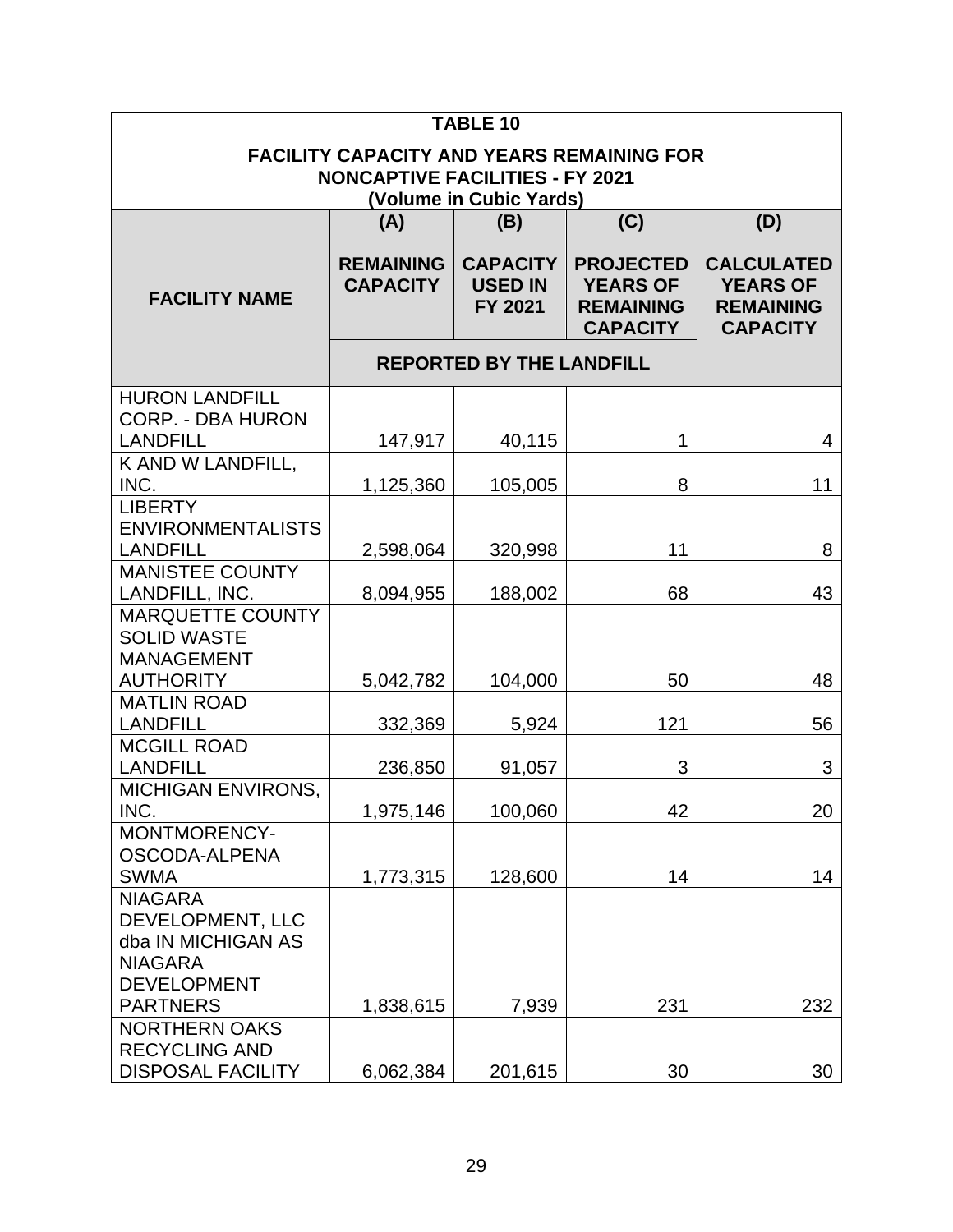|                                                                                                                       | <b>TABLE 10</b>                     |                                              |                                                                            |                                                                             |  |
|-----------------------------------------------------------------------------------------------------------------------|-------------------------------------|----------------------------------------------|----------------------------------------------------------------------------|-----------------------------------------------------------------------------|--|
| <b>FACILITY CAPACITY AND YEARS REMAINING FOR</b><br><b>NONCAPTIVE FACILITIES - FY 2021</b><br>(Volume in Cubic Yards) |                                     |                                              |                                                                            |                                                                             |  |
|                                                                                                                       | (A)                                 | (B)                                          | (C)                                                                        | (D)                                                                         |  |
| <b>FACILITY NAME</b>                                                                                                  | <b>REMAINING</b><br><b>CAPACITY</b> | <b>CAPACITY</b><br><b>USED IN</b><br>FY 2021 | <b>PROJECTED</b><br><b>YEARS OF</b><br><b>REMAINING</b><br><b>CAPACITY</b> | <b>CALCULATED</b><br><b>YEARS OF</b><br><b>REMAINING</b><br><b>CAPACITY</b> |  |
|                                                                                                                       |                                     | <b>REPORTED BY THE LANDFILL</b>              |                                                                            |                                                                             |  |
| <b>OAKLAND HEIGHTS</b>                                                                                                |                                     |                                              |                                                                            |                                                                             |  |
| DEVELOPMENT, INC.                                                                                                     | 732,190                             | 245,893                                      | $\overline{2}$                                                             | 3                                                                           |  |
| <b>ORCHARD HILL</b>                                                                                                   |                                     |                                              |                                                                            |                                                                             |  |
| <b>SANITARY LANDFILL</b>                                                                                              | 15,660,638                          | 314,891                                      | 50                                                                         | 50                                                                          |  |
| <b>OTTAWA COUNTY</b>                                                                                                  |                                     |                                              |                                                                            |                                                                             |  |
| <b>FARMS LANDFILL</b>                                                                                                 | 32,208,057                          | 783,502                                      | 47                                                                         | 41                                                                          |  |
| PEOPLES LANDFILL,                                                                                                     |                                     |                                              |                                                                            |                                                                             |  |
| INC.                                                                                                                  | 4,722,538                           | 243,535                                      | 20                                                                         | 19                                                                          |  |
| <b>PINE TREE ACRES</b><br><b>INC</b>                                                                                  | 36,088,629                          | 3,258,655                                    | 18                                                                         | 11                                                                          |  |
| PITSCH SANITARY                                                                                                       |                                     |                                              |                                                                            |                                                                             |  |
| <b>LANDFILL</b>                                                                                                       | 1,770,374                           | 237,916                                      | 20                                                                         | $\overline{7}$                                                              |  |
| <b>RIVERVIEW LAND</b>                                                                                                 |                                     |                                              |                                                                            |                                                                             |  |
| <b>PRESERVE</b>                                                                                                       | 7,395,585                           | 684,804                                      | 11                                                                         | 11                                                                          |  |
| <b>SAUK TRAIL HILLS</b>                                                                                               |                                     |                                              |                                                                            |                                                                             |  |
| <b>LANDFILL</b>                                                                                                       | 4,483,248                           | 576,204                                      | 8                                                                          | 8                                                                           |  |
| SC HOLDINGS, INC.                                                                                                     | 1,783,261                           | 102,629                                      | 22                                                                         | 17                                                                          |  |
| <b>SMITHS CREEK</b>                                                                                                   |                                     |                                              |                                                                            |                                                                             |  |
| <b>LANDFILL</b>                                                                                                       | 17,267,605                          | 458,564                                      | 38                                                                         | 38                                                                          |  |
| <b>SOUTH KENT</b>                                                                                                     |                                     |                                              |                                                                            |                                                                             |  |
| <b>LANDFILL</b>                                                                                                       | 4,024,575                           | 260,266                                      | 7                                                                          | 15                                                                          |  |
| <b>SOUTHEAST BERRIEN</b>                                                                                              |                                     |                                              |                                                                            |                                                                             |  |
| <b>COUNTY LANDFILL</b>                                                                                                | 3,545,238                           | 269,546                                      | 13                                                                         | 13                                                                          |  |
| <b>TRI-CITY RECYCLING</b>                                                                                             |                                     |                                              |                                                                            |                                                                             |  |
| <b>AND DISPOSAL</b>                                                                                                   |                                     |                                              |                                                                            |                                                                             |  |
| <b>FACILITY</b>                                                                                                       | 16,648,026                          | 40,786                                       | 150                                                                        | 408                                                                         |  |
| <b>VENICE PARK</b>                                                                                                    |                                     |                                              |                                                                            |                                                                             |  |
| <b>RECYCLING &amp;</b>                                                                                                |                                     |                                              |                                                                            |                                                                             |  |
| <b>DISPOSAL FACILITY</b>                                                                                              | 7,264,475                           | 246,935                                      | 24                                                                         | 29                                                                          |  |
| <b>VIENNA JUNCTION</b>                                                                                                |                                     |                                              |                                                                            |                                                                             |  |
| <b>INDUSTRIAL PARK</b>                                                                                                |                                     |                                              |                                                                            |                                                                             |  |
| <b>SANITARY LANDFILL</b>                                                                                              | 3,209,915                           | 450,250                                      | 7                                                                          | 7                                                                           |  |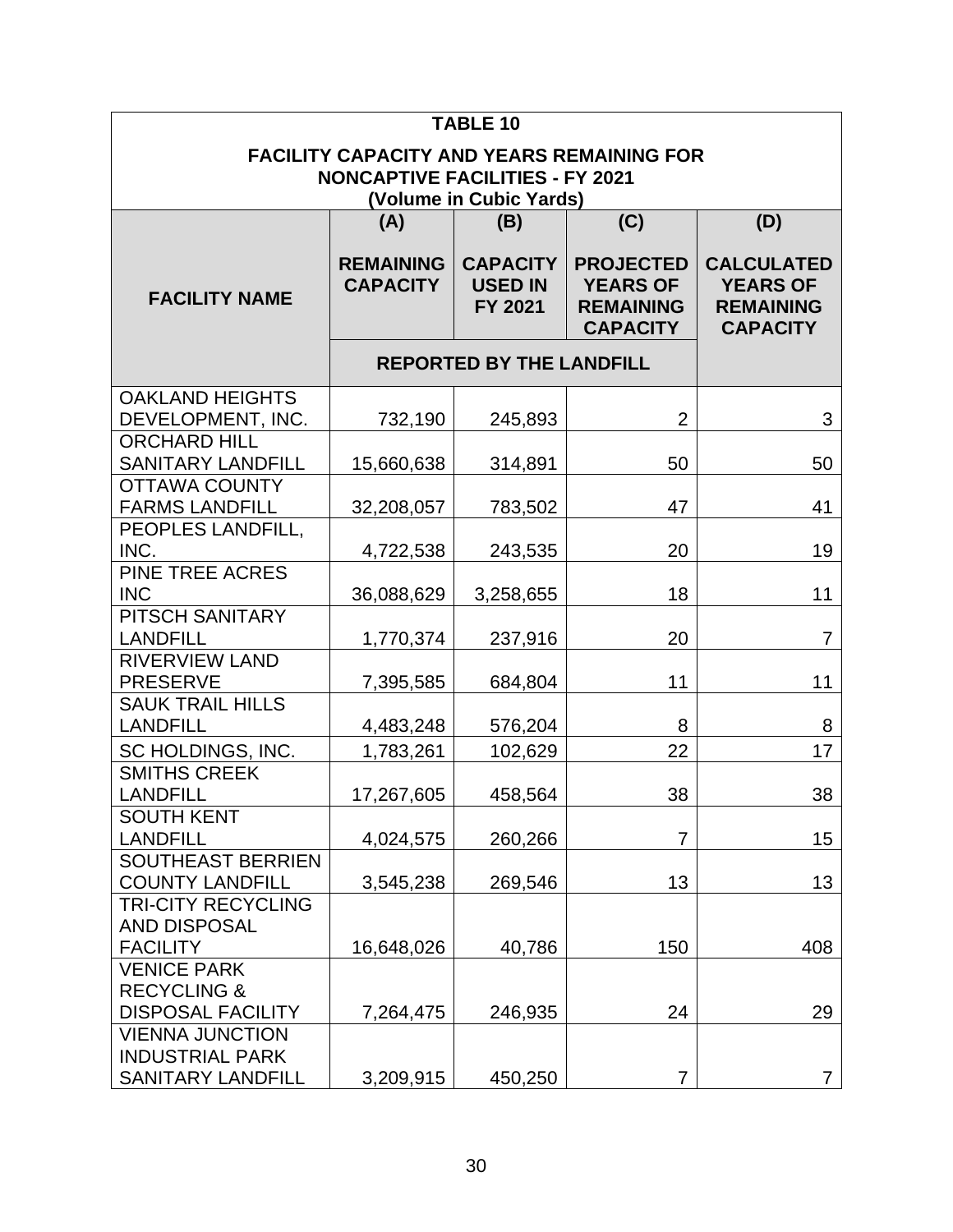|                                           | <b>TABLE 10</b>                                                                                                       |                                              |                                                                            |                                                                             |  |  |
|-------------------------------------------|-----------------------------------------------------------------------------------------------------------------------|----------------------------------------------|----------------------------------------------------------------------------|-----------------------------------------------------------------------------|--|--|
|                                           | <b>FACILITY CAPACITY AND YEARS REMAINING FOR</b><br><b>NONCAPTIVE FACILITIES - FY 2021</b><br>(Volume in Cubic Yards) |                                              |                                                                            |                                                                             |  |  |
|                                           | (A)                                                                                                                   | (B)                                          | (C)                                                                        | (D)                                                                         |  |  |
| <b>FACILITY NAME</b>                      | <b>REMAINING</b><br><b>CAPACITY</b>                                                                                   | <b>CAPACITY</b><br><b>USED IN</b><br>FY 2021 | <b>PROJECTED</b><br><b>YEARS OF</b><br><b>REMAINING</b><br><b>CAPACITY</b> | <b>CALCULATED</b><br><b>YEARS OF</b><br><b>REMAINING</b><br><b>CAPACITY</b> |  |  |
|                                           |                                                                                                                       | <b>REPORTED BY THE LANDFILL</b>              |                                                                            |                                                                             |  |  |
| <b>WESTSIDE</b>                           |                                                                                                                       |                                              |                                                                            |                                                                             |  |  |
| <b>RECYCLING &amp;</b>                    |                                                                                                                       |                                              |                                                                            |                                                                             |  |  |
| <b>DISPOSAL FACILITY</b>                  | 35,038,827                                                                                                            | 222,065                                      | 96                                                                         | 158                                                                         |  |  |
| <b>WEXFORD COUNTY</b><br>LANDFILL, LLC    | 17,868,607                                                                                                            | 305,814                                      | 58                                                                         | 58                                                                          |  |  |
| <b>WHITEFEATHER</b>                       |                                                                                                                       |                                              |                                                                            |                                                                             |  |  |
| <b>LANDFILL</b>                           | 1,344,006                                                                                                             | 173,983                                      | 9                                                                          | 8                                                                           |  |  |
| <b>WOOD ISLAND</b><br><b>WASTE</b>        |                                                                                                                       |                                              |                                                                            |                                                                             |  |  |
| MANAGEMENT, INC.                          | 1,765,645                                                                                                             | 119,827                                      | 14                                                                         | 15                                                                          |  |  |
| <b>WOODLAND</b><br><b>MEADOWS RDF-VAN</b> |                                                                                                                       |                                              |                                                                            |                                                                             |  |  |
| <b>BUREN</b>                              | 51,434,000                                                                                                            | 2,541,000                                    | 20                                                                         | 20                                                                          |  |  |
| <b>TOTAL</b>                              | 524,676,718                                                                                                           | 20,427,296                                   |                                                                            |                                                                             |  |  |

Based on current capacity used for FY 2021 (20,427,296 cubic yards) and total remaining capacity at noncaptive facilities (524,676,718 cubic yards), which may include additional capacity permitted<sup>[8](#page-32-0)</sup> during the fiscal year, and using the same calculation for deriving the values in Column (D), it is estimated that Michigan noncaptive landfills have approximately 26 years of remaining disposal capacity left. This estimate does not take into consideration any projected increase or decrease in waste disposal rates, waste diversion programs, or any county-imposed restrictions, such as volume limitations, any special conditions, or the waste import/export authorizations of each county.

<span id="page-32-0"></span><sup>8</sup> Construction permits were issued to the following landfills and were reflected in Re-TRAC; these permits increased or decreased their disposal capacities and have been reflected in this report: Woodland Meadows RDF-Van Buren.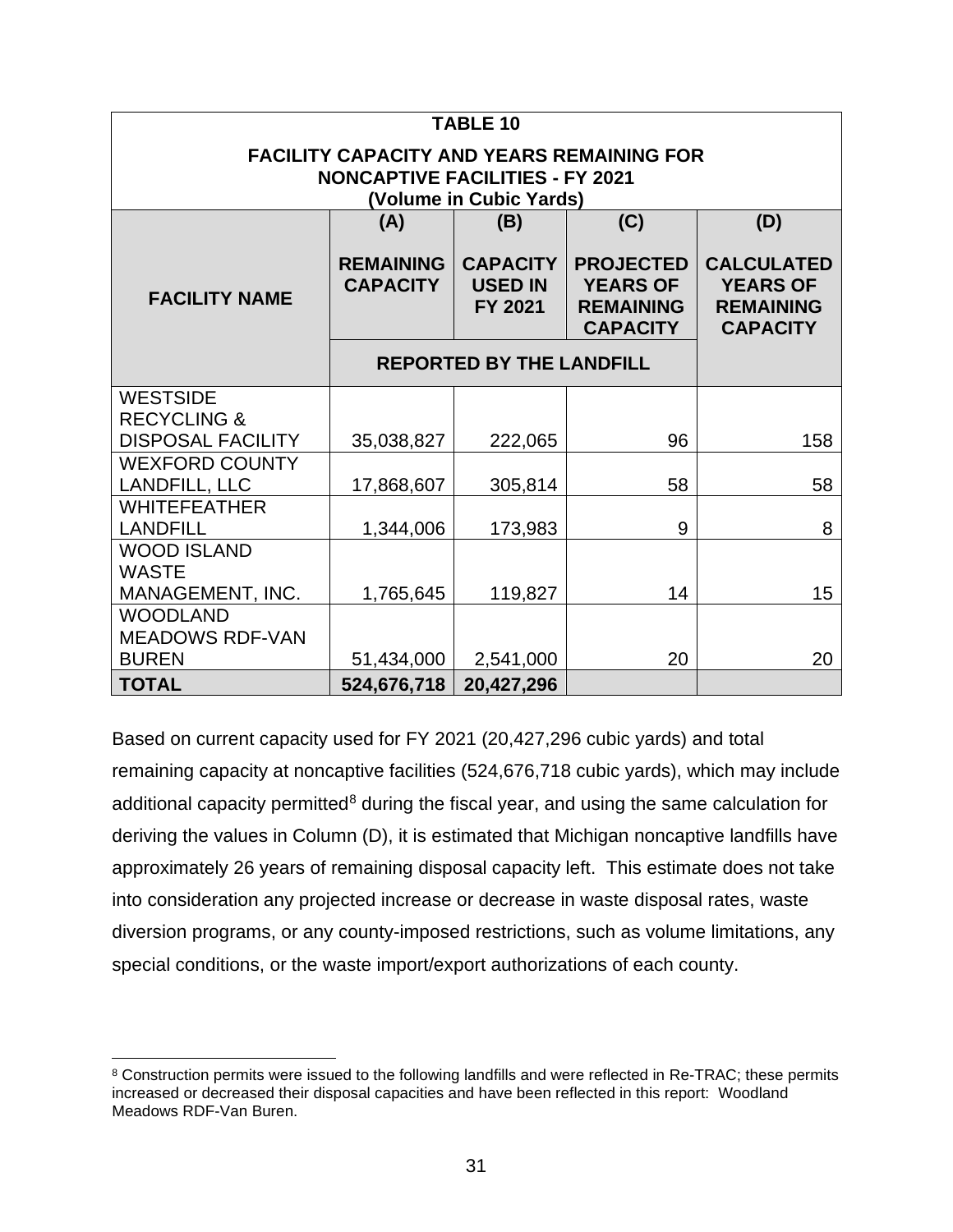#### APPENDIX A

## **WASTE TYPE KEY**

#### APPENDIX A – WASTE TYPE KEY

|                                            | <b>WASTE TYPE KEY</b>                                                                                                                                                                |                                 |  |  |
|--------------------------------------------|--------------------------------------------------------------------------------------------------------------------------------------------------------------------------------------|---------------------------------|--|--|
|                                            |                                                                                                                                                                                      |                                 |  |  |
|                                            | <b>Description</b>                                                                                                                                                                   | <b>Reference</b>                |  |  |
|                                            | <b>Commercial Waste</b>                                                                                                                                                              | R 299.4102(b)                   |  |  |
|                                            | Garbage                                                                                                                                                                              | 324.11503(20)                   |  |  |
|                                            | <b>Household Waste</b>                                                                                                                                                               | R 299.4103(k)                   |  |  |
| Commercial Waste<br><b>Municipal &amp;</b> | Medical Waste (Regulated)                                                                                                                                                            | R 299.4104(a) &<br>324.11504(6) |  |  |
|                                            | Municipal Solid Waste Incinerator Ash                                                                                                                                                | 324.11504(15)                   |  |  |
|                                            |                                                                                                                                                                                      |                                 |  |  |
|                                            | Ashes                                                                                                                                                                                | 324.11502(2)                    |  |  |
|                                            | <b>Auto Shredder Residue</b>                                                                                                                                                         | $***$                           |  |  |
|                                            | Cement Kiln Dust (CKD)                                                                                                                                                               | 324.11502(12)                   |  |  |
|                                            | Coal Ash                                                                                                                                                                             | 324.11502(15) & (16)            |  |  |
|                                            | Coal Bottom Ash                                                                                                                                                                      | 324.11502(19)                   |  |  |
|                                            | <b>Flue Gas Desulfurization Material</b>                                                                                                                                             | 324.11503(16)                   |  |  |
|                                            | <b>Food Processing Residuals</b>                                                                                                                                                     | 324.11503(17)                   |  |  |
|                                            | <b>Food Processing Waste</b>                                                                                                                                                         | R 299.4103(d)                   |  |  |
|                                            | <b>Foundry Sand</b>                                                                                                                                                                  | 324.11503(18)                   |  |  |
| Industrial Waste (IW)                      | <b>Industrial Waste</b>                                                                                                                                                              | 324.11504(2) & R<br>299.4103(n) |  |  |
|                                            | Lime Kiln Dust                                                                                                                                                                       | 324.11504(9)                    |  |  |
|                                            | <b>Low-Hazard Industrial Waste</b>                                                                                                                                                   | 324.11504(10)                   |  |  |
|                                            | Pulp and Paper Mil Ash                                                                                                                                                               | 324.11504(22)                   |  |  |
|                                            | <b>Pulp and Paper Mill Material</b>                                                                                                                                                  | 324.11504(23)                   |  |  |
|                                            | Sludge                                                                                                                                                                               | R 299.4105(e)                   |  |  |
|                                            | Segregated Waste Types for Purposes of<br>PCF: Coal Ash; Wood Ash; CKD;<br>Wastewater Sludge; Wood Sediment;<br>Paper Sediment; Foundry Sand; and<br><b>Other Approved Materials</b> | 324.11525(3)                    |  |  |
|                                            | Wood Ash                                                                                                                                                                             | 324.11506(13)                   |  |  |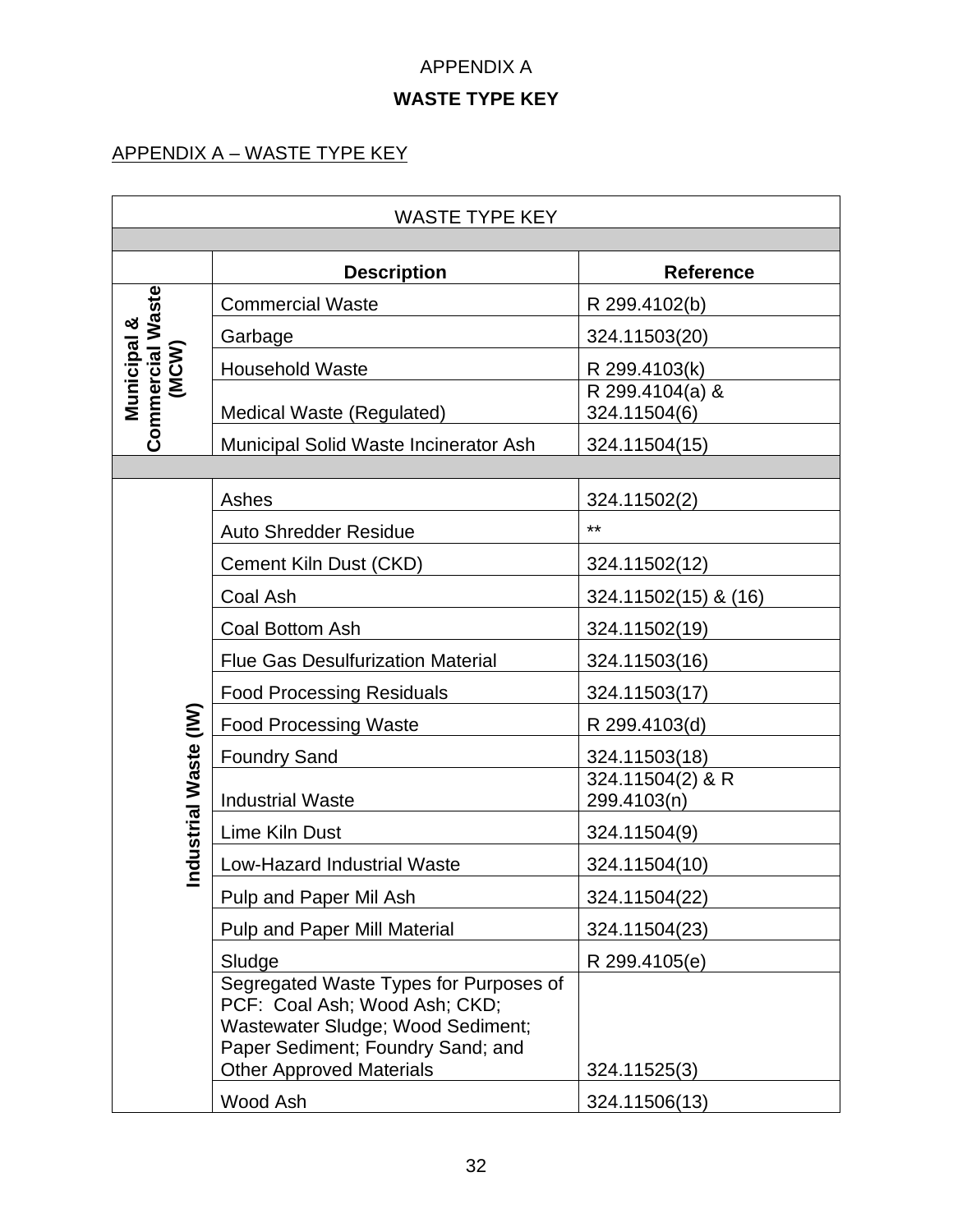#### APPENDIX A

#### **WASTE TYPE KEY**

|                                                                                                                                  |                     | <b>Construction and Demolition Waste</b>                                                                                            | R 299.4102(f)                         |  |
|----------------------------------------------------------------------------------------------------------------------------------|---------------------|-------------------------------------------------------------------------------------------------------------------------------------|---------------------------------------|--|
|                                                                                                                                  | Scrap Wood          |                                                                                                                                     | 324.11505(8)                          |  |
| <b>Construction<br/>&amp; Demolition<br/>Waste (C&amp;D)</b>                                                                     |                     | <b>Treated Wood</b>                                                                                                                 | 324.11506(8)                          |  |
|                                                                                                                                  | Wood                |                                                                                                                                     | 324.11506(12)                         |  |
|                                                                                                                                  |                     |                                                                                                                                     |                                       |  |
|                                                                                                                                  |                     | <b>Asbestos Waste</b>                                                                                                               | R 299.4101(k)                         |  |
| Other<br>Waste<br>$\widehat{\mathsf{O}}$                                                                                         |                     | <b>Contaminated Soils</b>                                                                                                           | ***                                   |  |
|                                                                                                                                  | <b>TENORM</b>       |                                                                                                                                     | 324.11104(7)                          |  |
|                                                                                                                                  |                     |                                                                                                                                     |                                       |  |
|                                                                                                                                  |                     | <b>Class B ADC</b>                                                                                                                  | R 299.4429(2)(b)                      |  |
|                                                                                                                                  |                     | <b>Chipped Tires</b>                                                                                                                | 16901(cc)(v)                          |  |
| Alternative Daily Cover (ADC)                                                                                                    | Coal or Wood Ash    |                                                                                                                                     | 324.11502(15) &<br>(16)/324.11506(13) |  |
|                                                                                                                                  | <b>Foundry Sand</b> |                                                                                                                                     | 11503(18)                             |  |
|                                                                                                                                  |                     | Sludge                                                                                                                              | R 299.4105(e)                         |  |
|                                                                                                                                  | <b>Class C ADC</b>  |                                                                                                                                     | R 299.429(2)(c)                       |  |
|                                                                                                                                  |                     | <b>Contaminated Soils</b>                                                                                                           | ***                                   |  |
|                                                                                                                                  |                     | Auto Shredder Residue                                                                                                               | $***$                                 |  |
|                                                                                                                                  |                     | <b>Other Approved</b>                                                                                                               | R 299.429 $(2)(c)(iv)$                |  |
|                                                                                                                                  |                     | Means non-metallic waste material remaining after removal of                                                                        |                                       |  |
| <b>**Auto Shredder</b>                                                                                                           |                     | metal scrap from shredded vehicles, household and commercial                                                                        |                                       |  |
| <b>Residue</b>                                                                                                                   |                     | appliances, or other shredded items; also referenced as auto fluff.                                                                 |                                       |  |
| Means any excavated soil or dredge sediment that is                                                                              |                     |                                                                                                                                     |                                       |  |
| contaminated by a hazardous substance that falls below Part 201,<br>Environmental Remediation, of the NREPA, generic residential |                     |                                                                                                                                     |                                       |  |
| soil direct contact cleanup criteria and hazardous substances in                                                                 |                     |                                                                                                                                     |                                       |  |
| leachate from the soil or sediment, using (at the option of the                                                                  |                     |                                                                                                                                     |                                       |  |
| generator) United States Environmental Protection Agency                                                                         |                     |                                                                                                                                     |                                       |  |
| Method 1311, Toxicity Characteristic Leaching Procedure, 1312,                                                                   |                     |                                                                                                                                     |                                       |  |
| or any other leaching protocol approved by the department, fall                                                                  |                     |                                                                                                                                     |                                       |  |
|                                                                                                                                  |                     | Synthetic Precipitation Leaching Procedure, below Part 201                                                                          |                                       |  |
|                                                                                                                                  |                     | generic residential health based groundwater drinking water                                                                         |                                       |  |
|                                                                                                                                  |                     | values or criteria, and the soil or sediment would not cause a                                                                      |                                       |  |
| ***Contaminated                                                                                                                  |                     | violation of any surface water quality standard established under<br>Part 31, Water Resources Protection, of the NREPA, at the area |                                       |  |
| <b>Soils</b><br>of placement, disposal, or use.                                                                                  |                     |                                                                                                                                     |                                       |  |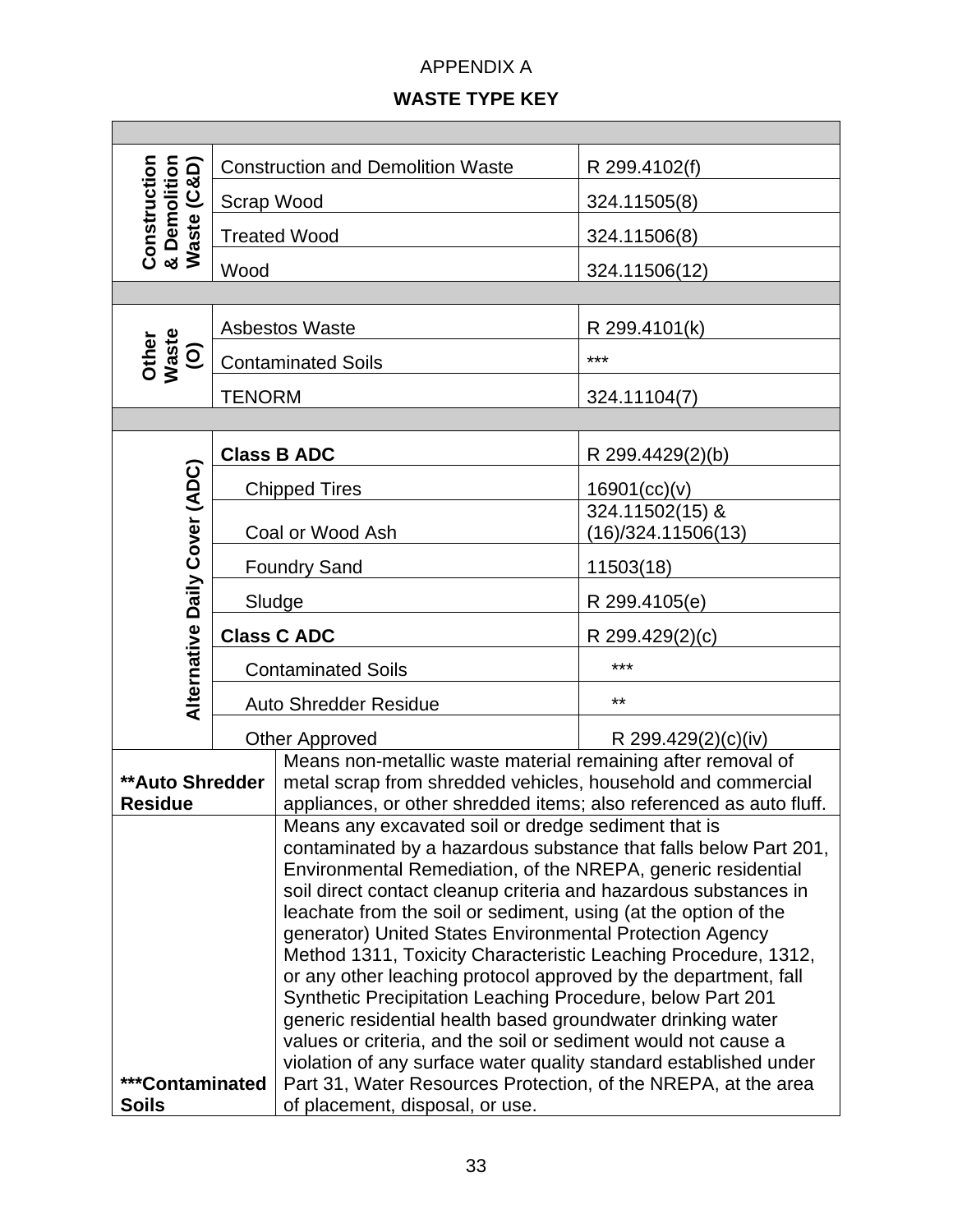## APPENDIX A **WASTE TYPE KEY**

Link [to Part 115, Solid Waste Management, MCL 324.11501](http://www.legislature.mi.gov/documents/mcl/pdf/mcl-451-1994-ii-3-115.pdf) *et seq.*

[Link to Part 115, Solid Waste Management Act Administrative Rules, MAC R 229.4101](https://www.google.com/url?sa=t&rct=j&q=&esrc=s&source=web&cd=&ved=2ahUKEwjLrtP1xsD1AhWGKDQIHQn5Al4QFnoECAMQAQ&url=https%3A%2F%2Fars.apps.lara.state.mi.us%2FAdminCode%2FDownloadAdminCodeFile%3FFileName%3D1485_2014-146EQ_AdminCode.pdf&usg=AOvVaw0hWdToqKi3ZN296rUNzLIM)  *[et seq](https://www.google.com/url?sa=t&rct=j&q=&esrc=s&source=web&cd=&ved=2ahUKEwjLrtP1xsD1AhWGKDQIHQn5Al4QFnoECAMQAQ&url=https%3A%2F%2Fars.apps.lara.state.mi.us%2FAdminCode%2FDownloadAdminCodeFile%3FFileName%3D1485_2014-146EQ_AdminCode.pdf&usg=AOvVaw0hWdToqKi3ZN296rUNzLIM)*.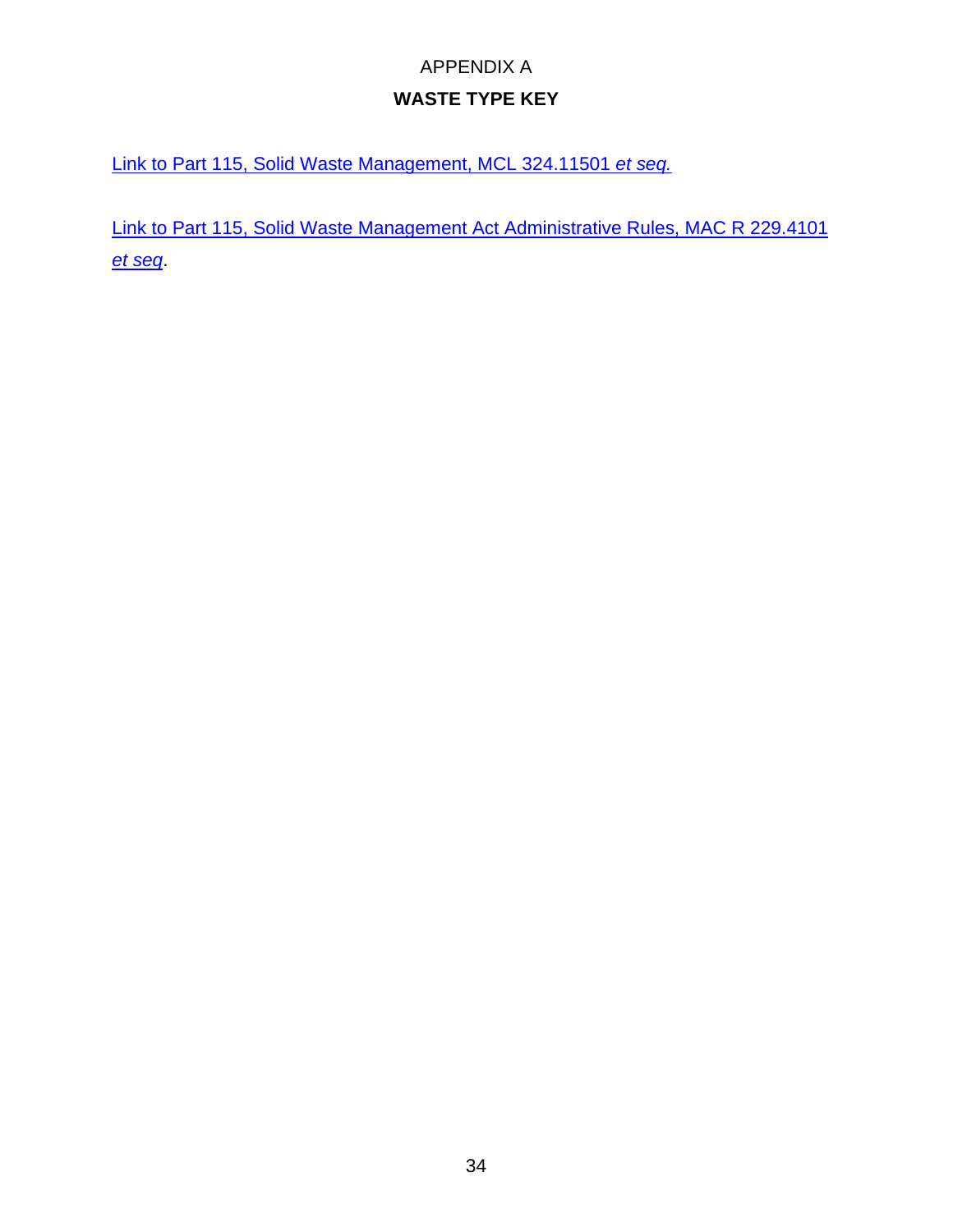#### **LANDFILL DISPOSAL BY WASTE ORIGIN AND TYPE**

#### APPENDIX B – LANDFILL DISPOSAL BY WASTE ORIGIN AND TYPE

The Appendix of this report alphabetically lists every reporting landfill and indicates the amount of waste received at the landfill, the type of waste received, and the place of origin of that waste.

| <b>ORIGIN</b>     | <b>MCW</b>     | IW             | C&D            | <b>ADC</b>     | <b>OTHER</b>   |
|-------------------|----------------|----------------|----------------|----------------|----------------|
| <b>CALHOUN</b>    | 805            | $\overline{0}$ | 0              | 0              | $\overline{0}$ |
| <b>CANADA</b>     | 579,403        | $\overline{0}$ | 0              | 0              | 43             |
| <b>CASS</b>       | 240            | $\overline{0}$ | 0              | 0              | 17             |
| <b>CLINTON</b>    | $\overline{0}$ | 41             | 0              | 0              | 0              |
| <b>GENESEE</b>    | 424            | 5              | $\overline{0}$ | 22             | 19             |
| <b>INGHAM</b>     | 300            | 9              | 171            | 0              | 91             |
| <b>KENT</b>       | 123            | 41             | 5,823          | 0              | 0              |
| <b>LENAWEE</b>    | 50             | 20             | 0              | $\overline{0}$ | 0              |
| <b>LIVINGSTON</b> | 34,311         | 1,272          | 8,194          | 0              | 854            |
| <b>MACOMB</b>     | 226,641        | 2,023          | 7,843          | 367            | 6,258          |
| <b>MIDLAND</b>    | 1,757          | 10             | 48             | 108            | 159            |
| <b>MONROE</b>     | 21,926         | $\overline{0}$ | 876            | 96             | 50             |
| <b>OAKLAND</b>    | 1,155,191      | 9,794          | 94,880         | 3,330          | 23,848         |
| <b>OCEANA</b>     | 0              | 0              | 0              | 0              |                |
| <b>OHIO</b>       | 3,358          | 3              | $\overline{0}$ | $\overline{0}$ | 0              |
| <b>SAGINAW</b>    | $\overline{0}$ | $\overline{0}$ | 17             | 0              | 0              |
| <b>WASHTENAW</b>  | 221,329        | 13,725         | 44,791         | 2,527          | 173,334        |
| <b>WAYNE</b>      | 838,939        | 10,200         | 163,050        | 37,036         | 318,943        |
| <b>TOTALS</b>     | 3,084,799      | 37,143         | 325,693        | 43,486         | 523,615        |

#### **ARBOR HILLS LANDFILL, INC. (WASHTENAW COUNTY)**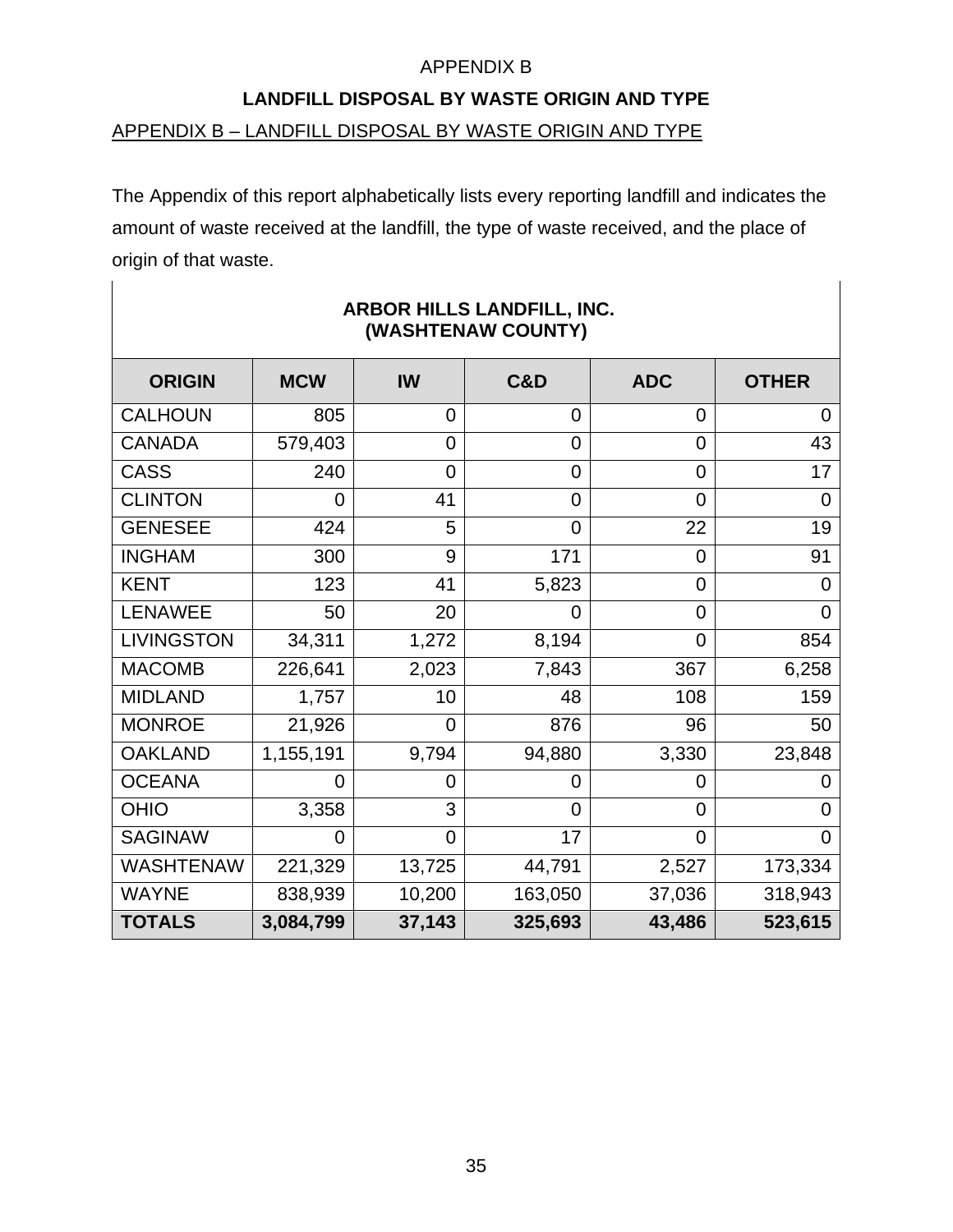| AUTUMN HILLS RECYCLING AND DISPOSAL FACILITY<br>(OTTAWA COUNTY) |                |                |                |             |                |  |  |  |
|-----------------------------------------------------------------|----------------|----------------|----------------|-------------|----------------|--|--|--|
| <b>ORIGIN</b>                                                   | <b>MCW</b>     | <b>IW</b>      | <b>C&amp;D</b> | <b>ADC</b>  | <b>OTHER</b>   |  |  |  |
| <b>ALLEGAN</b>                                                  | 34,023         | 61,028         | 7,691          | 0           | 17,818         |  |  |  |
| <b>BARRY</b>                                                    | 164            | 4              | 99             | $\mathbf 0$ | 36             |  |  |  |
| <b>BERRIEN</b>                                                  | 24             | 18             | 14             | 0           | 12             |  |  |  |
| <b>BRANCH</b>                                                   | $\overline{0}$ | 1              | 0              | 0           | 111            |  |  |  |
| <b>CALHOUN</b>                                                  | 0              | 282            | 389            | 0           | 42             |  |  |  |
| <b>EATON</b>                                                    | 400            | 0              | $\overline{2}$ | 0           | $\overline{2}$ |  |  |  |
| <b>IONIA</b>                                                    | 5,473          | 180            | 41             | 0           | 82             |  |  |  |
| <b>KALAMAZOO</b>                                                | 66             | 4,981          | 214            | $\pmb{0}$   | 8,007          |  |  |  |
| <b>KENT</b>                                                     | 82,624         | 31,134         | 6,324          | $\mathbf 0$ | 10,585         |  |  |  |
| <b>MASON</b>                                                    | 0              | 71             | $\overline{0}$ | 0           | 34             |  |  |  |
| <b>MECOSTA</b>                                                  | 0              | 8              | 14             | 0           | 9              |  |  |  |
| <b>MONTCALM</b>                                                 | 137            | 27             | 41             | $\mathbf 0$ | $\mathbf 0$    |  |  |  |
| <b>MUSKEGON</b>                                                 | 51,606         | 3,548          | 215            | 0           | 63             |  |  |  |
| <b>NEWAYGO</b>                                                  | 5              | 0              | 0              | 0           | 28             |  |  |  |
| <b>OCEANA</b>                                                   | 13             | $\overline{2}$ | 0              | $\mathbf 0$ | $\overline{0}$ |  |  |  |
| <b>OTTAWA</b>                                                   | 306,858        | 40,363         | 318,189        | 0           | 14,939         |  |  |  |
| <b>ST JOSEPH</b>                                                | 0              | $\overline{0}$ | 9              | 0           | 5              |  |  |  |
| <b>VAN BUREN</b>                                                | 1,062          | 352            | 199            | $\pmb{0}$   | 6,152          |  |  |  |
| <b>TOTALS</b>                                                   | 482,455        | 141,999        | 333,441        | $\bf{0}$    | 57,925         |  |  |  |

| <b>BELLE RIVER POWER PLANT BOTTOM ASH AND DIVERSION BASINS</b><br>(ST CLAIR COUNTY) |            |        |     |            |              |  |
|-------------------------------------------------------------------------------------|------------|--------|-----|------------|--------------|--|
| <b>ORIGIN</b>                                                                       | <b>MCW</b> | IW     | C&D | <b>ADC</b> | <b>OTHER</b> |  |
| <b>ST CLAIR</b>                                                                     |            | 34,974 |     |            |              |  |
| <b>TOTALS</b>                                                                       | 0          | 34,974 |     | 0          |              |  |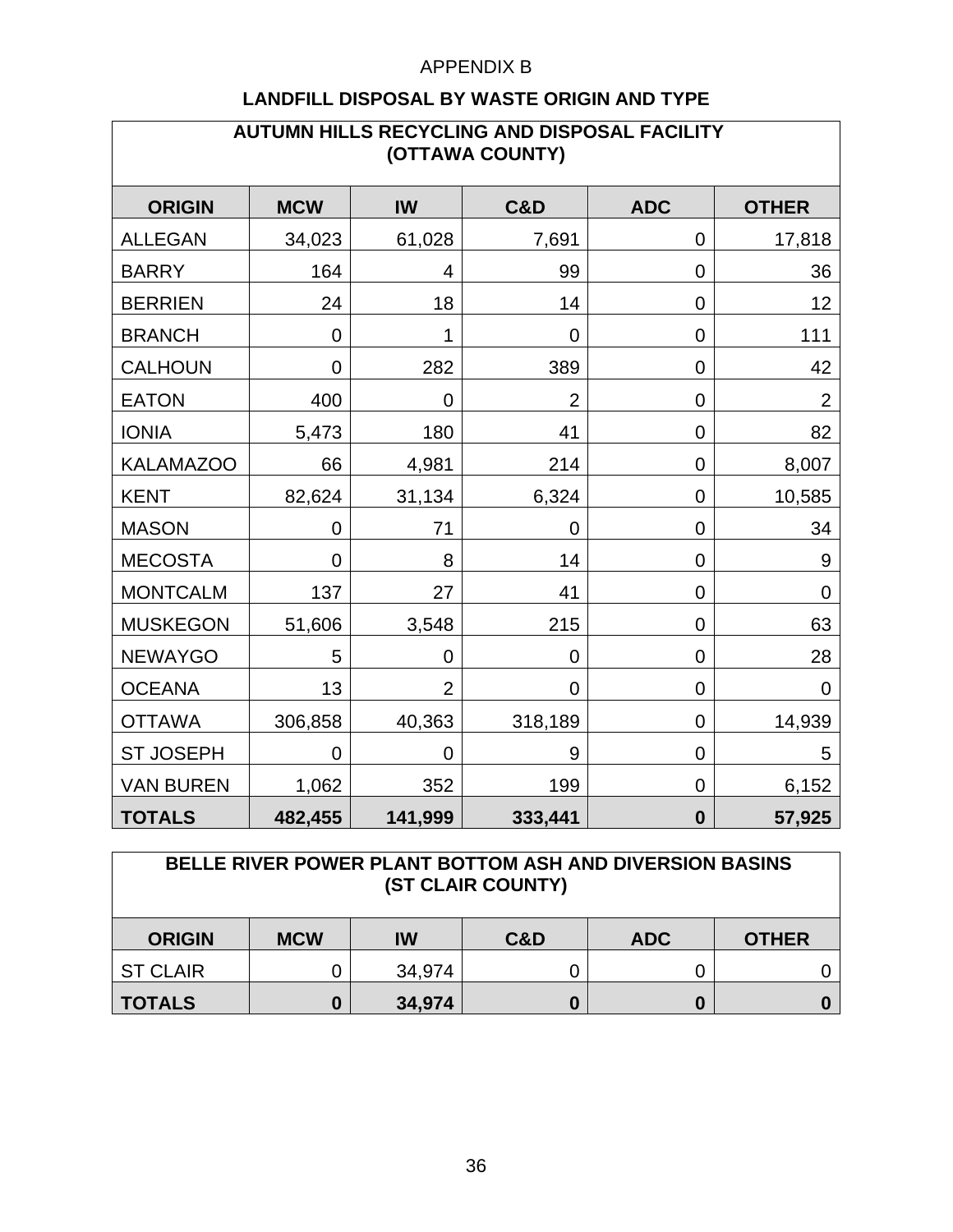| <b>BRENT RUN LANDFILL</b><br>(GENESEE COUNTY) |                |                |                |                |                |  |  |  |
|-----------------------------------------------|----------------|----------------|----------------|----------------|----------------|--|--|--|
| <b>ORIGIN</b>                                 | <b>MCW</b>     | <b>IW</b>      | <b>C&amp;D</b> | <b>ADC</b>     | <b>OTHER</b>   |  |  |  |
| <b>BAY</b>                                    | 4,055          | $\overline{0}$ | 480            | $\overline{0}$ | 6,083          |  |  |  |
| <b>CLINTON</b>                                | 741            | 27             | 24             | $\mathbf 0$    | $\overline{0}$ |  |  |  |
| <b>CONNECTICUT</b>                            | $\mathbf 0$    | 943            | 0              | $\mathbf 0$    | $\mathbf 0$    |  |  |  |
| <b>EATON</b>                                  | 15             | $\overline{0}$ | 0              | $\mathbf 0$    | $\overline{0}$ |  |  |  |
| <b>GENESEE</b>                                | 325,799        | 3,743          | 9,746          | 13,817         | 49             |  |  |  |
| <b>GRATIOT</b>                                | 4,215          | 0              | 54             | 0              | $\mathbf 0$    |  |  |  |
| <b>HURON</b>                                  | 0              | 9              | $\mathbf 0$    | $\mathbf 0$    | $\mathbf 0$    |  |  |  |
| <b>INGHAM</b>                                 | 2,017          | $\mathbf 0$    | 0              | $\mathbf 0$    | $\mathbf 0$    |  |  |  |
| <b>LAPEER</b>                                 | 179,695        | 290            | 559            | $\overline{0}$ | $\mathbf 0$    |  |  |  |
| <b>LIVINGSTON</b>                             | 95             | 89             | 33             | $\mathbf 0$    | $\overline{0}$ |  |  |  |
| <b>NEW JERSEY</b>                             | $\overline{0}$ | 22,103         | $\overline{0}$ | $\overline{0}$ | $\mathbf 0$    |  |  |  |
| <b>OAKLAND</b>                                | 4,846          | 67             | 389            | 0              | 2,399          |  |  |  |
| <b>OHIO</b>                                   | $\mathbf 0$    | 3,714          | $\overline{0}$ | 2,069          | 0              |  |  |  |
| <b>SAGINAW</b>                                | 53,522         | 195            | 12,545         | 0              | 112            |  |  |  |
| <b>SANILAC</b>                                | 4              | $\overline{0}$ | 6              | $\mathbf 0$    | 0              |  |  |  |
| <b>SHIAWASSEE</b>                             | 6,975          | $\overline{2}$ | 1,160          | $\overline{0}$ | 523            |  |  |  |
| <b>TUSCOLA</b>                                | 15,727         | $\mathbf 0$    | 1,018          | $\mathbf 0$    | $\mathbf 0$    |  |  |  |
| <b>WASHTENAW</b>                              | $\mathbf 0$    | 0              | 0              | $\mathbf 0$    | $\overline{0}$ |  |  |  |
| <b>WAYNE</b>                                  | $\overline{0}$ | 4,064          | $\overline{0}$ | 1,250          | $\mathbf 0$    |  |  |  |
| <b>TOTALS</b>                                 | 597,706        | 35,243         | 26,014         | 17,136         | 9,166          |  |  |  |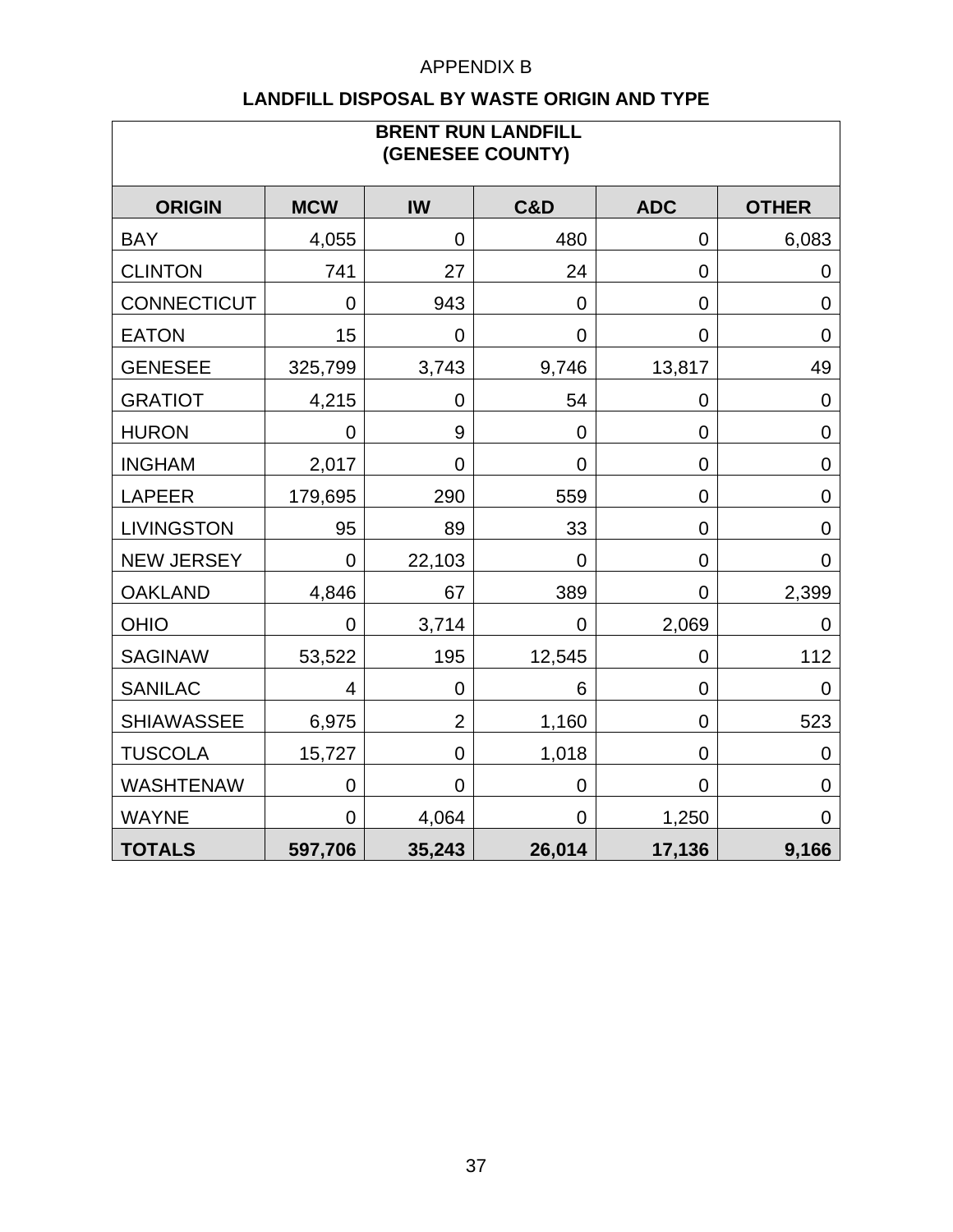| <b>C &amp; C EXPANDED SANITARY LANDFILL</b><br>(CALHOUN COUNTY) |                |         |                |            |                |  |  |  |
|-----------------------------------------------------------------|----------------|---------|----------------|------------|----------------|--|--|--|
| <b>ORIGIN</b>                                                   | <b>MCW</b>     | IW      | <b>C&amp;D</b> | <b>ADC</b> | <b>OTHER</b>   |  |  |  |
| <b>ALLEGAN</b>                                                  | $\mathbf 0$    | 1,191   | 0              | 0          | 0              |  |  |  |
| <b>BARRY</b>                                                    |                | 44      | 10             | 0          | $\mathbf 0$    |  |  |  |
| <b>BERRIEN</b>                                                  | 80,166         | 0       | 9              | 0          | $\overline{0}$ |  |  |  |
| <b>BRANCH</b>                                                   | 67,413         | 36,836  | 5,020          | 0          | $\mathbf 0$    |  |  |  |
| <b>CALHOUN</b>                                                  | 256,021        | 57,673  | 31,201         | 0          | $\mathbf 0$    |  |  |  |
| <b>CASS</b>                                                     | $\mathbf 0$    | 0       | 8              | 0          | $\mathbf 0$    |  |  |  |
| <b>CLINTON</b>                                                  | 16             | 0       | 56             | 0          | $\overline{0}$ |  |  |  |
| <b>EATON</b>                                                    | 43,282         | 12,220  | 2,813          | 0          | $\mathbf 0$    |  |  |  |
| <b>HILLSDALE</b>                                                | 45,372         | 617     | 200            | 0          | $\mathbf 0$    |  |  |  |
| <b>INGHAM</b>                                                   | 39,837         | 13,502  | 7,915          | 0          | $\mathbf 0$    |  |  |  |
| <b>JACKSON</b>                                                  | 3,509          | 750     | 1,290          | 0          | 0              |  |  |  |
| <b>KALAMAZOO</b>                                                | 449,103        | 83,615  | 25,439         | 8,264      | $\mathbf 0$    |  |  |  |
| <b>MASON</b>                                                    | 0              | 0       | 10             | 0          | $\mathbf 0$    |  |  |  |
| <b>ST JOSEPH</b>                                                | 73             | 223     | 31             | 0          | $\mathbf 0$    |  |  |  |
| <b>VAN BUREN</b>                                                | $\overline{0}$ | 70      | 58             | 0          | $\mathbf 0$    |  |  |  |
| <b>TOTALS</b>                                                   | 984,793        | 206,741 | 74,060         | 8,264      | $\bf{0}$       |  |  |  |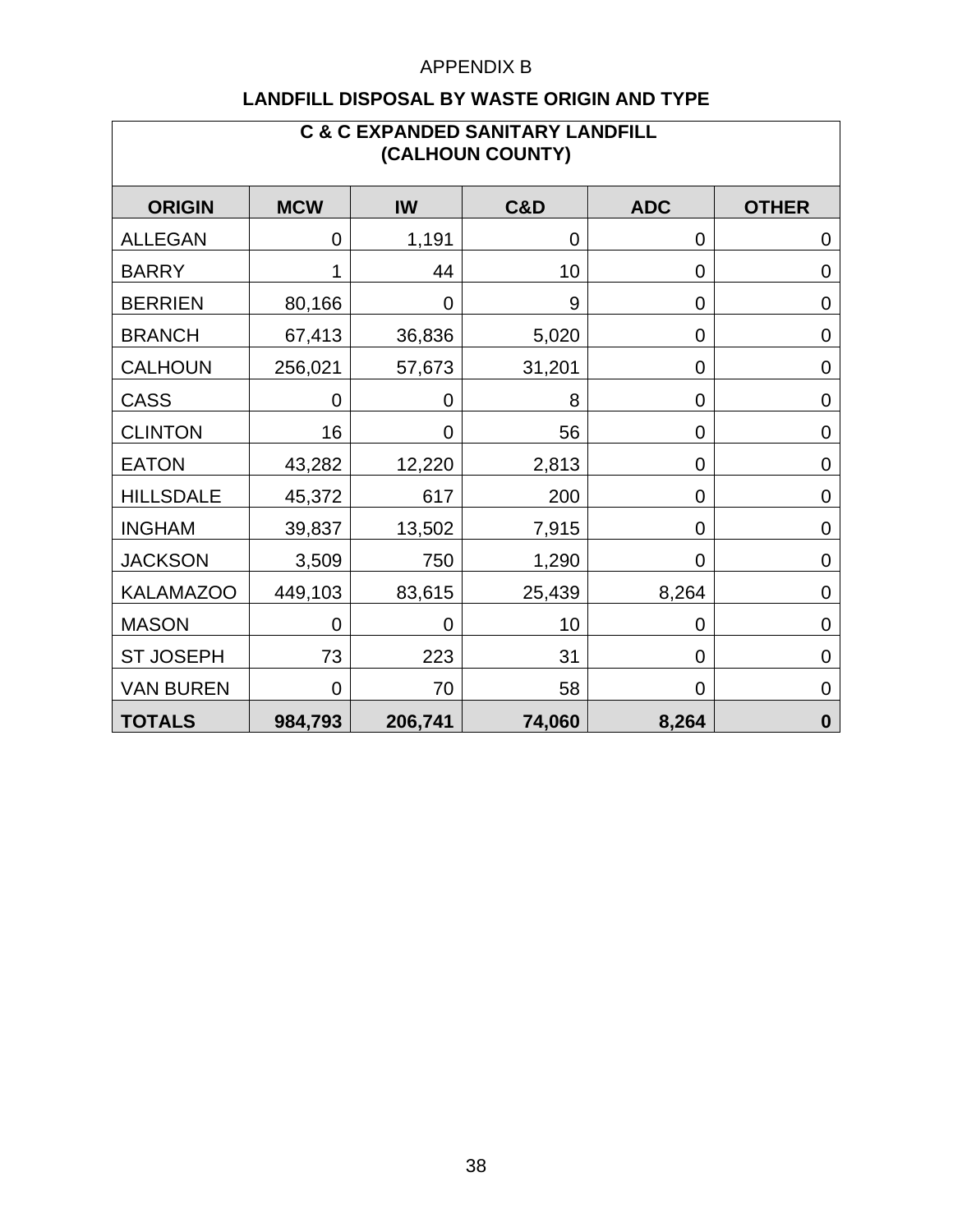| <b>CARLETON FARMS LANDFILL</b><br>(WAYNE COUNTY) |            |         |           |            |              |  |  |  |  |
|--------------------------------------------------|------------|---------|-----------|------------|--------------|--|--|--|--|
| <b>ORIGIN</b>                                    | <b>MCW</b> | IW      | C&D       | <b>ADC</b> | <b>OTHER</b> |  |  |  |  |
| <b>CANADA</b>                                    | 2,441,500  | 76,890  | 746,040   | 0          | 24,865       |  |  |  |  |
| <b>LENAWEE</b>                                   | 0          | 1,365   | 233       | 0          | 471          |  |  |  |  |
| <b>LIVINGSTON</b>                                | 0          | 0       | 0         | 0          | 48           |  |  |  |  |
| <b>MACOMB</b>                                    | 2,411      | 4,215   | 0         | 0          | 492          |  |  |  |  |
| <b>MASSACHUSETTS</b>                             | 344,769    | 0       | 62        | 0          | $\mathbf 0$  |  |  |  |  |
| <b>MONROE</b>                                    | 245,860    | 1,299   | 72,506    | 0          | 22,565       |  |  |  |  |
| <b>OAKLAND</b>                                   | 28         | 55,928  | 0         | 0          | 256          |  |  |  |  |
| <b>OHIO</b>                                      | 18,040     | 52,880  | 0         | 194,539    | 0            |  |  |  |  |
| <b>WASHTENAW</b>                                 | 1,247      | 81      | 1,693     | 0          | 1,406        |  |  |  |  |
| <b>WAYNE</b>                                     | 1,061,272  | 278,495 | 285,177   | 97,832     | 221,274      |  |  |  |  |
| <b>WEST VIRGINIA</b>                             | 90         | 0       | 30        | 0          | 0            |  |  |  |  |
| <b>TOTALS</b>                                    | 4,115,217  | 471,153 | 1,105,740 | 292,371    | 271,377      |  |  |  |  |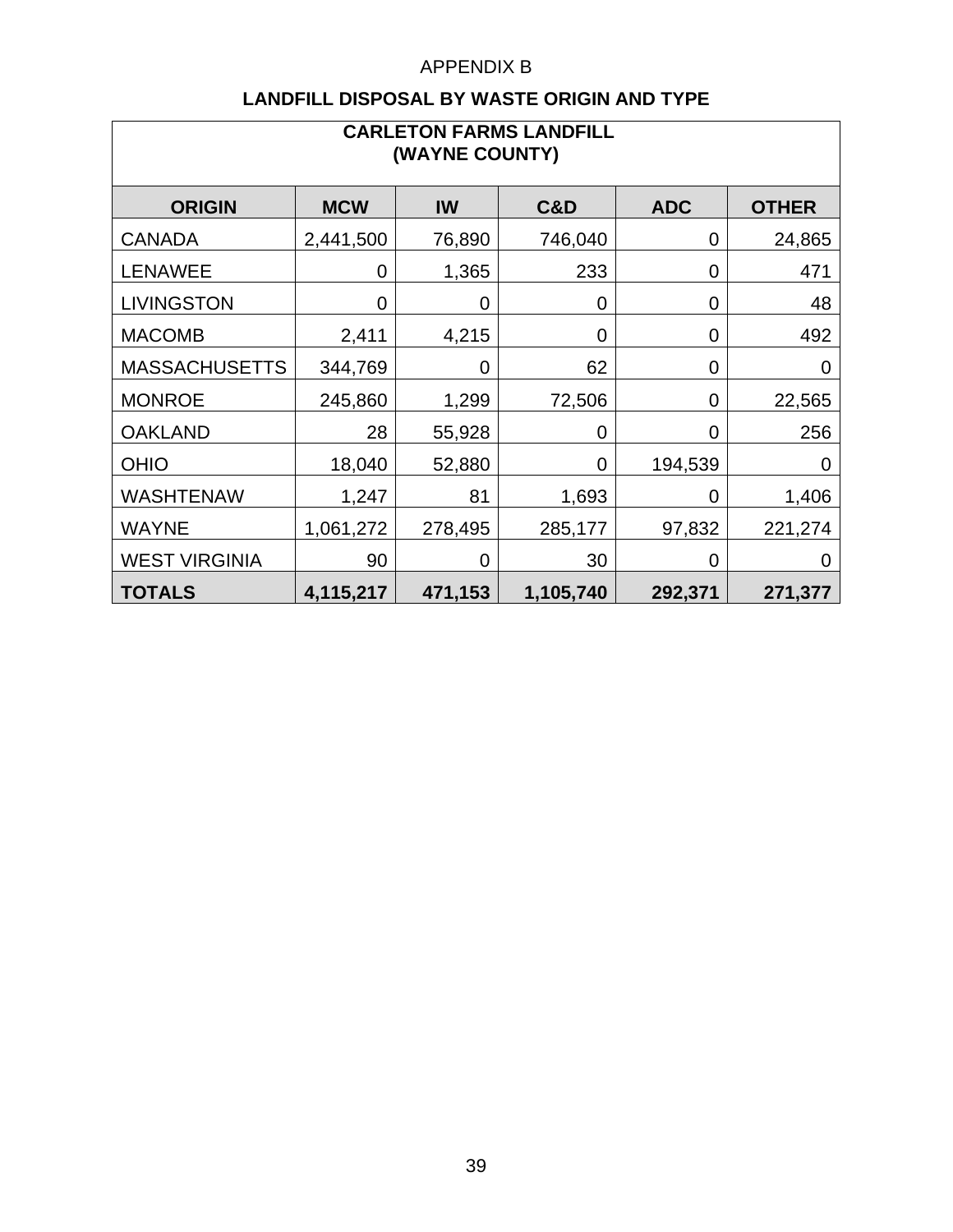| <b>CENTRAL SANITARY LANDFILL</b><br>(MONTCALM COUNTY) |            |                |                |            |                |  |  |  |
|-------------------------------------------------------|------------|----------------|----------------|------------|----------------|--|--|--|
| <b>ORIGIN</b>                                         | <b>MCW</b> | IW             | C&D            | <b>ADC</b> | <b>OTHER</b>   |  |  |  |
| <b>ALLEGAN</b>                                        | 0          | 26             | $\overline{0}$ | 0          | $\mathbf 0$    |  |  |  |
| <b>GRATIOT</b>                                        | 15,874     | 293            | 0              | 0          | 0              |  |  |  |
| <b>IONIA</b>                                          | 21,027     | 650            | 0              | 0          | $\overline{0}$ |  |  |  |
| <b>ISABELLA</b>                                       | 15,486     | 684            | $\overline{0}$ | 2,635      | $\mathbf 0$    |  |  |  |
| <b>KENT</b>                                           | 463,809    | 12,809         | 371            | 14,062     | 236            |  |  |  |
| <b>LAKE</b>                                           | 365        | $\overline{0}$ | 83             | 0          | $\overline{0}$ |  |  |  |
| <b>MASON</b>                                          | 10         | $\mathbf 0$    | $\overline{0}$ | 0          | $\mathbf 0$    |  |  |  |
| <b>MECOSTA</b>                                        | 59,157     | 39             | 2,490          | 0          | $\overline{0}$ |  |  |  |
| <b>MONTCALM</b>                                       | 47,318     | 4,923          | 936            | 2,344      | 2,963          |  |  |  |
| <b>MUSKEGON</b>                                       | 18         | 1,164          | 0              | 0          | 0              |  |  |  |
| <b>NEWAYGO</b>                                        | 67,300     | 1,634          | 2,463          | 0          | $\overline{0}$ |  |  |  |
| <b>OSCEOLA</b>                                        | 13,211     | 4              | 0              | 0          | 199            |  |  |  |
| <b>TOTALS</b>                                         | 703,576    | 22,226         | 6,343          | 19,041     | 3,398          |  |  |  |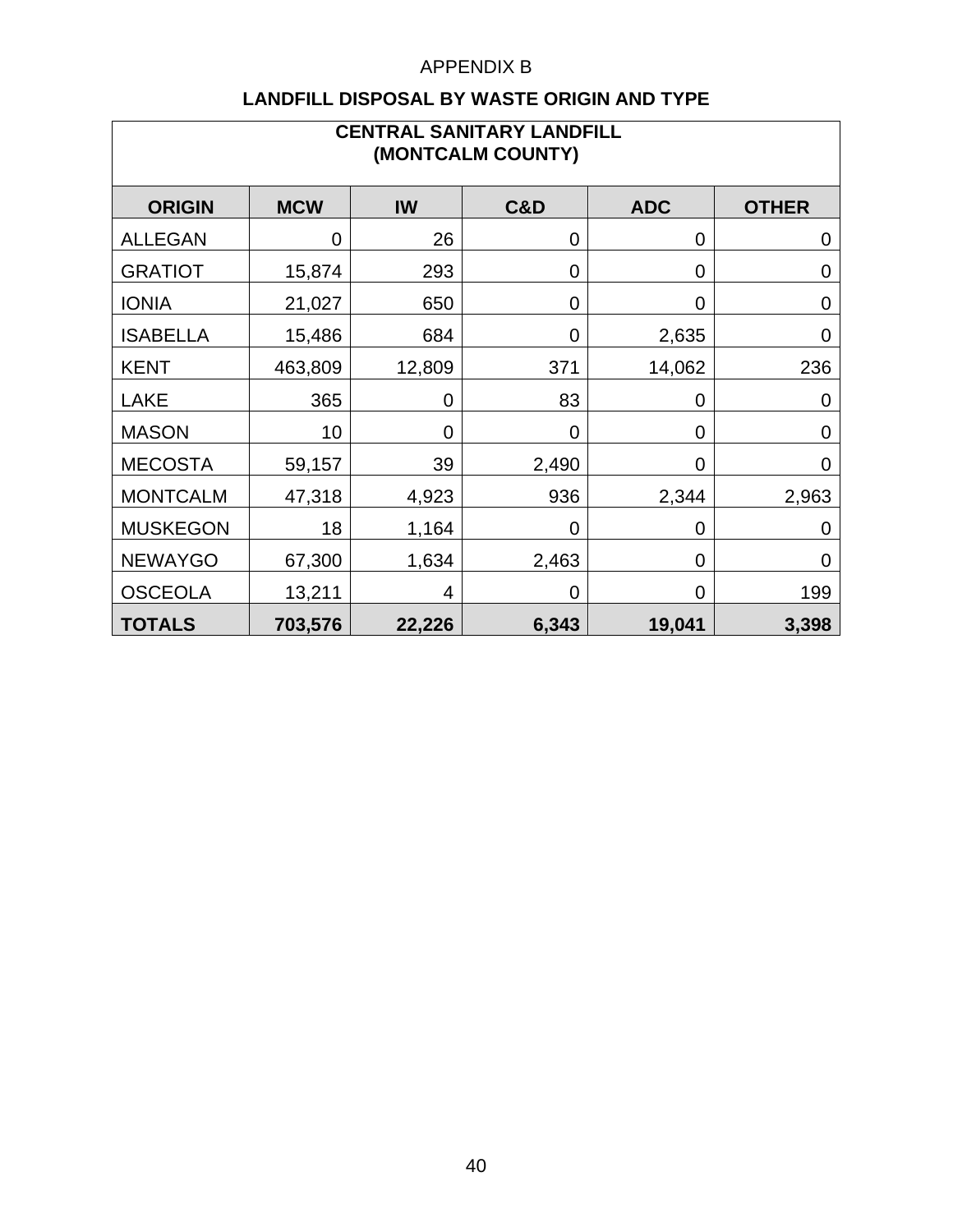| <b>CITIZENS DISPOSAL, INC.</b><br>(GENESEE COUNTY) |                |           |                |                  |                |  |  |  |
|----------------------------------------------------|----------------|-----------|----------------|------------------|----------------|--|--|--|
| <b>ORIGIN</b>                                      | <b>MCW</b>     | <b>IW</b> | <b>C&amp;D</b> | <b>ADC</b>       | <b>OTHER</b>   |  |  |  |
| <b>BAY</b>                                         | $\overline{0}$ | 1,481     | $\mathbf 0$    | $\mathbf 0$      |                |  |  |  |
| <b>CLINTON</b>                                     | $\overline{0}$ | 10        | 198            | $\mathbf 0$      | $\overline{0}$ |  |  |  |
| <b>EATON</b>                                       | 0              | 59        | 716            | 0                | $\overline{0}$ |  |  |  |
| <b>GENESEE</b>                                     | 437,483        | 150,791   | 300,053        | $\mathbf 0$      | 31,038         |  |  |  |
| <b>GRATIOT</b>                                     | 5              | 140       | $\overline{0}$ | $\mathbf 0$      | $\mathbf 0$    |  |  |  |
| <b>INGHAM</b>                                      | $\overline{0}$ | 289       | 7,592          | 0                | 87             |  |  |  |
| <b>JACKSON</b>                                     | $\overline{0}$ | 26        | $\mathbf 0$    | $\mathbf 0$      | $\mathbf 0$    |  |  |  |
| <b>LAPEER</b>                                      | 25,618         | 2,493     | 5,372          | 0                | $\mathbf 0$    |  |  |  |
| <b>LENAWEE</b>                                     | 55             | 1         | $\mathbf 0$    | $\mathbf 0$      | 0              |  |  |  |
| <b>LIVINGSTON</b>                                  | 30,045         | 6,239     | 25,663         | 0                | 8,555          |  |  |  |
| <b>OAKLAND</b>                                     | 65,018         | 1,945     | 28,400         | $\mathbf 0$      | 947            |  |  |  |
| <b>SAGINAW</b>                                     | 2,272          | 926       | 2,787          | $\mathbf 0$      | 179            |  |  |  |
| <b>SANILAC</b>                                     | 4              | 49,923    | 416            | $\mathbf 0$      | 0              |  |  |  |
| <b>SHIAWASSEE</b>                                  | 14,216         | 9,779     | 2,886          | $\mathbf 0$      | 5,140          |  |  |  |
| <b>TUSCOLA</b>                                     | 18,846         | 1,830     | 148            | $\mathbf 0$      | $\mathbf 0$    |  |  |  |
| <b>WASHTENAW</b>                                   | $\overline{0}$ | 149       | 16             | $\overline{0}$   | $\overline{0}$ |  |  |  |
| <b>WAYNE</b>                                       | $\overline{0}$ | 190       | $\mathbf 0$    | $\mathbf 0$      | $\overline{2}$ |  |  |  |
| <b>TOTALS</b>                                      | 593,562        | 226,271   | 374,246        | $\boldsymbol{0}$ | 45,949         |  |  |  |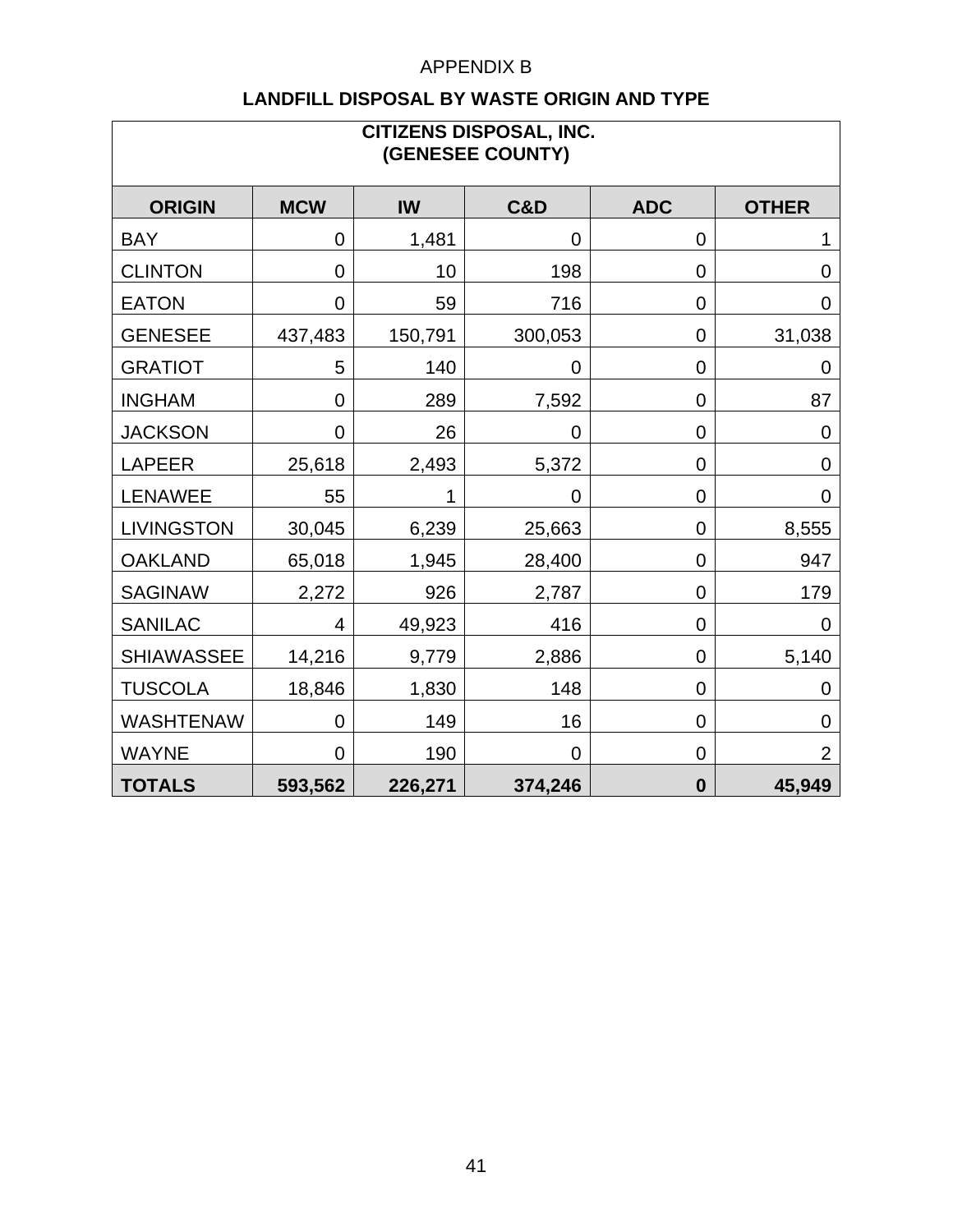| CITY ENVIRONMENTAL SERVICES, INC. OF WATERS<br>(CRAWFORD COUNTY) |                |                |                |                |                |  |  |  |
|------------------------------------------------------------------|----------------|----------------|----------------|----------------|----------------|--|--|--|
| <b>ORIGIN</b>                                                    | <b>MCW</b>     | <b>IW</b>      | <b>C&amp;D</b> | <b>ADC</b>     | <b>OTHER</b>   |  |  |  |
| <b>ALCONA</b>                                                    | 7,040          | 0              | $\overline{0}$ | 0              | 0              |  |  |  |
| <b>ALPENA</b>                                                    | 0              | 138            | 0              | 0              | $\overline{0}$ |  |  |  |
| <b>ANTRIM</b>                                                    | 15,413         | 9,552          | 1,184          | $\mathbf 0$    | 89             |  |  |  |
| <b>ARENAC</b>                                                    | 4,111          | $\mathbf 0$    | 0              | $\mathbf 0$    | $\overline{0}$ |  |  |  |
| <b>CHARLEVOIX</b>                                                | 9,639          | 457            | 1,232          | 0              | 3,132          |  |  |  |
| <b>CHEBOYGAN</b>                                                 | 4,102          | 9              | 178            | 0              | $\Omega$       |  |  |  |
| <b>CRAWFORD</b>                                                  | 22,839         | 15,681         | 2,518          | 0              | 2,000          |  |  |  |
| <b>EMMET</b>                                                     | $\overline{0}$ | 708            | 336            | $\overline{0}$ | 8              |  |  |  |
| <b>GRAND</b><br><b>TRAVERSE</b>                                  | 6,100          | 162            | 93             | 0              | 63             |  |  |  |
| <b>IOSCO</b>                                                     | 23,152         | 11             | 0              | 0              | $\mathbf 0$    |  |  |  |
| <b>KALKASKA</b>                                                  | 260            | 47             | 127            | 0              | 57             |  |  |  |
| <b>MACKINAC</b>                                                  | 0              | 101            | 5              | 0              | 1              |  |  |  |
| <b>OGEMAW</b>                                                    | 15,542         | $\overline{0}$ | 11             | $\mathbf 0$    | $\overline{0}$ |  |  |  |
| <b>OTSEGO</b>                                                    | 14,694         | 297            | 5,502          | 0              | 220            |  |  |  |
| <b>PRESQUE</b><br><b>ISLE</b>                                    | 44             | 35             | 84             | 0              | 18             |  |  |  |
| <b>ROSCOMMON</b>                                                 | 1,662          | $\overline{0}$ | 272            | $\mathbf 0$    | $\mathbf 0$    |  |  |  |
| <b>TOTALS</b>                                                    | 124,598        | 27,198         | 11,542         | $\bf{0}$       | 5,589          |  |  |  |

| <b>CITY OF LIVONIA LANDFILL</b><br>(WAYNE COUNTY) |            |       |                |            |              |  |  |
|---------------------------------------------------|------------|-------|----------------|------------|--------------|--|--|
| <b>ORIGIN</b>                                     | <b>MCW</b> | IW    | <b>C&amp;D</b> | <b>ADC</b> | <b>OTHER</b> |  |  |
| <b>WAYNE</b>                                      |            | 2,358 |                |            |              |  |  |
| <b>TOTALS</b>                                     |            | 2,358 |                | 0          |              |  |  |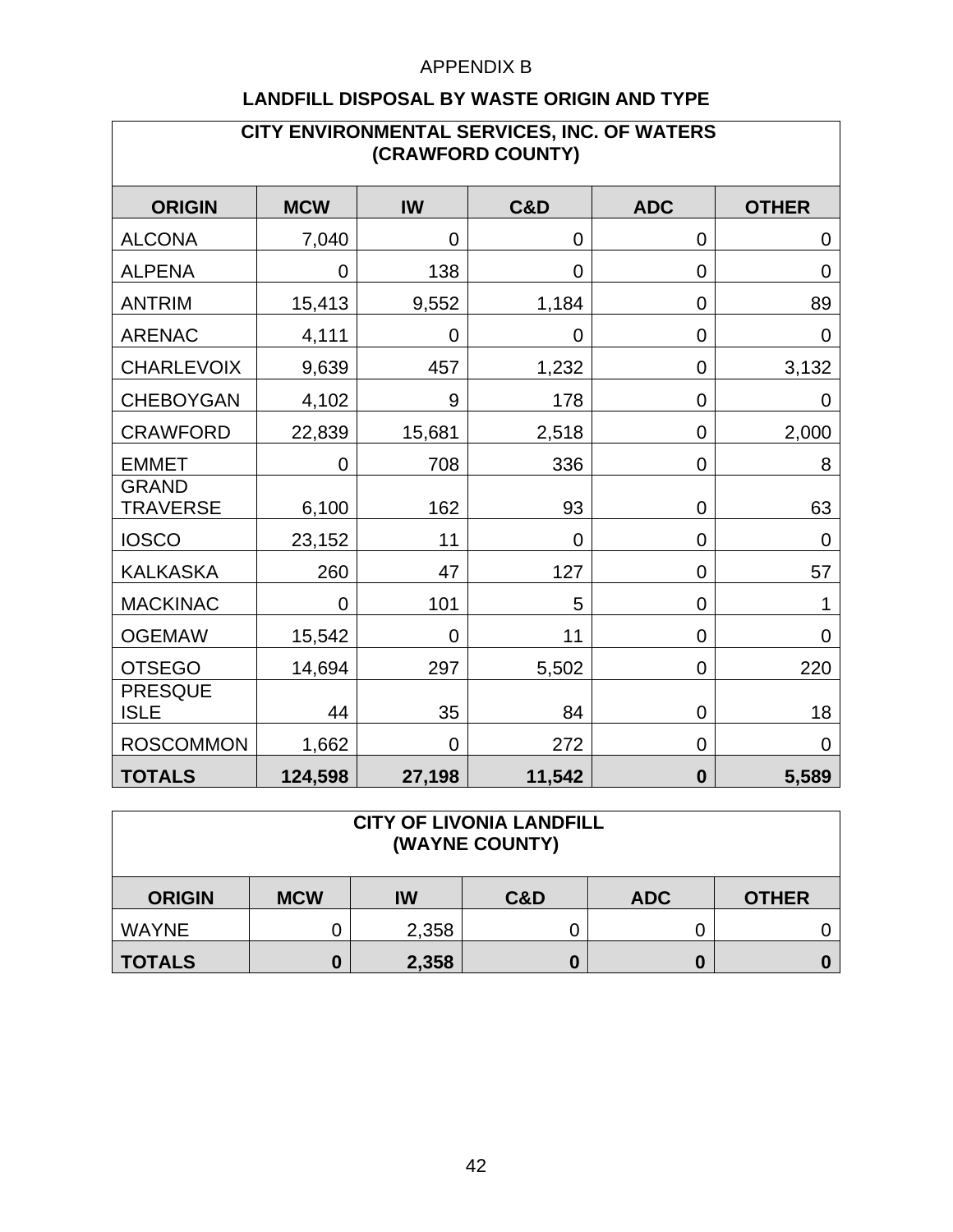| <b>CITY OF MIDLAND SANITARY LANDFILL</b><br>(MIDLAND COUNTY) |            |       |         |            |              |  |  |
|--------------------------------------------------------------|------------|-------|---------|------------|--------------|--|--|
| <b>ORIGIN</b>                                                | <b>MCW</b> | IW    | C&D     | <b>ADC</b> | <b>OTHER</b> |  |  |
| <b>BAY</b>                                                   |            |       |         | 3,870      |              |  |  |
| <b>MIDLAND</b>                                               | 248,553    | 6,213 | 210,502 | 6,055      | 16,313       |  |  |
| <b>TOTALS</b>                                                | 248,553    | 6,213 | 210,502 | 9,925      | 16,313       |  |  |

| <b>CONSUMERS ENERGY J H CAMPBELL COMPLEX</b><br>(OTTAWA COUNTY) |            |         |     |            |              |  |
|-----------------------------------------------------------------|------------|---------|-----|------------|--------------|--|
| <b>ORIGIN</b>                                                   | <b>MCW</b> | IW      | C&D | <b>ADC</b> | <b>OTHER</b> |  |
| <b>OTTAWA</b>                                                   |            | 232,000 |     |            |              |  |
| <b>TOTALS</b>                                                   |            | 232,000 |     | 0          |              |  |

| <b>CONSUMERS WEADOCK COMPLEX</b><br>(BAY COUNTY) |                                                       |         |  |   |  |  |  |
|--------------------------------------------------|-------------------------------------------------------|---------|--|---|--|--|--|
| <b>ORIGIN</b>                                    | C&D<br><b>MCW</b><br><b>ADC</b><br>IW<br><b>OTHER</b> |         |  |   |  |  |  |
| <b>BAY</b>                                       |                                                       | 479,350 |  |   |  |  |  |
| <b>TOTALS</b>                                    |                                                       | 479,350 |  | 0 |  |  |  |

| <b>COUNTY OF MUSKEGON - SOLID WASTE LANDFILL</b><br>(MUSKEGON COUNTY) |            |       |        |            |              |  |  |  |
|-----------------------------------------------------------------------|------------|-------|--------|------------|--------------|--|--|--|
| <b>ORIGIN</b>                                                         | <b>MCW</b> | IW    | C&D    | <b>ADC</b> | <b>OTHER</b> |  |  |  |
| <b>LAKE</b>                                                           | 6,167      | 0     | 3,734  | 0          |              |  |  |  |
| <b>MUSKEGON</b>                                                       | 226,379    | 2,737 | 22,631 | 27,687     | 3,433        |  |  |  |
| <b>NEWAYGO</b>                                                        | 47,350     | 0     | 16,281 | 0          |              |  |  |  |
| <b>OCEANA</b>                                                         | 41,908     | 0     | 3,055  | 0          |              |  |  |  |
| <b>OTTAWA</b>                                                         | 18,139     | 67    | 3,729  | 0          |              |  |  |  |
| <b>TOTALS</b>                                                         | 339,943    | 2,804 | 49,431 | 27,687     | 3,433        |  |  |  |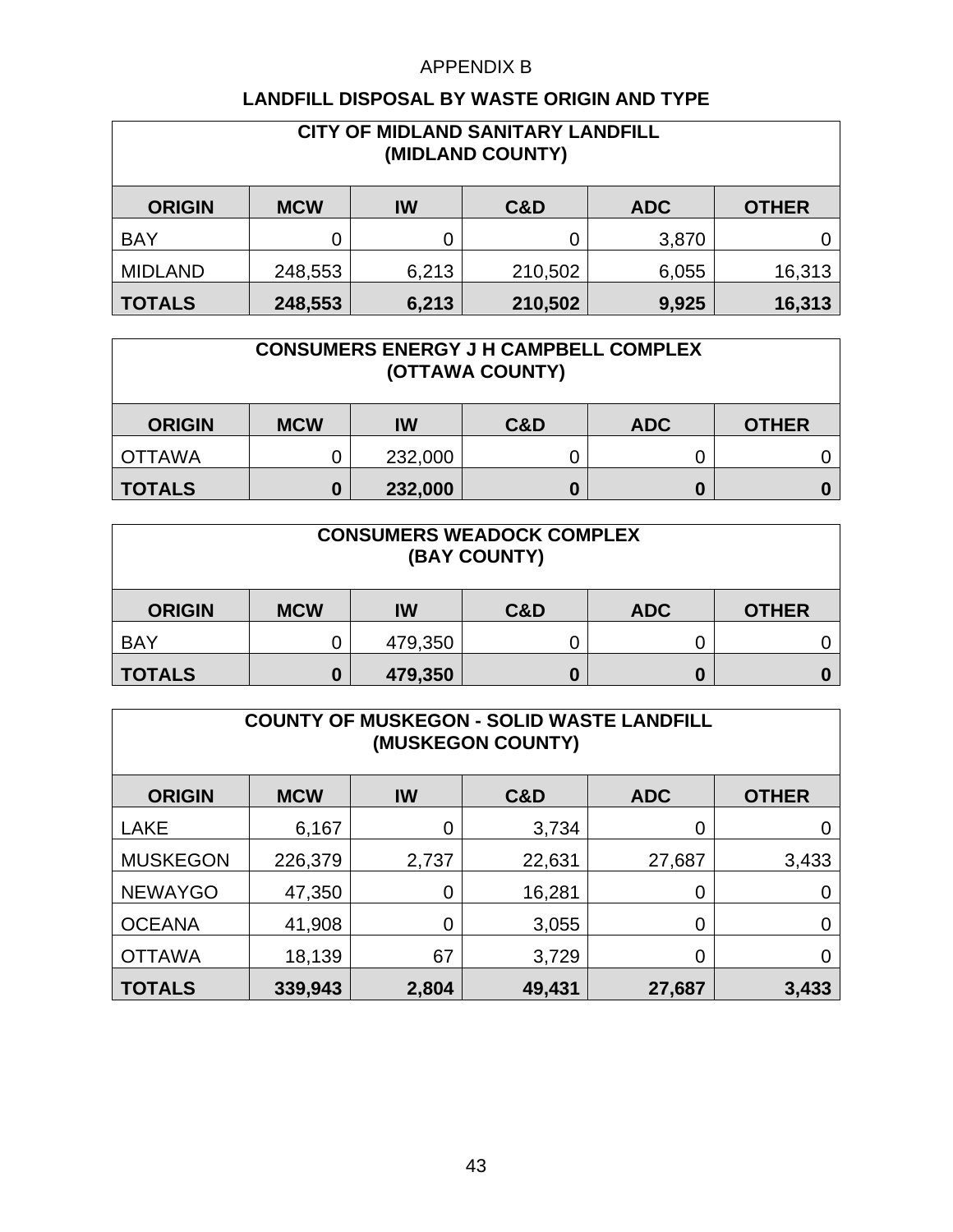| DAFTER SANITARY LANDFILL<br>(CHIPPEWA COUNTY)                          |         |                |          |   |       |  |  |  |
|------------------------------------------------------------------------|---------|----------------|----------|---|-------|--|--|--|
| <b>ORIGIN</b><br><b>MCW</b><br>IW<br><b>OTHER</b><br>C&D<br><b>ADC</b> |         |                |          |   |       |  |  |  |
| <b>ALGER</b>                                                           | 1,405   | 0              | 0        | 0 | 0     |  |  |  |
| <b>CANADA</b>                                                          | 50,946  | 0              | 0        | 0 | 0     |  |  |  |
| <b>CHIPPEWA</b>                                                        | 50,092  | 3,356          | 0        | 0 | 4,191 |  |  |  |
| <b>LUCE</b>                                                            | 9,835   | 0              | 0        | 0 | 104   |  |  |  |
| <b>MACKINAC</b>                                                        | 22,848  | 287            | 0        | 0 | 148   |  |  |  |
| <b>SCHOOLCRAFT</b>                                                     | 17      | $\overline{0}$ | 0        | 0 | 10    |  |  |  |
| <b>TOTALS</b>                                                          | 135,142 | 3,643          | $\bf{0}$ | 0 | 4,454 |  |  |  |

| <b>DELTA COUNTY LANDFILL</b><br>(DELTA COUNTY) |            |       |       |            |              |  |  |  |
|------------------------------------------------|------------|-------|-------|------------|--------------|--|--|--|
| <b>ORIGIN</b>                                  | <b>MCW</b> | IW    | C&D   | <b>ADC</b> | <b>OTHER</b> |  |  |  |
| <b>DELTA</b>                                   | 83,235     | 525   | 7,253 | 0          | 894          |  |  |  |
| <b>MARQUETTE</b>                               | 0          | 0     | 0     | 825        |              |  |  |  |
| <b>MENOMINEE</b>                               | 7,109      | 2,181 | 0     | 5,523      |              |  |  |  |
| <b>SCHOOLCRAFT</b>                             | 10,902     | 0     | 0     | 0          |              |  |  |  |
| <b>TOTALS</b>                                  | 101,247    | 2,705 | 7,253 | 6,347      | 894          |  |  |  |

| DETROIT EDISON CO RANGE ROAD ASH DISPOSAL<br>(ST CLAIR COUNTY) |            |         |                |            |              |  |  |
|----------------------------------------------------------------|------------|---------|----------------|------------|--------------|--|--|
| <b>ORIGIN</b>                                                  | <b>MCW</b> | IW      | <b>C&amp;D</b> | <b>ADC</b> | <b>OTHER</b> |  |  |
| <b>HURON</b>                                                   |            | 11,167  |                |            |              |  |  |
| <b>ST CLAIR</b>                                                |            | 192,327 |                | O          |              |  |  |
| <b>TOTALS</b>                                                  | 0          | 203,494 |                | O          |              |  |  |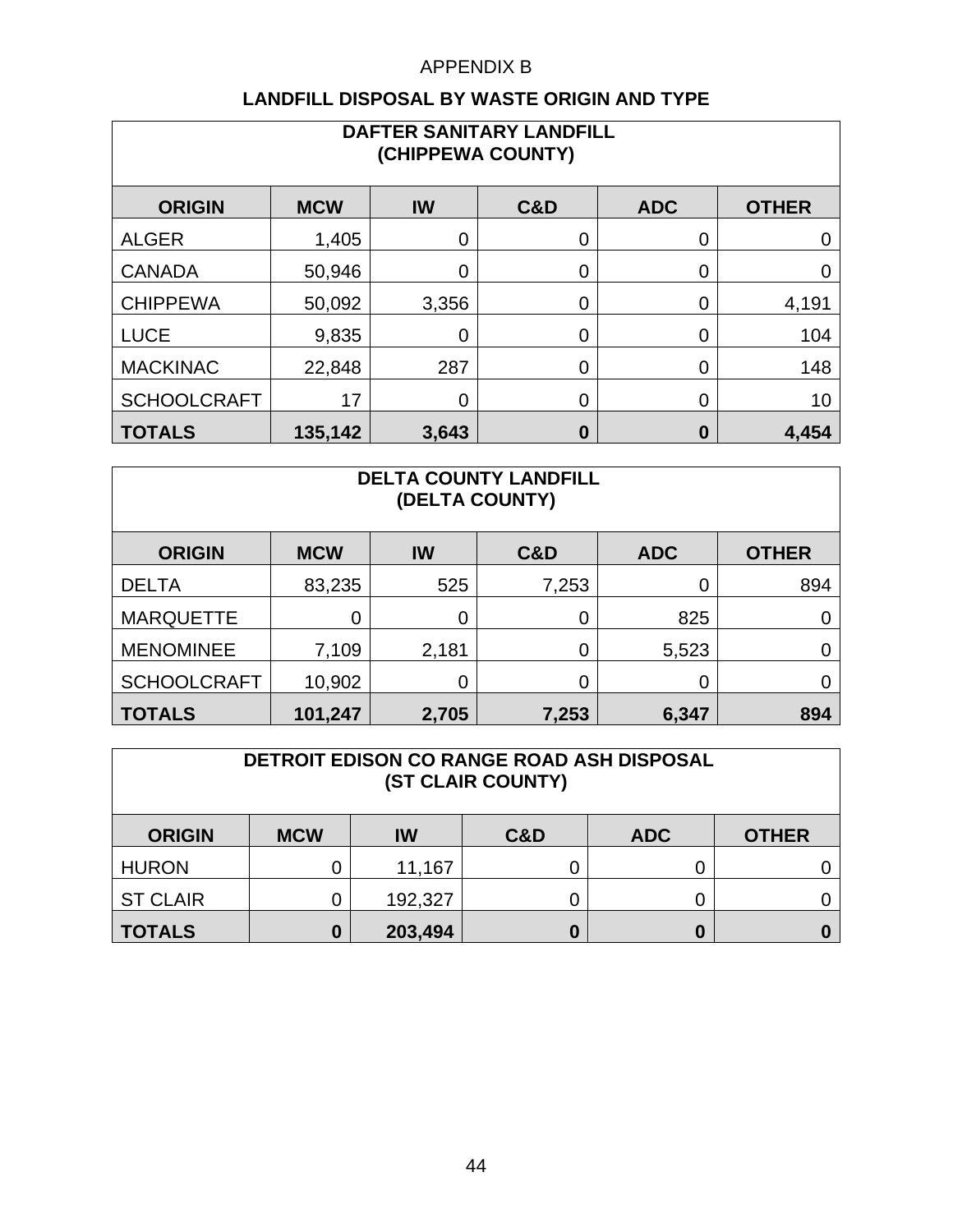| DETROIT EDISON CO SIBLEY QUARRY<br>(WAYNE COUNTY) |            |         |     |            |              |  |  |
|---------------------------------------------------|------------|---------|-----|------------|--------------|--|--|
| <b>ORIGIN</b>                                     | <b>MCW</b> | IW      | C&D | <b>ADC</b> | <b>OTHER</b> |  |  |
| <b>MONROE</b>                                     |            | 198,888 |     | U          |              |  |  |
| <b>WAYNE</b>                                      | 0          | 31,291  |     |            |              |  |  |
| <b>TOTALS</b>                                     | 0          | 230,179 |     | 0          |              |  |  |

| DTE MONROE POWER PLANT<br>(MONROE COUNTY) |            |           |                |            |              |  |
|-------------------------------------------|------------|-----------|----------------|------------|--------------|--|
| <b>ORIGIN</b>                             | <b>MCW</b> | <b>IW</b> | <b>C&amp;D</b> | <b>ADC</b> | <b>OTHER</b> |  |
| <b>MONROE</b>                             |            | 378,528   |                |            |              |  |
| <b>TOTALS</b>                             |            | 378,528   |                | 0          |              |  |

| <b>EAGLE VALLEY RECYCLE &amp; DISPOSAL FACILITY</b><br>(OAKLAND COUNTY) |            |                |        |            |              |  |  |  |
|-------------------------------------------------------------------------|------------|----------------|--------|------------|--------------|--|--|--|
| <b>ORIGIN</b>                                                           | <b>MCW</b> | <b>IW</b>      | C&D    | <b>ADC</b> | <b>OTHER</b> |  |  |  |
| <b>GENESEE</b>                                                          | 125        | 118            | 0      | 0          | 0            |  |  |  |
| <b>LAPEER</b>                                                           | 8,477      | 881            | 0      | 0          | 0            |  |  |  |
| <b>LIVINGSTON</b>                                                       | 2,366      | 17             | 0      | 0          | 0            |  |  |  |
| <b>MACOMB</b>                                                           | 37,383     | 11,231         | 16,176 | 124        | 6,931        |  |  |  |
| <b>OAKLAND</b>                                                          | 1,256,855  | 54,344         | 32,846 | 19,979     | 46,083       |  |  |  |
| <b>WASHTENAW</b>                                                        | 224        | $\overline{0}$ | 0      | 0          |              |  |  |  |
| <b>WAYNE</b>                                                            | 0          | 106            | 0      | 23,595     | 20,685       |  |  |  |
| <b>TOTALS</b>                                                           | 1,305,429  | 66,697         | 49,022 | 43,698     | 73,699       |  |  |  |

| EVER-GREEN LANDFILL AND RECYCLING CENTER, LLC<br>(ONTONAGON COUNTY) |            |        |                |            |              |  |  |
|---------------------------------------------------------------------|------------|--------|----------------|------------|--------------|--|--|
| <b>ORIGIN</b>                                                       | <b>MCW</b> | IW     | <b>C&amp;D</b> | <b>ADC</b> | <b>OTHER</b> |  |  |
| <b>BARAGA</b>                                                       |            | 11,189 |                |            |              |  |  |
| <b>MENOMINEE</b>                                                    |            | 1,341  |                | O          |              |  |  |
| <b>TOTALS</b>                                                       |            | 12,530 |                | 0          |              |  |  |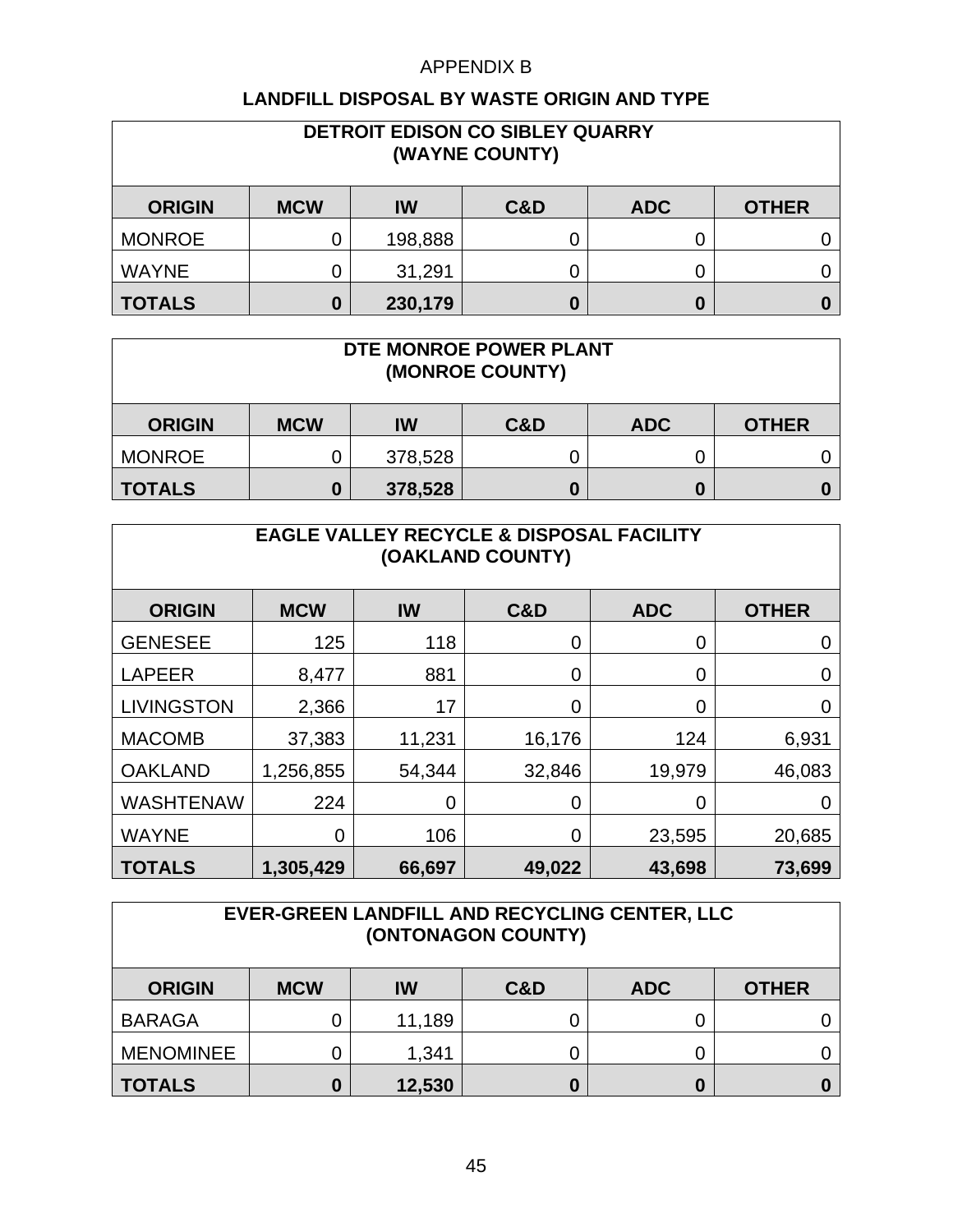| <b>GENERAL MOTORS, LLC - SAGINAW METAL CASTING OPERATIONS -</b><br><b>FORMERLY WDS NO. 395505</b><br>(SAGINAW COUNTY) |            |       |     |            |              |  |  |
|-----------------------------------------------------------------------------------------------------------------------|------------|-------|-----|------------|--------------|--|--|
| <b>ORIGIN</b>                                                                                                         | <b>MCW</b> | IW    | C&D | <b>ADC</b> | <b>OTHER</b> |  |  |
| <b>SAGINAW</b>                                                                                                        |            | 5,865 |     | 0          |              |  |  |
| <b>TOTALS</b>                                                                                                         | 0          | 5,865 |     | 0          |              |  |  |

| GFL NORTH MICHIGAN LANDFILL, LLC<br>(PRESQUE ISLE COUNTY) |            |           |                |            |              |  |  |  |
|-----------------------------------------------------------|------------|-----------|----------------|------------|--------------|--|--|--|
| <b>ORIGIN</b>                                             | <b>MCW</b> | <b>IW</b> | <b>C&amp;D</b> | <b>ADC</b> | <b>OTHER</b> |  |  |  |
| <b>ANTRIM</b>                                             | 65,407     | 0         | 480            | 0          | 0            |  |  |  |
| <b>CANADA</b>                                             | 35,040     | 0         | 0              | 0          | O            |  |  |  |
| <b>CHARLEVOIX</b>                                         | 0          | 0         | 4,476          | 0          | 132          |  |  |  |
| <b>CHEBOYGAN</b>                                          | 56,497     | 12,000    | 15,292         | 20,905     | 0            |  |  |  |
| <b>CHIPPEWA</b>                                           | 50,520     | 0         | 40             | 0          | 0            |  |  |  |
| <b>EMMET</b>                                              | 127,570    | 0         | 15,428         | 0          | 0            |  |  |  |
| <b>MACKINAC</b>                                           | 90         | 0         | 290            | 0          | 0            |  |  |  |
| <b>PRESQUE</b><br><b>ISLE</b>                             | 15,482     | 0         | 6,391          | 0          | 0            |  |  |  |
| <b>TOTALS</b>                                             | 350,606    | 12,000    | 42,397         | 20,905     | 132          |  |  |  |

| <b>GLENS SANITARY LANDFILL</b><br>(LEELANAU COUNTY) |            |     |        |            |              |  |  |  |
|-----------------------------------------------------|------------|-----|--------|------------|--------------|--|--|--|
| <b>ORIGIN</b>                                       | <b>MCW</b> | IW  | C&D    | <b>ADC</b> | <b>OTHER</b> |  |  |  |
| <b>ANTRIM</b>                                       | 312        | 5   | 225    | 0          |              |  |  |  |
| <b>BENZIE</b>                                       | 763        | 136 | 2,967  | 0          | 14           |  |  |  |
| <b>GRAND</b><br><b>TRAVERSE</b>                     | 46,865     | 312 | 7,223  | 0          | 96           |  |  |  |
| <b>KALKASKA</b>                                     | 482        | 8   | 6      | 0          | 0            |  |  |  |
| <b>LEELANAU</b>                                     | 16,429     | 117 | 6,201  | 0          | 132          |  |  |  |
| <b>MANISTEE</b>                                     | 0          | 15  | 40     | 0          | 26           |  |  |  |
| <b>TOTALS</b>                                       | 64,852     | 593 | 16,662 | 0          | 270          |  |  |  |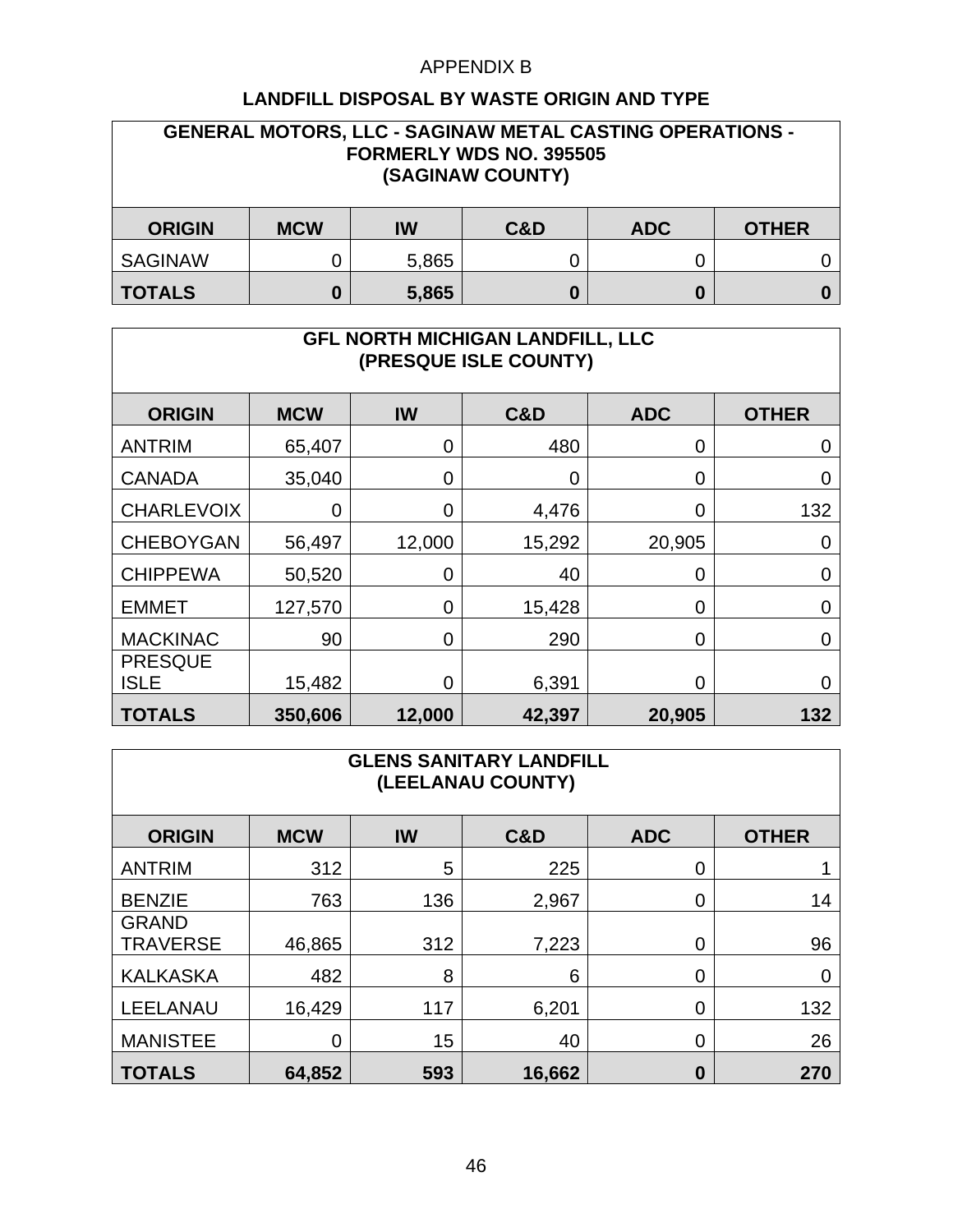| <b>GRANGER GRAND RIVER LANDFILL</b><br>(CLINTON COUNTY) |               |    |     |            |              |  |  |  |  |
|---------------------------------------------------------|---------------|----|-----|------------|--------------|--|--|--|--|
| <b>ORIGIN</b>                                           | <b>MCW</b>    | IW | C&D | <b>ADC</b> | <b>OTHER</b> |  |  |  |  |
| <b>EATON</b>                                            | 203           |    |     | U          |              |  |  |  |  |
| <b>INGHAM</b>                                           | 40            |    |     | Ü          |              |  |  |  |  |
| <b>TOTALS</b>                                           | 243<br>0<br>O |    |     |            |              |  |  |  |  |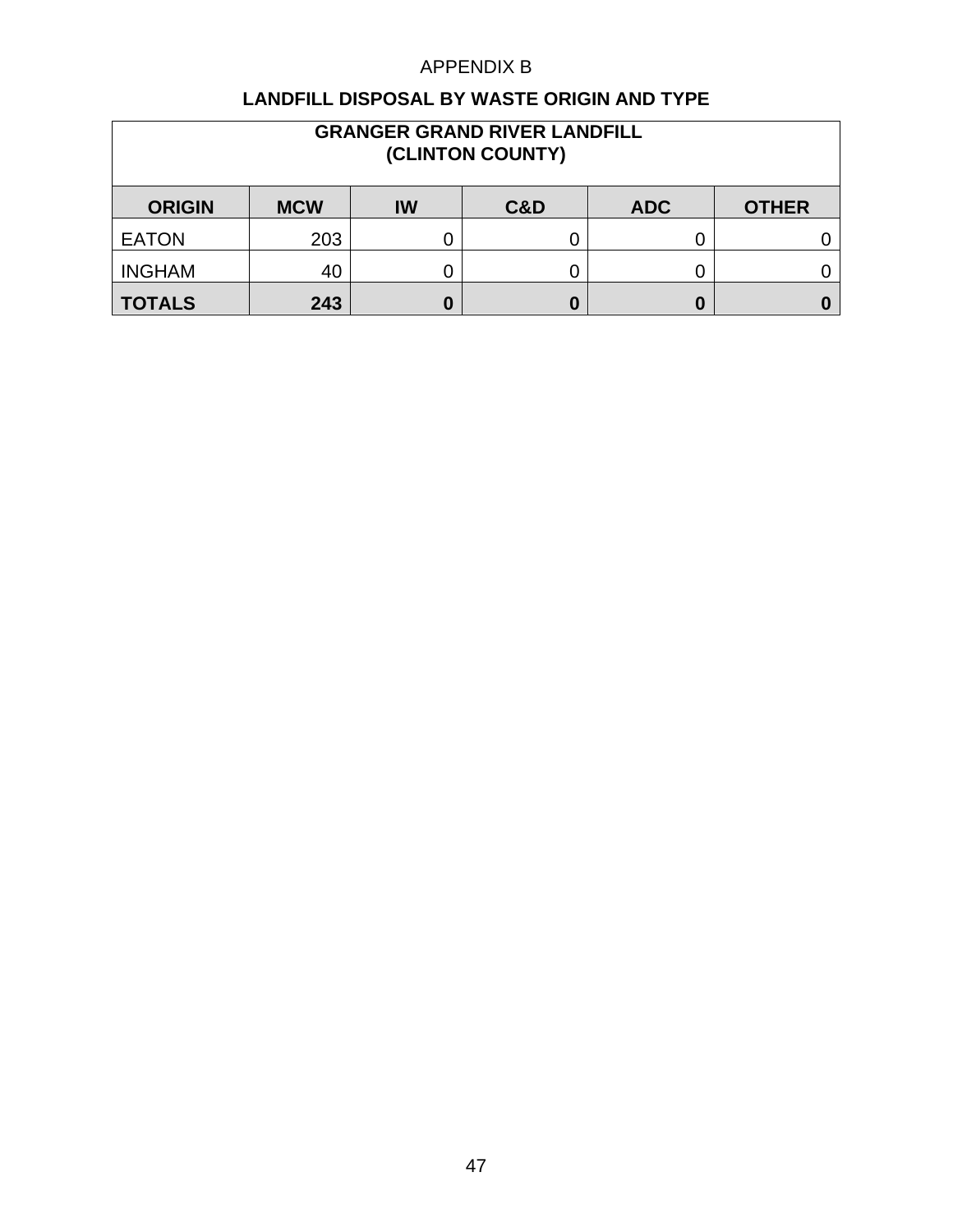| <b>GRANGER WOOD STREET LANDFILL</b><br>(CLINTON COUNTY) |            |                  |                  |                  |                  |  |  |  |
|---------------------------------------------------------|------------|------------------|------------------|------------------|------------------|--|--|--|
| <b>ORIGIN</b>                                           | <b>MCW</b> | IW               | <b>C&amp;D</b>   | <b>ADC</b>       | <b>OTHER</b>     |  |  |  |
| <b>ALLEGAN</b>                                          | 10         | $\mathbf 0$      | 0                | 0                | 0                |  |  |  |
| <b>BARRY</b>                                            | 2,441      | $\mathbf 0$      | 0                | 0                | $\mathbf 0$      |  |  |  |
| <b>CALHOUN</b>                                          | 68,400     | $\mathbf 0$      | 0                | 0                | $\overline{0}$   |  |  |  |
| <b>CLINTON</b>                                          | 181,749    | $\boldsymbol{0}$ | 0                | 0                | $\boldsymbol{0}$ |  |  |  |
| <b>EATON</b>                                            | 215,073    | $\mathbf 0$      | $\overline{0}$   | $\mathbf 0$      | $\mathbf 0$      |  |  |  |
| <b>GENESEE</b>                                          | 45         | $\mathbf 0$      | $\overline{0}$   | $\overline{0}$   | $\mathbf 0$      |  |  |  |
| <b>GRATIOT</b>                                          | 58,178     | $\mathbf 0$      | $\overline{0}$   | $\overline{0}$   | $\overline{0}$   |  |  |  |
| <b>INGHAM</b>                                           | 856,486    | $\mathbf 0$      | 0                | 0                | 30               |  |  |  |
| <b>IONIA</b>                                            | 52,718     | $\mathbf 0$      | 0                | $\mathbf 0$      | $\mathbf 0$      |  |  |  |
| <b>ISABELLA</b>                                         | 73,663     | $\mathbf 0$      | 0                | $\mathbf 0$      | $\mathbf 0$      |  |  |  |
| <b>JACKSON</b>                                          | 139,832    | $\mathbf 0$      | $\overline{0}$   | $\overline{0}$   | $\mathbf 0$      |  |  |  |
| <b>KALAMAZOO</b>                                        | 2          | 0                | 0                | 0                | $\mathbf 0$      |  |  |  |
| <b>LIVINGSTON</b>                                       | 47,686     | $\mathbf 0$      | 0                | 0                | $\mathbf 0$      |  |  |  |
| <b>MONTCALM</b>                                         | 61,566     | $\mathbf 0$      | $\overline{0}$   | $\mathbf 0$      | $\mathbf 0$      |  |  |  |
| <b>OAKLAND</b>                                          | 110        | $\mathbf 0$      | 0                | $\pmb{0}$        | $\overline{0}$   |  |  |  |
| <b>OTTAWA</b>                                           | 1          | $\mathbf 0$      | $\mathbf 0$      | $\overline{0}$   | $\mathbf 0$      |  |  |  |
| <b>SAGINAW</b>                                          | 2,555      | $\mathbf 0$      | $\overline{0}$   | $\mathbf 0$      | $\mathbf 0$      |  |  |  |
| <b>SHIAWASSEE</b>                                       | 32,092     | $\mathbf 0$      | $\overline{0}$   | $\overline{0}$   | $\mathbf 0$      |  |  |  |
| <b>WASHTENAW</b>                                        | 13,676     | $\mathbf 0$      | 0                | $\mathbf 0$      | $\mathbf 0$      |  |  |  |
| <b>WAYNE</b>                                            | 53         | $\mathbf 0$      | $\overline{0}$   | $\overline{0}$   | $\mathbf 0$      |  |  |  |
| <b>TOTALS</b>                                           | 1,806,337  | $\bf{0}$         | $\boldsymbol{0}$ | $\boldsymbol{0}$ | 30               |  |  |  |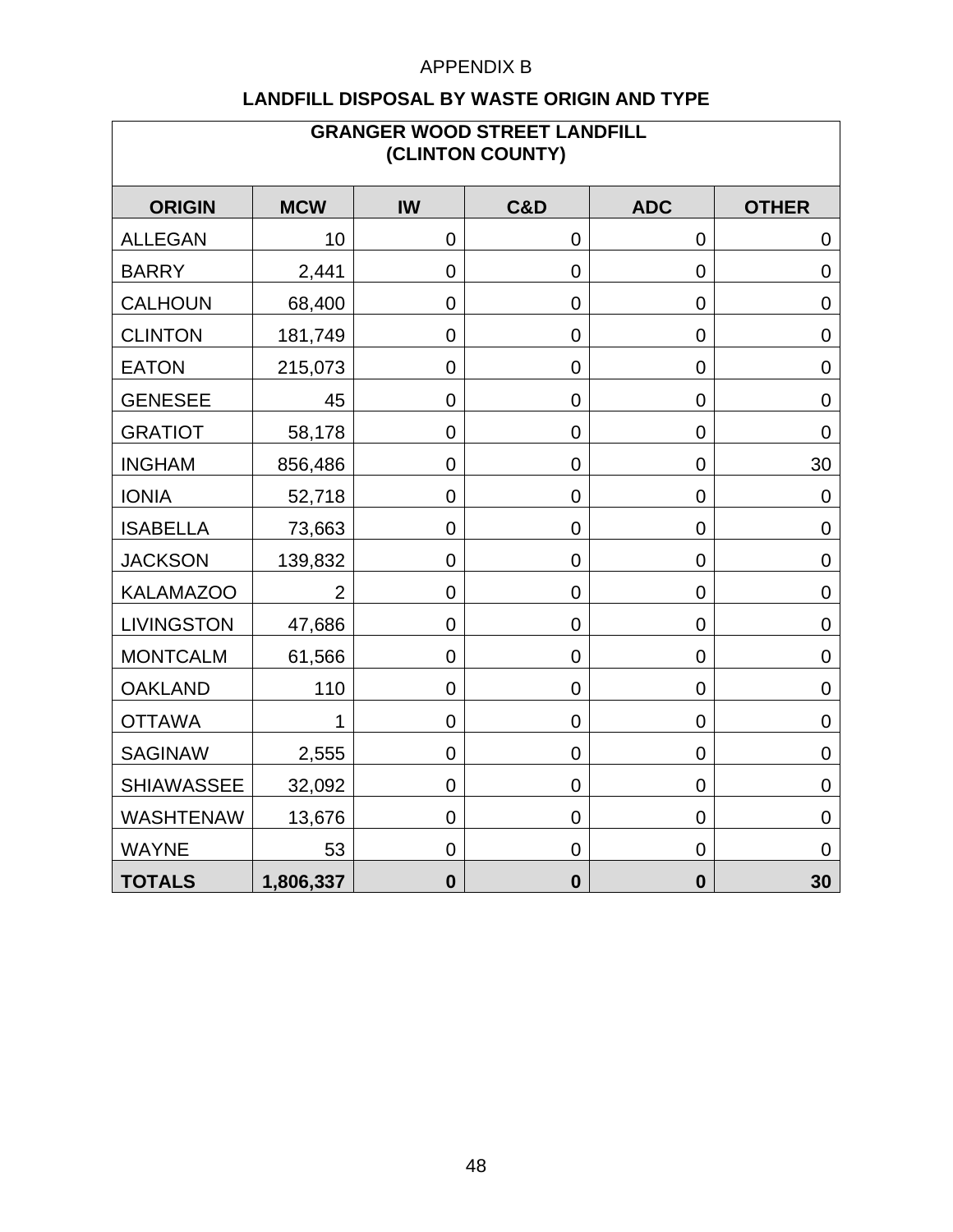| <b>HAYWIRE LANDFILL</b><br>(SCHOOLCRAFT COUNTY) |            |        |     |            |              |  |  |  |
|-------------------------------------------------|------------|--------|-----|------------|--------------|--|--|--|
| <b>ORIGIN</b>                                   | <b>MCW</b> | IW     | C&D | <b>ADC</b> | <b>OTHER</b> |  |  |  |
| <b>LUCE</b>                                     |            | 5,087  | 0   |            |              |  |  |  |
| <b>SCHOOLCRAFT</b>                              |            | 37,246 | O   |            |              |  |  |  |
| <b>TOTALS</b>                                   | 0          | 42,333 | 0   | 0          |              |  |  |  |

| <b>HIAWATHA SHORES LANDFILL</b><br>(SCHOOLCRAFT COUNTY)                |                               |       |       |  |  |  |  |  |  |
|------------------------------------------------------------------------|-------------------------------|-------|-------|--|--|--|--|--|--|
| <b>MCW</b><br>IW<br><b>ORIGIN</b><br>C&D<br><b>ADC</b><br><b>OTHER</b> |                               |       |       |  |  |  |  |  |  |
| <b>GOGEBIC</b>                                                         | 10,829                        |       | 0     |  |  |  |  |  |  |
| <b>SCHOOLCRAFT</b>                                                     | 27,875                        | 7,803 | 4,011 |  |  |  |  |  |  |
| <b>TOTALS</b>                                                          | 38,705<br>4,011<br>7,803<br>0 |       |       |  |  |  |  |  |  |

| <b>HURON LANDFILL CORP. - DBA HURON LANDFILL</b><br>(HURON COUNTY) |            |             |        |            |              |  |  |  |
|--------------------------------------------------------------------|------------|-------------|--------|------------|--------------|--|--|--|
| <b>ORIGIN</b>                                                      | <b>MCW</b> | IW          | C&D    | <b>ADC</b> | <b>OTHER</b> |  |  |  |
| <b>HURON</b>                                                       | 61,467     | 28,986      | 24,947 | 0          | 481          |  |  |  |
| <b>LAPEER</b>                                                      | 4,882      | $\mathbf 0$ | 440    | 0          |              |  |  |  |
| <b>SANILAC</b>                                                     | 14,658     | 0           | 3,023  | 0          |              |  |  |  |
| <b>TUSCOLA</b>                                                     | 35,812     | 2,233       | 4,392  | 0          |              |  |  |  |
| <b>TOTALS</b>                                                      | 116,819    | 31,219      | 32,802 | 0          | 481          |  |  |  |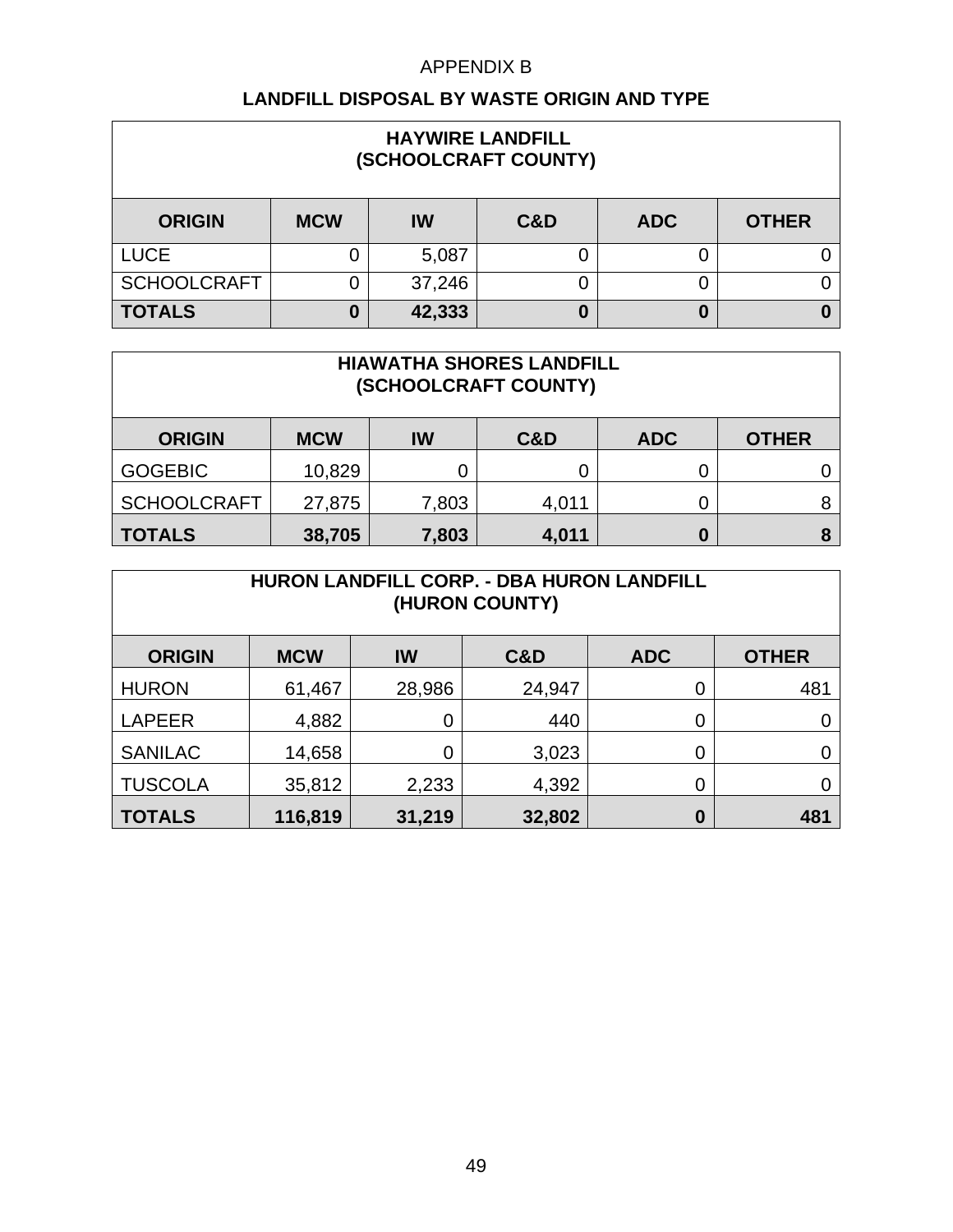| K AND W LANDFILL, INC.<br>(ONTONAGON COUNTY) |            |                |     |            |                |  |  |  |  |
|----------------------------------------------|------------|----------------|-----|------------|----------------|--|--|--|--|
| <b>ORIGIN</b>                                | <b>MCW</b> | <b>IW</b>      | C&D | <b>ADC</b> | <b>OTHER</b>   |  |  |  |  |
| <b>BARAGA</b>                                | 22,590     | 540            | 0   | 0          | 4,296          |  |  |  |  |
| <b>GOGEBIC</b>                               | 13,033     | 348            | 0   | 0          | 5              |  |  |  |  |
| <b>HOUGHTON</b>                              | 75,674     | 561            | 0   | 0          | 8,367          |  |  |  |  |
| <b>IRON</b>                                  | 11,422     | 275            | O   | 0          | 31             |  |  |  |  |
| <b>KEWEENAW</b>                              | 3,585      | $\overline{0}$ | 0   | 0          | $\overline{0}$ |  |  |  |  |
| <b>ONTONAGON</b>                             | 10,096     | 0              | 0   | 0          | 32             |  |  |  |  |
| <b>WISCONSIN</b>                             | 80,102     | $\overline{0}$ | ⋂   | 0          | 68             |  |  |  |  |
| <b>TOTALS</b>                                | 216,502    | 1,724          | 0   | 0          | 12,799         |  |  |  |  |

| <b>LAFARGE MIDWEST, INC.</b><br>(ALPENA COUNTY) |            |         |     |            |              |  |  |
|-------------------------------------------------|------------|---------|-----|------------|--------------|--|--|
| <b>ORIGIN</b>                                   | <b>MCW</b> | IW      | C&D | <b>ADC</b> | <b>OTHER</b> |  |  |
| <b>ALPENA</b>                                   |            | 260,000 |     |            |              |  |  |
| <b>TOTALS</b>                                   | 0          | 260,000 |     |            |              |  |  |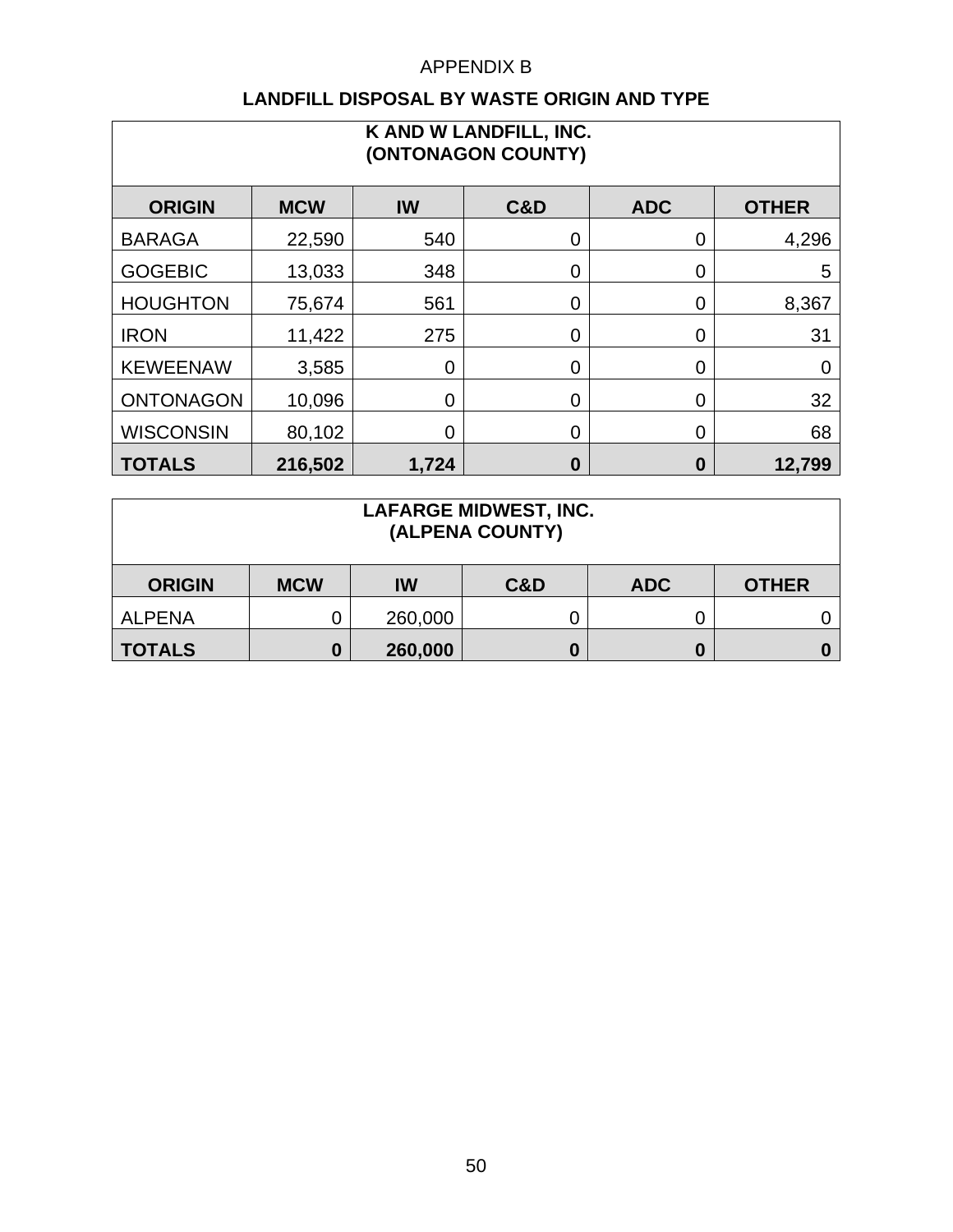| <b>LIBERTY ENVIRONMENTALISTS LANDFILL</b><br>(JACKSON COUNTY) |                |             |                |                |                |  |  |  |
|---------------------------------------------------------------|----------------|-------------|----------------|----------------|----------------|--|--|--|
| <b>ORIGIN</b>                                                 | <b>MCW</b>     | IW          | <b>C&amp;D</b> | <b>ADC</b>     | <b>OTHER</b>   |  |  |  |
| <b>BRANCH</b>                                                 | 0              | 0           | 506            | 0              | 0              |  |  |  |
| <b>CALHOUN</b>                                                | 0              | 0           | 5,160          | 0              | 0              |  |  |  |
| <b>EATON</b>                                                  | 0              | $\mathbf 0$ | 1,284          | 0              | $\overline{0}$ |  |  |  |
| <b>HILLSDALE</b>                                              | 0              | 0           | 11,454         | 0              | $\overline{0}$ |  |  |  |
| <b>INGHAM</b>                                                 | $\overline{0}$ | 0           | 3,886          | 0              | $\overline{0}$ |  |  |  |
| <b>JACKSON</b>                                                | 0              | 5,630       | 60,940         | 0              | $\overline{0}$ |  |  |  |
| <b>LENAWEE</b>                                                | $\overline{0}$ | 0           | 14,666         | 0              | $\overline{0}$ |  |  |  |
| <b>OHIO</b>                                                   | $\overline{0}$ | 132,776     | $\overline{0}$ | $\overline{0}$ | $\Omega$       |  |  |  |
| <b>WASHTENAW</b>                                              | $\overline{0}$ | 0           | 7,238          | 0              | $\Omega$       |  |  |  |
| <b>TOTALS</b>                                                 | $\bf{0}$       | 138,406     | 105,134        | 0              | $\bf{0}$       |  |  |  |

| <b>MANISTEE COUNTY LANDFILL, INC.</b><br>(MANISTEE COUNTY) |            |             |                |            |              |  |  |  |
|------------------------------------------------------------|------------|-------------|----------------|------------|--------------|--|--|--|
| <b>ORIGIN</b>                                              | <b>MCW</b> | <b>IW</b>   | <b>C&amp;D</b> | <b>ADC</b> | <b>OTHER</b> |  |  |  |
| <b>BENZIE</b>                                              | 18,696     | 0           | 671            | 0          | 2,996        |  |  |  |
| <b>GRAND</b><br><b>TRAVERSE</b>                            | 233        | 0           | 95             | 0          | 0            |  |  |  |
| <b>LAKE</b>                                                | 7,494      | $\mathbf 0$ | 436            | 0          | 0            |  |  |  |
| LEELANAU                                                   | 61         | 0           | 9              | 0          | 0            |  |  |  |
| <b>MANISTEE</b>                                            | 91,129     | 72,387      | 7,849          | 1,740      | 5,322        |  |  |  |
| <b>MASON</b>                                               | 76,226     | 1,505       | 4,156          | 0          | 1,206        |  |  |  |
| <b>WEXFORD</b>                                             | 12,537     | 0           | 119            | 0          | O            |  |  |  |
| <b>TOTALS</b>                                              | 206,376    | 73,892      | 13,334         | 1,740      | 9,524        |  |  |  |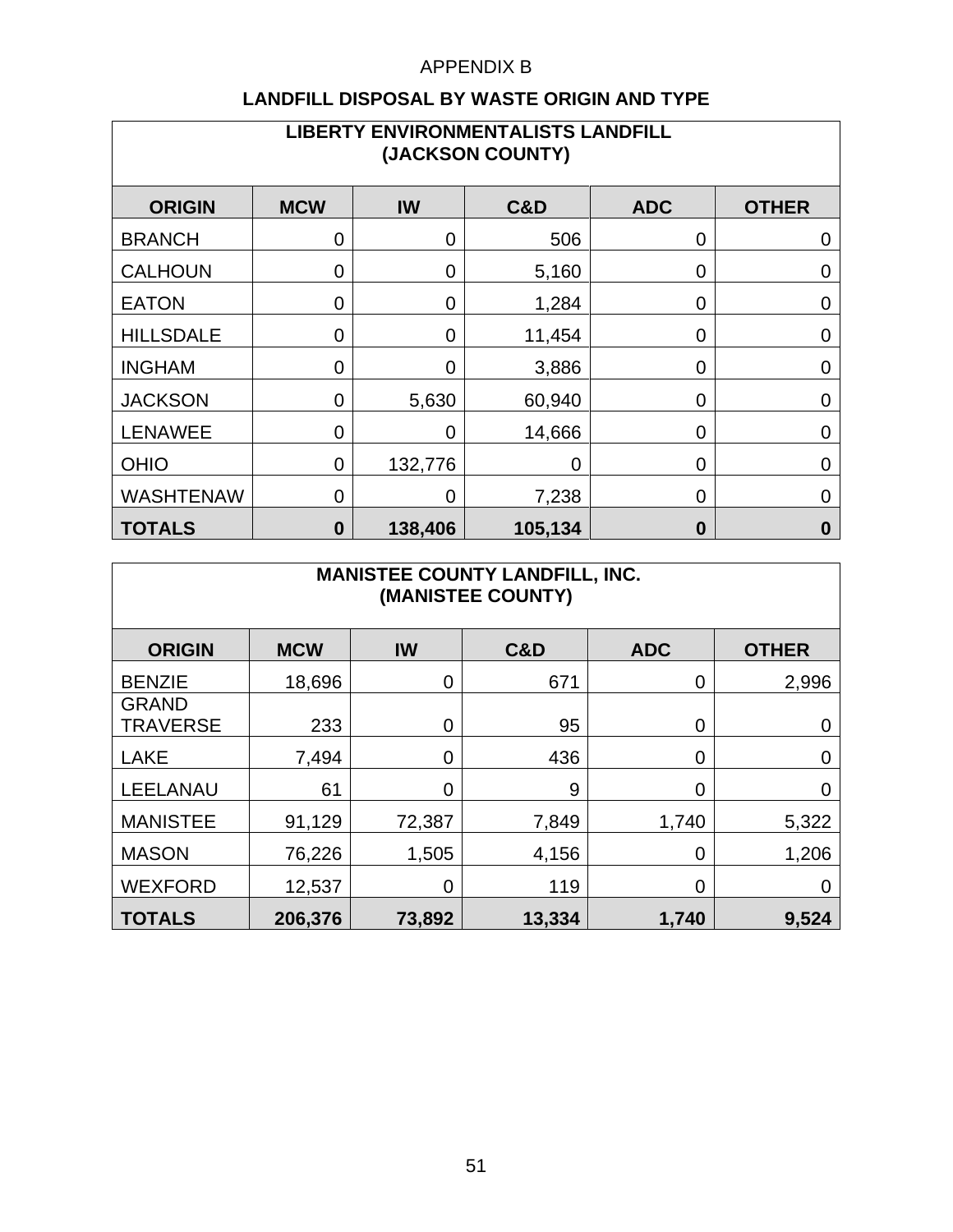| <b>MARQUETTE COUNTY SOLID WASTE MANAGEMENT AUTHORITY</b><br>(MARQUETTE COUNTY) |            |    |        |            |              |  |  |
|--------------------------------------------------------------------------------|------------|----|--------|------------|--------------|--|--|
| <b>ORIGIN</b>                                                                  | <b>MCW</b> | IW | C&D    | <b>ADC</b> | <b>OTHER</b> |  |  |
| <b>MARQUETTE</b>                                                               | 111,132    | 0  | 39,090 |            |              |  |  |
| <b>TOTALS</b>                                                                  | 111,132    | 0  | 39,090 | 0          |              |  |  |

| <b>MATLIN ROAD LANDFILL</b><br>(MONROE COUNTY) |            |           |       |            |              |  |  |  |
|------------------------------------------------|------------|-----------|-------|------------|--------------|--|--|--|
| <b>ORIGIN</b>                                  | <b>MCW</b> | <b>IW</b> | C&D   | <b>ADC</b> | <b>OTHER</b> |  |  |  |
| <b>MONROE</b>                                  | 0          | 0         | 435   | 0          |              |  |  |  |
| <b>OAKLAND</b>                                 | 0          | 0         | 20    | 0          |              |  |  |  |
| <b>WASHTENAW</b>                               | 0          | 0         | 5,284 | 0          |              |  |  |  |
| <b>WAYNE</b>                                   | 0          | 0         | 185   | 0          |              |  |  |  |
| <b>TOTALS</b>                                  | 0          | 0         | 5,924 | 0          |              |  |  |  |

| <b>MCGILL ROAD LANDFILL</b><br>(JACKSON COUNTY) |                |             |                |            |              |  |  |  |
|-------------------------------------------------|----------------|-------------|----------------|------------|--------------|--|--|--|
| <b>ORIGIN</b>                                   | <b>MCW</b>     | IW          | C&D            | <b>ADC</b> | <b>OTHER</b> |  |  |  |
| <b>BARRY</b>                                    | $\overline{0}$ | 10          | $\Omega$       | 0          | 0            |  |  |  |
| <b>CALHOUN</b>                                  | 1,738          | 2,306       | 49             | 0          | 273          |  |  |  |
| <b>EATON</b>                                    | 8,760          | $\mathbf 0$ | $\overline{4}$ | 0          | 0            |  |  |  |
| <b>HILLSDALE</b>                                | 1,029          | 62          | 2,526          | 0          | 0            |  |  |  |
| <b>JACKSON</b>                                  | 155,558        | 5,332       | 4,401          | 0          | 6,333        |  |  |  |
| <b>KALAMAZOO</b>                                | 0              | 58          | 0              | 0          | 0            |  |  |  |
| <b>ST JOSEPH</b>                                | 0              | 109         | $\Omega$       | 0          | 0            |  |  |  |
| <b>WASHTENAW</b>                                | 9,572          | 0           | 22             | 0          | O            |  |  |  |
| <b>TOTALS</b>                                   | 176,657        | 7,877       | 7,002          | 0          | 6,606        |  |  |  |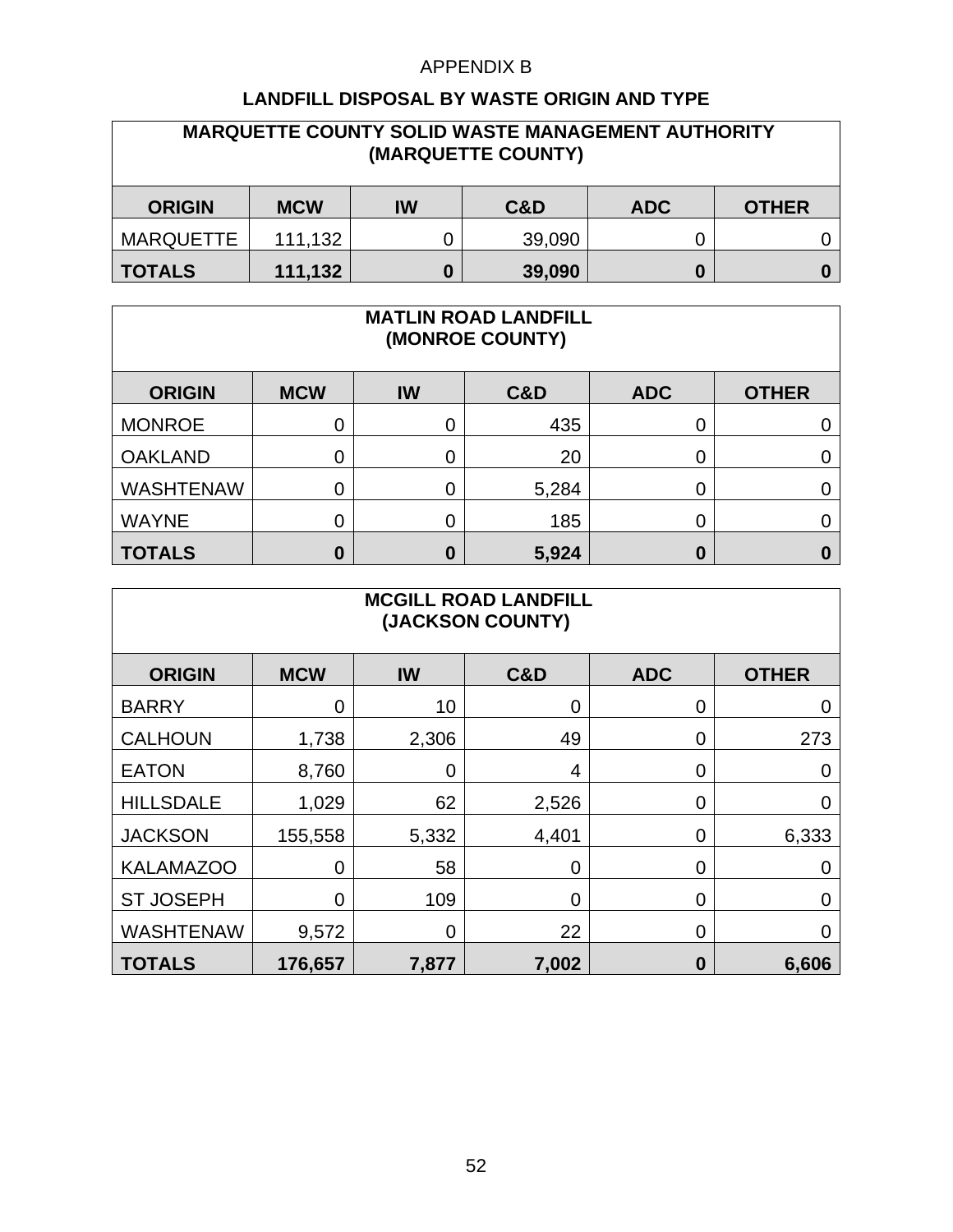#### **LANDFILL DISPOSAL BY WASTE ORIGIN AND TYPE**

| <b>MICHIGAN ENVIRONS, INC.</b><br>(MENOMINEE COUNTY) |                |        |       |            |              |  |  |  |  |
|------------------------------------------------------|----------------|--------|-------|------------|--------------|--|--|--|--|
| <b>ORIGIN</b>                                        | <b>MCW</b>     | IW     | C&D   | <b>ADC</b> | <b>OTHER</b> |  |  |  |  |
| <b>DELTA</b>                                         | 0              | 20     |       | 0          |              |  |  |  |  |
| <b>DICKINSON</b>                                     | $\overline{0}$ | 0      | 0     | 0          | 256          |  |  |  |  |
| <b>IRON</b>                                          | $\overline{0}$ | 0      |       | 0          |              |  |  |  |  |
| <b>MENOMINEE</b>                                     | 23,396         | 9,581  | 2,040 | 1,716      | っ            |  |  |  |  |
| <b>WISCONSIN</b>                                     | 51,511         | 68,060 | 3,035 | 39,675     | 11,503       |  |  |  |  |
| <b>TOTALS</b>                                        | 74,906         | 77,661 | 5,083 | 41,391     | 11,761       |  |  |  |  |

## **MONTMORENCY-OSCODA-ALPENA SWMA (MONTMORENCY COUNTY)**

| <b>ORIGIN</b>                   | <b>MCW</b>     | <b>IW</b>      | C&D            | <b>ADC</b>     | <b>OTHER</b>   |
|---------------------------------|----------------|----------------|----------------|----------------|----------------|
| <b>ALCONA</b>                   | 855            | $\mathbf 0$    | 1,909          | 0              | 170            |
| <b>ALPENA</b>                   | 79,877         | 30             | 57,467         | $\overline{0}$ | 1,227          |
| <b>CHARLEVOIX</b>               | 5              | $\overline{0}$ | $\mathbf 0$    | $\overline{0}$ | 0              |
| <b>CHEBOYGAN</b>                | 2,178          | $\overline{0}$ | 3,050          | $\overline{0}$ | 0              |
| <b>CRAWFORD</b>                 | 6              | $\mathbf 0$    | 12             | $\mathbf 0$    | $\mathbf 0$    |
| <b>EMMET</b>                    | $\overline{0}$ | $\overline{0}$ | 11             | $\overline{0}$ | $\overline{0}$ |
| <b>GRAND</b><br><b>TRAVERSE</b> | 6              | $\overline{0}$ | $\overline{0}$ | $\overline{0}$ | $\overline{0}$ |
| <b>IOSCO</b>                    | 23,855         | $\overline{0}$ | 1,374          | $\overline{0}$ | $\overline{0}$ |
| <b>KALKASKA</b>                 | 4              | $\overline{0}$ | $\overline{0}$ | $\overline{0}$ | $\overline{0}$ |
| <b>MONTMORENCY</b>              | 25,908         | $\mathbf 0$    | 8,615          | 468            | 197            |
| <b>OGEMAW</b>                   | 21             | $\overline{0}$ | 273            | $\overline{0}$ | 6              |
| <b>OSCODA</b>                   | 18,224         | $\overline{0}$ | 6,004          | $\overline{0}$ | 247            |
| <b>OTSEGO</b>                   | 1,125          | $\overline{0}$ | 452            | $\overline{0}$ | 0              |
| PRESQUE ISLE                    | 2,219          | $\overline{0}$ | 889            | $\overline{0}$ | $\Omega$       |
| <b>ROSCOMMON</b>                | 6              | $\overline{0}$ | $\overline{2}$ | $\overline{0}$ | 489            |
| <b>TOTALS</b>                   | 154,289        | 30             | 80,058         | 468            | 2,335          |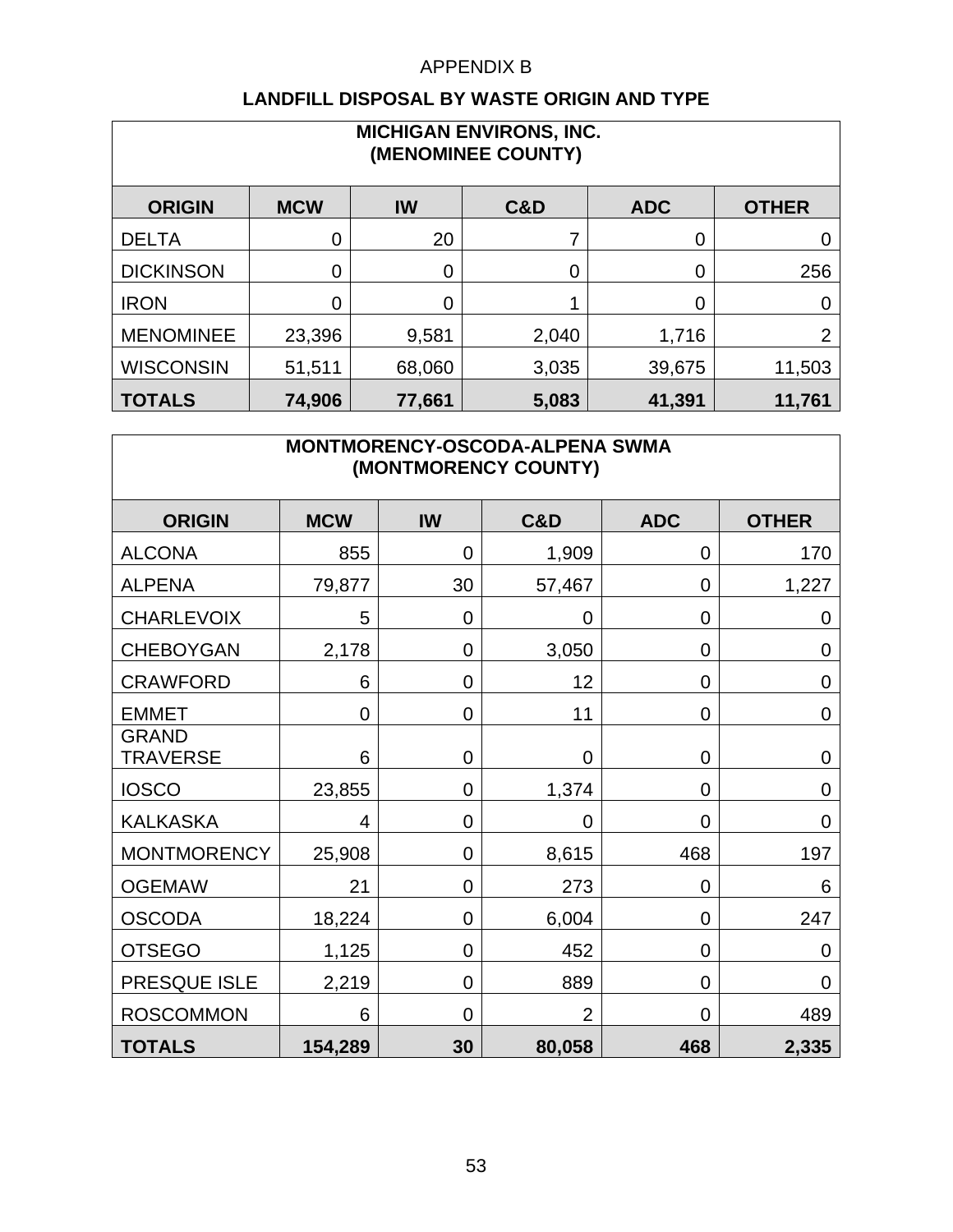| NIAGARA DEVELOPMENT, LLC dba IN MICHIGAN AS NIAGARA<br><b>DEVELOPMENT PARTNERS</b><br>(DICKINSON COUNTY) |            |       |       |            |              |  |  |  |
|----------------------------------------------------------------------------------------------------------|------------|-------|-------|------------|--------------|--|--|--|
| <b>ORIGIN</b>                                                                                            | <b>MCW</b> | IW    | C&D   | <b>ADC</b> | <b>OTHER</b> |  |  |  |
| <b>DICKINSON</b>                                                                                         | 0          | 6,923 | 1,946 | 0          |              |  |  |  |
| <b>WISCONSIN</b>                                                                                         |            | 0     | 85    | 0          |              |  |  |  |
| <b>TOTALS</b>                                                                                            | $\bf{0}$   | 6,923 | 2,031 | 0          |              |  |  |  |

| NORTHERN OAKS RECYCLING AND DISPOSAL FACILITY<br>(CLARE COUNTY) |            |                |                |             |                |  |  |  |
|-----------------------------------------------------------------|------------|----------------|----------------|-------------|----------------|--|--|--|
| <b>ORIGIN</b>                                                   | <b>MCW</b> | IW             | <b>C&amp;D</b> | <b>ADC</b>  | <b>OTHER</b>   |  |  |  |
| <b>ALCONA</b>                                                   | 1,101      | 11,841         | 52             | 0           | $\mathbf 0$    |  |  |  |
| <b>ARENAC</b>                                                   | 2,527      | 87             | 6              | 0           | 1              |  |  |  |
| <b>BAY</b>                                                      | 0          | $\overline{0}$ | 9              | 0           | 18             |  |  |  |
| <b>CHARLEVOIX</b>                                               | 0          | 0              | 27             | 0           | 9              |  |  |  |
| <b>CLARE</b>                                                    | 61,852     | 2,313          | 22,705         | 0           | 72,653         |  |  |  |
| <b>GLADWIN</b>                                                  | 14,617     | 90             | 1,659          | 0           | 29             |  |  |  |
| <b>GRATIOT</b>                                                  | 16,245     | 357            | 751            | 0           | 110            |  |  |  |
| <b>IOSCO</b>                                                    | 3,263      | 0              | 1              | 0           | 0              |  |  |  |
| <b>ISABELLA</b>                                                 | 45,766     | 1,001          | 4,030          | 0           | 31,929         |  |  |  |
| <b>KALKASKA</b>                                                 | 0          | 0              | 0              | 0           |                |  |  |  |
| <b>LAKE</b>                                                     | 3,992      | $\overline{0}$ | 283            | 0           | $\overline{0}$ |  |  |  |
| <b>MECOSTA</b>                                                  | 12,986     | 211            | 487            | 0           | 21             |  |  |  |
| <b>MISSAUKEE</b>                                                | 6,161      | 17,045         | 1,255          | 0           | 0              |  |  |  |
| <b>MONTCALM</b>                                                 | 0          | 0              | 0              | 0           | 36             |  |  |  |
| <b>OGEMAW</b>                                                   | 3,081      | 1,353          | 150            | $\mathbf 0$ | 162            |  |  |  |
| <b>OSCEOLA</b>                                                  | 7,525      | 3,005          | 4,604          | 0           | 108            |  |  |  |
| <b>ROSCOMMON</b>                                                | 29,586     | 36             | 10,681         | 0           | 14             |  |  |  |
| <b>WEXFORD</b>                                                  | 5,035      | $\overline{2}$ | 331            | 0           | 29             |  |  |  |
| <b>TOTALS</b>                                                   | 213,738    | 37,341         | 47,031         | $\bf{0}$    | 105,120        |  |  |  |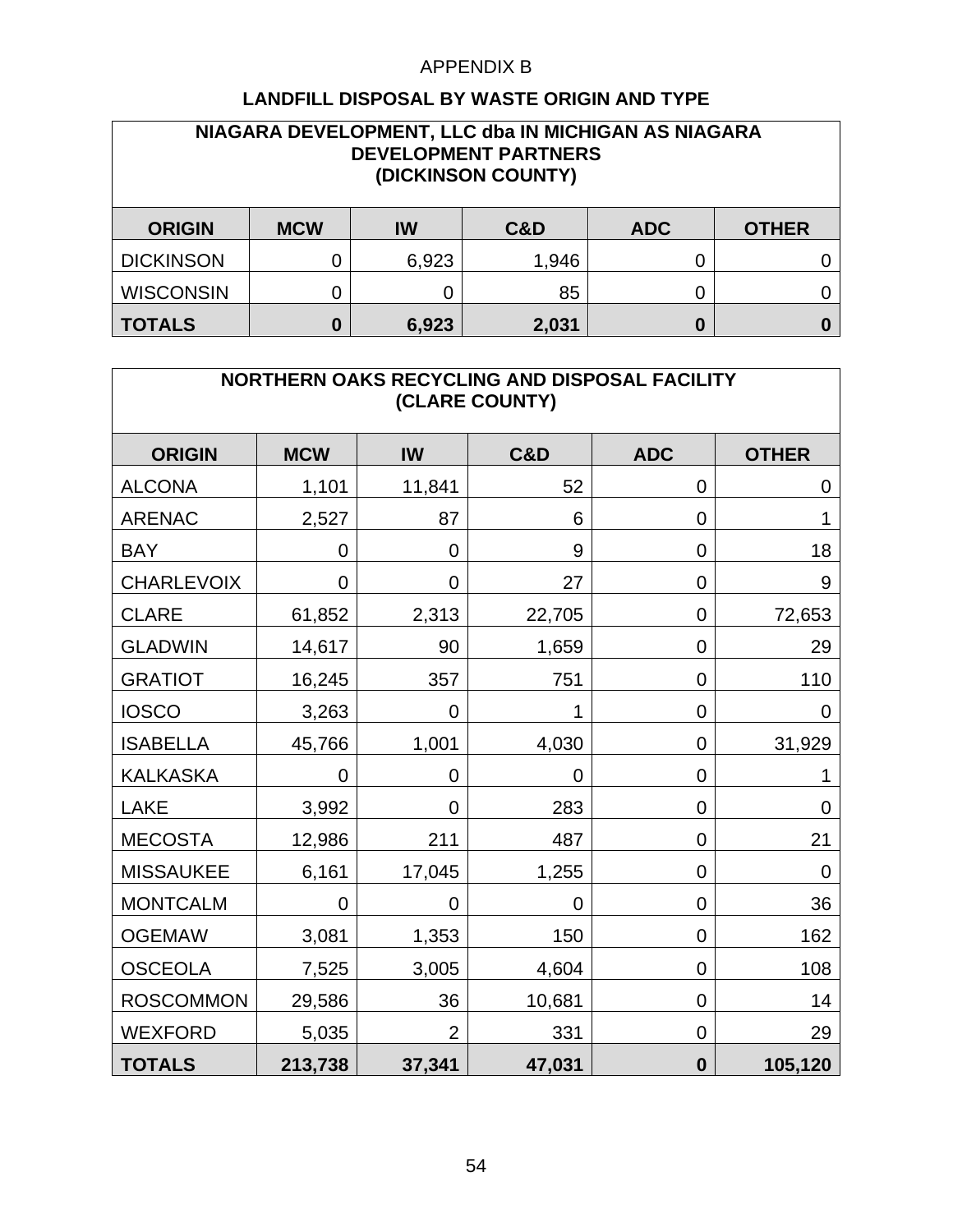| OAKLAND HEIGHTS DEVELOPMENT, INC.<br>(OAKLAND COUNTY) |            |        |         |            |              |  |  |  |  |  |
|-------------------------------------------------------|------------|--------|---------|------------|--------------|--|--|--|--|--|
| <b>ORIGIN</b>                                         | <b>MCW</b> | IW     | C&D     | <b>ADC</b> | <b>OTHER</b> |  |  |  |  |  |
| <b>GENESEE</b>                                        | 4          | 9,103  | 6,501   | 0          |              |  |  |  |  |  |
| <b>LIVINGSTON</b>                                     | 0          | 297    | 0       | 0          |              |  |  |  |  |  |
| <b>MACOMB</b>                                         | 73,500     | 52,792 | 7,319   | 1,976      | 9,378        |  |  |  |  |  |
| <b>OAKLAND</b>                                        | 470,440    | 8,425  | 131,896 | 0          | 1,182        |  |  |  |  |  |
| <b>TOTALS</b>                                         | 543,944    | 70,616 | 145,716 | 1,976      | 10,560       |  |  |  |  |  |

| ORCHARD HILL SANITARY LANDFILL<br>(BERRIEN COUNTY) |            |                |                |                |              |  |  |  |
|----------------------------------------------------|------------|----------------|----------------|----------------|--------------|--|--|--|
| <b>ORIGIN</b>                                      | <b>MCW</b> | IW             | <b>C&amp;D</b> | <b>ADC</b>     | <b>OTHER</b> |  |  |  |
| <b>ALLEGAN</b>                                     | 4,361      | 0              | $\overline{0}$ | 0              | 0            |  |  |  |
| <b>BERRIEN</b>                                     | 219,364    | $\mathbf 0$    | $\overline{0}$ | 0              | 0            |  |  |  |
| <b>BRANCH</b>                                      | 576        | $\overline{0}$ | $\overline{0}$ | 0              | 0            |  |  |  |
| <b>CALHOUN</b>                                     | 110        | $\mathbf 0$    | $\overline{0}$ | 0              | 0            |  |  |  |
| <b>CASS</b>                                        | 17,032     | 0              | $\overline{0}$ | 0              | 0            |  |  |  |
| <b>INDIANA</b>                                     | 98         | $\overline{0}$ | $\overline{0}$ | 0              | 0            |  |  |  |
| <b>KALAMAZOO</b>                                   | 356,783    | 0              | $\overline{0}$ | 0              | 0            |  |  |  |
| <b>OTTAWA</b>                                      | 147        | $\overline{0}$ | $\overline{0}$ | $\overline{0}$ | 0            |  |  |  |
| <b>ST JOSEPH</b>                                   | 90         | $\overline{0}$ | $\overline{0}$ | 0              | 0            |  |  |  |
| <b>VAN BUREN</b>                                   | 157,178    | $\mathbf 0$    | $\overline{0}$ | 0              | 0            |  |  |  |
| <b>TOTALS</b>                                      | 755,739    | $\bf{0}$       | $\bf{0}$       | 0              | 0            |  |  |  |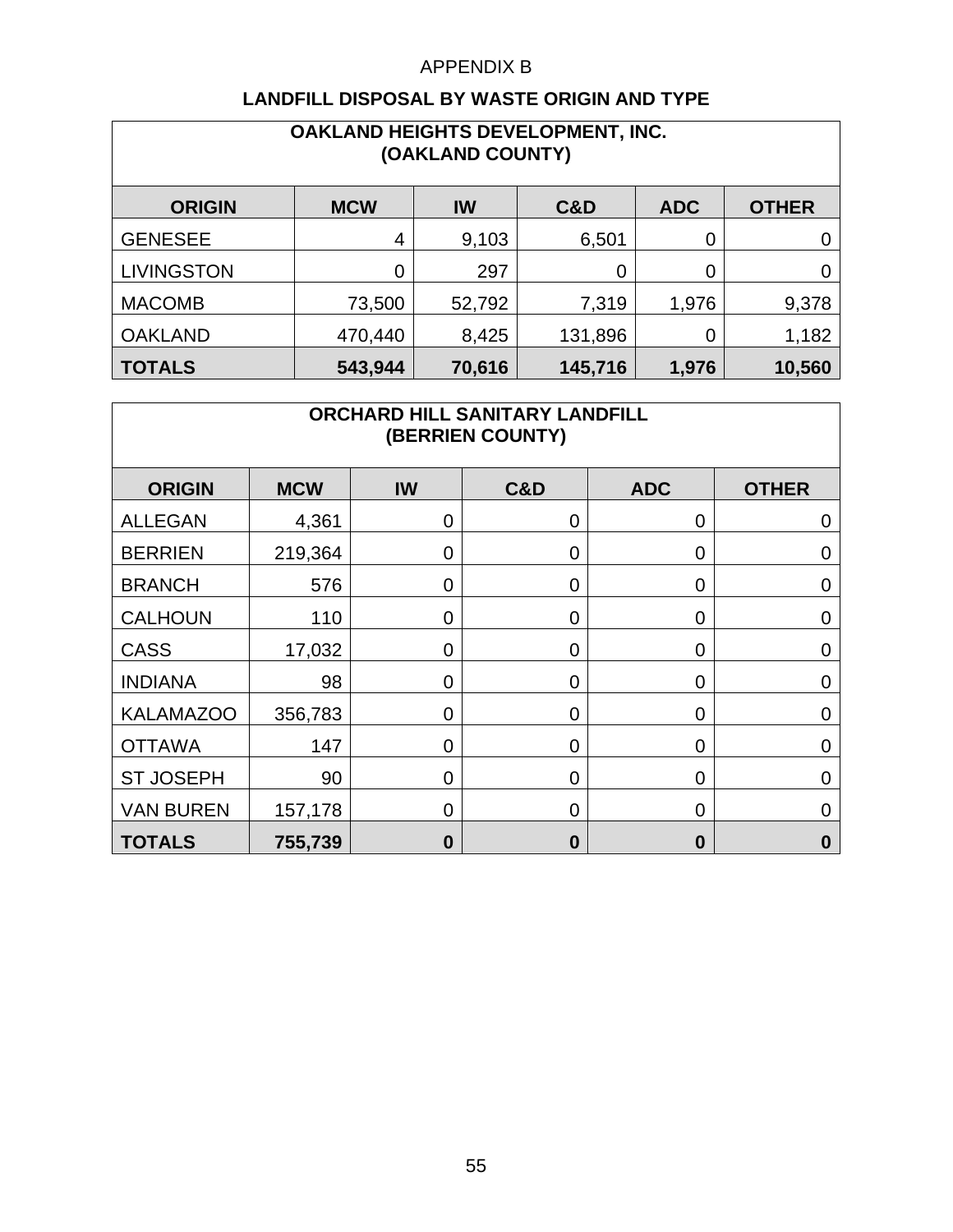| <b>OTTAWA COUNTY FARMS LANDFILL</b><br>(OTTAWA COUNTY) |                |                |                |                  |                |  |  |  |
|--------------------------------------------------------|----------------|----------------|----------------|------------------|----------------|--|--|--|
| <b>ORIGIN</b>                                          | <b>MCW</b>     | IW             | <b>C&amp;D</b> | <b>ADC</b>       | <b>OTHER</b>   |  |  |  |
| <b>ALLEGAN</b>                                         | 195,564        | 13,204         | 1,527          | 0                | 950            |  |  |  |
| <b>BARRY</b>                                           | 1,682          | 1,040          | 57             | 0                | 35             |  |  |  |
| <b>CALHOUN</b>                                         | 10             | $\mathbf 0$    | $\overline{0}$ | 0                | 141            |  |  |  |
| <b>CLINTON</b>                                         | $\mathbf 0$    | 0              | 0              | 0                |                |  |  |  |
| <b>EATON</b>                                           | 6              | $\mathbf 0$    | $\mathbf{1}$   | $\boldsymbol{0}$ | $\mathfrak{B}$ |  |  |  |
| <b>IONIA</b>                                           | 16             | 1,677          | 9              | 0                | $\overline{0}$ |  |  |  |
| <b>KALAMAZOO</b>                                       | 32             | 5              | 34             | 0                | 83             |  |  |  |
| <b>KENT</b>                                            | 147,236        | 54,161         | 38,160         | 130,063          | 53,514         |  |  |  |
| <b>LAKE</b>                                            | 8              | 0              | 8              | 0                | 0              |  |  |  |
| <b>MASON</b>                                           | 93             | 14,031         | 434            | 0                | 14             |  |  |  |
| <b>MECOSTA</b>                                         | $\overline{0}$ | 0              | 12             | 0                | 41             |  |  |  |
| <b>MONTCALM</b>                                        | 0              | 1,049          | $\mathbf 0$    | 0                | 28             |  |  |  |
| <b>MUSKEGON</b>                                        | 164,161        | 41,002         | 12,195         | 0                | 9,483          |  |  |  |
| <b>NEWAYGO</b>                                         | 187            | $\overline{0}$ | 78             | $\overline{0}$   | 4,744          |  |  |  |
| <b>OCEANA</b>                                          | 23,734         | 2,540          | 8,712          | 0                |                |  |  |  |
| <b>OTTAWA</b>                                          | 276,152        | 51,853         | 42,543         | 11,344           | 45,797         |  |  |  |
| <b>ST JOSEPH</b>                                       | 6              | 0              | 0              | 0                | $\mathbf 0$    |  |  |  |
| <b>VAN BUREN</b>                                       | 79             | 3              | $\overline{0}$ | 0                | $\Omega$       |  |  |  |
| <b>TOTALS</b>                                          | 808,966        | 180,565        | 103,770        | 141,407          | 114,835        |  |  |  |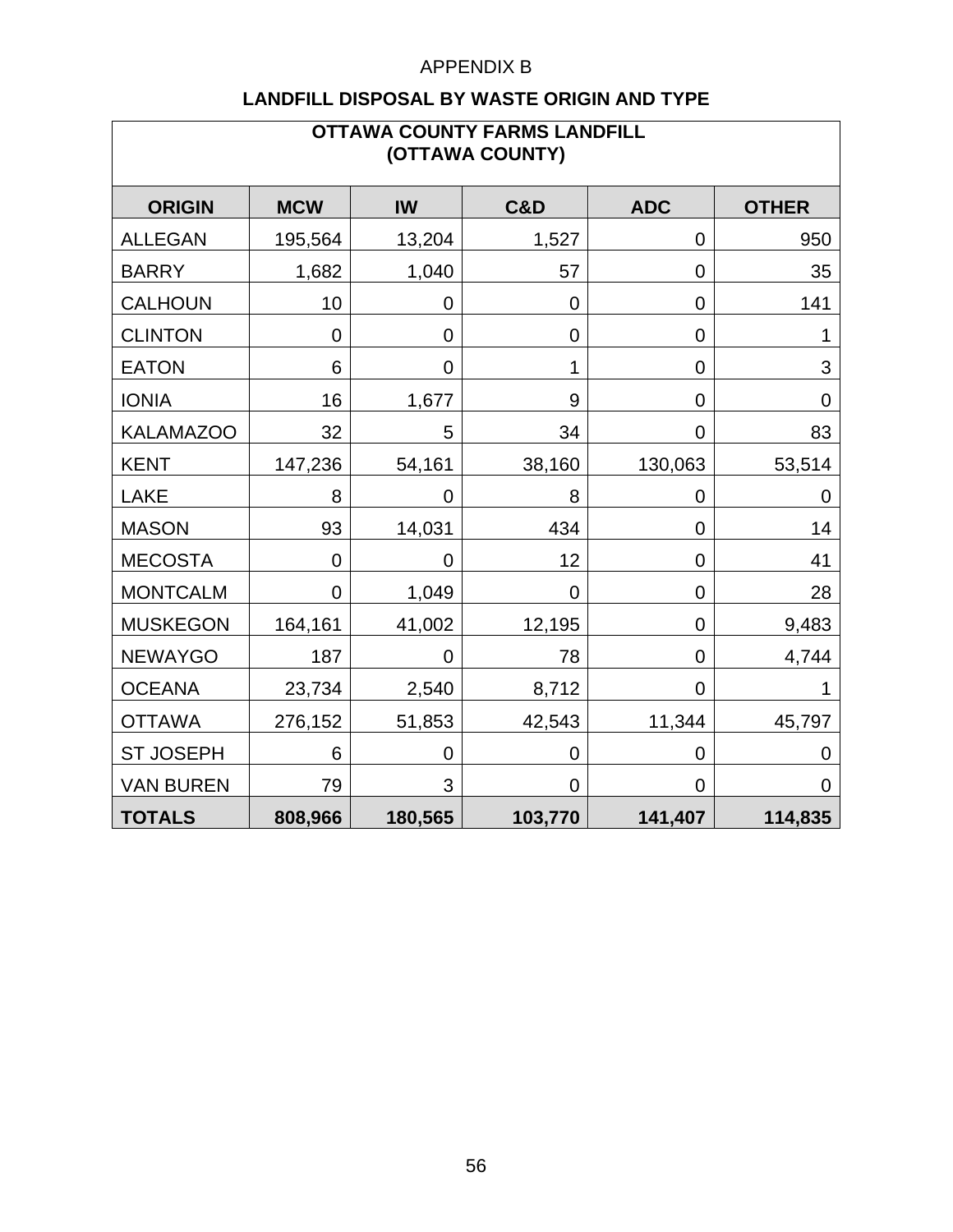| PEOPLES LANDFILL, INC.<br>(SAGINAW COUNTY)                                        |         |        |        |   |       |  |  |  |
|-----------------------------------------------------------------------------------|---------|--------|--------|---|-------|--|--|--|
| <b>C&amp;D</b><br><b>ORIGIN</b><br>IW<br><b>ADC</b><br><b>OTHER</b><br><b>MCW</b> |         |        |        |   |       |  |  |  |
| <b>BAY</b>                                                                        | 139,755 | 1,452  | 7,492  | 0 | 68    |  |  |  |
| <b>GENESEE</b>                                                                    | 9,866   | 10,960 | 1,651  | 0 | 172   |  |  |  |
| <b>GRATIOT</b>                                                                    | 5,504   | 213    | 1,021  | 0 | 0     |  |  |  |
| <b>SAGINAW</b>                                                                    | 349,037 | 12,577 | 48,313 | 0 | 7,959 |  |  |  |
| <b>SHIAWASSEE</b>                                                                 | 8       | 56     | 392    | 0 | 0     |  |  |  |
| <b>TUSCOLA</b>                                                                    | 4,327   | 2,224  | 3,382  | 0 | 1,457 |  |  |  |
| <b>TOTALS</b>                                                                     | 508,496 | 27,483 | 62,251 | 0 | 9,656 |  |  |  |

| <b>PINE TREE ACRES, INC.</b><br>(MACOMB COUNTY) |                |             |                |            |              |  |  |  |  |
|-------------------------------------------------|----------------|-------------|----------------|------------|--------------|--|--|--|--|
| <b>ORIGIN</b>                                   | <b>MCW</b>     | IW          | C&D            | <b>ADC</b> | <b>OTHER</b> |  |  |  |  |
| <b>CANADA</b>                                   | 4,530,138      | $\mathbf 0$ | 0              | 0          | 0            |  |  |  |  |
| <b>LAPEER</b>                                   | 34,483         | 96          | 100            | 0          | O            |  |  |  |  |
| <b>MACOMB</b>                                   | 1,645,591      | 35,385      | 46,280         | 23,235     | 57,164       |  |  |  |  |
| <b>OAKLAND</b>                                  | 54             | 652         | 0              | 4,820      | 0            |  |  |  |  |
| <b>OHIO</b>                                     | $\overline{0}$ | $\mathbf 0$ | 0              | 1,683      | 0            |  |  |  |  |
| <b>SANILAC</b>                                  | 0              | 1,032       | 0              | 0          | 0            |  |  |  |  |
| <b>WASHTENAW</b>                                | 156            | 10,636      | $\overline{0}$ | 0          | O            |  |  |  |  |
| <b>WAYNE</b>                                    | 503,329        | 113,297     | 368            | 85,805     | 9,904        |  |  |  |  |
| <b>TOTALS</b>                                   | 6,713,751      | 161,098     | 46,749         | 115,544    | 67,068       |  |  |  |  |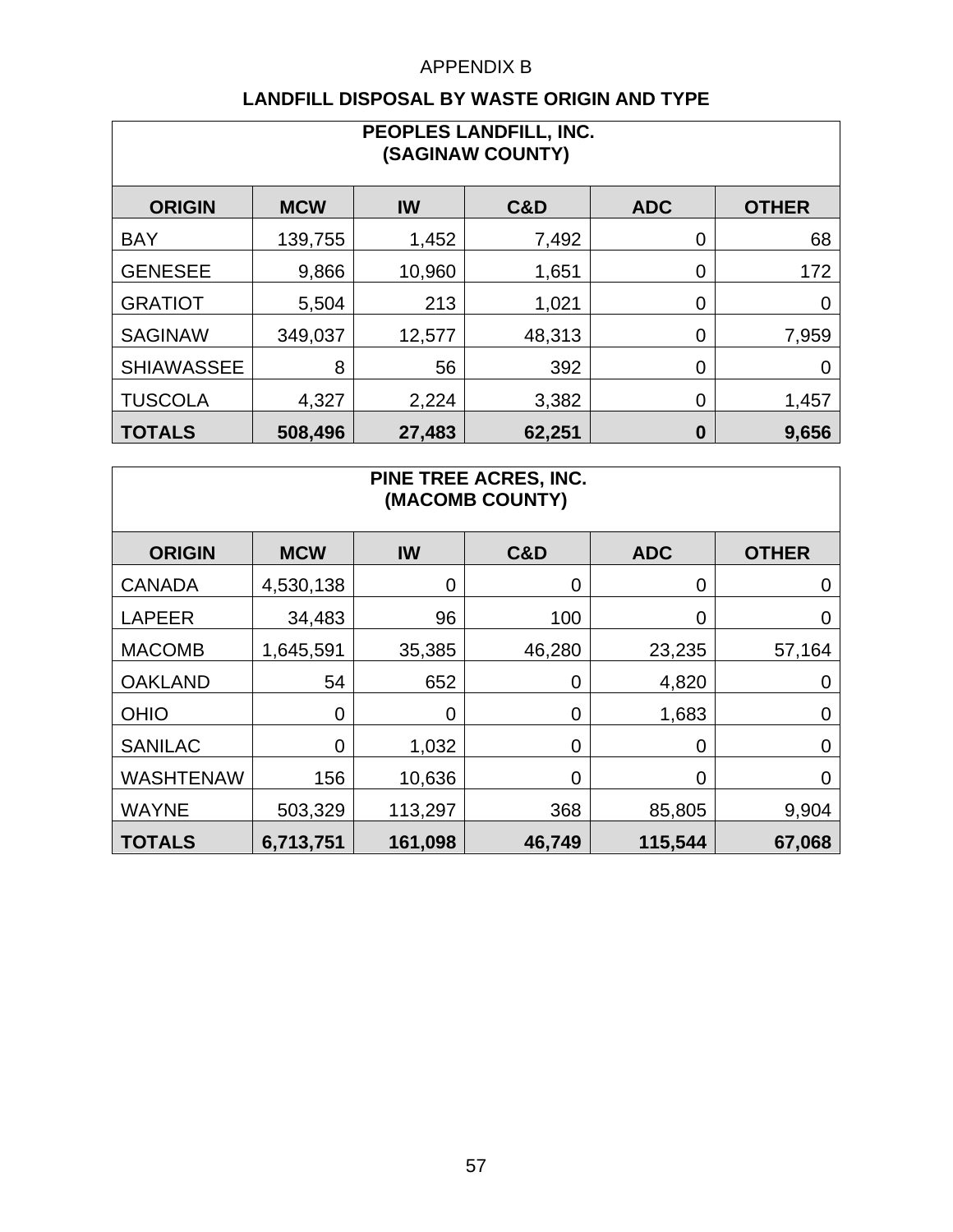| PITSCH SANITARY LANDFILL<br>(IONIA COUNTY) |                |                  |         |                  |                  |  |  |  |
|--------------------------------------------|----------------|------------------|---------|------------------|------------------|--|--|--|
| <b>ORIGIN</b>                              | <b>MCW</b>     | <b>IW</b>        | C&D     | <b>ADC</b>       | <b>OTHER</b>     |  |  |  |
| <b>ALLEGAN</b>                             | 1              | $\mathbf 0$      | 928     | 0                | 14               |  |  |  |
| <b>BARRY</b>                               | 19             | 39               | 98      | $\mathbf 0$      | 46               |  |  |  |
| <b>CALHOUN</b>                             | $\overline{0}$ | 133              | 560     | 0                | $\overline{0}$   |  |  |  |
| <b>CLINTON</b>                             | 40             | 0                | 1,002   | 0                | $\mathbf 0$      |  |  |  |
| <b>EATON</b>                               | 163            | $\boldsymbol{0}$ | 265     | 0                | $\boldsymbol{0}$ |  |  |  |
| <b>INGHAM</b>                              | 40             | 10               | 3,917   | 0                | $\mathbf 0$      |  |  |  |
| <b>IONIA</b>                               | 5,510          | $\overline{7}$   | 19,603  | 0                | 24               |  |  |  |
| <b>ISABELLA</b>                            | 1,934          | $\overline{0}$   | 2,382   | 0                | $\overline{0}$   |  |  |  |
| <b>KALAMAZOO</b>                           | 0              | 13               | 6,225   | 0                | 5                |  |  |  |
| <b>KENT</b>                                | 10,964         | 143              | 123,196 | 0                | 160              |  |  |  |
| <b>MASON</b>                               | $\overline{0}$ | $\overline{0}$   | 1,206   | $\mathbf 0$      | $\overline{0}$   |  |  |  |
| <b>MECOSTA</b>                             | 133            | $\mathbf 0$      | 271     | 0                | $\mathbf 0$      |  |  |  |
| <b>MONTCALM</b>                            | 33,875         | 0                | 18,843  | 0                | $\mathbf 0$      |  |  |  |
| <b>MUSKEGON</b>                            | $\overline{0}$ | 335              | 1,516   | 0                | 72               |  |  |  |
| <b>NEWAYGO</b>                             | $\mathbf 0$    | $\mathbf 0$      | 19      | 0                | $\mathbf 0$      |  |  |  |
| <b>OCEANA</b>                              | $\overline{0}$ | $\mathbf 0$      | 6       | 0                | $\pmb{0}$        |  |  |  |
| <b>OTTAWA</b>                              | 12             | 5                | 1,567   | 0                | $\overline{7}$   |  |  |  |
| <b>VAN BUREN</b>                           | $\overline{0}$ | 0                | 93      | 0                | $\overline{0}$   |  |  |  |
| <b>TOTALS</b>                              | 52,690         | 684              | 181,694 | $\boldsymbol{0}$ | 327              |  |  |  |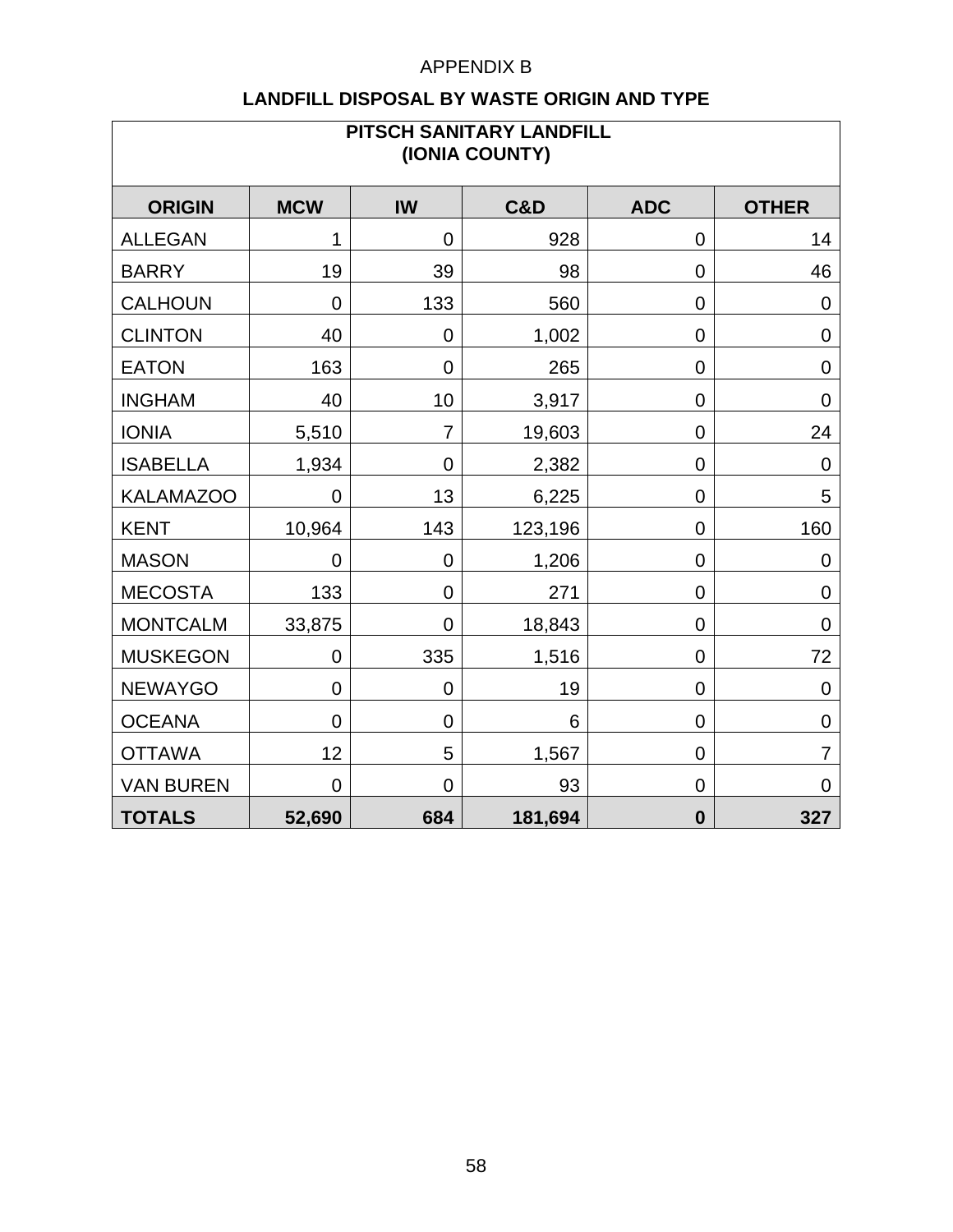#### **LANDFILL DISPOSAL BY WASTE ORIGIN AND TYPE**

| <b>RIVERVIEW LAND PRESERVE</b><br>(WAYNE COUNTY) |            |       |                |            |                  |  |  |  |  |
|--------------------------------------------------|------------|-------|----------------|------------|------------------|--|--|--|--|
| <b>ORIGIN</b>                                    | <b>MCW</b> | IW    | <b>C&amp;D</b> | <b>ADC</b> | <b>OTHER</b>     |  |  |  |  |
| <b>CANADA</b>                                    | 20,314     | 0     | 799            | 0          | 0                |  |  |  |  |
| <b>LENAWEE</b>                                   | 2,094      | 0     | 0              | 0          | $\mathbf 0$      |  |  |  |  |
| <b>MACOMB</b>                                    | 11,424     | 217   | 268            | 22         | 0                |  |  |  |  |
| <b>MONROE</b>                                    | 287,259    | 360   | 6,055          | 0          | 0                |  |  |  |  |
| <b>OAKLAND</b>                                   | 36,394     | 549   | 0              | 0          | $\overline{0}$   |  |  |  |  |
| <b>OHIO</b>                                      | 0          | 206   | 0              | 0          | 0                |  |  |  |  |
| <b>WASHTENAW</b>                                 | 0          | 18    | ∩              | 0          | $\overline{0}$   |  |  |  |  |
| <b>WAYNE</b>                                     | 748,355    | 8,421 | 377,703        | 169,155    | 0                |  |  |  |  |
| <b>TOTALS</b>                                    | 1,105,841  | 9,772 | 384,826        | 169,177    | $\boldsymbol{0}$ |  |  |  |  |

#### **SAUK TRAIL HILLS LANDFILL (WAYNE COUNTY)**

| <b>ORIGIN</b>     | <b>MCW</b>     | IW          | C&D            | <b>ADC</b>     | <b>OTHER</b> |
|-------------------|----------------|-------------|----------------|----------------|--------------|
| <b>GENESEE</b>    | 7              | $\mathbf 0$ | $\overline{0}$ | 0              | 0            |
| <b>JACKSON</b>    | 0              | $\mathbf 0$ |                | $\overline{0}$ | 0            |
| <b>LAPEER</b>     | 0              | 0           | 10             | 0              | 0            |
| <b>LENAWEE</b>    | $\overline{0}$ | 17          | $\Omega$       | 0              | 0            |
| <b>LIVINGSTON</b> | $\overline{0}$ | $\mathbf 0$ | 7              | 0              | 0            |
| <b>MACOMB</b>     | 1,246          | 3,338       | 108            | 0              | 0            |
| <b>MIDLAND</b>    | $\overline{0}$ | $\mathbf 0$ | 0              | 0              | 0            |
| <b>MONROE</b>     | $\overline{0}$ | 19,805      | 1,545          | 0              | 0            |
| <b>OAKLAND</b>    | 316            | 5,050       | 632            | 0              | 0            |
| <b>OHIO</b>       | $\overline{0}$ | 450         | $\overline{0}$ | 0              | $\Omega$     |
| <b>WASHTENAW</b>  | 11,591         | 676         | 30,762         | 0              | 0            |
| <b>WAYNE</b>      | 813,891        | 143,936     | 261,595        | 60,635         | 5,749        |
| <b>TOTALS</b>     | 827,051        | 173,272     | 294,660        | 60,635         | 5,749        |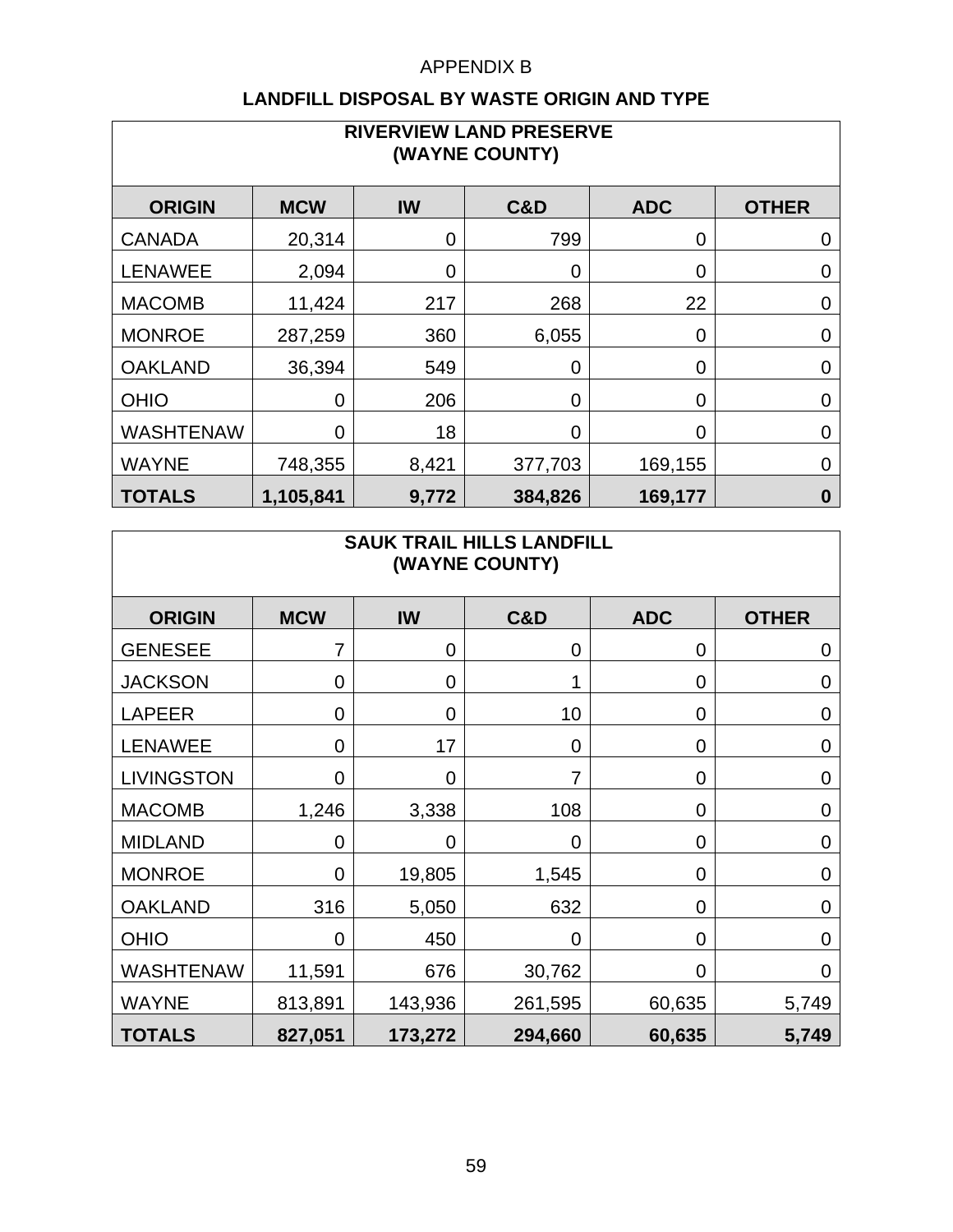| SC HOLDINGS, INC.<br>(BARRY COUNTY) |                |        |                |            |                |  |  |  |
|-------------------------------------|----------------|--------|----------------|------------|----------------|--|--|--|
| <b>ORIGIN</b>                       | <b>MCW</b>     | IW     | <b>C&amp;D</b> | <b>ADC</b> | <b>OTHER</b>   |  |  |  |
| <b>ALLEGAN</b>                      | 1,802          | 97     | 40             | 0          | $\mathbf 0$    |  |  |  |
| <b>BARRY</b>                        | 64,051         | 2,641  | 2,138          | 0          | 30             |  |  |  |
| <b>BERRIEN</b>                      | 101            | 0      | 0              | 0          | $\mathbf 0$    |  |  |  |
| <b>CALHOUN</b>                      | 75             | 57     | 6              | 0          | $\overline{2}$ |  |  |  |
| <b>CLINTON</b>                      | 1,935          | 1,211  | 0              | 0          | $\mathbf 0$    |  |  |  |
| <b>EATON</b>                        | 38,728         | 2,065  | 46             | 0          | $\mathbf 0$    |  |  |  |
| <b>INGHAM</b>                       | 4,088          | 282    | 45             | 0          | 5              |  |  |  |
| <b>IONIA</b>                        | 26,643         | 863    | 111            | 0          | $\mathbf 0$    |  |  |  |
| <b>KALAMAZOO</b>                    | 44             | 34     | 16             | 0          | 77             |  |  |  |
| <b>KENT</b>                         | 13,236         | 4,219  | 116            | 0          | $\mathbf 0$    |  |  |  |
| <b>MONTCALM</b>                     | 20             | 0      | 0              | 0          | $\overline{0}$ |  |  |  |
| <b>OTTAWA</b>                       | $\overline{0}$ | 3,056  | $\overline{0}$ | 0          | $\Omega$       |  |  |  |
| <b>TOTALS</b>                       | 150,723        | 14,525 | 2,518          | $\bf{0}$   | 114            |  |  |  |

| <b>SMITHS CREEK LANDFILL</b><br>(ST CLAIR COUNTY) |            |        |        |            |              |  |  |  |
|---------------------------------------------------|------------|--------|--------|------------|--------------|--|--|--|
| <b>ORIGIN</b>                                     | <b>MCW</b> | IW     | C&D    | <b>ADC</b> | <b>OTHER</b> |  |  |  |
| <b>CANADA</b>                                     | 386,280    | 0      | 4,754  | 0          |              |  |  |  |
| <b>ST CLAIR</b>                                   | 413,476    | 25,174 | 83,813 | 870        | 80,572       |  |  |  |
| <b>TOTALS</b>                                     | 799,756    | 25,174 | 88,567 | 870        | 80,572       |  |  |  |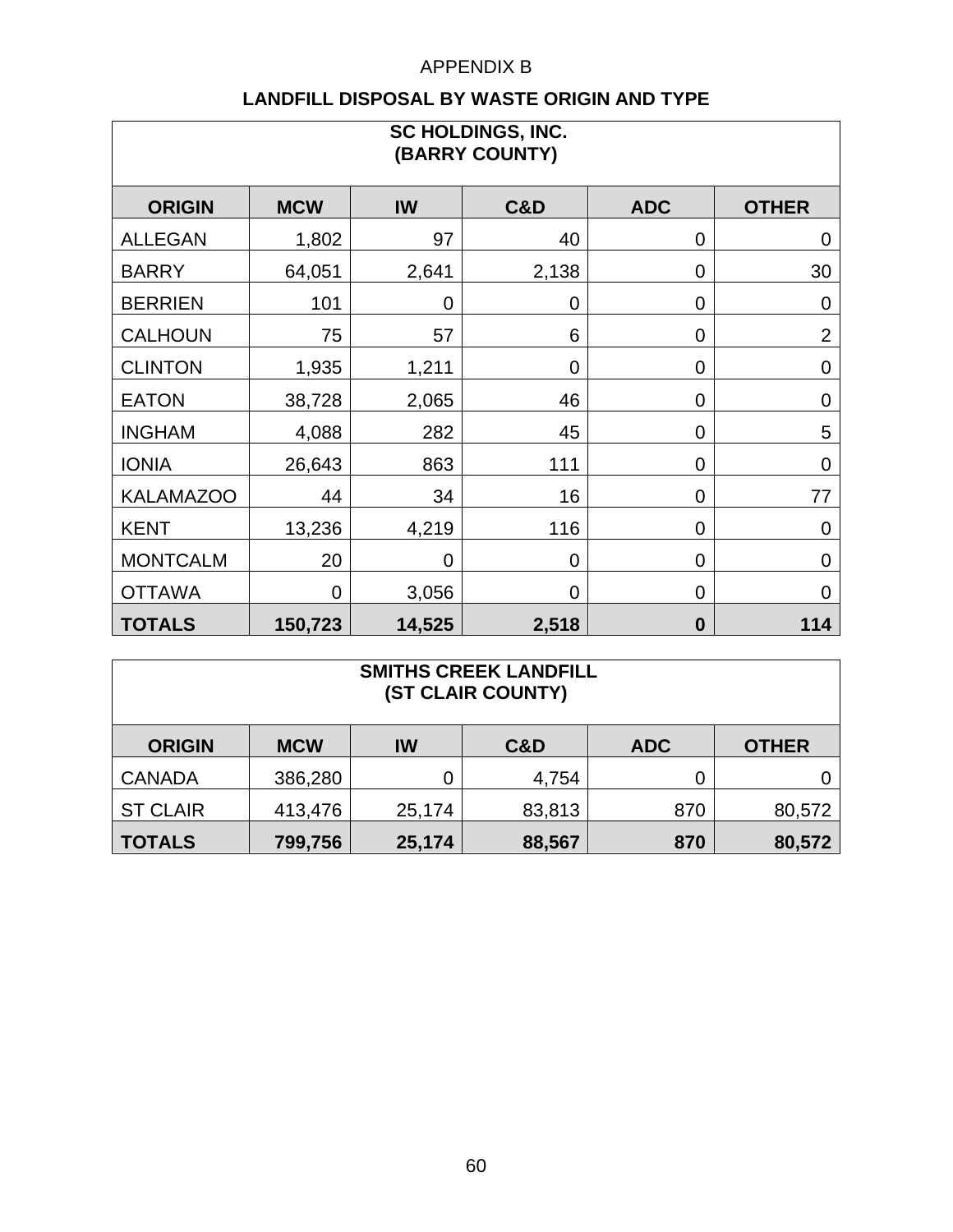| <b>SOUTH KENT LANDFILL</b><br>(KENT COUNTY) |                |                |                |             |                |  |  |  |
|---------------------------------------------|----------------|----------------|----------------|-------------|----------------|--|--|--|
| <b>ORIGIN</b>                               | <b>MCW</b>     | <b>IW</b>      | <b>C&amp;D</b> | <b>ADC</b>  | <b>OTHER</b>   |  |  |  |
| <b>ALLEGAN</b>                              | 75,369         | 923            | 12,283         | 0           | 46             |  |  |  |
| <b>BARRY</b>                                | 11,668         | $\overline{0}$ | 3,426          | 0           | 78             |  |  |  |
| <b>CALHOUN</b>                              | 3              | 0              | 62             | 0           | 14             |  |  |  |
| <b>CLINTON</b>                              | $\mathbf 0$    | 0              | 11             | 0           | $\mathbf 0$    |  |  |  |
| <b>EATON</b>                                | 61             | $\mathbf 0$    | 1,436          | 0           | 65             |  |  |  |
| <b>IONIA</b>                                | 466            | $\mathbf 0$    | 636            | 0           | 35             |  |  |  |
| <b>KALAMAZOO</b>                            | 589            | $\overline{0}$ | 2,064          | $\mathbf 0$ | $\mathbf 0$    |  |  |  |
| <b>KENT</b>                                 | 590,558        | 14,802         | 102,110        | 0           | 607            |  |  |  |
| <b>MECOSTA</b>                              | $\overline{0}$ | 0              | 8              | 0           | 41             |  |  |  |
| <b>MONTCALM</b>                             | $\overline{0}$ | 0              | 12             | 0           | $\mathbf 0$    |  |  |  |
| <b>MUSKEGON</b>                             | $\overline{2}$ | 0              | 0              | 0           | $\mathbf 0$    |  |  |  |
| <b>NEWAYGO</b>                              | 8              | 0              | $\overline{7}$ | 0           | $\mathbf 0$    |  |  |  |
| <b>OCEANA</b>                               | $\overline{0}$ | $\overline{0}$ | 4              | 0           | $\overline{0}$ |  |  |  |
| <b>OTTAWA</b>                               | 11,097         | 4,382          | 10,170         | 0           | 35             |  |  |  |
| <b>TOTALS</b>                               | 689,821        | 20,106         | 132,232        | $\bf{0}$    | 922            |  |  |  |

| SOUTHEAST BERRIEN COUNTY LANDFILL<br><b>(BERRIEN COUNTY)</b> |            |        |                |            |              |  |  |  |
|--------------------------------------------------------------|------------|--------|----------------|------------|--------------|--|--|--|
| <b>ORIGIN</b>                                                | <b>MCW</b> | IW     | <b>C&amp;D</b> | <b>ADC</b> | <b>OTHER</b> |  |  |  |
| <b>BERRIEN</b>                                               | 492,251    | 21,684 | 11,658         | 3,221      | 118          |  |  |  |
| <b>CASS</b>                                                  | 72,427     | 935    | 59,643         | 9,690      |              |  |  |  |
| <b>ILLINOIS</b>                                              | 0          | 0      |                | 466        |              |  |  |  |
| <b>INDIANA</b>                                               | 243,852    | 20,953 | 64,830         | 6,355      | 957          |  |  |  |
| <b>TOTALS</b>                                                | 808,530    | 43,572 | 136,131        | 19,732     | 1,075        |  |  |  |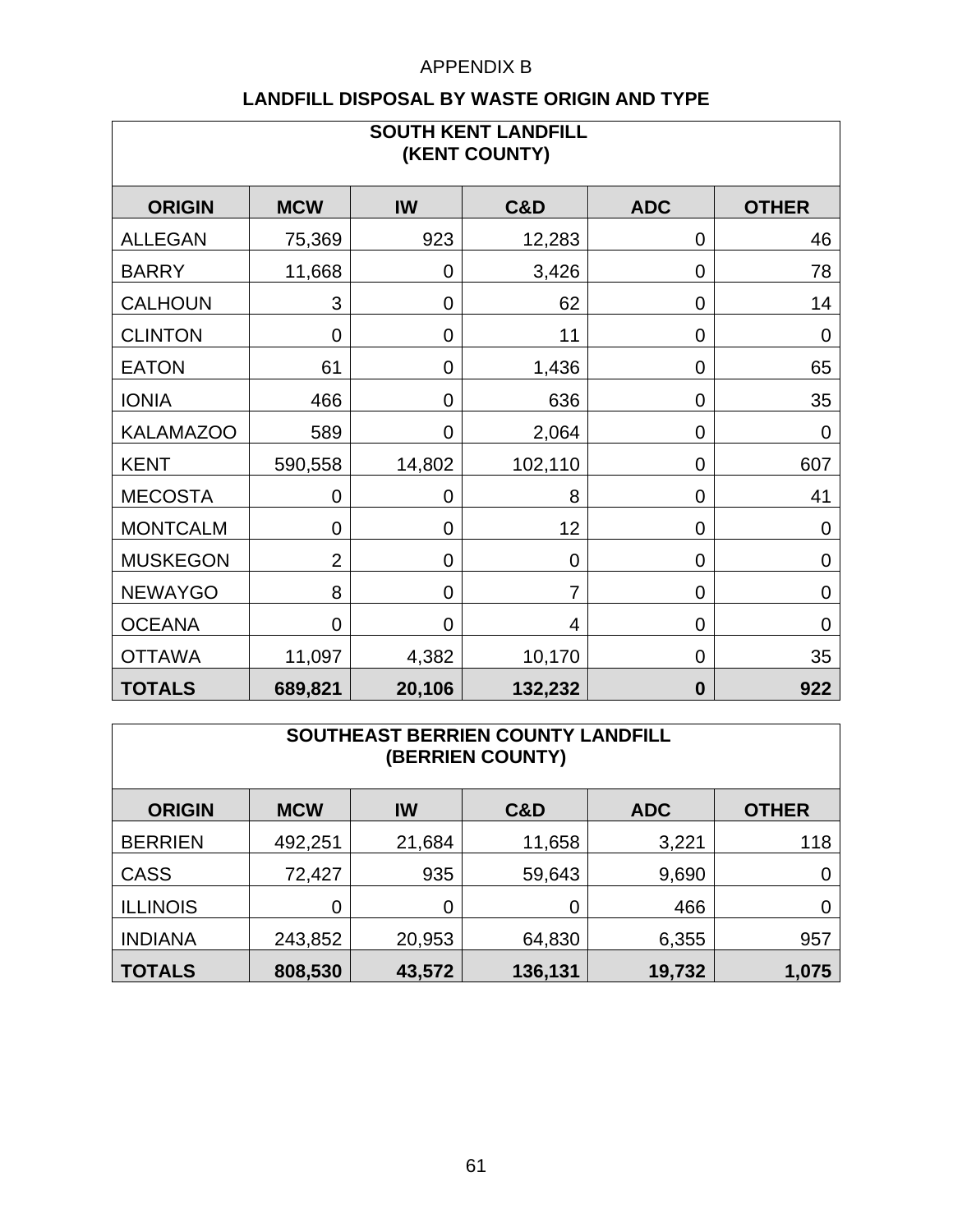| <b>SPARTA FOUNDRY WASTE FACILITY</b><br>(KENT COUNTY) |            |       |     |            |              |  |
|-------------------------------------------------------|------------|-------|-----|------------|--------------|--|
| <b>ORIGIN</b>                                         | <b>MCW</b> | IW    | C&D | <b>ADC</b> | <b>OTHER</b> |  |
| <b>KENT</b>                                           |            | 1,041 |     |            |              |  |
| <b>TOTALS</b>                                         | O          | 1,041 |     |            |              |  |

| ST CLAIR POWER PLANT BOTTOM ASH BASINS<br>(ST CLAIR COUNTY) |            |        |     |            |              |  |  |
|-------------------------------------------------------------|------------|--------|-----|------------|--------------|--|--|
| <b>ORIGIN</b>                                               | <b>MCW</b> | IW     | C&D | <b>ADC</b> | <b>OTHER</b> |  |  |
| <b>ST CLAIR</b>                                             |            | 15,247 |     |            |              |  |  |
| <b>TOTALS</b>                                               |            | 15,247 |     | 0          |              |  |  |

| <b>ST MARYS CEMENT U.S., LLC</b><br>(CHARLEVOIX COUNTY) |            |    |                |            |              |  |  |
|---------------------------------------------------------|------------|----|----------------|------------|--------------|--|--|
| <b>ORIGIN</b>                                           | <b>MCW</b> | IW | <b>C&amp;D</b> | <b>ADC</b> | <b>OTHER</b> |  |  |
| N/A                                                     |            | U  |                |            |              |  |  |
| <b>TOTALS</b>                                           |            | 0  |                |            |              |  |  |

| TRI-CITY RECYCLING AND DISPOSAL FACILITY<br>(SANILAC COUNTY) |            |       |                |            |              |  |  |  |
|--------------------------------------------------------------|------------|-------|----------------|------------|--------------|--|--|--|
| <b>ORIGIN</b>                                                | <b>MCW</b> | IW    | <b>C&amp;D</b> | <b>ADC</b> | <b>OTHER</b> |  |  |  |
| <b>HURON</b>                                                 | 12,867     | 679   | 146            | 0          | 896          |  |  |  |
| <b>LAPEER</b>                                                | 976        | 0     |                | 0          |              |  |  |  |
| <b>SANILAC</b>                                               | 43,755     | 6,944 | 3,631          | 0          | 3,773        |  |  |  |
| <b>TUSCOLA</b>                                               | 6,275      | 920   | 710            | 0          |              |  |  |  |
| <b>TOTALS</b>                                                | 63,873     | 8,543 | 4,487          | 0          | 4,669        |  |  |  |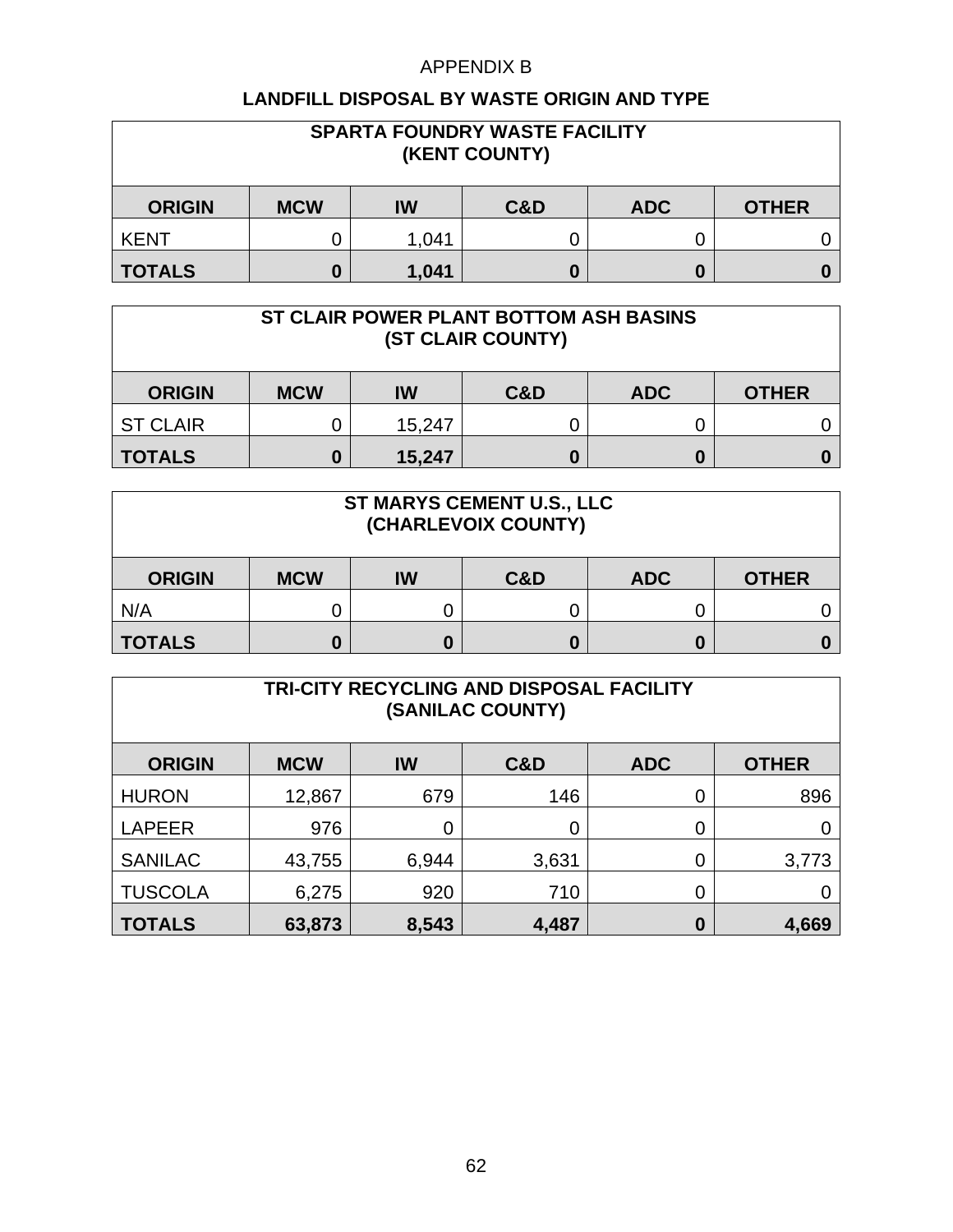| <b>VENICE PARK RECYCLING &amp; DISPOSAL FACILITY</b><br>(SHIAWASSEE COUNTY) |             |                |                |            |                |  |  |  |
|-----------------------------------------------------------------------------|-------------|----------------|----------------|------------|----------------|--|--|--|
| <b>ORIGIN</b>                                                               | <b>MCW</b>  | IW             | <b>C&amp;D</b> | <b>ADC</b> | <b>OTHER</b>   |  |  |  |
| <b>BAY</b>                                                                  | 10          | 81             | 0              | 0          | 0              |  |  |  |
| <b>CLINTON</b>                                                              | 12,043      | 2,657          | 0              | 0          | 345            |  |  |  |
| <b>EATON</b>                                                                | 4,761       | 106            | 91             | 0          | 10             |  |  |  |
| <b>GENESEE</b>                                                              | 158,115     | 18,889         | 5,883          | 0          | 7,976          |  |  |  |
| <b>GRATIOT</b>                                                              | 1,089       | 20             | 0              | 0          | $\overline{0}$ |  |  |  |
| <b>INGHAM</b>                                                               | 43,802      | 2,039          | 22,947         | 0          | 678            |  |  |  |
| <b>IONIA</b>                                                                | 85          | $\overline{0}$ | 0              | 0          | $\overline{0}$ |  |  |  |
| <b>LAPEER</b>                                                               | 22,159      | 136            | 220            | 0          | 4,637          |  |  |  |
| <b>LIVINGSTON</b>                                                           | 73,117      | 2,848          | 28             | 0          | 408            |  |  |  |
| <b>MACOMB</b>                                                               | 0           | $\overline{0}$ | 0              | 0          | 5              |  |  |  |
| <b>MONTCALM</b>                                                             | 3,702       | 60             | 0              | 0          | 0              |  |  |  |
| <b>OAKLAND</b>                                                              | 3,212       | 14             | 0              | 4,904      | 1              |  |  |  |
| <b>SAGINAW</b>                                                              | 2,948       | 28             | 17             | 0          | 47             |  |  |  |
| <b>SHIAWASSEE</b>                                                           | 104,572     | 89,875         | 1,650          | 0          | 3,908          |  |  |  |
| <b>WASHTENAW</b>                                                            | 36          | 0              | 0              | 0          | 0              |  |  |  |
| <b>WAYNE</b>                                                                | $\mathbf 0$ | 3,613          | $\mathbf 0$    | 14,706     | $\mathbf 0$    |  |  |  |
| <b>TOTALS</b>                                                               | 429,650     | 120,366        | 30,837         | 19,610     | 18,014         |  |  |  |

| <b>VERSO ESCANABA, LLC</b><br>(DELTA COUNTY) |            |        |                |            |              |  |  |
|----------------------------------------------|------------|--------|----------------|------------|--------------|--|--|
| <b>ORIGIN</b>                                | <b>MCW</b> | IW     | <b>C&amp;D</b> | <b>ADC</b> | <b>OTHER</b> |  |  |
| <b>DELTA</b>                                 |            | 40,142 |                | C          |              |  |  |
| <b>TOTALS</b>                                | 0          | 40,142 |                | O          |              |  |  |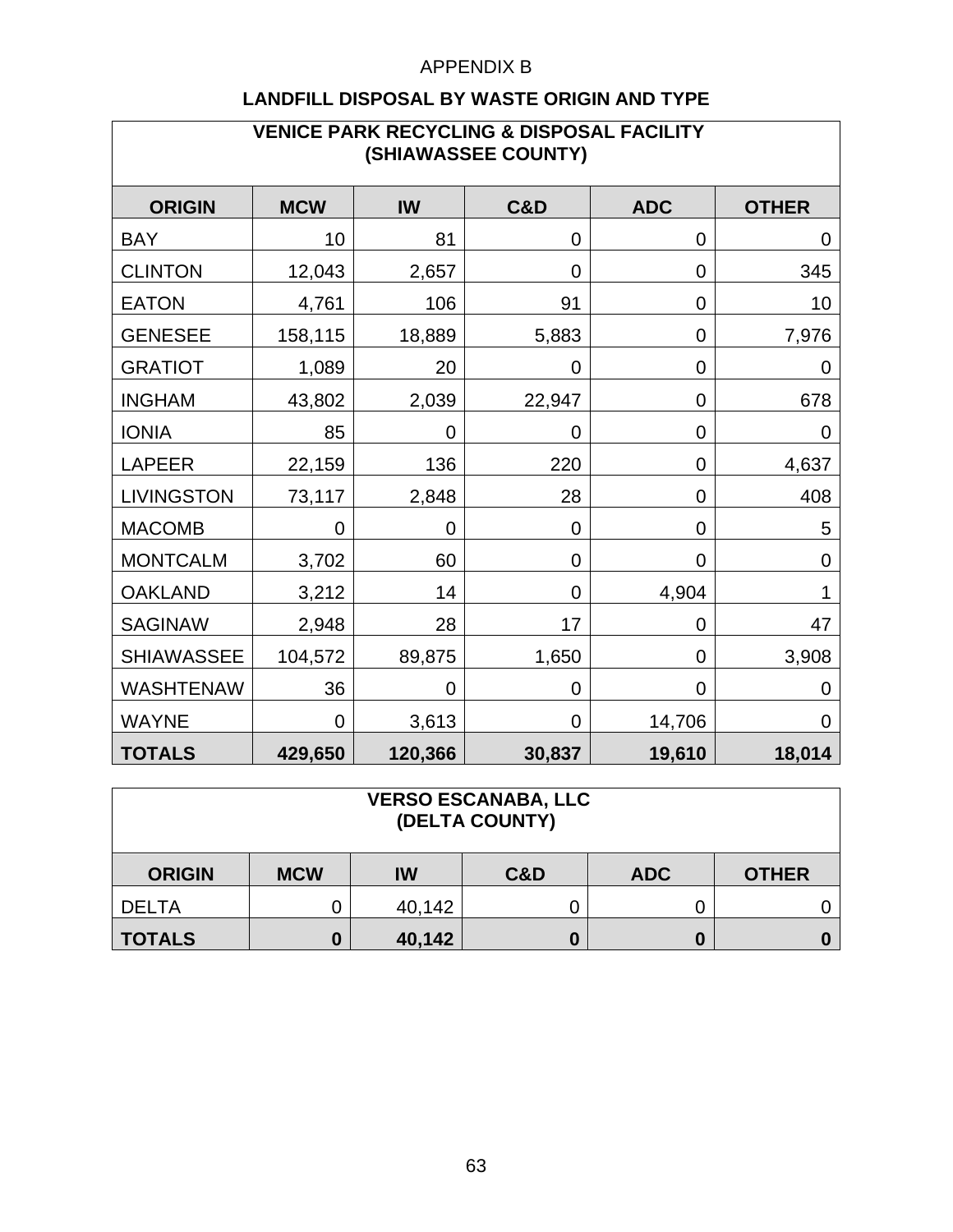#### **LANDFILL DISPOSAL BY WASTE ORIGIN AND TYPE**

| <b>VERSO QUINNESEC, LLC</b><br>(DICKINSON COUNTY) |            |         |     |            |              |  |
|---------------------------------------------------|------------|---------|-----|------------|--------------|--|
| <b>ORIGIN</b>                                     | <b>MCW</b> | IW      | C&D | <b>ADC</b> | <b>OTHER</b> |  |
| <b>DICKINSON</b>                                  |            | 105,512 |     |            |              |  |
| <b>TOTALS</b>                                     | 0          | 105,512 |     |            |              |  |

#### **VIENNA JUNCTION INDUSTRIAL PARK SANITARY LANDFILL (MONROE COUNTY)**

| <b>ORIGIN</b>  | <b>MCW</b> | IW      | <b>C&amp;D</b> | <b>ADC</b> | <b>OTHER</b>   |
|----------------|------------|---------|----------------|------------|----------------|
| <b>LENAWEE</b> | 30,289     | 6,944   | 2,864          | 0          |                |
| <b>MONROE</b>  | 53,747     | 12,800  | 5,559          | 0          | $\overline{2}$ |
| <b>OAKLAND</b> | 25         | 0       | 0              | 0          |                |
| <b>OHIO</b>    | 545,238    | 105,467 | 50,654         | 86,621     | 23,900         |
| <b>WAYNE</b>   | 83         | 649     | 0              | 0          | 11             |
| <b>TOTALS</b>  | 629,381    | 125,860 | 59,077         | 86,621     | 23,912         |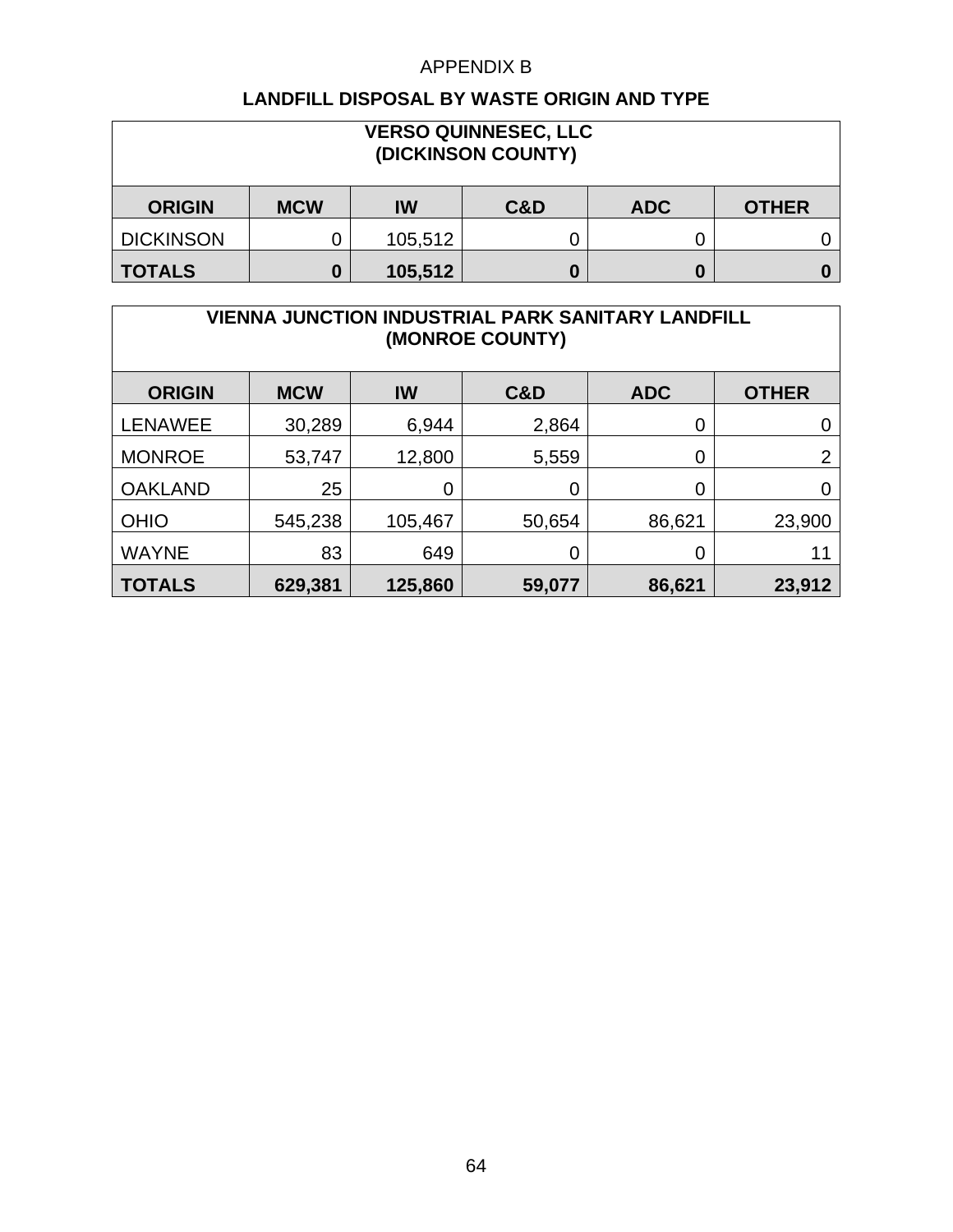| <b>WESTSIDE RECYCLING &amp; DISPOSAL FACILITY</b><br>(ST JOSEPH COUNTY) |             |         |                |                  |                |
|-------------------------------------------------------------------------|-------------|---------|----------------|------------------|----------------|
| <b>ORIGIN</b>                                                           | <b>MCW</b>  | IW      | <b>C&amp;D</b> | <b>ADC</b>       | <b>OTHER</b>   |
| <b>ALLEGAN</b>                                                          | 841         | 126     | 29             | 0                | 626            |
| <b>BARRY</b>                                                            | $\mathbf 0$ | 124     | 0              | 0                | 0              |
| <b>BERRIEN</b>                                                          | 83          | 590     | 674            | 0                | 344            |
| <b>BRANCH</b>                                                           | 18,624      | 1,793   | 414            | 0                | $\overline{0}$ |
| <b>CALHOUN</b>                                                          | 169,053     | 20,619  | 636            | 0                | 57             |
| <b>CASS</b>                                                             | 16,396      | 754     | 1,017          | 0                | $\mathbf 0$    |
| <b>GENESEE</b>                                                          | $\Omega$    | 460     | 0              | $\overline{0}$   | $\overline{0}$ |
| <b>HILLSDALE</b>                                                        | 85          | 12      | 0              | 0                | 11             |
| <b>INDIANA</b>                                                          | 184,030     | 2,483   | 2,134          | 0                | $\mathbf 0$    |
| <b>KALAMAZOO</b>                                                        | 59,327      | 88,128  | 1,233          | $\mathbf 0$      | 14,444         |
| <b>ST JOSEPH</b>                                                        | 93,398      | 68,197  | 5,269          | 0                | 5,411          |
| <b>VAN BUREN</b>                                                        | 8,843       | 879     | 164            | 0                | 62             |
| <b>TOTALS</b>                                                           | 550,680     | 184,165 | 11,570         | $\boldsymbol{0}$ | 20,955         |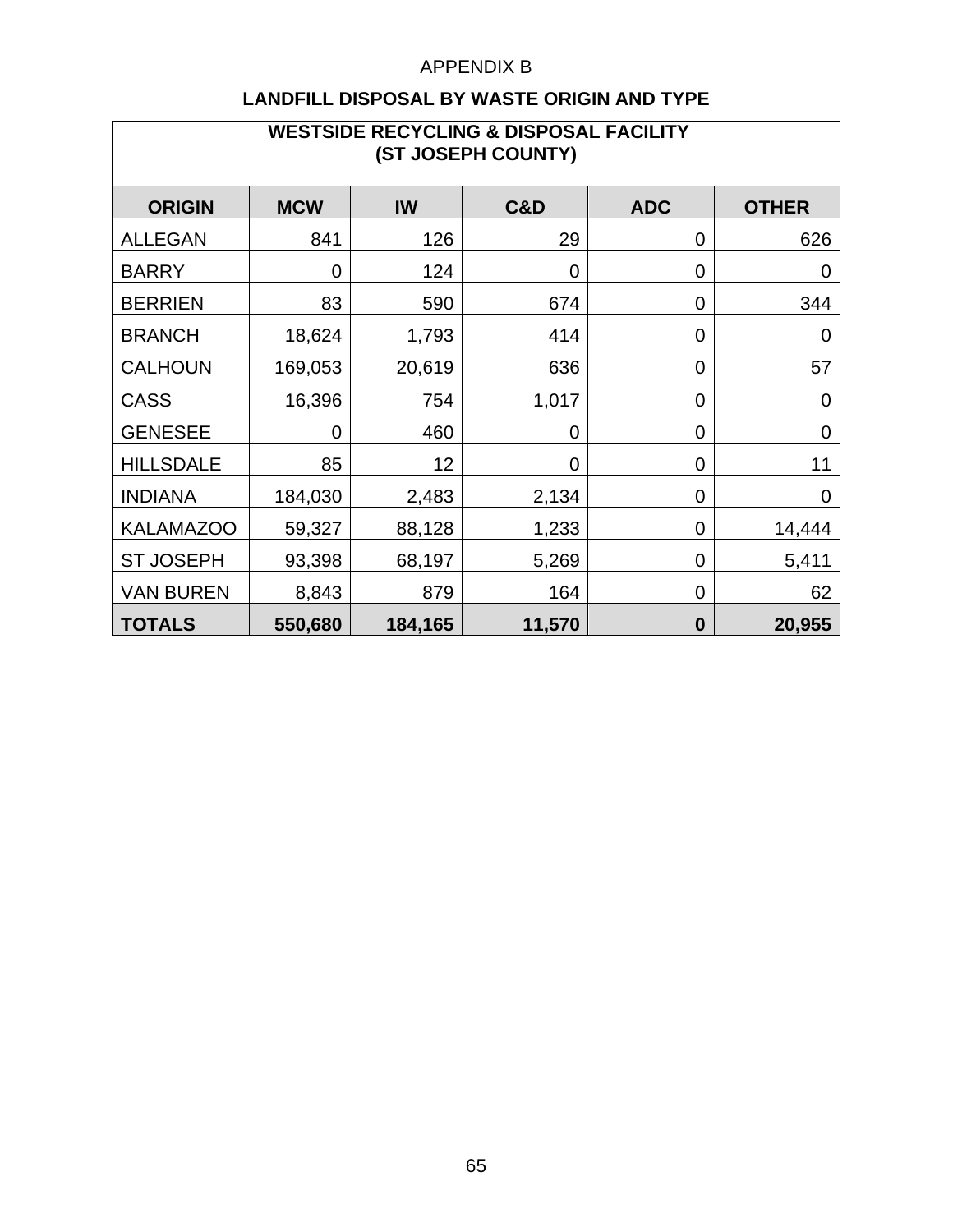| <b>WEXFORD COUNTY LANDFILL, LLC</b><br>(WEXFORD COUNTY) |             |                |                |                |                |
|---------------------------------------------------------|-------------|----------------|----------------|----------------|----------------|
| <b>ORIGIN</b>                                           | <b>MCW</b>  | IW             | <b>C&amp;D</b> | <b>ADC</b>     | <b>OTHER</b>   |
| <b>ANTRIM</b>                                           | 82,356      | 0              | 177            | 137            | 46             |
| <b>BENZIE</b>                                           | 1,969       | 2,423          | 1,292          | 150            | 150            |
| <b>CHARLEVOIX</b>                                       | 0           | 0              | 0              | 0              | 30             |
| <b>CLARE</b>                                            | 1,763       | 0              | 13             | $\overline{0}$ | 524            |
| <b>CRAWFORD</b>                                         | 3,882       | 1,250          | 183            | 5,301          | 50             |
| <b>EMMET</b>                                            | 1           | $\mathbf 0$    | 37             | 0              | 37             |
| <b>GRAND</b><br><b>TRAVERSE</b>                         | 331,683     | 79             | 1,225          | 142            | 8,066          |
| <b>IDAHO</b>                                            | 0           | 0              | 0              | 0              |                |
| <b>ILLINOIS</b>                                         | 0           | $\overline{0}$ | 0              | 0              | 1,106          |
| <b>INDIANA</b>                                          | 0           | $\mathbf 0$    | 21             | 0              | 5              |
| <b>KALKASKA</b>                                         | 102,792     | 4,022          | 267            | 14,059         | 2,055          |
| <b>KANSAS</b>                                           | 0           | $\overline{0}$ | 0              | 0              | 5              |
| <b>KENTUCKY</b>                                         | 0           | 0              | 0              | 0              | 12             |
| <b>LAKE</b>                                             | 178         | 114            | 365            | 0              | 3              |
| <b>MANISTEE</b>                                         | 892         | 57             | 1,277          | 26             | 65             |
| <b>MASON</b>                                            | 232         | 103            | 817            | 0              | 117            |
| <b>MISSAUKEE</b>                                        | 25,170      | 140            | 2,193          | 373            | 0              |
| <b>OHIO</b>                                             | 0           | $\mathbf 0$    | 0              | 0              | 28             |
| <b>OSCEOLA</b>                                          | 27,092      | 3,479          | 4,573          | 1,349          | 16             |
| <b>OSCODA</b>                                           | $\mathbf 0$ | $\overline{0}$ | 0              | 648            | $\mathbf 0$    |
| <b>OTSEGO</b>                                           | 49          | 215            | 0              | 11,942         | 14             |
| <b>TENNESSEE</b>                                        | $\mathbf 0$ | $\overline{0}$ | 0              | 0              | 9              |
| <b>TEXAS</b>                                            | 0           | $\overline{0}$ | 0              | 0              | $\overline{2}$ |
| <b>VIRGINIA</b>                                         | 0           | $\overline{0}$ | 0              | $\overline{0}$ | 1              |
| <b>WASHINGTON</b>                                       | 0           | $\mathbf 0$    | 0              | 0              | 1              |
| WEST<br><b>VIRGINIA</b>                                 | 0           | 0              | 0              | $\overline{0}$ | 4              |
| <b>WEXFORD</b>                                          | 73,481      | 3,469          | 14,170         | 13,219         | 482            |
| <b>WISCONSIN</b>                                        | $\mathbf 0$ | 0              | 0              | 0              | 3              |
| <b>TOTALS</b>                                           | 651,539     | 15,349         | 26,607         | 47,345         | 12,831         |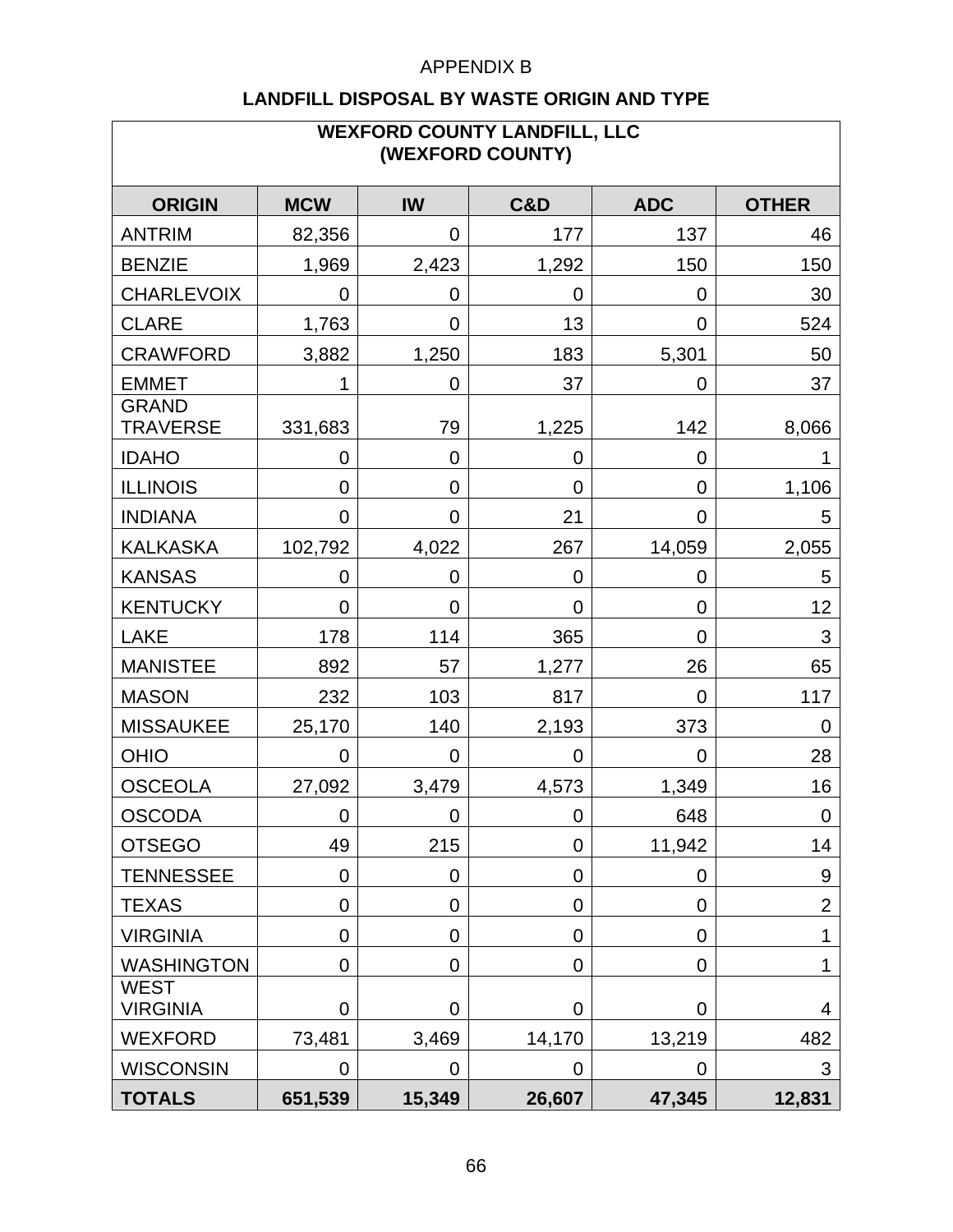|  | LANDFILL DISPOSAL BY WASTE ORIGIN AND TYPE |
|--|--------------------------------------------|
|--|--------------------------------------------|

| <b>WHITEFEATHER LANDFILL</b><br>(BAY COUNTY) |                |                |                |                |                |
|----------------------------------------------|----------------|----------------|----------------|----------------|----------------|
| <b>ORIGIN</b>                                | <b>MCW</b>     | IW             | <b>C&amp;D</b> | <b>ADC</b>     | <b>OTHER</b>   |
| <b>ANTRIM</b>                                | 30             | 705            | $\overline{0}$ | 0              | $\overline{0}$ |
| <b>ARENAC</b>                                | 21,816         | 677            | 10,932         | $\overline{0}$ | 512            |
| <b>BAY</b>                                   | 142,184        | 30,761         | 85,291         | $\overline{0}$ | 13,978         |
| <b>CLARE</b>                                 | 11,399         | 7,133          | 2,336          | $\overline{0}$ | 2,382          |
| <b>EMMET</b>                                 | 67             | $\overline{0}$ | 120            | 0              | $\mathbf 0$    |
| <b>GENESEE</b>                               | 151            | 40             | 30             | 0              | 26             |
| <b>GLADWIN</b>                               | 32,964         | 528            | 6,354          | $\mathbf 0$    | 220            |
| <b>GRAND</b><br><b>TRAVERSE</b>              | 28             | $\mathbf 0$    | 1,770          | $\mathbf 0$    | $\mathbf 0$    |
| <b>GRATIOT</b>                               | 20             | 240            | 20             | $\mathbf 0$    | $\mathbf 0$    |
| <b>IOSCO</b>                                 | 34,751         | 648            | 24,140         | $\mathbf 0$    | $\mathbf 0$    |
| <b>ISABELLA</b>                              | 65             | 476            | 12,360         | $\overline{0}$ | 404            |
| <b>KALKASKA</b>                              | $\overline{0}$ | $\overline{0}$ | 40             | 0              | $\mathbf 0$    |
| <b>MIDLAND</b>                               | 555            | 1,410          | 910            | $\overline{0}$ | 27             |
| <b>OGEMAW</b>                                | 19,752         | 230            | 12,891         | 0              | 205            |
| <b>ROSCOMMON</b>                             | 26,892         | 244            | 6,358          | 0              | 110            |
| <b>SAGINAW</b>                               | 42,820         | 10,381         | 4,747          | 0              | 1,579          |
| <b>TUSCOLA</b>                               | 5,137          | 900            | 24             | $\mathbf 0$    | 80             |
| <b>TOTALS</b>                                | 338,631        | 54,373         | 168,323        | $\bf{0}$       | 19,523         |